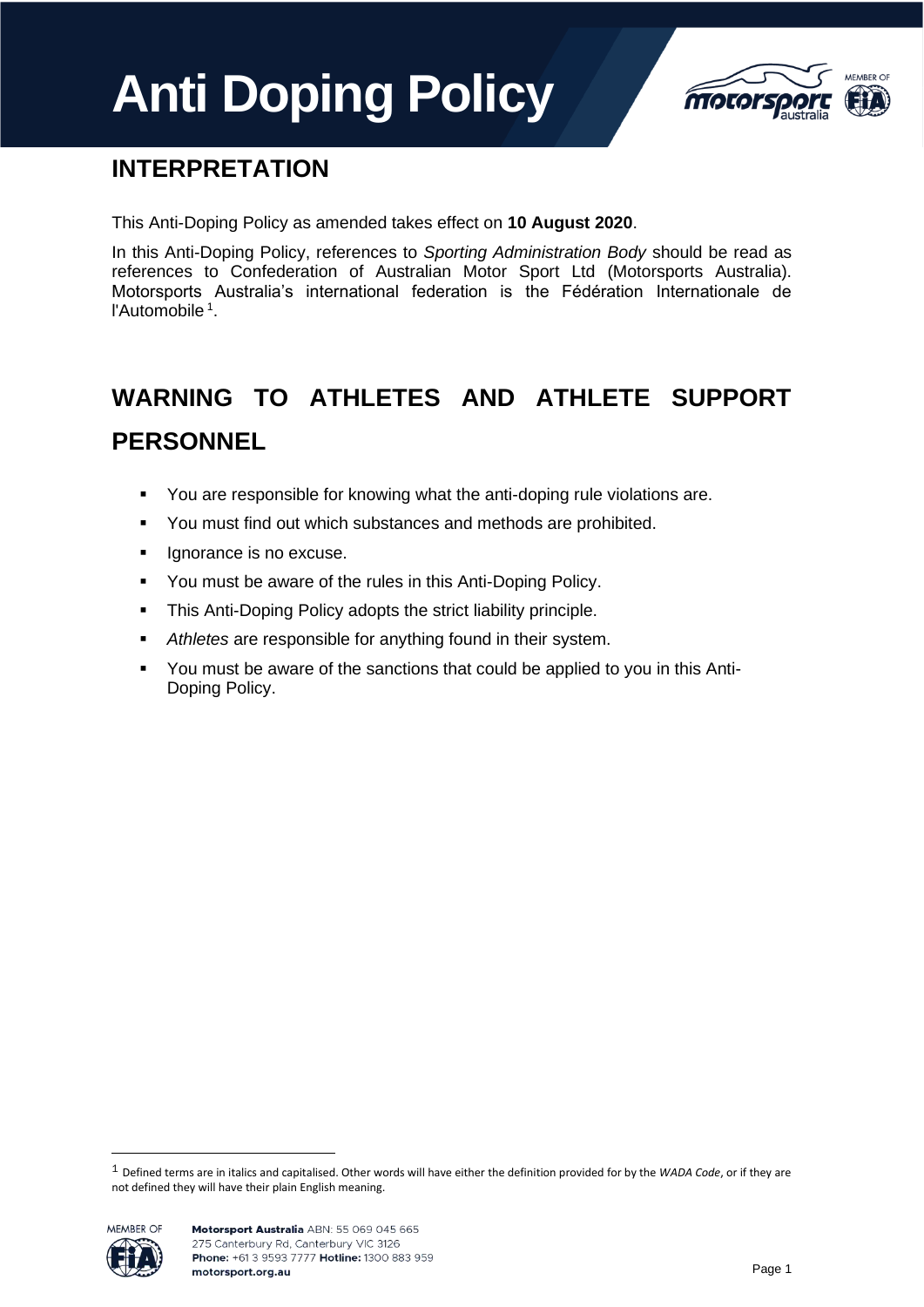

# **CONTENTS**

| <b>ARTICLE 1</b> |                                                                                                                                             |
|------------------|---------------------------------------------------------------------------------------------------------------------------------------------|
| 1.1              |                                                                                                                                             |
| 1.2              |                                                                                                                                             |
| 1.3              |                                                                                                                                             |
| 1.4              | Interaction between this policy and the sporting administration body's                                                                      |
| <b>ARTICLE 2</b> |                                                                                                                                             |
| 2.1              | Presence of a Prohibited Substance or its Metabolites or Markers in an                                                                      |
| 2.2              | Use or Attempted Use by an Athlete of a Prohibited Substance or a                                                                           |
| 2.3              | Evading, refusing or failing to submit to Sample Collection11                                                                               |
| 2.4              |                                                                                                                                             |
| 2.5              | Tampering or Attempted Tampering with any part of Doping Control11                                                                          |
| 2.6              | Possession of a Prohibited Substance or a Prohibited Method12                                                                               |
| 2.7              | Trafficking or Attempted Trafficking in any Prohibited Substance or                                                                         |
|                  |                                                                                                                                             |
| 2.8              | Administration or Attempted Administration to any Athlete In-Competition                                                                    |
|                  | of any Prohibited Substance or Prohibited Method, or Administration or<br>Attempted Administration to any Athlete Out-of-Competition of any |
|                  | Prohibited Substance or any Prohibited Method that is prohibited Out-of-                                                                    |
|                  |                                                                                                                                             |
| 2.9              |                                                                                                                                             |
|                  |                                                                                                                                             |
| <b>ARTICLE 3</b> |                                                                                                                                             |
| 3.1              |                                                                                                                                             |
| 3.2              |                                                                                                                                             |
|                  |                                                                                                                                             |

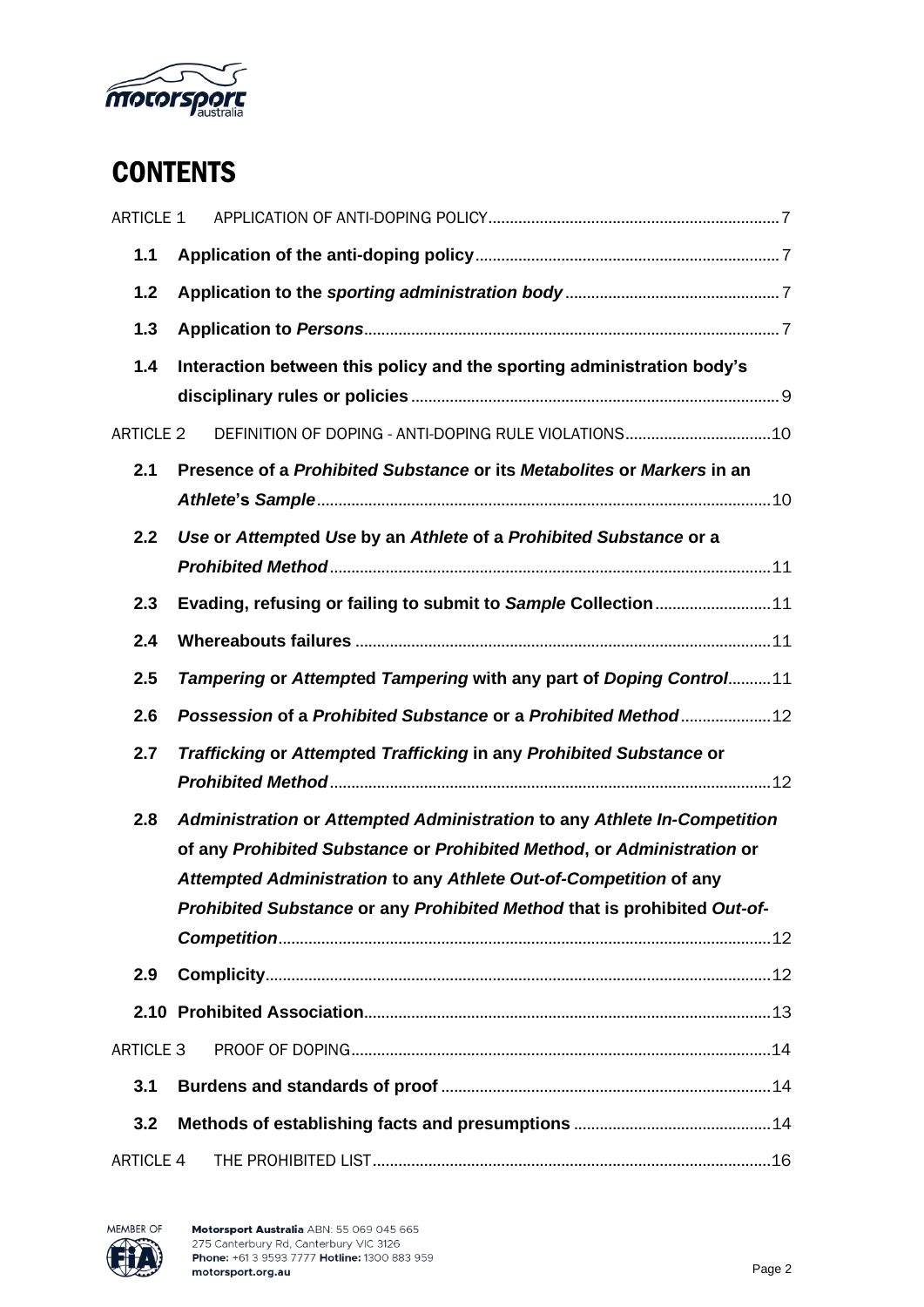

| 4.1               | Incorporation, Publication and Revision of the Prohibited List16          |  |
|-------------------|---------------------------------------------------------------------------|--|
| 4.2               | Prohibited Substances and Prohibited Methods Identified on the Prohibited |  |
|                   |                                                                           |  |
| 4.3               |                                                                           |  |
| 4.4               |                                                                           |  |
| <b>ARTICLE 5</b>  |                                                                           |  |
| 5.1               |                                                                           |  |
| 5.2               |                                                                           |  |
| 5.3               |                                                                           |  |
| 5.4               |                                                                           |  |
| 5.5               |                                                                           |  |
| <b>ARTICLE 6</b>  |                                                                           |  |
| 6.1               |                                                                           |  |
| 6.2               |                                                                           |  |
| 6.3               |                                                                           |  |
| 6.4               |                                                                           |  |
| 6.5               |                                                                           |  |
| <b>ARTICLE 6A</b> |                                                                           |  |
|                   |                                                                           |  |
|                   |                                                                           |  |
| <b>ARTICLE 7</b>  |                                                                           |  |
| 7.1               |                                                                           |  |
| 7.2               |                                                                           |  |
| 7.3               | Notification after review regarding Adverse Analytical Findings30         |  |
| 7.4               |                                                                           |  |
| 7.5               | Review of Atypical Passport Findings and Adverse Passport Findings32      |  |
| 7.6               |                                                                           |  |

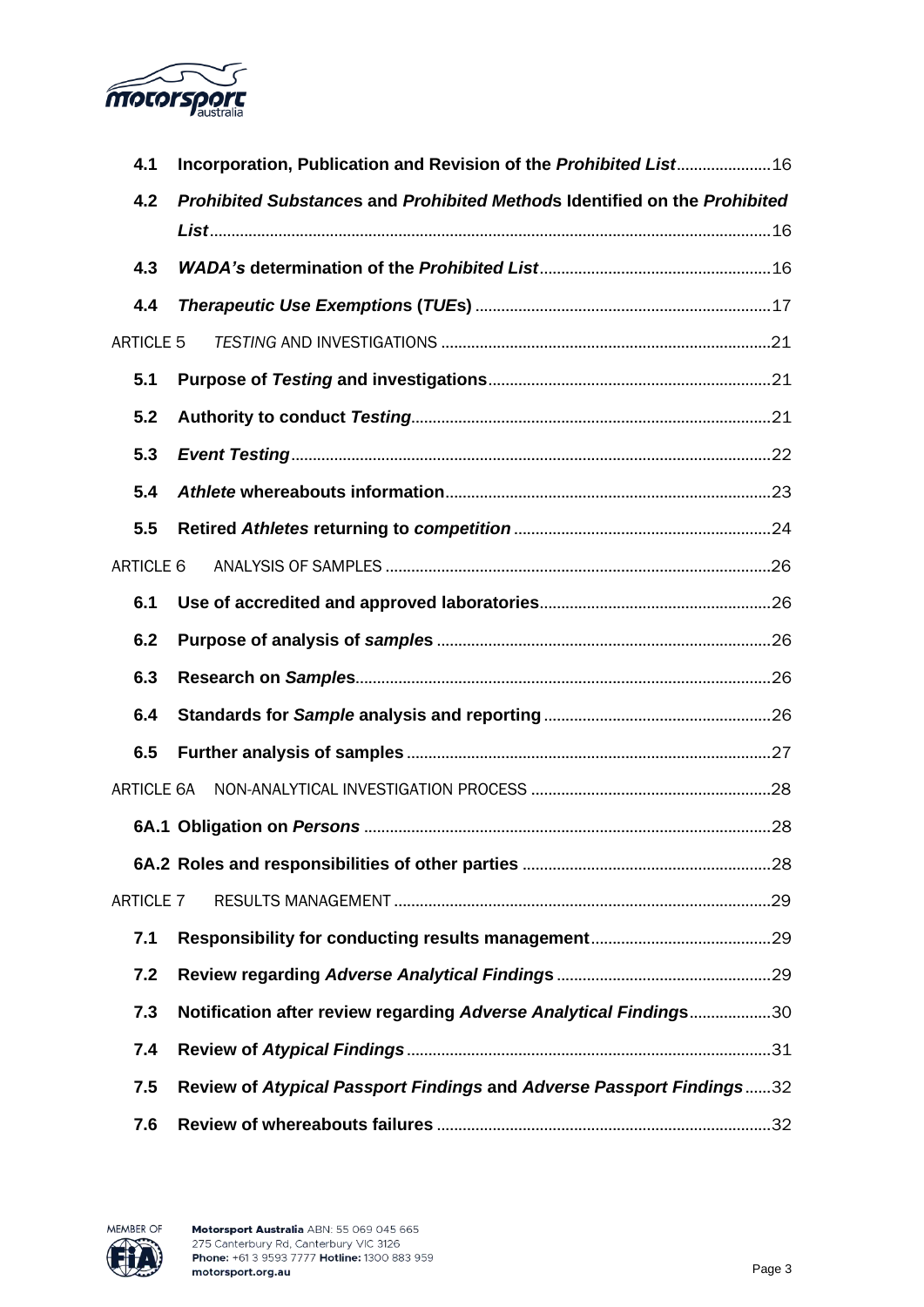

| 7.7 |                  | Review of other anti-doping rule violations not covered by Articles 7.2 to |                                                                                |  |  |
|-----|------------------|----------------------------------------------------------------------------|--------------------------------------------------------------------------------|--|--|
|     |                  |                                                                            |                                                                                |  |  |
|     | 7.8              |                                                                            |                                                                                |  |  |
|     | 7.9              |                                                                            |                                                                                |  |  |
|     | 7.9.1            |                                                                            |                                                                                |  |  |
|     | 7.9.2            |                                                                            |                                                                                |  |  |
|     |                  |                                                                            |                                                                                |  |  |
|     |                  |                                                                            | 7.9B Athletes who are neither National-Level Athletes nor International-Level  |  |  |
|     |                  |                                                                            |                                                                                |  |  |
|     |                  |                                                                            |                                                                                |  |  |
|     |                  |                                                                            |                                                                                |  |  |
|     |                  |                                                                            |                                                                                |  |  |
|     | <b>ARTICLE 8</b> |                                                                            |                                                                                |  |  |
|     | 8.1              |                                                                            |                                                                                |  |  |
|     | 8.2              |                                                                            |                                                                                |  |  |
|     | 8.3              |                                                                            |                                                                                |  |  |
|     | 8.4              |                                                                            |                                                                                |  |  |
|     | 8.5              |                                                                            |                                                                                |  |  |
|     | 8.6              |                                                                            |                                                                                |  |  |
|     | 8.7              |                                                                            |                                                                                |  |  |
|     | 8.8              |                                                                            |                                                                                |  |  |
|     | 8.9              |                                                                            |                                                                                |  |  |
|     | <b>ARTICLE 9</b> |                                                                            | AUTOMATIC DISQUALIFICATION OF INDIVIDUAL RESULTS 40                            |  |  |
|     |                  |                                                                            |                                                                                |  |  |
|     |                  |                                                                            | 10.1 Disqualification of results in the Event during which an anti-doping rule |  |  |
|     |                  |                                                                            |                                                                                |  |  |
|     |                  |                                                                            | 10.2 Ineligibility for Presence, Use or Attempted Use, or Possession of a      |  |  |
|     |                  |                                                                            |                                                                                |  |  |
|     |                  |                                                                            |                                                                                |  |  |

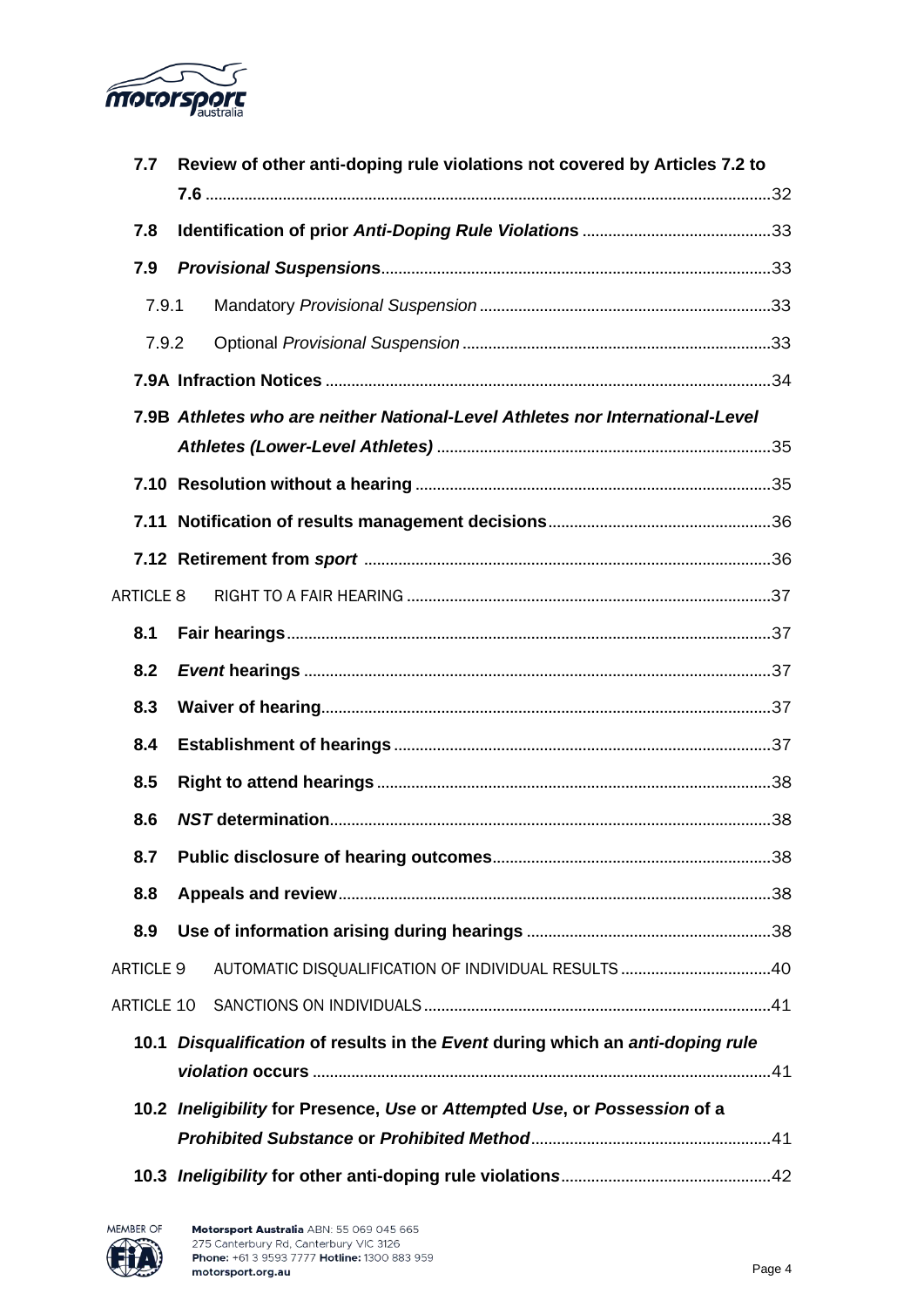

| 10.4 Elimination of the period of Ineligibility where there is No Fault or     |                                                                                                                                                                                                                                                                                                                                                                                      |
|--------------------------------------------------------------------------------|--------------------------------------------------------------------------------------------------------------------------------------------------------------------------------------------------------------------------------------------------------------------------------------------------------------------------------------------------------------------------------------|
| 10.5 Reduction of the period of Ineligibility based on No Significant Fault or |                                                                                                                                                                                                                                                                                                                                                                                      |
| 10.6 Elimination, reduction, or suspension of period of Ineligibility or other |                                                                                                                                                                                                                                                                                                                                                                                      |
|                                                                                |                                                                                                                                                                                                                                                                                                                                                                                      |
|                                                                                |                                                                                                                                                                                                                                                                                                                                                                                      |
|                                                                                |                                                                                                                                                                                                                                                                                                                                                                                      |
|                                                                                |                                                                                                                                                                                                                                                                                                                                                                                      |
|                                                                                |                                                                                                                                                                                                                                                                                                                                                                                      |
|                                                                                |                                                                                                                                                                                                                                                                                                                                                                                      |
|                                                                                |                                                                                                                                                                                                                                                                                                                                                                                      |
|                                                                                |                                                                                                                                                                                                                                                                                                                                                                                      |
|                                                                                |                                                                                                                                                                                                                                                                                                                                                                                      |
|                                                                                |                                                                                                                                                                                                                                                                                                                                                                                      |
|                                                                                |                                                                                                                                                                                                                                                                                                                                                                                      |
|                                                                                |                                                                                                                                                                                                                                                                                                                                                                                      |
|                                                                                |                                                                                                                                                                                                                                                                                                                                                                                      |
|                                                                                |                                                                                                                                                                                                                                                                                                                                                                                      |
|                                                                                |                                                                                                                                                                                                                                                                                                                                                                                      |
|                                                                                |                                                                                                                                                                                                                                                                                                                                                                                      |
|                                                                                |                                                                                                                                                                                                                                                                                                                                                                                      |
|                                                                                |                                                                                                                                                                                                                                                                                                                                                                                      |
|                                                                                |                                                                                                                                                                                                                                                                                                                                                                                      |
|                                                                                |                                                                                                                                                                                                                                                                                                                                                                                      |
|                                                                                |                                                                                                                                                                                                                                                                                                                                                                                      |
|                                                                                |                                                                                                                                                                                                                                                                                                                                                                                      |
| 13.5                                                                           |                                                                                                                                                                                                                                                                                                                                                                                      |
|                                                                                | 10.8 Disqualification of results in Competitions subsequent to Sample collection<br>11.3 Event ruling body may establish stricter Consequences for Team Sports. 52<br>12.2 Disciplinary action against a sporting administration body53<br>13.2 Appeals from decisions regarding Anti-Doping Rule Violations,<br>Consequences, Provisional Suspensions, recognition of decisions and |

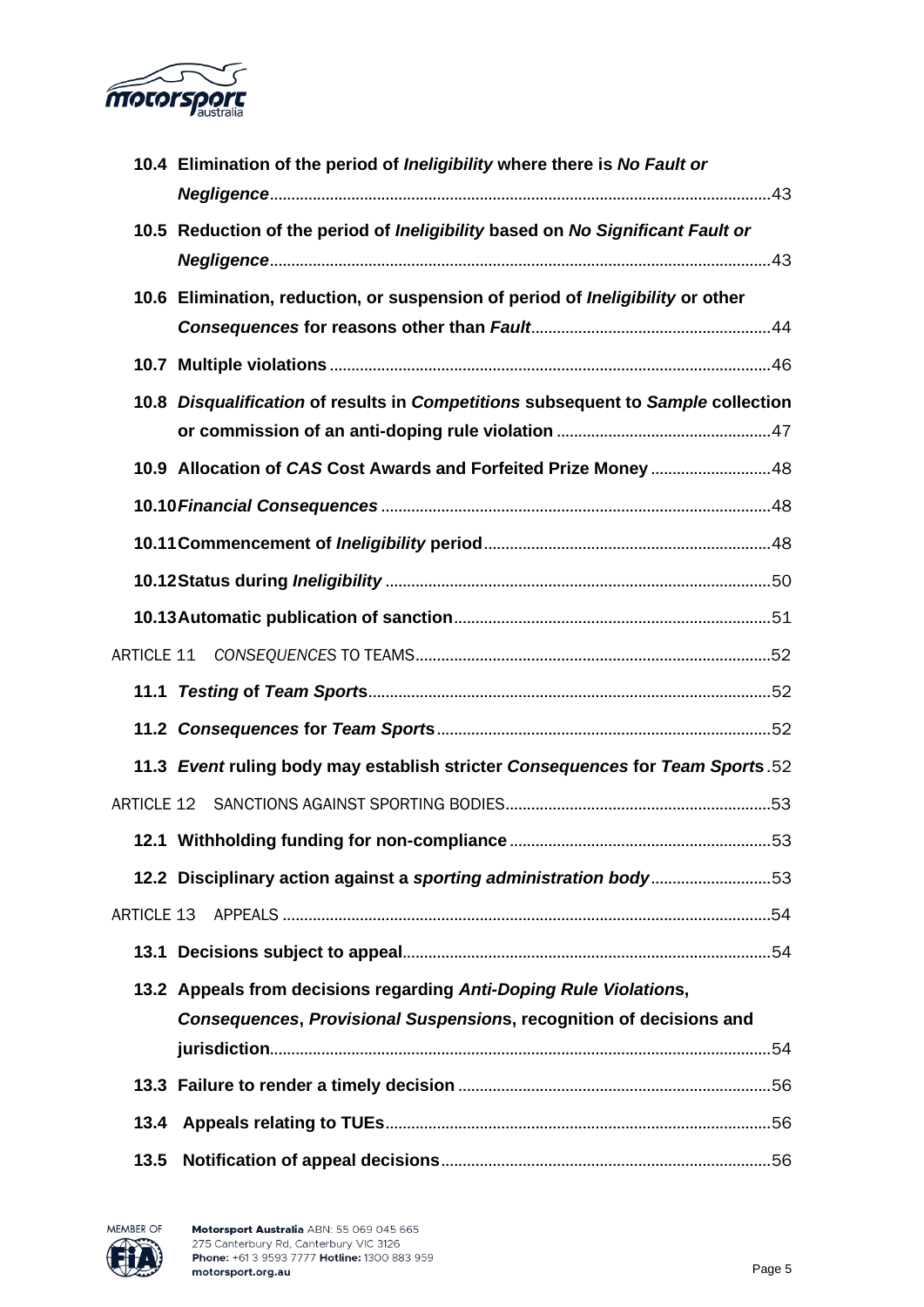

|                   | 14.1 Information concerning Adverse Analytical Findings, Atypical Findings, |  |
|-------------------|-----------------------------------------------------------------------------|--|
|                   |                                                                             |  |
|                   | 14.2 Notice of anti-doping rule violation decisions and request for files58 |  |
|                   |                                                                             |  |
|                   |                                                                             |  |
| <b>ARTICLE 15</b> |                                                                             |  |
| <b>ARTICLE 16</b> | INCORPORATION OF THIS ANTI-DOPING POLICY AND OBLIGATIONS OF THE             |  |
|                   |                                                                             |  |
| <b>ARTICLE 17</b> |                                                                             |  |
| <b>ARTICLE 18</b> |                                                                             |  |
| <b>ARTICLE 19</b> |                                                                             |  |
| <b>ARTICLE 20</b> | AMENDMENT AND INTERPRETATION OF ANTI-DOPING POLICY66                        |  |
| <b>ARTICLE 21</b> |                                                                             |  |
| <b>ARTICLE 22</b> | ADDITIONAL ROLES AND RESPONSIBILITIES OF ATHLETES AND OTHER                 |  |
| <b>PERSONS</b>    | 69                                                                          |  |
|                   |                                                                             |  |
|                   |                                                                             |  |
| <b>APPENDIX 1</b> |                                                                             |  |

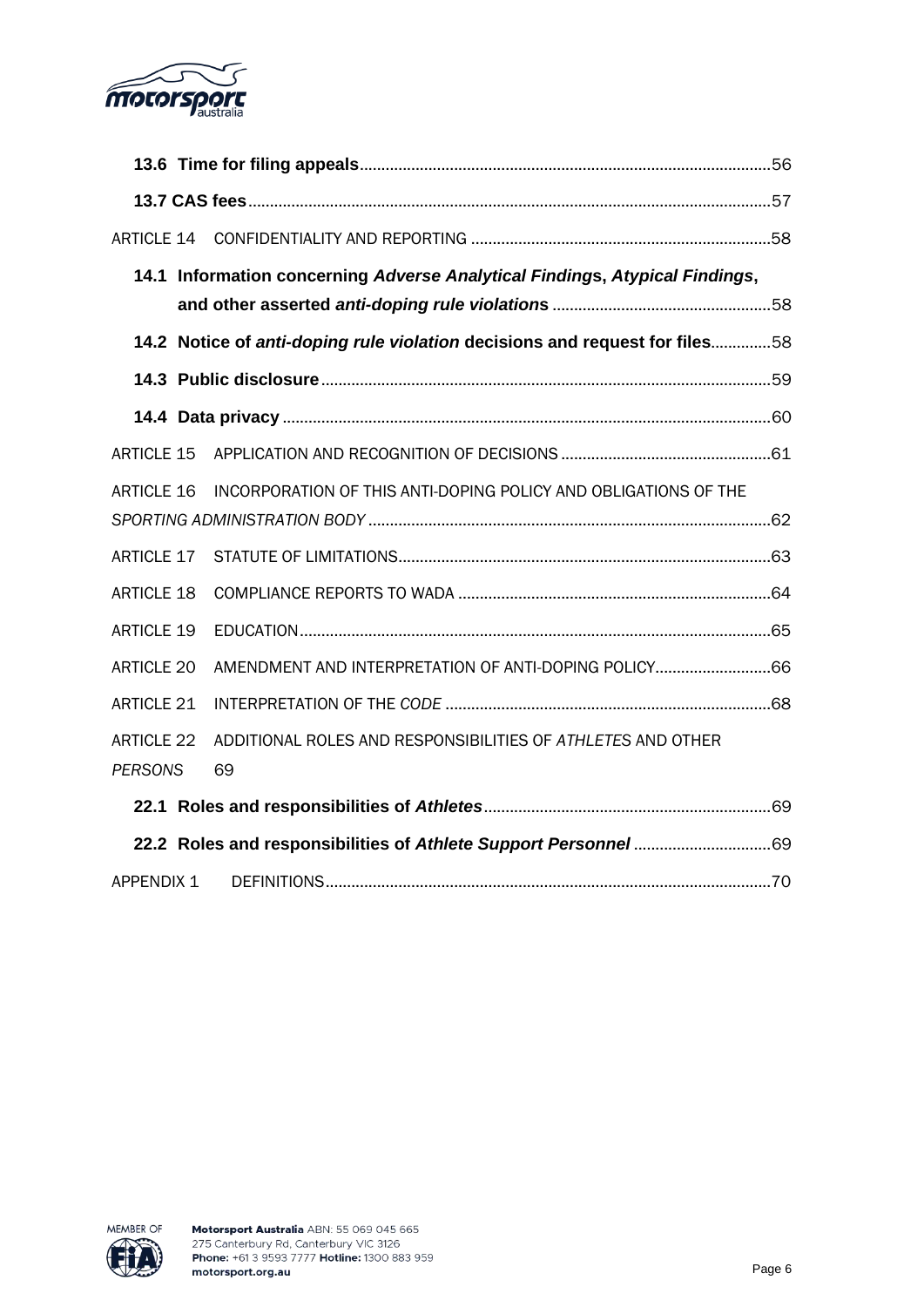

# <span id="page-6-0"></span>**ARTICLE 1 APPLICATION OF ANTI-DOPING POLICY**

## <span id="page-6-1"></span>**1.1 Application of the anti-doping policy**

This Anti-Doping Policy shall apply to the *sporting administration body* and all its member or affiliate organisations.

The *sporting administration body* agrees to be bound by the Sporting Administration Body Rules as contained in clause 2.04 of the *Sport Integrity Australia Regulations 2020*.

## <span id="page-6-2"></span>**1.2 Application to the** *sporting administration body*

- **1.2.1** As a condition of receiving financial and/or other assistance from the Australian Government and/or the National Australian Olympic Committee, the *sporting administration body* shall accept and abide by the spirit and terms of *SIA's* Anti-Doping Program and this Anti-Doping Policy, and shall adopt this Anti-Doping Policy into their governing documents, constitution and/or rules as part of the rules of sport that bind their members and *Participant*s.
- **1.2.2** Under this Anti-Doping Policy the *sporting administration body* recognises the authority and responsibility of *SIA* under this Anti-Doping Policy and the *SIA Act* and *SIA Regulations*  (including carrying out *Testing*). The *sporting administration body* shall also recognise, abide by and give effect to the decisions made pursuant to this Anti-Doping Policy, including the decisions of hearing panels imposing sanctions on individuals under their jurisdiction.
- **1.2.3** The *Sporting administration body* agrees to be knowledgeable of, comply with, and be bound by the AOC Anti-Doping By-Law, as in force from time to time and as applicable<sup>2</sup>;
- **1.2.4** In addition to its Education obligations under Article 19 of this Anti-Doping Policy, the *Sporting administration body* agrees, in collaboration with the AOC, to inform and educate the Persons listed in Articles 1.3.1.1 to 1.3.1.5 as applicable, of their obligations under the AOC Anti-Doping By-Law, as in force from time to time, and of their rights foregone, in return for the privilege to participate in an Olympic sport.

## <span id="page-6-3"></span>**1.3 Application to** *Persons*

- **1.3.1** This Anti-Doping Policy shall apply to the following *Persons* (including *Minors*), in each case, whether or not such *Person* is a citizen of or (temporary or permanent) resident in Australia:
	- **1.3.1.1** all *Athletes* and *Athlete Support Personnel* who are members of the *sporting administration body* or of any member or affiliate organisation (including any clubs, teams, associations or leagues);
	- **1.3.1.2** all *Athletes* and *Athlete Support Personnel* and other *Persons* who participate in such capacity in *Events*, *Competitions* and other activities organised, convened, authorised or recognised by the *sporting administration body* or any member or

<sup>2</sup> The AOC Anti-Doping By-Law is posted on the AOC website (www.olympics.com.au under "The AOC" and "Athlete Guidelines").

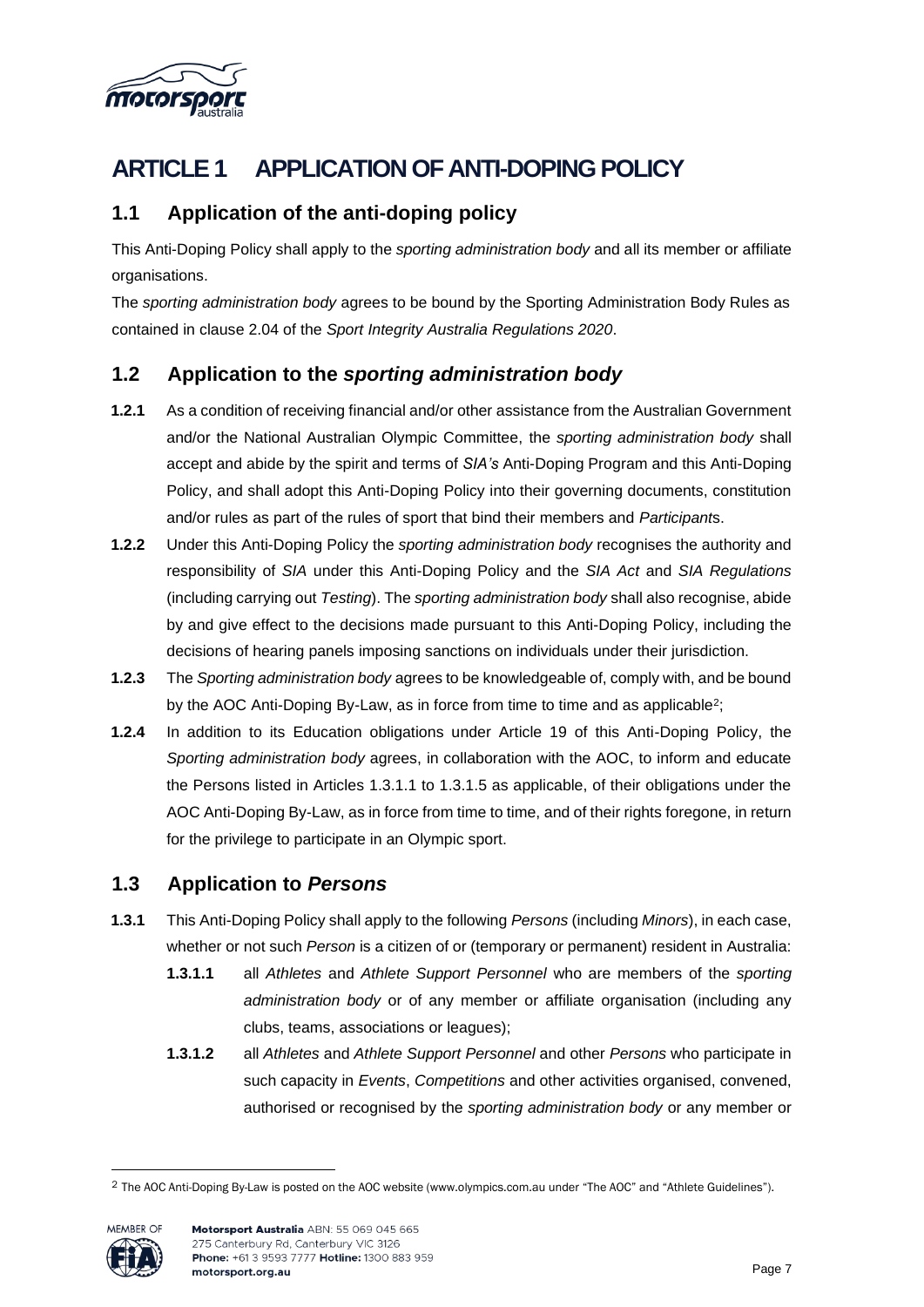

affiliate organisation (including any clubs, teams, associations or leagues), wherever held;

- **1.3.1.3** any other *Athlete* or *Athlete Support Personnel* or other *Person* who, by virtue of an accreditation, a licence or other contractual arrangement, or otherwise, is subject to the jurisdiction of the *sporting administration body* or of any member or affiliate organisation (including any clubs, teams, associations or leagues), for the purposes of anti-doping;
- **1.3.1.4** all *Athletes* who do not fall within one of these provisions of this Article 1.3.1 but who wish to be eligible to participate in *International Events* or *National Events* and such *Athletes* must be available for *Testing* under this Anti-Doping Policy. *Athletes* wishing to be eligible to participate in *International Events* must be available for *Testing* for the period of time specified by the international federation for our sport. *Athletes* wishing to be eligible to participate in *National Events* must be available for *Testing* under this Anti-Doping Policy for at least six months before they will be eligible for such *Events*; and
- **1.3.1.5** any *Athlete* or *Athlete Support Personnel* or other *Person* shall be deemed to have agreed to be bound by and comply with this Anti-Doping Policy for a period of six months following the last time the *Athlete* or *Athlete Support Person* or other *Person* participated in or was scheduled to participate in any capacity recognised under this Anti-Doping Policy. For clarity *Athletes* shall remain subject to *Testing* for that six-month period and be subject to results management (including hearings and appeals processes) in accordance with Article 17. The continuation of the application of this Anti-Doping Policy prevails regardless of retirement, contract termination, or any other cessation of arrangement with the *sporting administration body*.
- **1.3.2** This Anti-Doping Policy shall also apply to all other *Persons* over whom the *Code*, *SIA Act*, *SIA Regulations* and *NAD scheme* give *SIA* jurisdiction in respect of compliance with the anti-doping rules as defined in the *SIA Act*, including all *Athletes* who are nationals of or resident in Australia, and all *Athletes* who are present in Australia, whether to compete or to train or otherwise.**1.3.3** *Persons* falling within the scope of Articles 1.3.1 or 1.3.2 are deemed to have accepted and to have agreed to be bound by this Anti-Doping Policy, and to have submitted to the authority of *SIA* and other *Anti-Doping Organisations* under this Anti-Doping Policy and to the jurisdiction of the hearing panels specified in Article 8 and Article 13 to hear and determine cases and appeals brought under this Anti-Doping Policy, as a condition of their membership, accreditation and/or participation in sport.

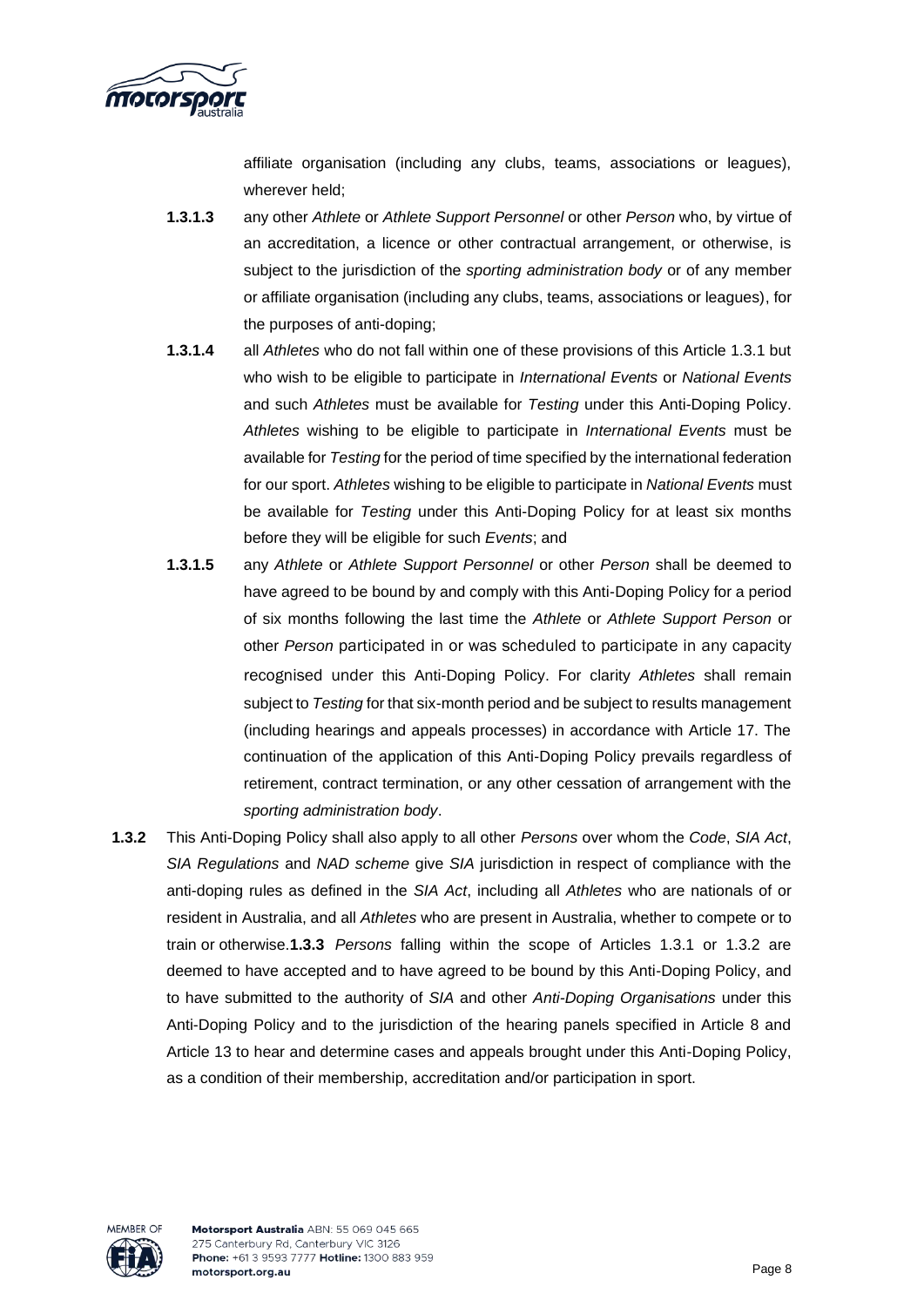

**1.3.4** The Persons listed in Articles 1.3.1.1 to 1.3.1.5 agree to be knowledgeable of, comply with, and be bound by the AOC Anti-Doping By-Law, as in force from time to time and as applicable.<sup>3</sup>

## <span id="page-8-0"></span>**1.4 Interaction between this policy and the sporting administration body's disciplinary rules or policies**

The *sporting administration body* has its own disciplinary rules or policies regulating the conduct of its members, which apply to all *Athletes*, *Athlete Support Personnel* and other *Persons.* These rules or policies cover conduct that either does not constitute an anti-doping rule violation, or conduct that is, or is related to, behaviour that does constitute a possible anti-doping rule violation. Breaches of these rules or policies are managed separately by the *sporting administration body*, including public disclosure, suspension or termination of contracts, and consequential sanctions.

The *sporting administration body'*s disciplinary rules or policies shall not limit or change the effect of this anti-doping policy. Where there is any ambiguity or conflict, this anti-doping policy prevails.

<sup>3</sup> The AOC Anti-Doping By-Law is posted on the AOC website (www.olympics.com.au under "The AOC" and "Athlete Guidelines").

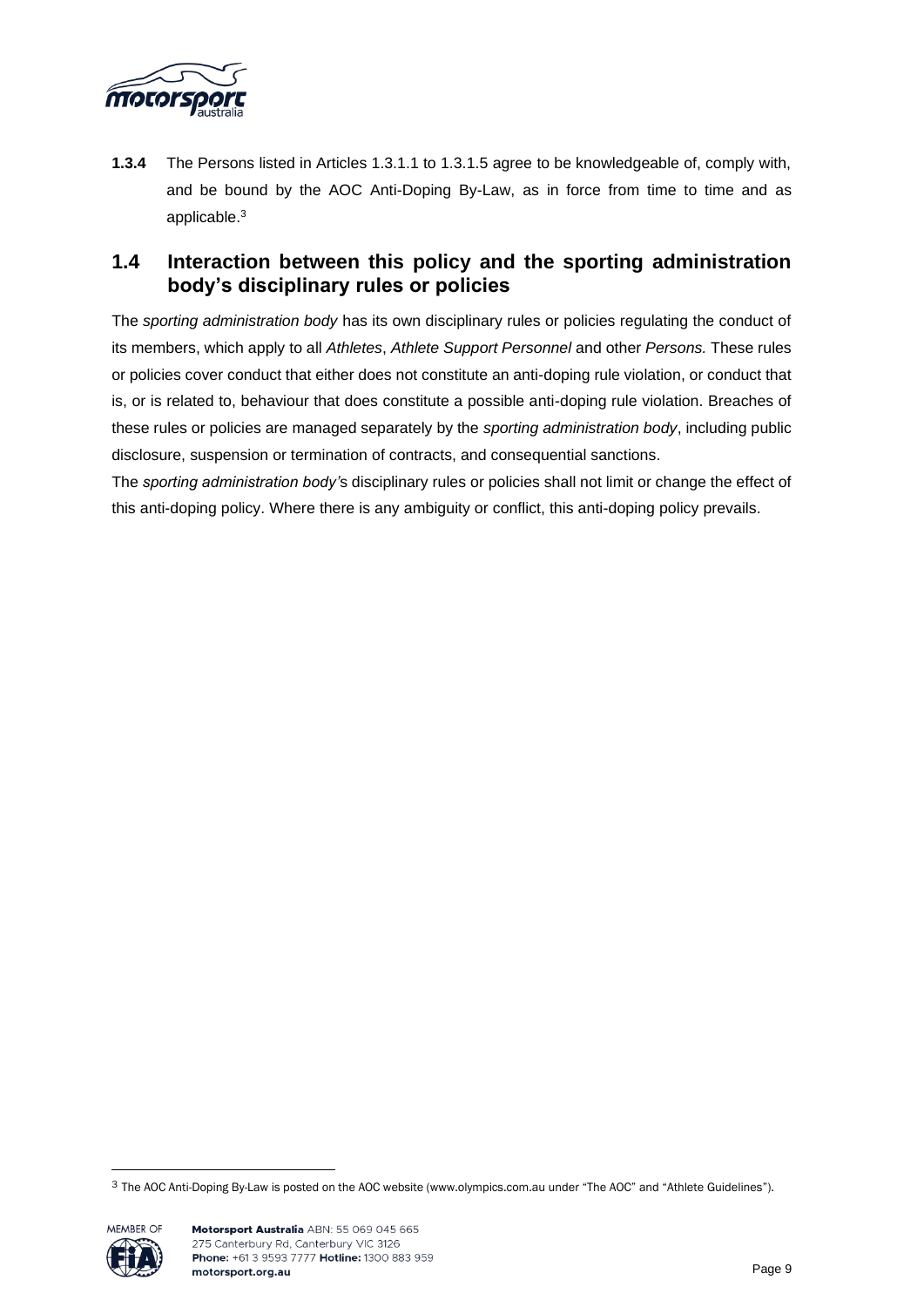

## <span id="page-9-0"></span>**ARTICLE 2 DEFINITION OF DOPING - ANTI-DOPING RULE VIOLATIONS**

Doping is defined as the occurrence of one or more of the anti-doping rule violations set forth in Article 2.1 through Article 2.10 of this Anti-Doping Policy.

The purpose of Article 2 is to specify the circumstances and conduct which constitute anti-doping rule violations. Hearings in doping cases will proceed based on the assertion that one or more of these specific rules have been violated.

*Athletes* or other *Persons* shall be responsible for knowing what constitutes an anti-doping rule violation and the substances and methods which have been included on the *Prohibited List*. The following constitute anti-doping rule violations:

## <span id="page-9-1"></span>**2.1 Presence of a** *Prohibited Substance* **or its** *Metabolites* **or** *Markers* **in an** *Athlete***'s** *Sample*

- **2.1.1** It is each *Athlete*'s personal duty to ensure that no *Prohibited Substance* enters his or her body. *Athletes* are responsible for any *Prohibited Substance* or its *Metabolites* or *Markers* found to be present in their *Sample*s. Accordingly, it is not necessary that intent, *Fault*, negligence or knowing *Use* on the *Athlete*'s part be demonstrated in order to establish an anti-doping rule violation under Article 2.1<sup>4</sup> .
- **2.1.2** Sufficient proof of an anti-doping rule violation under Article 2.1 is established by any of the following: presence of a *Prohibited Substance* or its *Metabolites* or *Markers* in the *Athlete*'s *A Sample* where the *Athlete* waives analysis of the *B Sample* and the *B Sample* is not analysed; or, where the *Athlete*'s *B Sample* is analysed and the analysis of the *Athlete*'s *B Sample* confirms the presence of the *Prohibited Substance* or its *Metabolites* or *Markers* found in the *Athlete*'s *A Sample*; or, where the *Athlete*'s *B Sample* is split into two bottles and the analysis of the second bottle confirms the presence of the *Prohibited Substance* or its *Metabolites* or *Markers* found in the first bottle<sup>5</sup>.
- **2.1.3** Excepting those substances for which a quantitative threshold is specifically identified in the *Prohibited List*, the presence of any quantity of a *Prohibited Substance* or its *Metabolites* or *Markers* in an *Athlete*'s *Sample* shall constitute an anti-doping rule violation.
- **2.1.4** As an exception to the general rule of Article 2.1, the *Prohibited List* or *International Standard*s may establish special criteria for the evaluation of *Prohibited Substance*s that can also be produced endogenously.

<sup>5</sup> Comment to Article 2.1.2: The *Anti-Doping Organisation* with results management responsibility may, at its discretion, choose to have the *B Sample* analysed even if the *Athlete* does not request the analysis of the *B Sample*.



*<sup>4</sup> Comment to Article 2.1.1: An anti-doping rule violation is committed under this Article without regard to an* Athlete*'s* Fault*. This rule has been referred to in various* CAS *decisions as* 'Strict Liability'*. An* Athlete*'s* Fault *is taken into consideration in determining the* Consequences *of this anti-doping rule violation under Article 10. This principle has consistently been upheld by* CAS*.*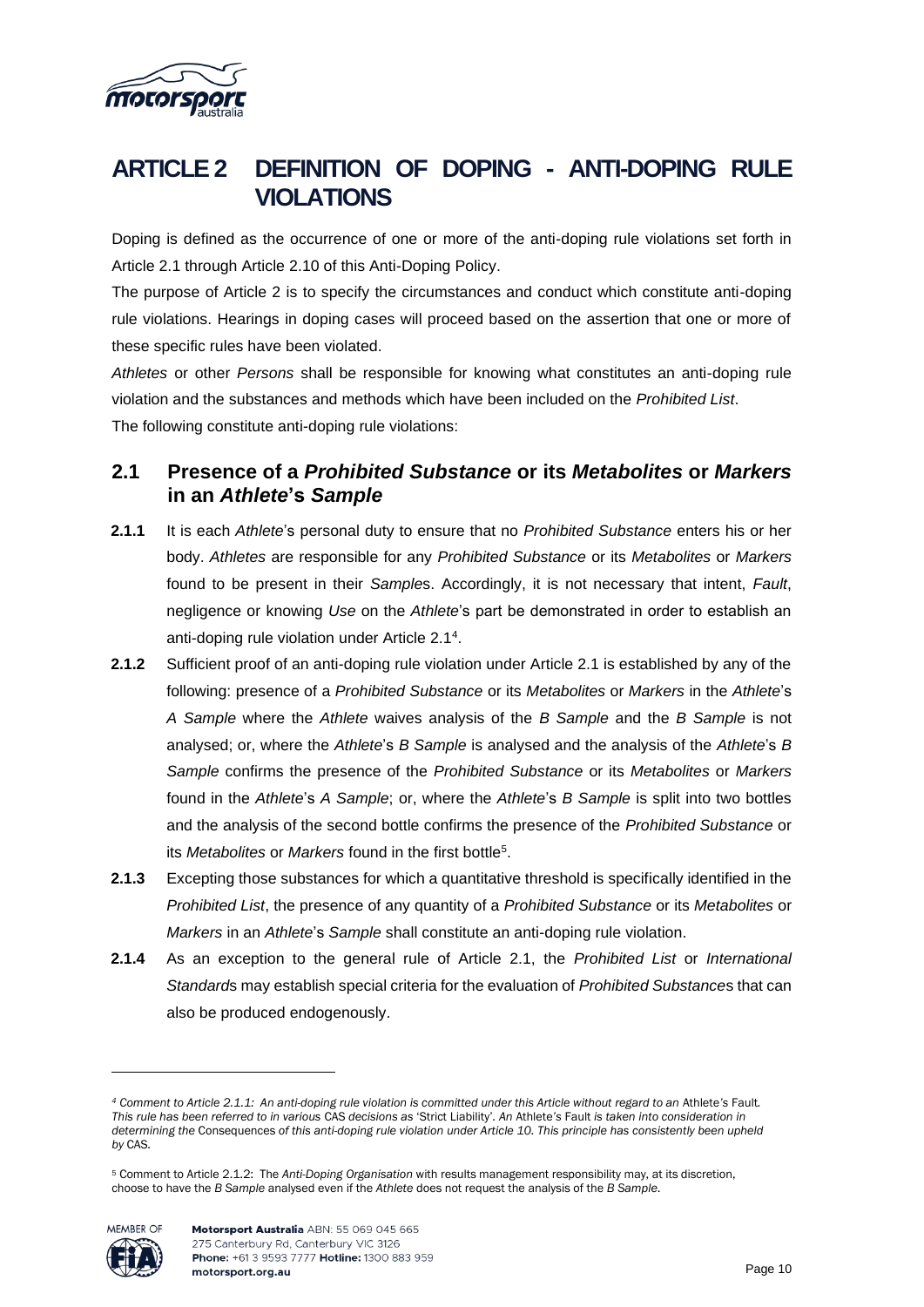

## <span id="page-10-0"></span>**2.2** *Use* **or** *Attempt***ed** *Use* **by an** *Athlete* **of a** *Prohibited Substance* **or a** *Prohibited Method<sup>6</sup>*

- **2.2.1** It is each *Athlete*'s personal duty to ensure that no *Prohibited Substance* enters his or her body and that no *Prohibited Method* is *Used*. Accordingly, it is not necessary that intent, *Fault*, negligence or knowing *Use* on the *Athlete*'s part be demonstrated in order to establish an anti-doping rule violation for *Use* of a *Prohibited Substance* or a *Prohibited Method*.
- **2.2.2** The success or failure of the *Use* or *Attempt*ed *Use* of a *Prohibited Substance* or *Prohibited Method* is not material. It is sufficient that the *Prohibited Substance* or *Prohibited Method* was *Used* or *Attempt*ed to be *Used* for an anti-doping rule violation to be committed<sup>7</sup> .

## <span id="page-10-1"></span>**2.3 Evading, refusing or failing to submit to** *Sample* **Collection**

Evading *Sample* collection or, without compelling justification, refusing or failing to submit to *Sample* collection after notification as authorised in this Anti-Doping Policy, the *NAD scheme* or other applicable anti-doping rules<sup>8</sup>.

## <span id="page-10-2"></span>**2.4 Whereabouts failures**

Any combination of three missed tests and/or filing failures, as defined in the *International Standard* for *Testing and Investigations*, within a twelve-month period by an *Athlete* in a *Registered Testing Pool*.

## <span id="page-10-3"></span>**2.5** *Tampering* **or** *Attempt***ed** *Tampering* **with any part of** *Doping Control*

Conduct which subverts the *Doping Control* process but which would not otherwise be included in the definition of *Prohibited Method*s. *Tampering* shall include, without limitation, intentionally

*<sup>8</sup> Comment to Article 2.3: For example, it would be an anti-doping rule violation of 'evading* Sample *collection' if it were established that an* Athlete *was deliberately avoiding a* Doping Control *official to evade notification or* Testing*. A violation of 'failing to submit to* Sample *collection' may be based on either intentional or negligent conduct of the* Athlete*, while 'evading' or 'refusing'* Sample *collection contemplates intentional conduct by the* Athlete*.*



<sup>6</sup> Comment to Article 2.2: It has always been the case that *Use* or *Attempted Use* of a *Prohibited Substance* or *Prohibited Method* may be established by any reliable means. As noted in the Comment to Article 3.2, unlike the proof required to establish an *anti-doping rule violation* under Article 2.1, *Use* or *Attempted Use* may also be established by other reliable means such as admissions by the *Athlete*, witness statements, documentary evidence, conclusions drawn from longitudinal profiling, including data collected as part of the *Athlete Biological Passport*, or other analytical information which does not otherwise satisfy all the requirements to establish 'Presence' of a *Prohibited Substance* under Article 2.1. For example, *Use* may be established based upon reliable analytical data from the analysis of an *A Sample* (without confirmation from an analysis of a *B Sample)* or from the analysis of a *B Sample* alone where the *Anti-Doping Organisation* provides a satisfactory explanation for the lack of confirmation in the other *Sample.*

*<sup>7</sup>* Comment to Article 2.2.2: Demonstrating the '*Attempt*ed *Use*' of a *Prohibited Substance* or a *Prohibited Method* requires proof of intent on the *Athlete*'s part. The fact that intent may be required to prove this particular anti-doping rule violation does not undermine the *Strict Liability* principle established for violations of Article 2.1 and violations of Article 2.2 in respect of *Use* of a *Prohibited Substance* or *Prohibited Method*. An *Athlete*'s *Use* of a *Prohibited Substance* constitutes an anti-doping rule violation unless such substance is not prohibited *Out-of-Competition* and the *Athlete*'s *Use* takes place *Out-of-Competition*. (However, the presence of a *Prohibited Substance* or its *Metabolites* or *Markers* in a *Sample* collected *In-Competition* is a violation of Article 2.1 regardless of when that substance might have been administered.)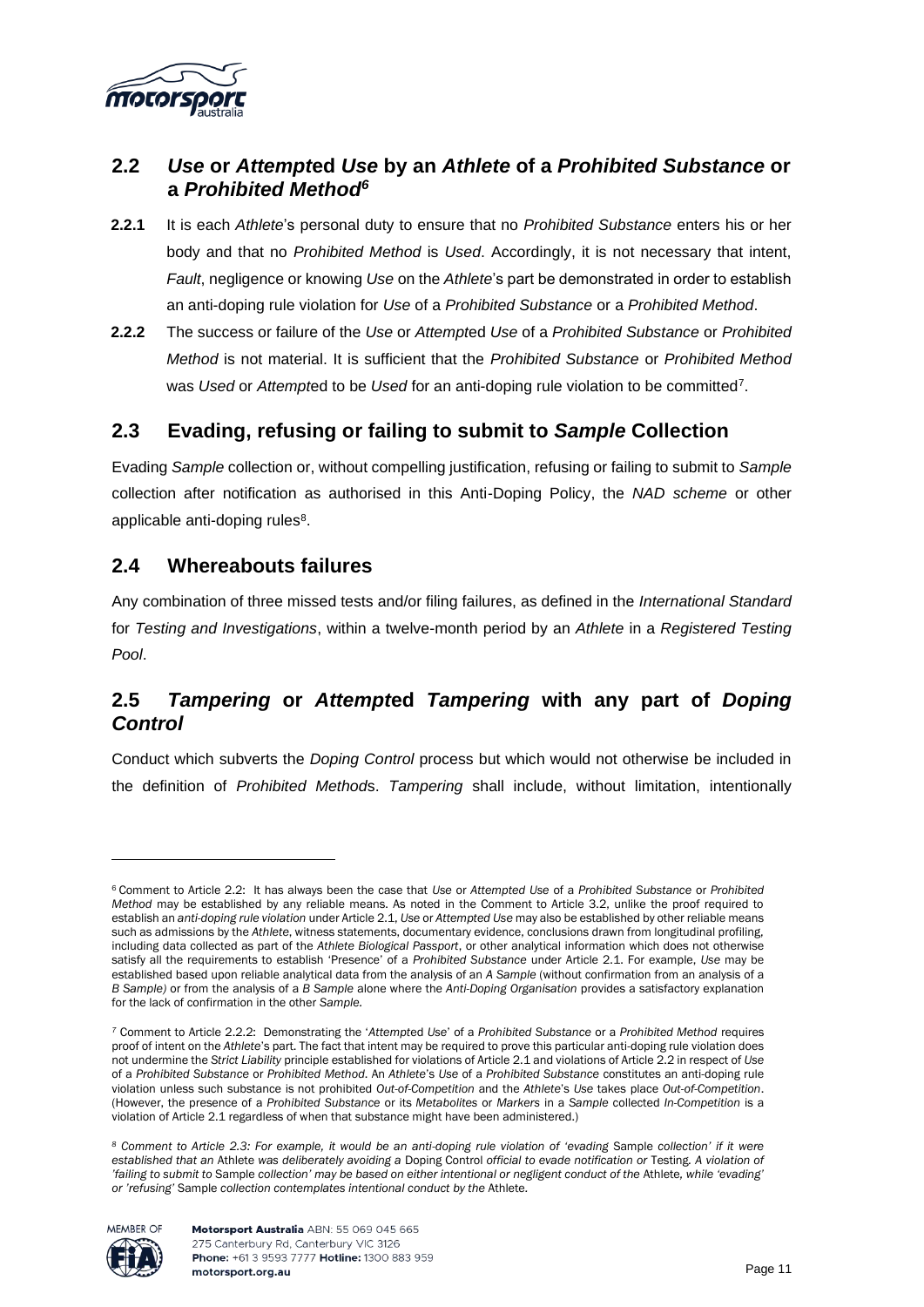

interfering or attempting to interfere with a *Doping Control* official, providing fraudulent information to an *Anti-Doping Organisation* or intimidating or attempting to intimidate a potential witness.<sup>9</sup>

## <span id="page-11-0"></span>**2.6** *Possession* **of a** *Prohibited Substance* **or a** *Prohibited Method*

- **2.6.1** *Possession* by an *Athlete In-Competition* of any *Prohibited Substance* or any *Prohibited Method*, or *Possession* by an *Athlete Out-of-Competition* of any *Prohibited Substance* or any *Prohibited Method* which is prohibited *Out-of-Competition* unless the *Athlete* establishes that the *Possession* is consistent with a *Therapeutic Use Exemption* (*TUE*) granted in accordance with Article 4.4 or other acceptable justification.
- **2.6.2** *Possession* by an *Athlete Support Person In-Competition* of any *Prohibited Substance* or any *Prohibited Method*, or *Possession* by an *Athlete Support Person Out-of-Competition* of any *Prohibited Substance* or any *Prohibited Method* which is prohibited *Out-of-Competition* in connection with an *Athlete*, *Competition* or training, unless the *Athlete Support Person* establishes that the *Possession* is consistent with a *TUE* granted to an *Athlete* in accordance with Article 4.4 or other acceptable justification $10,11$ .

## <span id="page-11-1"></span>**2.7** *Trafficking* **or** *Attempt***ed** *Trafficking* **in any** *Prohibited Substance* **or** *Prohibited Method*

<span id="page-11-2"></span>**2.8** *Administration* **or** *Attempted Administration* **to any** *Athlete In-Competition* **of any** *Prohibited Substance* **or** *Prohibited Method***, or** *Administration* **or** *Attempted Administration* **to any** *Athlete Outof-Competition* **of any** *Prohibited Substance* **or any** *Prohibited Method* **that is prohibited** *Out-of-Competition*

## <span id="page-11-3"></span>**2.9 Complicity**

Assisting, encouraging, aiding, abetting, conspiring, covering up or any other type of intentional complicity involving an anti-doping rule violation, *Attempted* anti-doping rule violation or violation of Article 10.12.1 by another *Person*.

<sup>11</sup> Comment to Article 2.6.2: Acceptable justification would include, for example, a team doctor carrying *Prohibited Substance*s for dealing with acute and emergency situations.



*<sup>9</sup> Comment to Article 2.5: For example, this Article would prohibit altering identification numbers on a* Doping Control *form during* Testing*, breaking the B bottle at the time of* B Sample *analysis, or altering a* Sample *by the addition of a foreign substance. Offensive conduct towards a* Doping Control *official or other* Person *involved in* Doping Control *which does not otherwise constitute* Tampering *may be addressed in* the code of conduct*.*

<sup>10</sup> Comment to Articles 2.6.1 and 2.6.2: Acceptable justification would not include, for example, buying or *Possessing a Prohibited Substance* for purposes of giving it to a friend or relative, except under justifiable medical circumstances where that *Person* had a physician's prescription, for example, buying Insulin for a diabetic child.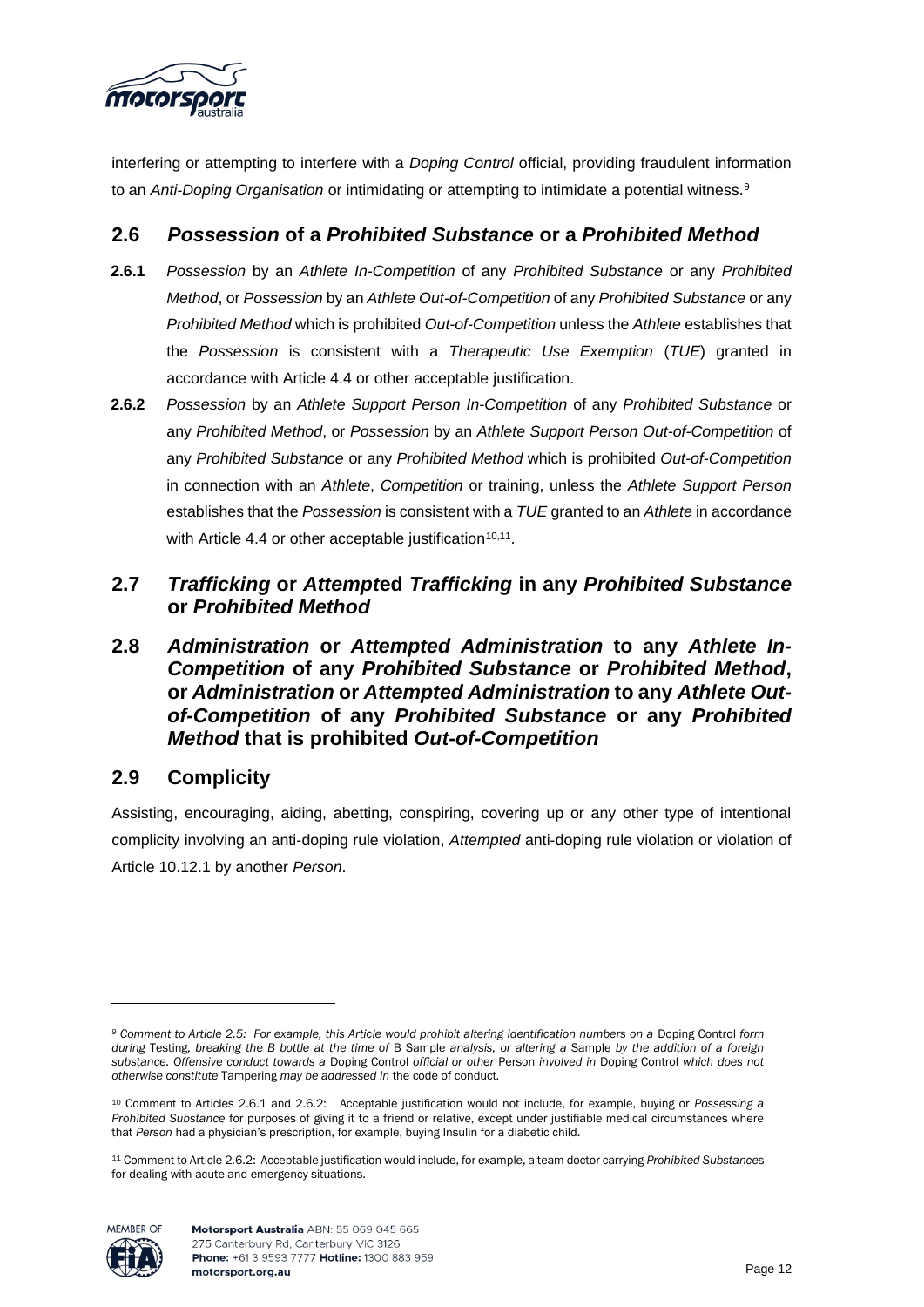

## <span id="page-12-0"></span>**2.10 Prohibited Association**

Association by an *Athlete* or other *Person* subject to the authority of an *Anti-Doping Organisation* in a professional or sport-related capacity with any *Athlete Support Person* who<sup>12</sup>:

- **2.10.1** If subject to the authority of an *Anti-Doping Organisation*, is serving a period of *Ineligibility*; or
- **2.10.2** If not subject to the authority of an *Anti-Doping Organisation*, and where *Ineligibility* has not been addressed in a results management process pursuant to *the Code*, has been convicted or found in a criminal, disciplinary or professional proceeding to have engaged in conduct which would have constituted a violation of anti-doping rules if *Code*-compliant rules had been applicable to such *Person*. The disqualifying status of such *Person* shall be in force for the longer of six years from the criminal, professional or disciplinary decision or the duration of the criminal, disciplinary or professional sanction imposed; or

**2.10.3** Is serving as a front or intermediary for an individual described in Article 2.10.1 or 2.10.2. In order for this provision to apply, it is necessary that the *Athlete* or other *Person* has previously been advised in writing by an *Anti-Doping Organisation* with jurisdiction over the *Athlete* or other *Person*, or by *WADA*, of the *Athlete Support Person*'s disqualifying status and the potential *Consequence* of prohibited association and that the *Athlete* or other *Person* can reasonably avoid the association. The *Anti-Doping Organisation* shall also use reasonable efforts to advise the *Athlete Support Person* who is the subject of the notice to the *Athlete* or other *Person* that the *Athlete Support Person* may, within 15 days, come forward to the *Anti-Doping Organisation* to explain that the criteria described in Articles 2.10.1 and 2.10.2 do not apply to him or her. (Notwithstanding Article 17, this Article applies even when the *Athlete Support Person*'s disqualifying conduct occurred prior to the effective date provided in Article 20.7.)

The burden shall be on the *Athlete* or other *Person* to establish that any association with *Athlete Support Personnel* described in Article 2.10.1 or 2.10.2 is not in a professional or sport-related capacity.

*Anti-Doping Organisations* that are aware of *Athlete Support Personnel* who meet the criteria described in Article 2.10.1, 2.10.2, or 2.10.3 shall submit that information to *WADA*.

<sup>12</sup> Comment to Article 2.10: *Athletes* and other *Persons* must not work with coaches, trainers, physicians or other *Athlete Support Personnel* who are *Ineligible* on account of an anti-doping rule violation or who have been criminally convicted or professionally disciplined in relation to doping. Some examples of the types of association which are prohibited include: obtaining training, strategy, technique, nutrition or medical advice; obtaining therapy, treatment or prescriptions; providing any bodily products for analysis; or allowing the *Athlete Support Person* to serve as an agent or representative. Prohibited association need not involve any form of compensation.

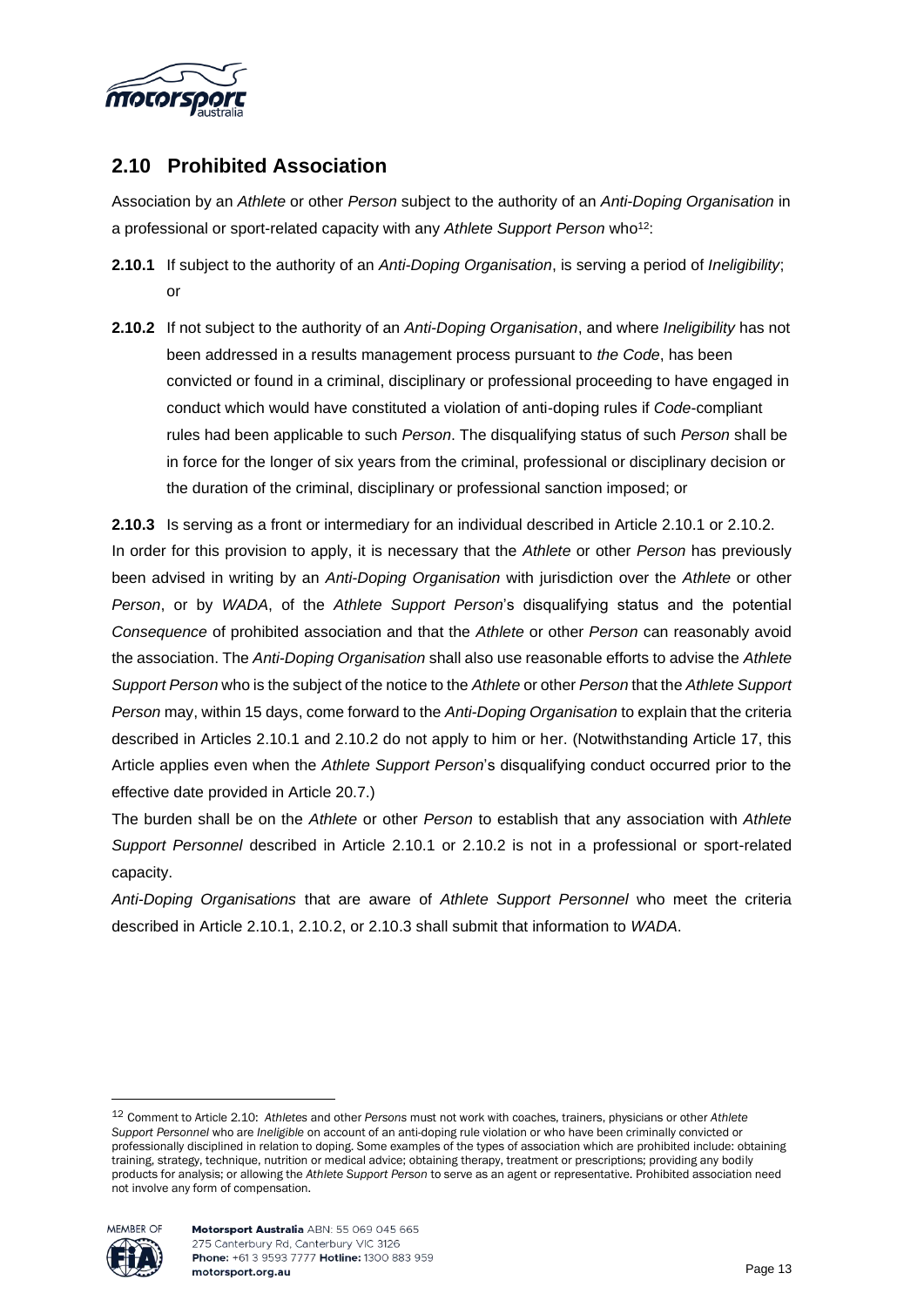

## <span id="page-13-0"></span>**ARTICLE 3 PROOF OF DOPING**

## <span id="page-13-1"></span>**3.1 Burdens and standards of proof**

The *Anti-Doping Organisation* shall have the burden of establishing that an anti-doping rule violation has occurred. The standard of proof shall be whether the *Anti-Doping Organisation* has established an anti-doping rule violation to the comfortable satisfaction of the hearing panel bearing in mind the seriousness of the allegation which is made. This standard of proof in all cases is greater than a mere balance of probability but less than proof beyond a reasonable doubt. Where this Anti-Doping Policy places the burden of proof upon the *Athlete* or other *Person* alleged to have committed an anti-doping rule violation to rebut a presumption or establish specified facts or circumstances, the standard of proof shall be by a balance of probability<sup>13</sup>.

## <span id="page-13-2"></span>**3.2 Methods of establishing facts and presumptions**

Facts related to anti-doping rule violations may be established by any reliable means, including admissions. The following rules of proof shall be applicable in doping cases<sup>14</sup>:

- **3.2.1** Analytical methods or decision limits approved by *WADA* after consultation within the relevant scientific community and which have been the subject of peer review are presumed to be scientifically valid. Any *Athlete* or other *Person* seeking to rebut this presumption of scientific validity shall, as a condition precedent to any such challenge, first notify *WADA* of the challenge and the basis of the challenge. *CAS* on its own initiative may also inform *WADA* of any such challenge. At *WADA's* request, the *CAS* panel shall appoint an appropriate scientific expert to assist the panel in its evaluation of the challenge. Within 10 days of *WADA's* receipt of such notice, and *WADA's* receipt of the *CAS* file, *WADA* shall also have the right to intervene as a party, appear amicus curiae, or otherwise provide evidence in such proceeding.
- **3.2.2** *WADA*-accredited laboratories, and other laboratories approved by *WADA*, are presumed to have conducted *Sample* analysis and custodial procedures in accordance with the *International Standard for Laboratories*. The *Athlete* or other *Person* may rebut this presumption by establishing that a departure from the *International Standard for Laboratories* occurred which could reasonably have caused the *Adverse Analytical Finding*. If the *Athlete* or other *Person* rebuts the preceding presumption by showing that a departure from the *International Standard for Laboratories* occurred which could reasonably have

<sup>14</sup> Comment to Article 3.2: For example, an *Anti-Doping Organisation* may establish an anti-doping rule violation under Article 2.2 based on the *Athlete*'s admissions, the credible testimony of third *Persons*, reliable documentary evidence, reliable analytical data from either an *A* or *B Sample* as provided in the Comments to Article 2.2, or conclusions drawn from the profile of a series of the *Athlete*'s blood or urine *Sample*s, such as data from the *Athlete Biological Passport*.



<sup>13</sup> Comment to Article 3.1: This standard of proof required to be met by the *Anti-Doping Organisation* is comparable to the standard which is applied in most countries to cases involving professional misconduct.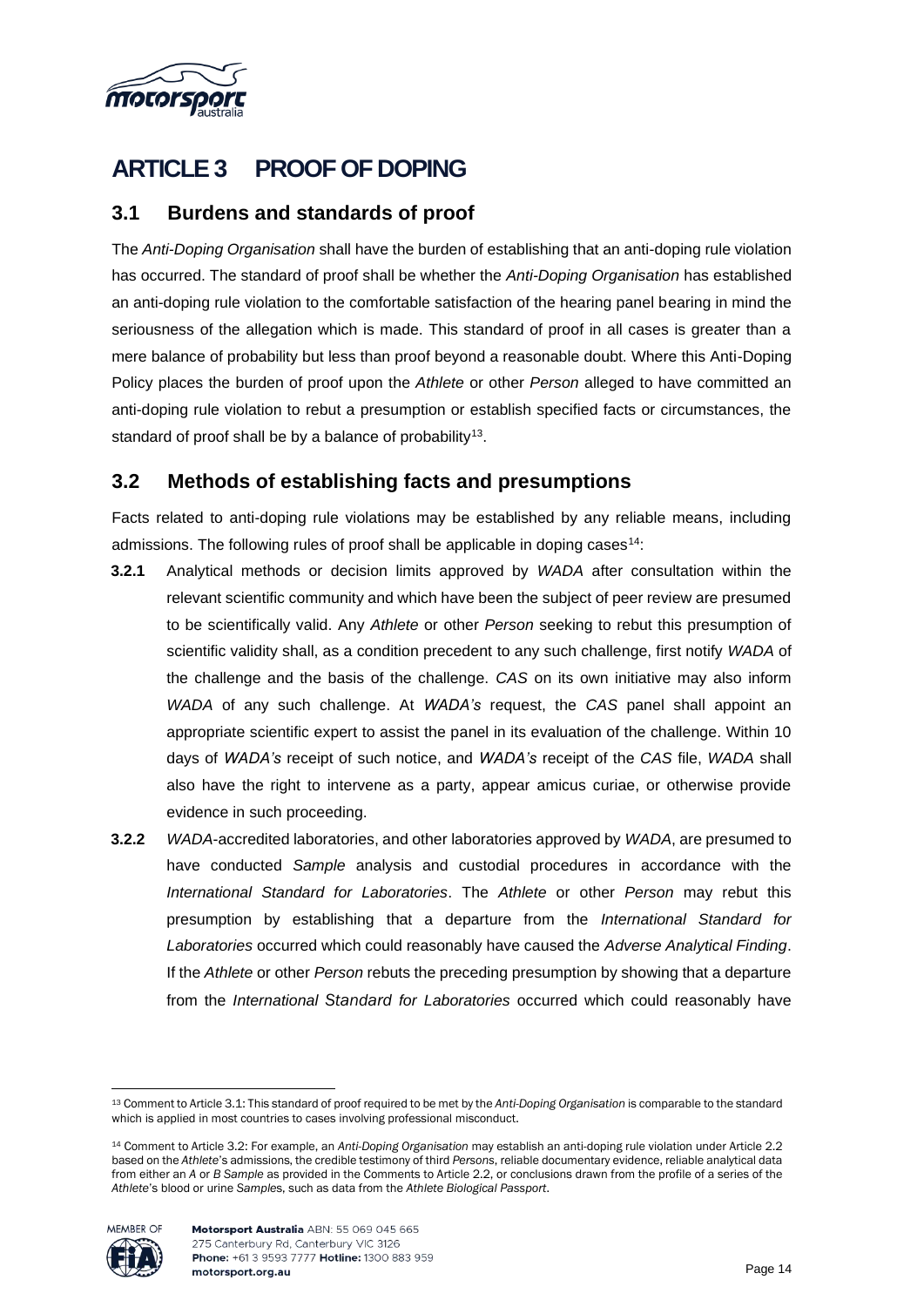

caused the *Adverse Analytical Finding*, then the *Anti-Doping Organisation* shall have the burden to establish that such departure did not cause the *Adverse Analytical Finding<sup>15</sup>* .

**3.2.3** Departures from any other *International Standard* or other anti-doping rule or policy set forth in *the Code* or this Anti-Doping Policy which did not cause an *Adverse Analytical Finding* or other anti-doping rule violation shall not invalidate such evidence or results.

If the *Athlete* or other *Person* establishes a departure from another *International Standard* or other anti-doping rule or policy which could reasonably have caused an anti-doping rule violation based on an *Adverse Analytical Finding* or other anti-doping rule violation, then the *Anti-Doping Organisation* shall have the burden to establish that such departure did not cause the *Adverse Analytical Finding* or the factual basis for the anti-doping rule violation.

- **3.2.4** The facts established by a decision of a court or professional disciplinary tribunal of competent jurisdiction which is not the subject of a pending appeal shall be irrebuttable evidence against the *Athlete* or other *Person* to whom the decision pertained of those facts unless the *Athlete* or other *Person* establishes that the decision violated principles of natural justice.
- **3.2.5** The hearing panel in a hearing on an anti-doping rule violation may draw an inference adverse to the *Athlete* or other *Person* who is asserted to have committed an anti-doping rule violation based on the *Athlete*'s or other *Person*'s refusal, after a request made in a reasonable time in advance of the hearing, to appear at the hearing (either in *Person* or telephonically as directed by the hearing panel) and to answer questions from the hearing panel or the *Anti-Doping Organisation* asserting the anti-doping rule violation.

<sup>15</sup> Comment to Article 3.2.2: The burden is on the *Athlete* or other *Person* to establish, by a balance of probability, a departure from the *International Standard for Laboratories* that could reasonably have caused the *Adverse Analytical Finding*. If the *Athlete* or other *Person* does so, the burden shifts to the *Anti-Doping Organisation* to prove to the comfortable satisfaction of the hearing panel that the departure did not cause the *Adverse Analytical Finding*.

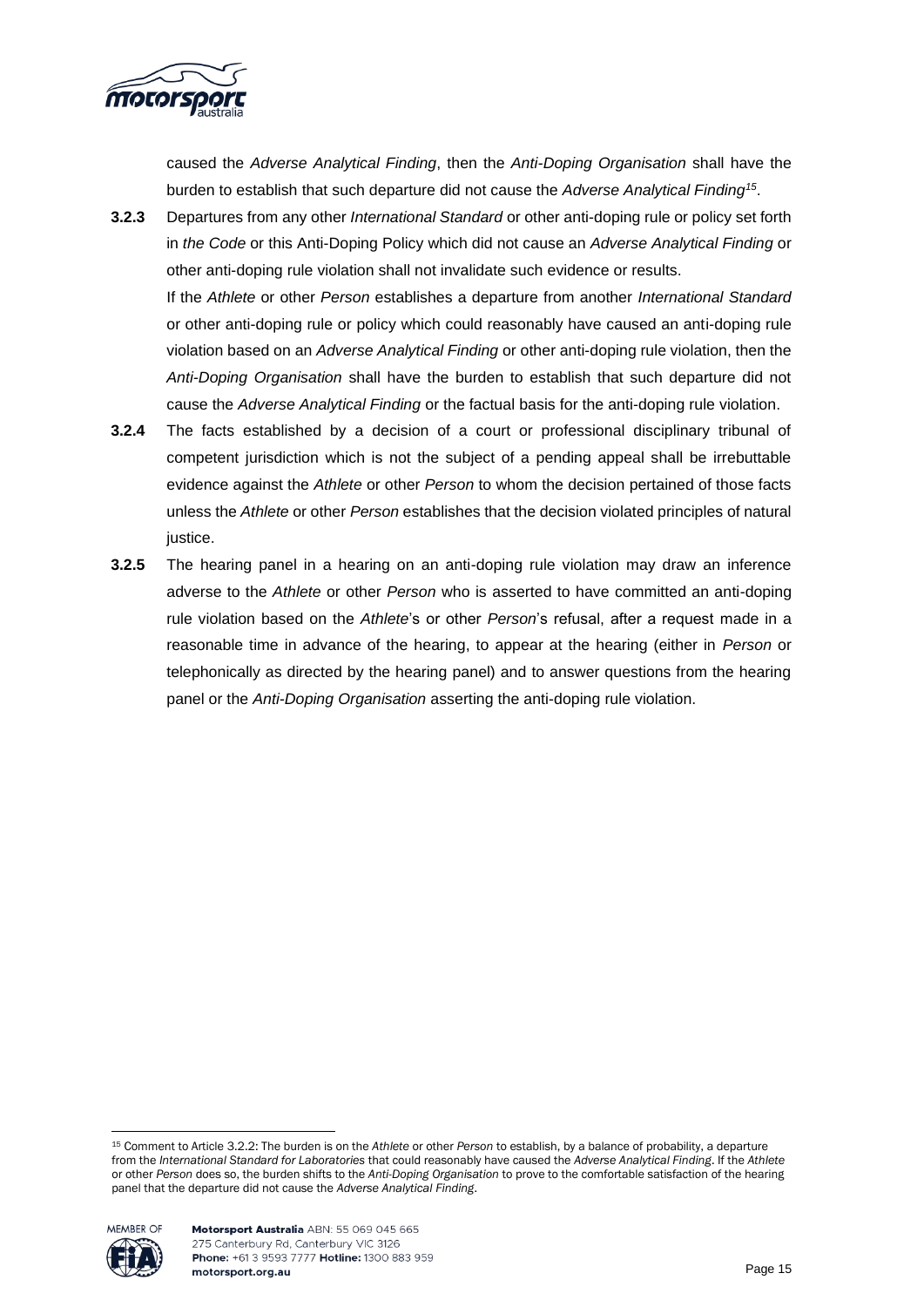

# <span id="page-15-0"></span>**ARTICLE 4 THE PROHIBITED LIST**

## <span id="page-15-1"></span>**4.1 Incorporation, Publication and Revision of the** *Prohibited List***<sup>16</sup>**

This Anti-Doping Policy incorporates the *Prohibited List* which is published and revised by *WADA* as described in Article 4.1 of *the Code* as in force from time to time.

Unless provided otherwise in the *Prohibited List* and/or a revision, the *Prohibited List* and revisions shall go into effect under this Anti-Doping Policy three months after publication by *WADA* without requiring any further action by the *Anti-Doping Organisation*. All *Athletes* and other *Persons* shall be bound by the *Prohibited List*, and any revisions thereto, from the date they go into effect, without further formality. It is the responsibility of all *Athletes* and other *Persons* to familiarise themselves with the most up-to-date version of the *Prohibited List* and all revisions thereto.

## <span id="page-15-2"></span>**4.2** *Prohibited Substance***s and** *Prohibited Method***s Identified on the**  *Prohibited List***<sup>17</sup>**

#### **4.2.1** *Prohibited Substance*s and *Prohibited Method*s

The *Prohibited List* shall identify those *Prohibited Substance*s and *Prohibited Method*s which are prohibited as doping at all times (both *In-Competition* and *Out-of-Competition*) because of their potential to enhance performance in future *Competitions* or their masking potential, and those substances and methods which are prohibited *In-Competition* only. The *Prohibited List* may be expanded by *WADA* for a particular sport. *Prohibited Substance*s and *Prohibited Method*s may be included in the *Prohibited List* by general category (for example, anabolic agents) or by specific reference to a particular substance or method.

**4.2.2** *Specified Substances*

For purposes of the application of Article 10, all *Prohibited Substance*s shall be *Specified Substances* except substances in the classes of anabolic agents and hormones and those stimulants and hormone antagonists and modulators so identified on the *Prohibited List*. The category of *Specified Substances* shall not include *Prohibited Method*s 18 .

## <span id="page-15-3"></span>**4.3** *WADA's* **determination of the** *Prohibited List*

*WADA's* determination of the *Prohibited Substance*s and *Prohibited Method*s that will be included on the *Prohibited List*, the classification of substances into categories on the *Prohibited List*, and the

<sup>18</sup> Comment to Article 4.2.2: The *Specified Substances* identified in Article 4.2.2 should not in any way be considered less important or less dangerous than other doping substances. Rather, they are simply substances which are more likely to have been consumed by an *Athlete* for a purpose other than the enhancement of sport performance.



<sup>16</sup> Comment to Article 4.1: For the sake of predictability, a new *Prohibited List* will be published every year whether or not changes have been made. *WADA* will always have the most current *Prohibited List* published on its website. The current *Prohibited List* is available on *WADA's* website at [www.wada-ama.org.](http://www.wada-ama.org/)

<sup>17</sup> Comment to Article 4.2: *Out-of-Competition Use* of a substance which is only prohibited *In-Competition* is not an anti-doping rule violation unless an *Adverse Analytical Finding* for the substance or its *Metabolites* or *Markers* is reported for a *Sample* collected *In-Competition*.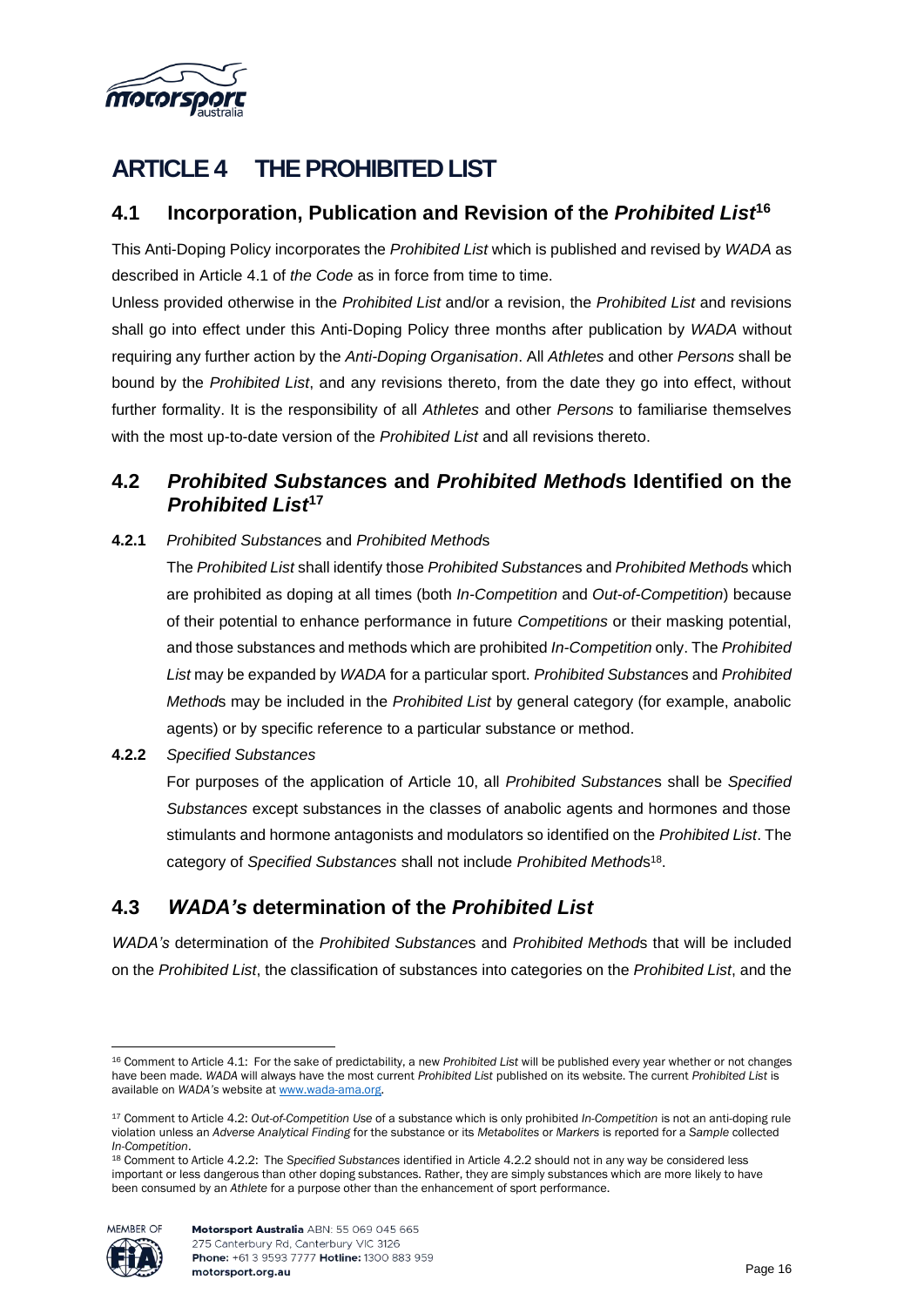

classification of a substance as prohibited at all times or *In-Competition* only, is final and shall not be subject to challenge by an *Athlete* or other *Person*.

## <span id="page-16-0"></span>**4.4** *Therapeutic Use Exemption***s (***TUE***s)**

- **4.4.1** The presence of a *Prohibited Substance* or its *Metabolites* or *Markers*, and/or the *Use* or *Attempt*ed *Use*, *Possession* or *Administration* or *Attempted Administration* of a *Prohibited Substance* or *Prohibited Method* shall not be considered an anti-doping rule violation if it is consistent with the provisions of a *TUE* granted in accordance with the *International Standard for Therapeutic Use Exemption*s.
- **4.4.2** The *TUE Committee* for Australia is the *Australian Sports Drug Medical Advisory Committee* (*ASDMAC*). Unless otherwise specified by *ASDMAC* in a notice posted on its website, any *National-Level Athlete* who needs to *Use* a *Prohibited Substance* or *Prohibited Method* for therapeutic purposes should apply to *ASDMAC* for a *TUE* as soon as the need arises and in any event (or where Article 4.3 of the *International Standard for Therapeutic Use Exemption*s applies in regard to retroactive TUEs) at least 30 days before the *Athlete*'s next *Competition*, by completing the form on the TUE section of www.sportintegrity.gov.au with assistance from their doctor. *ASDMAC* will consider applications for the grant or recognition of *TUE*s. *ASDMAC* shall promptly evaluate and decide upon the application in accordance with the relevant provisions of the *International Standard* for *Therapeutic Use Exemption*s and the specific *ASDMAC* protocols posted on the TUE section of www.sportintegrity.gov.au. *ASDMAC*'s decision shall be final (except as outlined in Article 4.4.6) and where *ASDMAC* has granted a *TUE*, the decision shall be reported to *WADA* and other relevant *Anti-Doping Organisations* in accordance with the *International Standard for Therapeutic Use Exemption*s 19 .
- **4.4.3** If an *Anti-Doping Organisation* chooses to test an *Athlete* who is not an *International-Level* or a *National-Level Athlete*, and that *Athlete* was not required to obtain a *TUE* in advance in accordance with 4.4.2. The *Athlete* may apply for a retroactive *TUE* for any *Prohibited Substance* or *Prohibited Method* that he/she is using for therapeutic reasons.
- **4.4.4** A *TUE* granted by *ASDMAC* is valid at national level only. An *Athlete* who is or becomes an *International-Level Athlete* should do the following:
	- **4.4.4.1** Where the *Athlete* already has a *TUE* granted by *ASDMAC* for the substance or method in question, the *Athlete* may apply to the International federation to recognise that *TUE*, in accordance with Article 7 of the *International Standard for*

An *Athlete* should not assume that his/her application for grant or recognition of a *TUE* (or for renewal of a *TUE*) will be granted. Any *Use* or *Possession* or administration of a *Prohibited Substance* or *Prohibited Method* before an application has been granted is entirely at the *Athlete*'s own risk.



<sup>19</sup> Comment to Article 4.4.2: The submission of false or misleading information in support of a TUE application (including but not limited to the failure to advise of the unsuccessful outcome of a prior application to another *Anti-Doping Organisation* for such a *TUE*) may result in a charge of *Tampering* or *Attempted Tampering* under Article 2.5.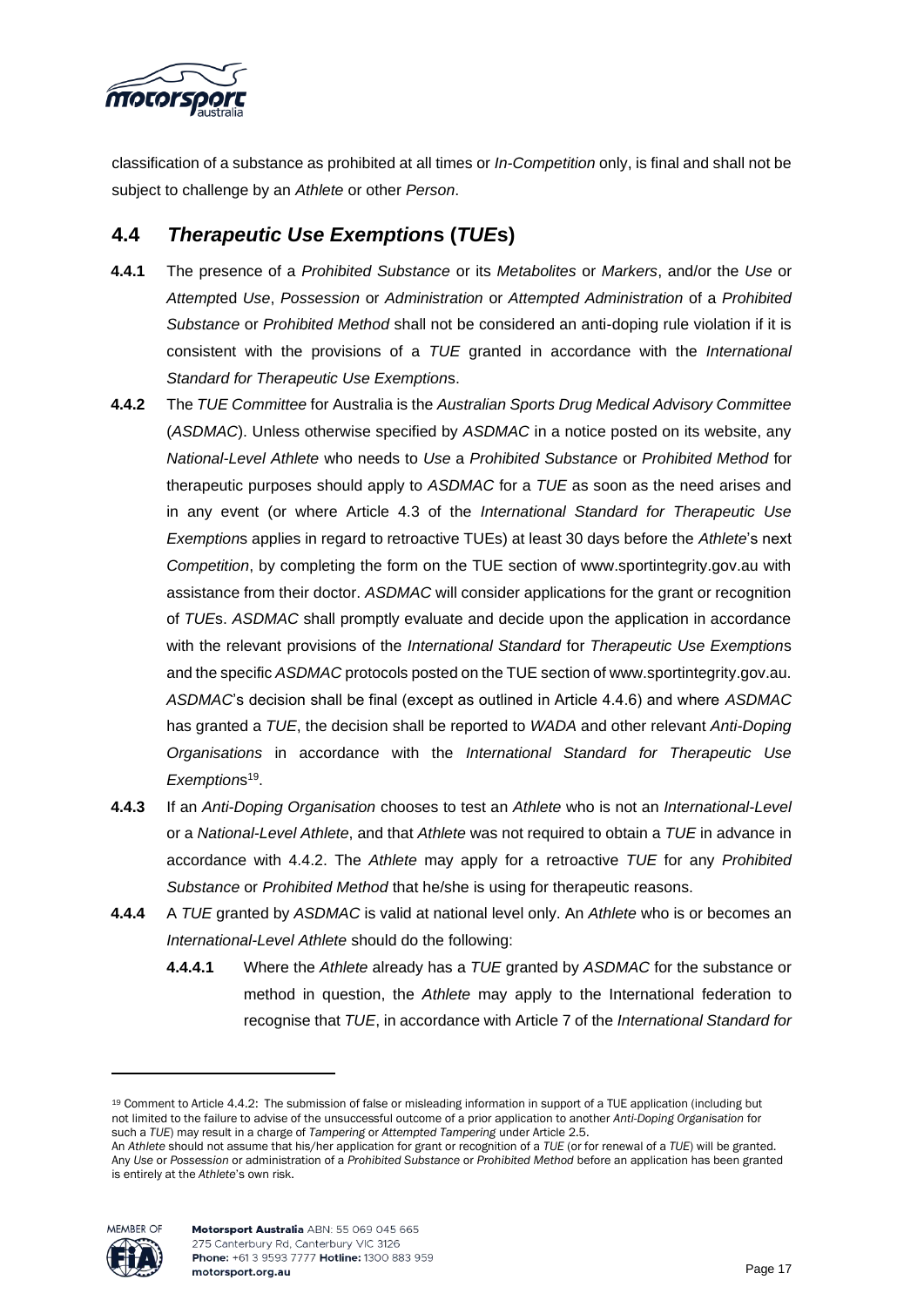

*Therapeutic Use Exemption*s. If that *TUE* meets the criteria set out in the *International Standard for Therapeutic Use Exemption*s, then the international federation shall recognise it for purposes of *International-Level Competition* as well. If the international federation considers that the *TUE* granted by *ASDMAC* does not meet those criteria and so refuses to recognise it, the international federation shall notify the *International-Level Athlete* and *ASDMAC* promptly with reasons. The *International-Level Athlete* and *ASDMAC* shall have 21 days from such notification to refer the matter to *WADA* for review. If the matter is referred to *WADA* for review in accordance with Article 4.4.6, the *TUE* granted by *ASDMAC* remains valid for national-level *Competition* and *Out-of-Competition Testing* (but is not valid for *International-Level Competition*) pending *WADA's* decision. If the matter is not referred to *WADA* for review, the *TUE* becomes invalid for any purpose when the 21-day review deadline expires $^{20}$ .

**4.4.4.2** If the *Athlete* does not already have a *TUE* granted by *ASDMAC* for the substance or method in question, the *Athlete* must apply directly to the international federation for a *TUE* in accordance with the process set out in the *International Standard for Therapeutic Use Exemption*s. If the international federation grants the *Athlete*'s application, it shall notify the *Athlete* and *ASDMAC*. If *ASDMAC* considers that the *TUE* granted by the international federation does not meet the criteria set out in the *International Standard for Therapeutic Use Exemption*s, it has 21 days from such notification to refer the matter to *WADA* for review. If *ASDMAC* refers the matter to *WADA* for review, the *TUE* granted by the international federation remains valid for *International-Level Competition* and *Out-of-Competition Testing* (but is not valid for nationallevel *Competition*) pending *WADA's* decision. If *ASDMAC* does not refer the matter to *WADA* for review, the *TUE* granted by the international federation becomes valid for national-level *Competition* as well when the 21-day review deadline expires<sup>21</sup>.

#### **4.4.5 Expiration, cancellation, withdrawal or reversal of a** *TUE*

<sup>21</sup> Comment to Article 4.4.4.2: The international federation and *ASDMAC* may agree that *ASDMAC* will consider *TUE* applications on behalf of the international federation.



<sup>20</sup> Comment to Article 4.4.4.1: Further to Articles 5.6 and 7.1(a) of the International Standard for Therapeutic Use Exemptions, an international federation may publish notice on its website that it will automatically recognise *TUE* decisions (or categories of such decisions, for example., as to particular substances or methods) made by *National Anti-Doping Organisations*. If an *Athlete's TUE* falls into a category of automatically recognised *TUEs*, then he/she does not need to apply to his/her international federation for recognition of that *TUE*.

If an international federation refuses to recognise a *TUE* granted by *ASDMAC* only because medical records or other information are missing that are needed to demonstrate satisfaction of the criteria in the *International Standard for Therapeutic Use Exemptions*, the matter should not be referred to *WADA*. Instead, the file should be completed and re-submitted to the international federation*.*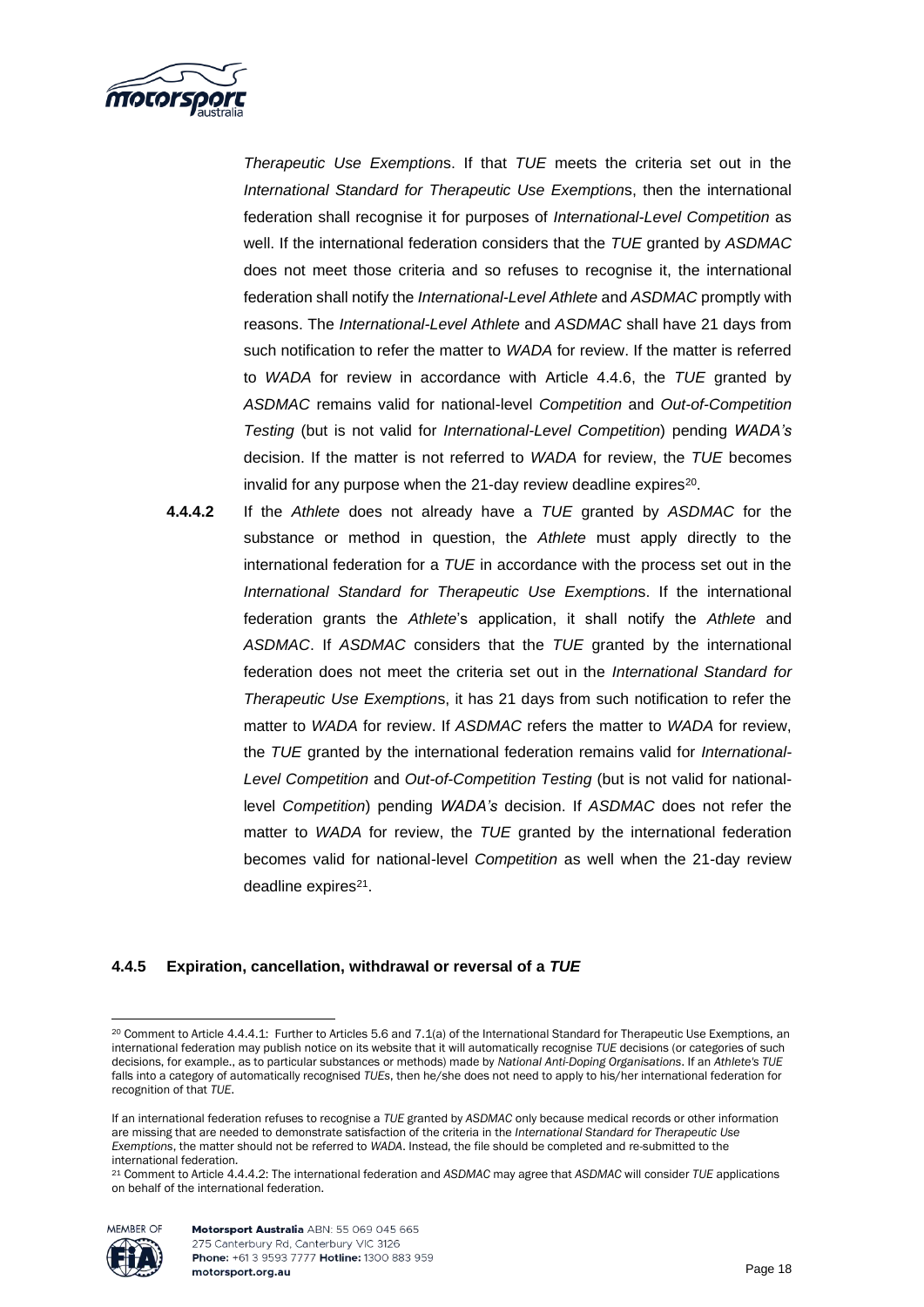

- **4.4.5.1** A *TUE* granted pursuant to this Anti-Doping Policy: (a) shall expire automatically at the end of any term for which it was granted, without the need for any further notice or other formality; (b) may be cancelled if the *Athlete* does not promptly comply with any requirements or conditions imposed by the *TUE Committee* upon grant of the *TUE*; (c) may be withdrawn by the *TUE Committee* if it is subsequently determined that the criteria for grant of a *TUE* are not in fact met; or (d) may be reversed on review by *WADA* or on appeal.
- **4.4.5.2** In such event, the *Athlete* shall not be subject to any *Consequences* based on his/her *Use* or *Possession* or *Administration* of the *Prohibited Substance* or *Prohibited Method* in question in accordance with the *TUE* prior to the effective date of expiry, cancellation, withdrawal or reversal of the *TUE*. The review pursuant to Article 7.2 of any subsequent *Adverse Analytical Finding* shall include consideration of whether such finding is consistent with *Use* of the *Prohibited Substance* or *Prohibited Method* prior to that date, in which event no anti-doping rule violation shall be asserted.

#### **4.4.6 Reviews and appeals of** *TUE* **decisions**

- **4.4.6.1** If *ASDMAC* denies an application for a *TUE*, the *Athlete* may appeal exclusively to the national-level appeal body, the *Therapeutic Use Exemption Review Committee* (*TUERC*) described in Articles 13.2.2 and 13.2.3.
- **4.4.6.2** *WADA* shall review any decision by the international federation not to recognise a *TUE* granted by *ASDMAC* that is referred to *WADA* by the *Athlete* or *ASDMAC*. In addition, *WADA* shall review any decision by the international federation to grant a *TUE* that is referred to *WADA* by *ASDMAC*. *WADA* may review any other *TUE* decisions at any time, whether upon request by those affected or on its own initiative. If the *TUE* decision being reviewed meets the criteria set out in the *International Standard for Therapeutic Use Exemption*s, *WADA* will not interfere with it. If the *TUE* decision does not meet those criteria, *WADA* will reverse it.
- **4.4.6.3** Any *TUE* decision by an international federation (or by *ASDMAC* where it has agreed to consider the application on behalf of an international federation) that is not reviewed by *WADA*, or that is reviewed by *WADA* but is not reversed upon review, may be appealed by the *Athlete* or *ASDMAC* exclusively to *CAS*, in accordance with Article 13<sup>22</sup>.
- **4.4.6.4** A decision by *WADA* to reverse a *TUE* decision may be appealed by the *Athlete*, *ASDMAC* and/or the international federation affected exclusively to *CAS*, in accordance with Article 13.

<sup>22</sup> Comment to Article 4.4.6.3: In such cases, the decision being appealed is the international federation's *TUE* decision, not *WADA's* decision not to review the *TUE* decision or (having reviewed it) not to reverse the *TUE* decision. However, the time to appeal the *TUE* decision does not begin to run until the date that *WADA* communicates its decision. In any event, whether the decision has been reviewed by *WADA* or not, *WADA* shall be given notice of the appeal so that it may participate if it sees fit.

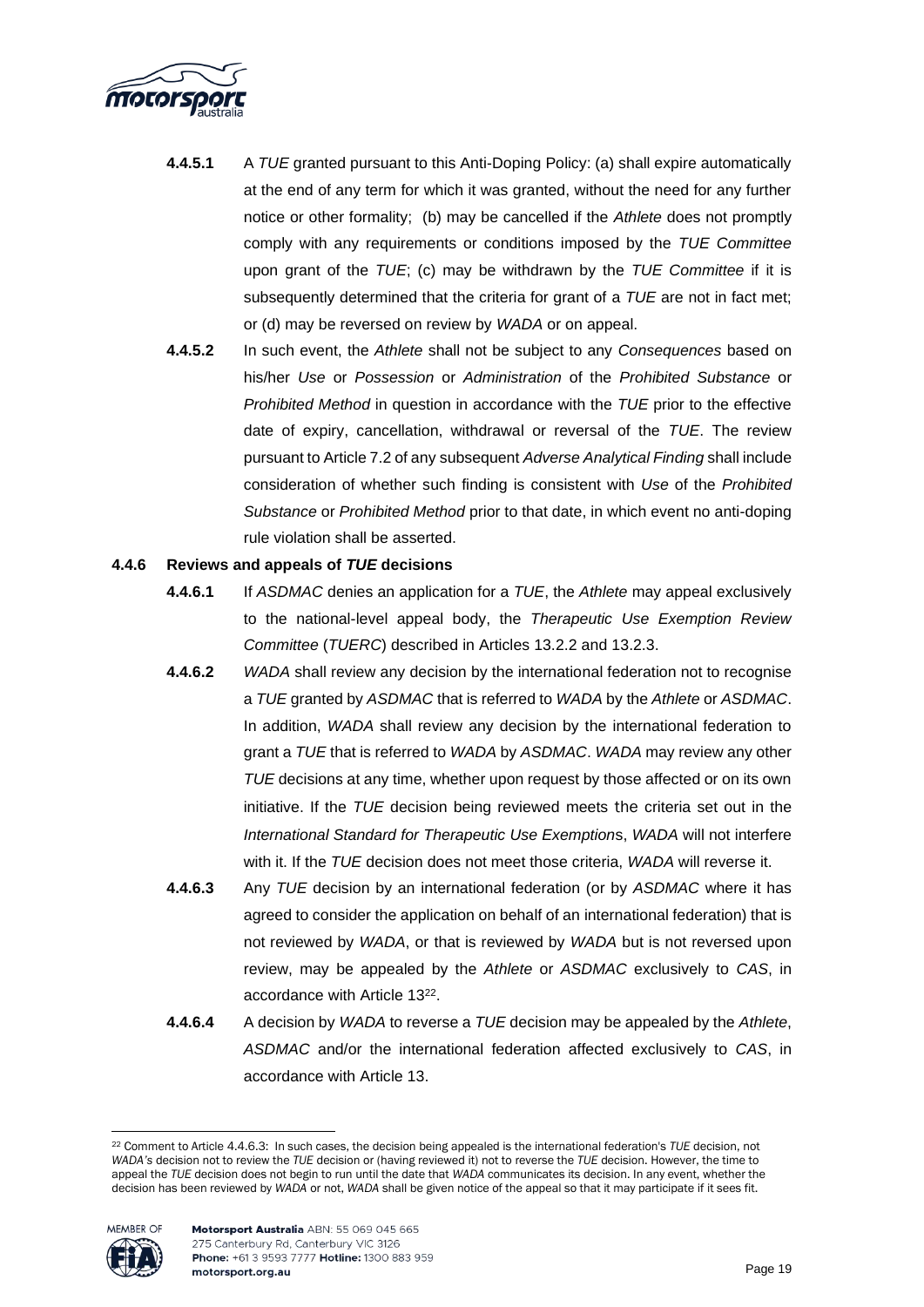

**4.4.6.5** A failure to take action within a reasonable time on a properly submitted application for grant recognition of a *TUE* or for review of a *TUE* decision shall be considered a denial of the application.

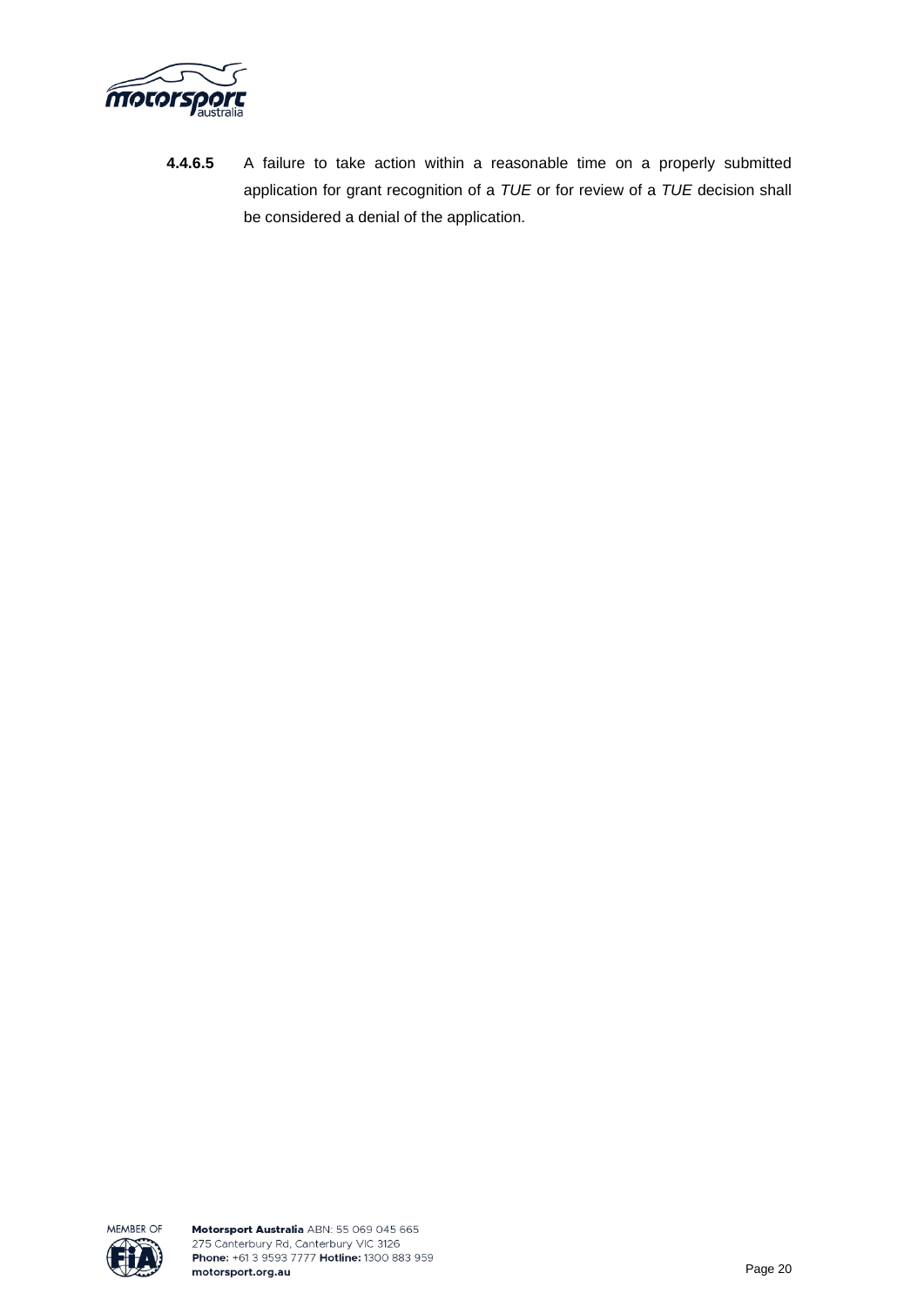

## <span id="page-20-0"></span>**ARTICLE 5** *TESTING* **AND INVESTIGATIONS**

## <span id="page-20-1"></span>**5.1 Purpose of** *Testing* **and investigations**

*Testing* and investigations shall only be undertaken for anti-doping purposes. They shall be conducted in conformity with the provisions of the *International Standard for Testing and Investigations* and (where relevant) the requirements of the *SIA Act*, *SIA Regulations* and *NAD scheme*, including the Australian Government Investigations Standards.

- **5.1.1** All *Athletes* must comply with any request for *Testing* by an *Anti-Doping Organisation* with *Testing* jurisdiction, including *SIA*. *Testing* shall be undertaken to obtain analytical evidence as to the *Athlete*'s compliance (or non-compliance) with the strict *Code* prohibition on the presence/*Use* of a *Prohibited Substance* or *Prohibited Method*.
- **5.1.2** Investigations shall be undertaken:
	- **5.1.2.1** in relation to *Atypical Findings*, *Atypical Passport Findings* and *Adverse Passport Findings*, in accordance with Articles 7.4 and 7.5 respectively, gathering intelligence or evidence (including, in particular, analytical evidence) in order to determine whether an anti-doping rule violation has occurred under Article 2.1 and/or Article 2.2; and
	- **5.1.2.2** in relation to other indications of potential anti-doping rule violations, in accordance with Articles 7.6 and 7.7, gathering intelligence or evidence (including, in particular, non-analytical evidence) in order to determine whether an anti-doping rule violation has occurred under any of Articles 2.2 to 2.10.
- **5.1.3** *SIA* may obtain, assess and process anti-doping intelligence from all available sources, to inform the development of an effective, intelligent and proportionate test distribution plan, to plan *Target Testing*, and/or to form the basis of an investigation into a possible anti-doping rule violation(s).
- **5.1.4** The *sporting administration body* will refer all information and intelligence relating to all instances of possible anti-doping rule violations under this Anti-Doping Policy to *SIA* and cooperate with any investigation by *SIA* as required.

## <span id="page-20-2"></span>**5.2 Authority to conduct** *Testing***<sup>23</sup>**

**5.2.1** Any *Athlete* may be required to provide a *Sample* at any time and at any place by any *Anti-Doping Organisation* with *Testing* authority over him or her. Subject to the jurisdictional limitations for *Event Testing* set out in Article 5.3 of *the Code*, *SIA* shall have *In-Competition* and *Out-of-Competition Testing* authority over all of the *Athletes* falling within the scope of Article 1.3.

<sup>23</sup> Comment to Article 5.2: Unless the *Athlete* has identified a 60-minute time-slot for *Testing* between the hours of 11pm and 6am, or has otherwise consented to *Testing* during that period, the *Anti-Doping Organisation* will not test an *Athlete* during that period unless it has a serious and specific suspicion that the *Athlete* may be engaged in doping. A challenge to whether the *Anti-Doping Organisation* had sufficient suspicion for *Testing* in that period shall not be a defence to an anti-doping rule violation based on such test or attempted test.

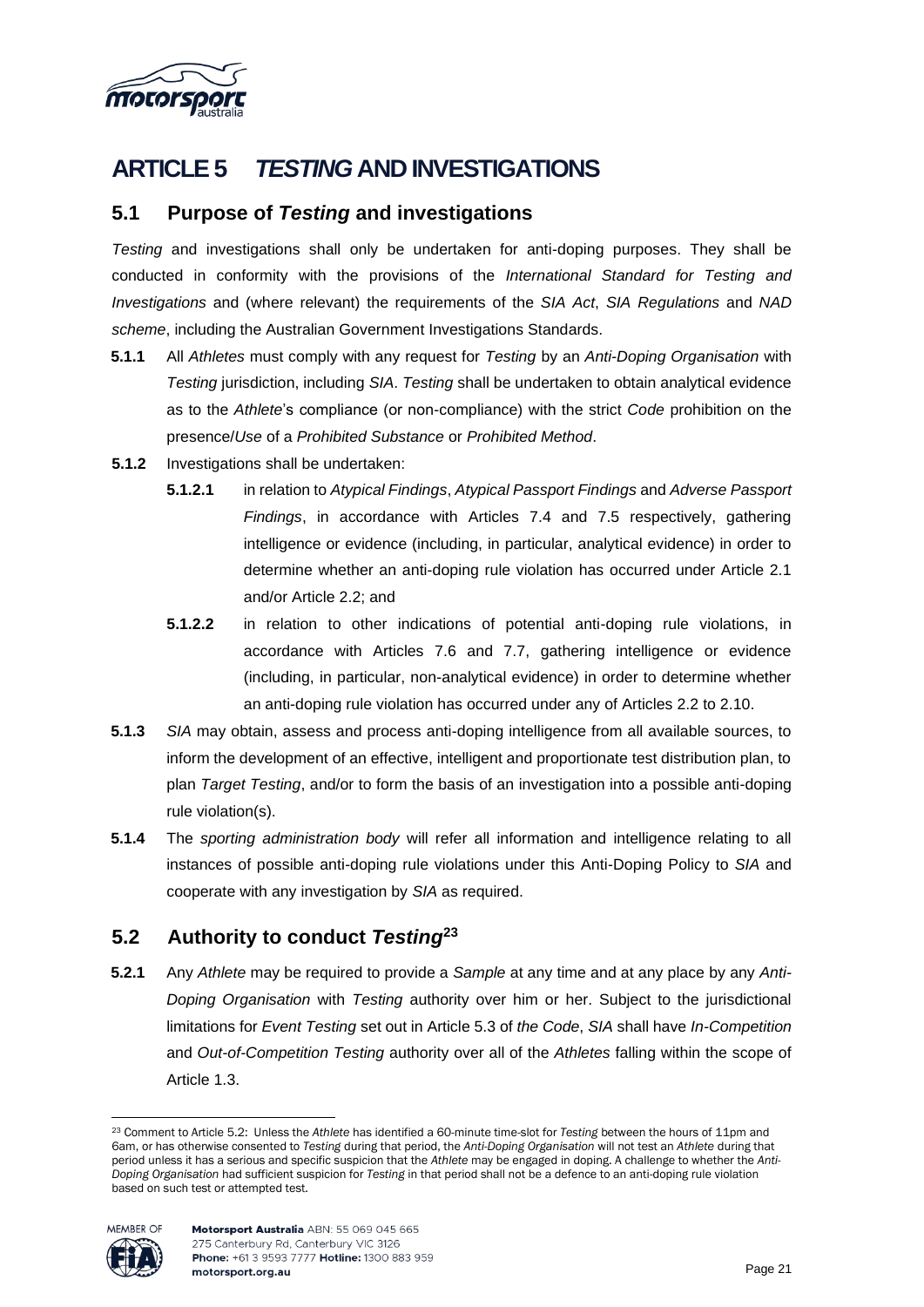

- **5.2.1.1** The international federation shall have *In-Competition* and *Out-of-Competition Testing* authority over all *Athletes* who are subject to its rules, including those who participate in *International Events* or who participate in *Events* governed by the rules of the international federation, or who are members or licence holders of the international federation or the *sporting administration body*, or their member organisations or affiliates.
- **5.2.2** For the avoidance of doubt, *SIA* may require any *Athlete* over whom it has *Testing* authority (including any *Athlete* serving a period of *Ineligibility*) to provide a *Sample* at any time and at any place.
- **5.2.3** *WADA* shall have *In-Competition* and *Out-of-Competition Testing* authority as set out in Article 20.7.8 of *the Code*.
- **5.2.4** If the international federation or *Major Event Organisation* delegates or contracts any part of *Testing* to a *National Anti-Doping Organisation* (directly or through a *National Federation*), that *National Anti-Doping Organisation* may collect additional *Sample*s or direct the laboratory to perform additional types of analysis at the *National Anti-Doping Organisation*'s expense. If additional *Sample*s are collected or additional types of analysis are performed, the international federation or *Major Event Organisation* shall be notified.
- **5.2.5** Where another *Anti-Doping Organisation* with *Testing* authority over an *Athlete* who is subject to this Anti-Doping Policy conducts *Testing* on that *Athlete*, *SIA* and the *Athlete*'s *National Federation* shall recognise such *Testing* in accordance with Article 15, and (where agreed with that other *Anti-Doping Organisation* or otherwise provided in Article 7 of *the Code*) *SIA* may bring proceedings against the *Athlete* pursuant to this Anti-Doping Policy for any anti-doping rule violation(s) arising in relation to such *Testing*.

## <span id="page-21-0"></span>**5.3** *Event Testing*

- **5.3.1** Except as provided in Article 5.3 of *the Code*, only a single organisation should be responsible for initiating and directing *Testing* at *Event Venues* during an *Event Period*. At *International Events*, the collection of *Sample*s shall be initiated and directed by the international federation (or any other international organisation which is the ruling body for the *Event*). At *National Events*, the collection of *Sample*s shall be initiated and directed by *SIA*. At the request of the ruling body for an *Event*, any *Testing* during the *Event Period* outside of the *Event Venues* shall be coordinated with that ruling body.
- **5.3.2** If an *Anti-Doping Organisation* which would otherwise have *Testing* authority but is not responsible for initiating and directing *Testing* at an *Event* desires to conduct *Testing* of *Athletes* at the *Event Venues* during the *Event Period*, the *Anti-Doping Organisation* shall first confer with the ruling body of the *Event* to obtain permission to conduct and coordinate such *Testing*. If the *Anti-Doping Organisation* is not satisfied with the response from the ruling body of the *Event*, the *Anti-Doping Organisation* may ask *WADA* for permission to conduct *Testing* and to determine how to coordinate such *Testing*, in accordance with the

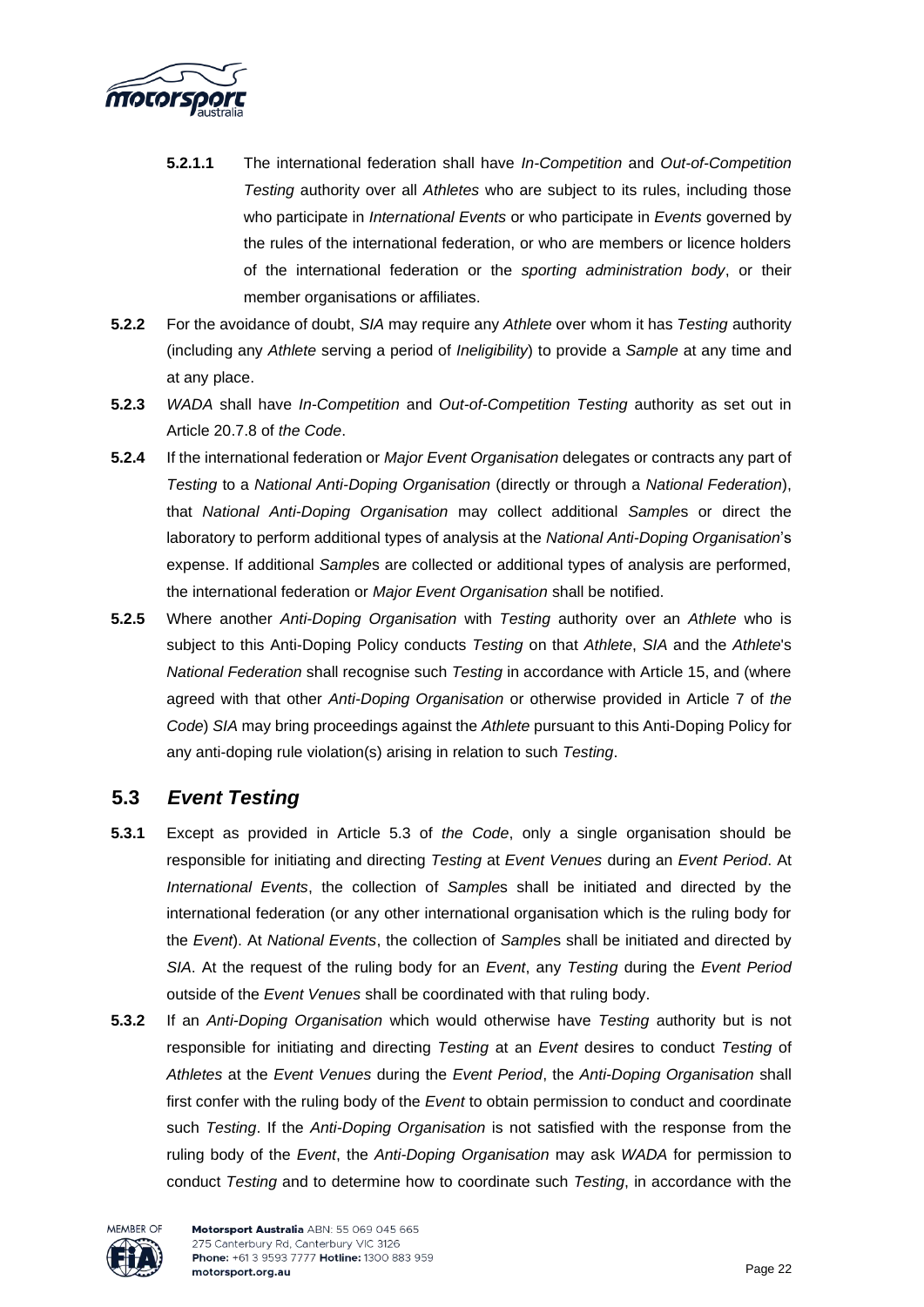

procedures set out in the *International Standard* for *Testing* and Investigations. *WADA* shall not grant approval for such *Testing* before consulting with and informing the ruling body for the *Event*. *WADA's* decision shall be final and not subject to appeal. Unless otherwise provided in the authorisation to conduct *Testing*, such tests shall be considered *Out-of-Competition* tests. Results management for any such test shall be the responsibility of the *Anti-Doping Organisation* initiating the test unless provided otherwise in the rules of the ruling body of the *Event*. For the avoidance of doubt, where the *Anti-Doping Organisation* initiating the test is the *sporting administration body*, Article 7.1.1 shall apply.

## <span id="page-22-0"></span>**5.4** *Athlete* **whereabouts information**

- **5.4.1** All *Athletes* identified for inclusion in a *Registered Testing Pool* must provide accurate whereabouts information to the relevant *Anti-Doping Organisation*/s in accordance with the *Code* and *International Standard*s, the *NAD scheme*, the international federation's Anti-Doping Policy, this Anti-Doping Policy, and any *SIA Athlete* whereabouts policy approved from time to time, and to keep this information updated at all times.
	- **5.4.1.1** Where the *Athlete* is in *SIA's Registered Testing Pool*, the *Athlete* must provide whereabouts information in accordance with the requirements in the *Code*, *International Standard* for *Testing* and Investigation, *NAD scheme* and any *Athlete* whereabouts policy approved by *SIA* from time to time.
- **5.4.2** *SIA* shall make available, through ADAMS or another system approved by *WADA*, a list which identifies those *Athletes* included in its *Registered Testing Pool* by name. *SIA* shall coordinate with the international federation the identification of such *Athletes* and the collection of their whereabouts information. Where an *Athlete* is included in an international *Registered Testing Pool* by the international federation and in a national *Registered Testing Pool* by *SIA*, *SIA* and the international federation shall agree between themselves which of them shall accept that *Athlete*'s whereabouts filings; in no case shall an *Athlete* be required to make whereabouts filings to more than one of them. *SIA* shall review and update as necessary its criteria for including *Athletes* in its *Registered Testing Pool*, and shall revise the membership of its *Registered Testing Pool* from time to time as appropriate in accordance with those criteria. *Athletes* shall be notified before they are included in a *Registered Testing Pool* and when they are removed from that pool.
- **5.4.3** For purposes of Article 2.4, an *Athlete*'s failure to comply with the requirements of the *International Standard* for *Testing* and Investigations or any *Athlete* whereabouts policy approved by *SIA* from time to time shall be deemed a filing failure or a missed test (as defined in the *International Standard for Testing and Investigations* or any *Athlete* whereabouts policy approved by *SIA* from time to time) where the conditions set forth in the *International Standard for Testing and Investigations* (or any *Athlete* whereabouts policy approved by *SIA* from time to time) for declaring a filing failure or missed test are met. Three of these filing failures in a 12 month period will constitute a possible anti-doping rule violation.

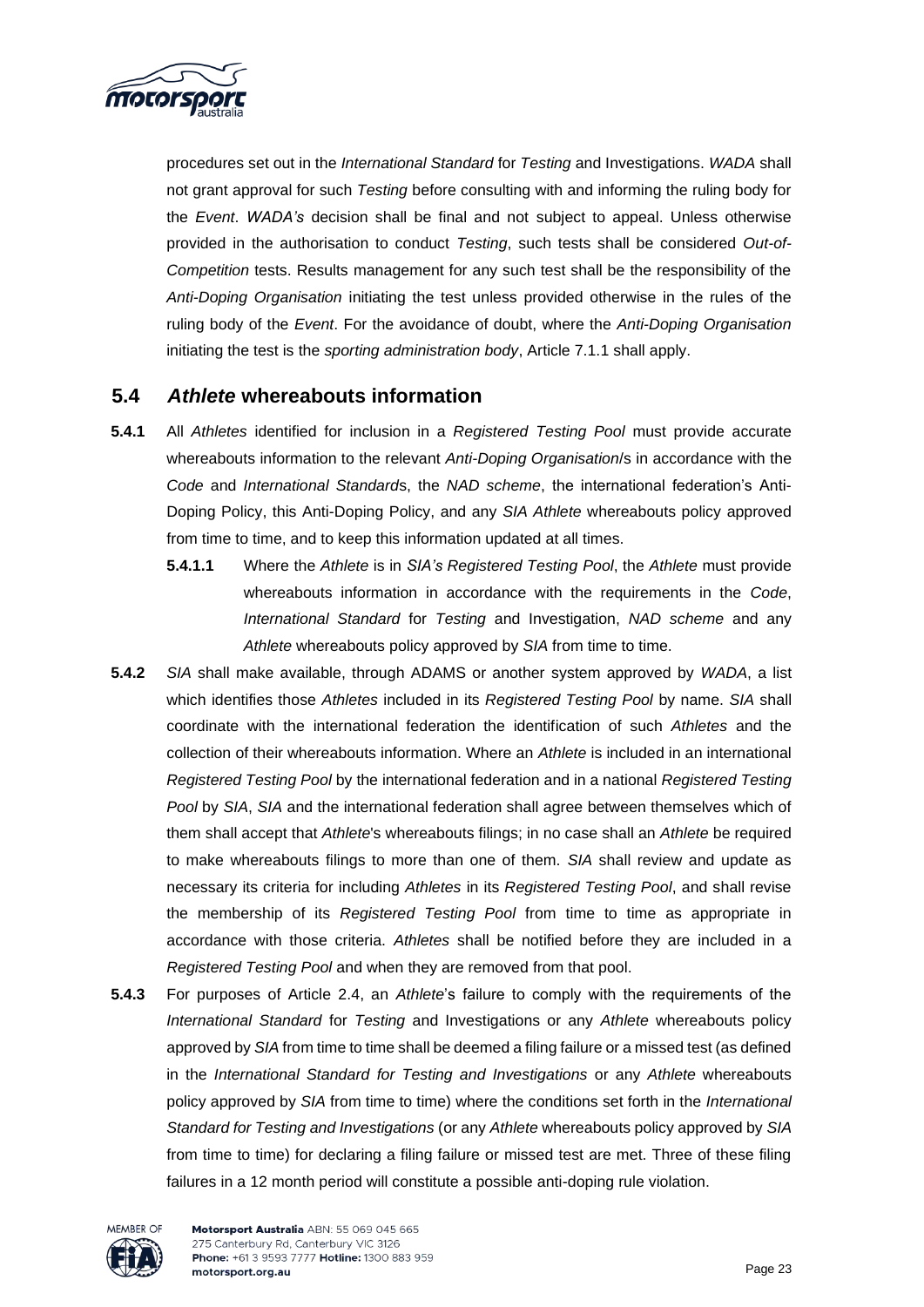

- **5.4.4** An *Athlete* who has been designated for inclusion in *SIA's Registered Testing Pool* will continue to be subject to the requirements set out in the *International Standard for Testing and Investigations* or any *Athlete* whereabouts policy approved by *SIA* from time to time unless and until:
	- **5.4.4 (a)** he or she retires from *Competition* in accordance with Article 5.4.5;
	- **5.4.4 (b)** he or she has been given written notice by *SIA* that they are no longer in *SIA's Registered Testing Pool*.
- **5.4.5** An *Athlete* who is in *SIA's Registered Testing Pool* who wants to retire from *Competition* must do so by submitting to *SIA* a completed 'RETIREMENT NOTIFICATION FORM' available at

www.sportintegrity.gov.au. An *Athlete*'s retirement date will be the date on which *SIA* receives the fully completed form.

- **5.4.5.1** Upon receipt of a notification in accordance with Article 5.4.5, *SIA* will, as soon as reasonably practicable, provide the *Athlete* and the *sporting administration body* with a written confirmation of the *Athlete*'s retirement.
- **5.4.6** Retirement does not:
	- **5.4.6 (a)** excuse the *Athlete* from giving a *Sample* requested on or before their retirement date, or a *Sample* required as part of an investigation commenced prior to their retirement date;
	- **5.4.6 (b)** excuse the *Athlete* from assisting, cooperating and liaising with *SIA* and other *Anti-Doping Organisations* in relation to the conduct of any investigation or hearing into an alleged anti-doping rule violation;
	- **5.4.6 (c)** prevent the analysis of a *Sample* given by the *Athlete* on or before their retirement date;
	- **5.4.6 (d)** affect the results of *Testing* under 5.4.6(a) or 5.4.6(b).
	- **5.4.6 (e)** affect the operation of Article 1.3.1.5.
- **5.4.7** An *Athlete* who wants to retire from the *Registered Testing Pool* of the international federation must follow the international federation's retirement procedures.
- **5.4.8** Whereabouts information relating to an *Athlete* shall be shared with *WADA* and other *Anti-Doping Organisations* having authority to test that *Athlete*, shall be maintained in strict confidence at all times, shall be used exclusively for the purposes set out in Article 5.6 of the *Code*, and shall be destroyed in accordance with the *International* Standard *for the Protection of Privacy and* Person*al Information*, the *Australian Privacy Principles* and the *Archives Act 1983 (Cth)* once it is no longer relevant for these purposes.

## <span id="page-23-0"></span>**5.5 Retired** *Athletes* **returning to** *competition*

**5.5.1** If an *International*- or *National-Level Athlete* in a *Registered Testing Pool* retires and then wishes to return to active participation in sport, the *Athlete* shall not compete in *International Events* or *National Events* until the *Athlete* has made himself or herself available for *Testing*,

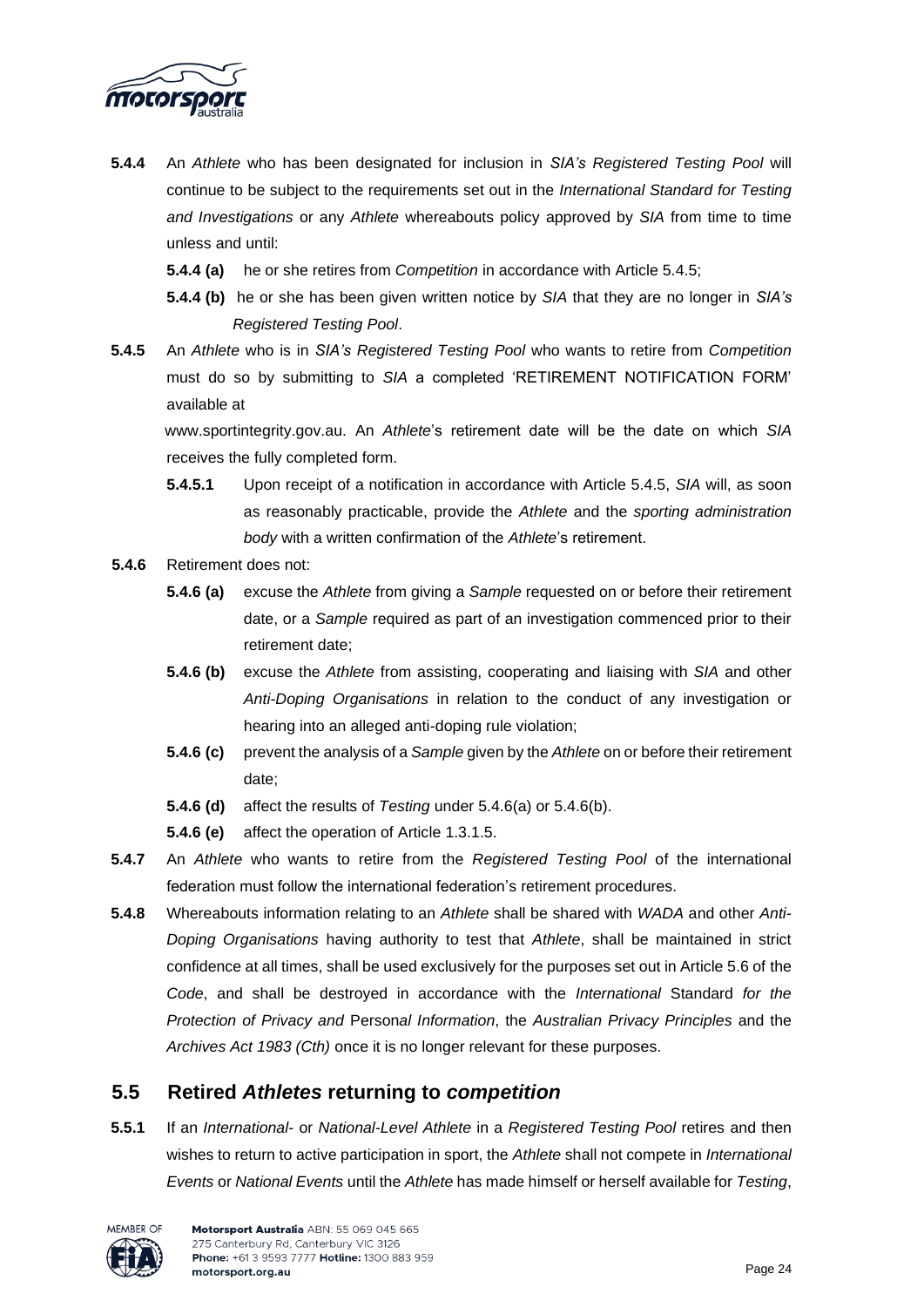

by giving six months prior written notice to the international federation*,* where applicable, and *SIA*. *WADA*, in consultation with the international federation and *SIA*, may grant an exemption to the six-month written notice rule where the strict application of that rule would be manifestly unfair to an *Athlete*. This decision may be appealed under Article 13. Any competitive results obtained in violation of this Article 5.5.1 shall be *Disqualified*.

**5.5.2** If an *Athlete* retires from sport while subject to a period of *Ineligibility* the *Athlete* shall not resume competing in *International Events* or *National Events* until the *Athlete* has given six months prior written notice (or notice equivalent to the period of *Ineligibility* remaining as of the date the *Athlete* retired, if that period was longer than six months) to *SIA* and to the international federation*,* where applicable of his/her intent to resume competing and has made him/herself available for *Testing* for that notice period, including (if requested) complying with the whereabouts requirements of Annex I to the *International Standard for Testing and Investigations*.

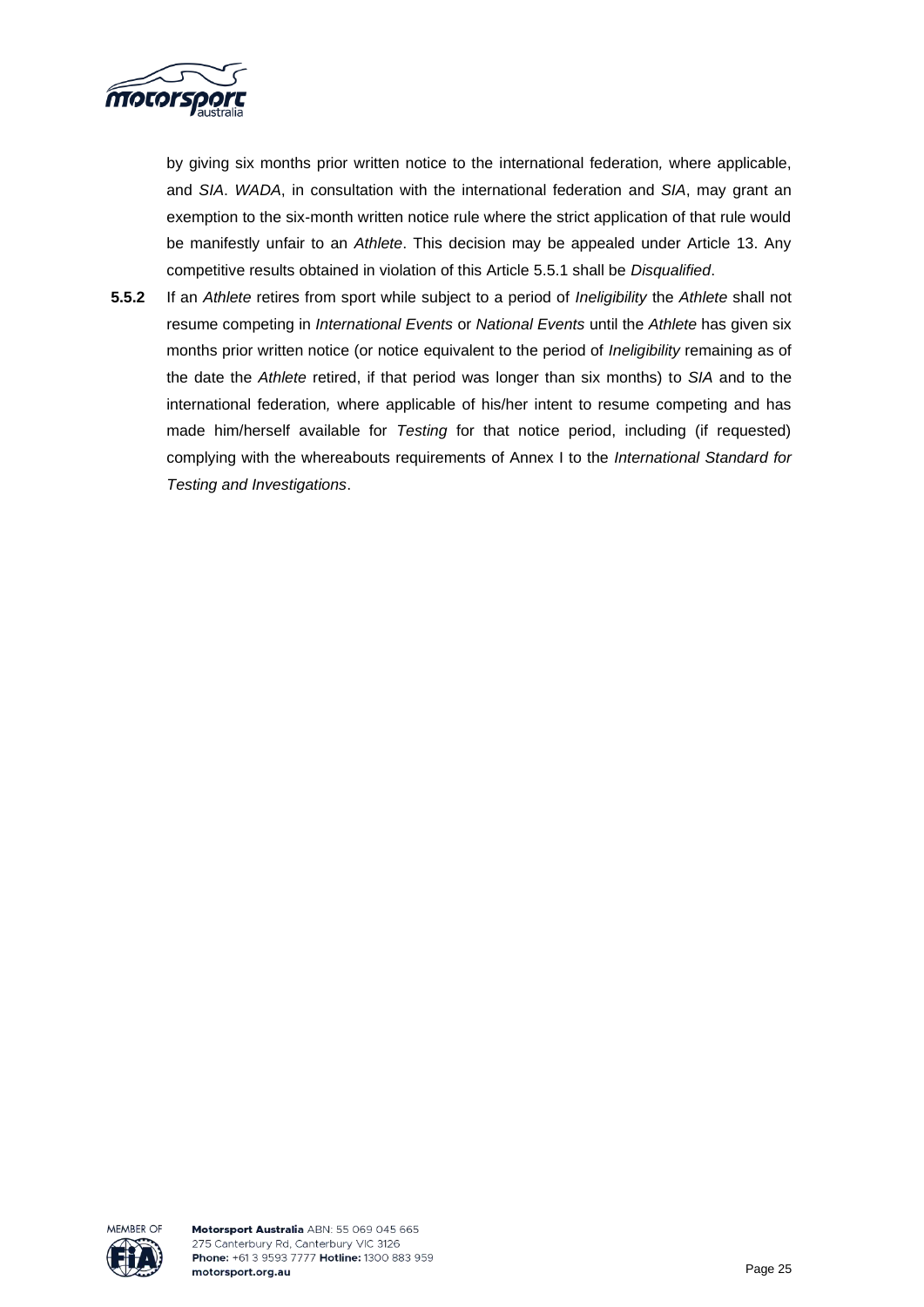

# <span id="page-25-0"></span>**ARTICLE 6 ANALYSIS OF SAMPLES**

*Sample*s shall be analysed in accordance with the following principles.

## <span id="page-25-1"></span>**6.1 Use of accredited and approved laboratories<sup>24</sup>**

For purposes of Article 2.1, *Sample*s shall be analysed only in laboratories accredited or otherwise approved by *WADA*. The choice of the *WADA*-accredited or *WADA*-approved laboratory used for the *Sample* analysis shall be determined exclusively by the *Anti-Doping Organisation* responsible for results management.

## <span id="page-25-2"></span>**6.2 Purpose of analysis of** *sample***s 25**

- **6.2.1** *Sample*s shall be analysed to detect *Prohibited Substance*s and *Prohibited Method*s and other substances as may be directed by *WADA* pursuant to the monitoring program described in Article 4.5 of the *Code*; or to assist in profiling relevant parameters in an *Athlete*'s urine, blood or other matrix, including DNA or genomic profiling; or for any other legitimate anti-doping purpose. *Sample*s may be collected and stored for future analysis.
- **6.2.2** An *Anti-Doping Organisation* shall ask laboratories to analyse *Sample*s in conformity with Article 6.4 of the *Code* and Article 4.7 of the *International Standard for Testing and Investigation*s.

## <span id="page-25-3"></span>**6.3 Research on** *Sample***s**

No *Sample* may be used for research without the *Athlete*'s written consent. *Sample*s used for purposes other than Article 6.2 shall have any means of identification removed such that they cannot be traced back to a particular *Athlete*.

## <span id="page-25-4"></span>**6.4 Standards for** *Sample* **analysis and reporting<sup>26</sup>**

Laboratories shall analyse *Sample*s and report results in conformity with the *International Standard for Laboratories*. To ensure effective *Testing*, the Technical Document referenced at Article 5.4.1 of the *Code* will establish risk assessment-based *Sample* analysis menus appropriate for particular sports and sport disciplines, and laboratories shall analyse *Sample*s in conformity with those menus, except as follows:

<sup>26</sup> Comment to Article 6.4: The objective of this Article is to extend the principle of 'intelligent *Testing'* to the *Sample* analysis menu so as to most effectively and efficiently detect doping. It is recognised that the resources available to fight doping are limited and that increasing the *Sample* analysis menu may, in some sports and countries, reduce the number of *Sample*s which can be analysed.



<sup>24</sup> Comment to Article 6.1: Violations of Article 2.1 may be established only by *Sample* analysis performed by a laboratory accredited or otherwise approved by *WADA*. Violations of other Articles may be established using analytical results from other laboratories so long as the results are reliable.

<sup>25</sup> Comment to Article 6.2: For example, relevant profile information could be used to direct *Target Testing* or to support an antidoping rule violation proceeding under Article 2.2, or both.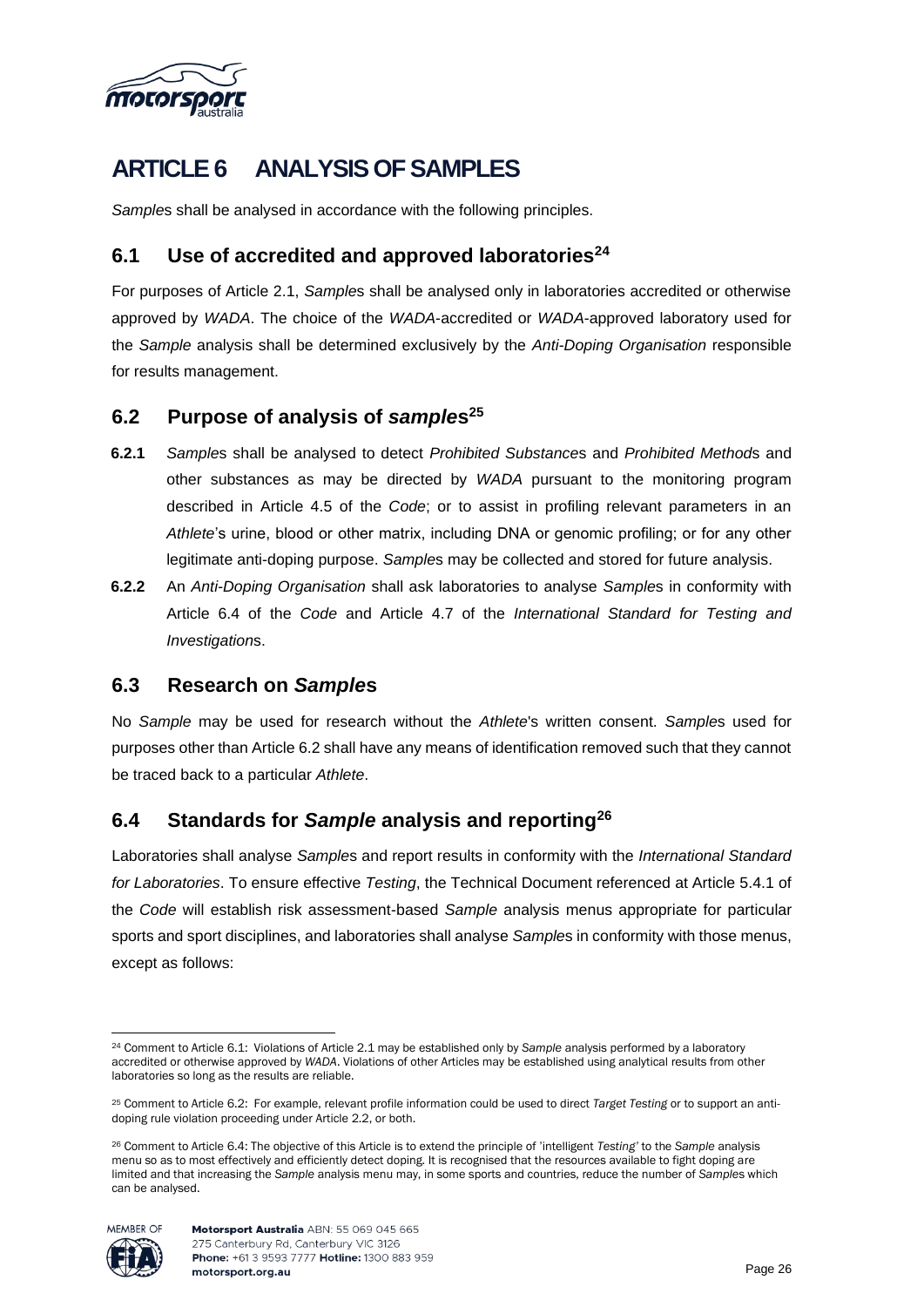

- **6.4.1** An *Anti-Doping Organisation* may request that laboratories analyse its *Sample*s using more extensive menus than those described in the Technical Document.
- **6.4.2** *Anti-Doping Organisations* may request that laboratories analyse its *Sample*s using less extensive menus than those described in the Technical Document only if they have satisfied *WADA* that, because of the particular circumstances of its country or of the sport in question, as set out in their test distribution plan, less extensive analysis would be appropriate.
- **6.4.3** As provided in the *International Standard for Laboratories*, laboratories at their own initiative and expense may analyse *Sample*s for *Prohibited Substance*s or *Prohibited Method*s not included on the *Sample* analysis menu described in the Technical Document or specified by the *Testing* authority. Results from any such analysis shall be reported and have the same validity and consequence as any other analytical result.

## <span id="page-26-0"></span>**6.5 Further analysis of samples**

Any *Sample* may be subject to further analysis by the *Anti-Doping Organisation* responsible for results management at any time before both the *A* and *B Sample* analytical results (or *A Sample* result where *B Sample* analysis has been waived or will not be performed) have been communicated by the *Anti-Doping Organisation* to the *Athlete* as the asserted basis for an Article 2.1 anti-doping rule violation.

*Sample*s may be stored and subjected to further analyses for the purpose of Article 6.2 at any time exclusively at the direction of the *Anti-Doping Organisation* that initiated and directed *Sample* collection or *WADA*. (Any *Sample* storage or further analysis initiated by *WADA* shall be at *WADA*'s expense.) Further analysis of *Sample*s shall conform with the requirements of the *International Standard for Laboratories* and the *International Standard for Testing and Investigations*.

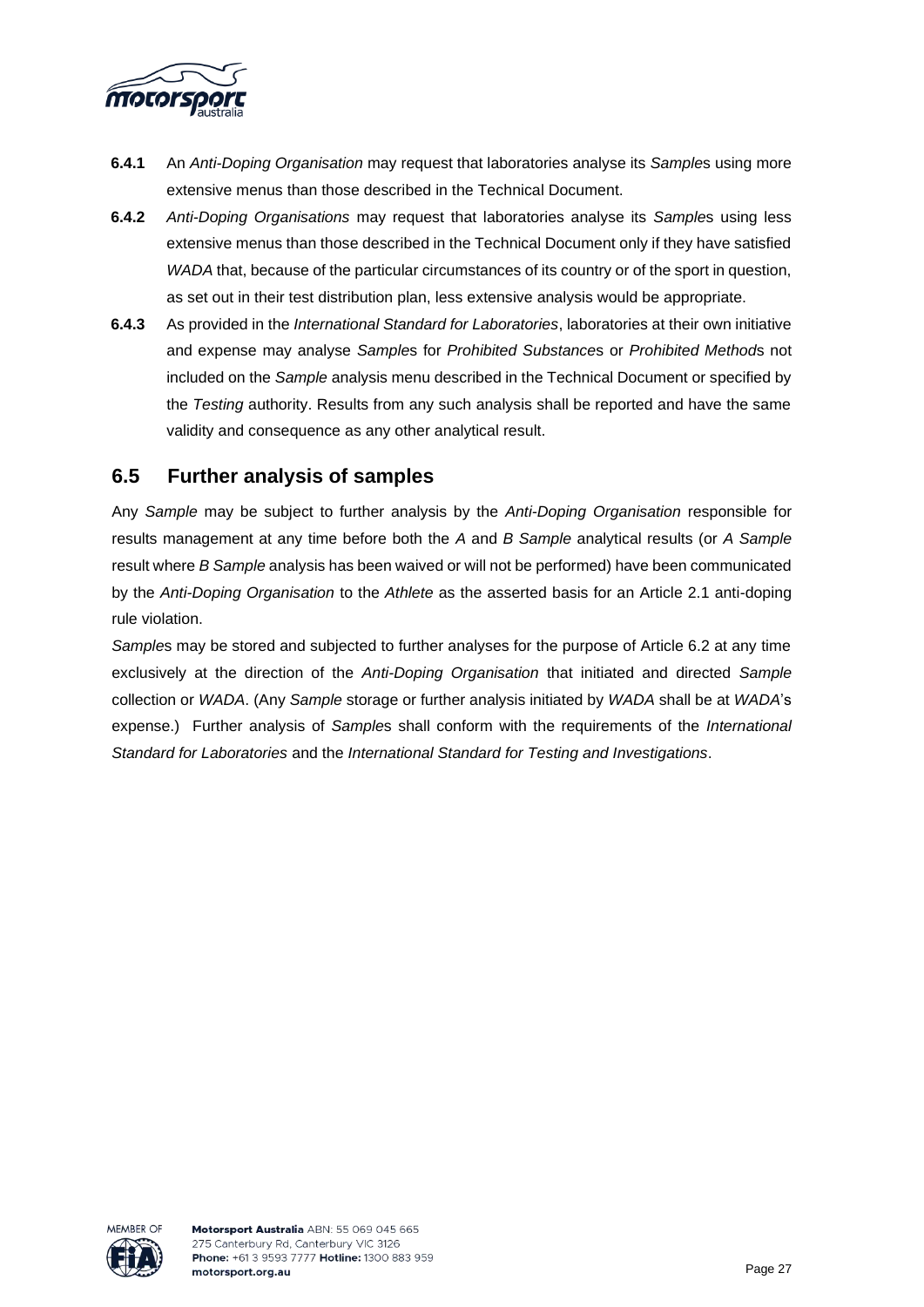

## <span id="page-27-0"></span>**ARTICLE 6A NON-ANALYTICAL INVESTIGATION PROCESS**

#### <span id="page-27-1"></span>**6A.1 Obligation on** *Persons*

When the *sporting administration body* or any *Person* bound by this Anti-Doping Policy has information relevant to a possible anti-doping rule violation, that *Person* must immediately pass such information to *SIA*.

**6A.1.1** The *sporting administration body* or the *Person* must act in a discreet and confidential manner in discharging their obligations under this Anti-Doping Policy. The deliberate or wilful withholding of information relevant to a potential anti-doping rule violation by an *Athlete* or other *Person* may constitute an anti-doping rule violation or a breach to be dealt with under the *sporting administration body*'*s* disciplinary rules or policies (where applicable).

## <span id="page-27-2"></span>**6A.2 Roles and responsibilities of other parties**

Where an investigation is required to determine whether an anti-doping rule violation may have occurred under this Anti-Doping Policy, unless otherwise agreed between *SIA* and the *sporting administration body*, *SIA* will conduct the investigation.

- **6A.2.1** Where *SIA* believes it is appropriate to do so, *SIA* may, in its discretion, advise the *sporting administration body* of a *SIA* investigation. *SIA* may also consult affected or interested parties about their participation in any investigation.
- **6A.2.2** Where *SIA* does agree to the *sporting administration body* commencing its own investigation, the *sporting administration body* must do so in coordination with any investigation being undertaken by *SIA* and seek *SIA's* input into such investigation undertaken by the *sporting administration body*;
- **6A.2.3** All *Persons* bound by this Anti-Doping Policy and the *sporting administration body* must assist, cooperate, and liaise with *SIA* in relation to any investigation into a potential antidoping rule violation (or the *sporting administration body* where it has approval by *SIA* to conduct its own investigation or be involved in an *SIA* investigation). Specifically, all *Persons* must cooperate with and assist *SIA* or the *sporting administration body* (where relevant), including by:
	- (a) attending an interview to fully and truthfully answer questions;
	- (b) giving information; and
	- (c) producing documents or things,

in an investigation being conducted by *SIA* or the *sporting administration body* (where relevant), even if to do so might tend to incriminate them or expose them to a penalty, sanction or other disciplinary measure.

For the avoidance of doubt, the common law privileges against self-incrimination and selfexposure to a penalty are abrogated by this Article.

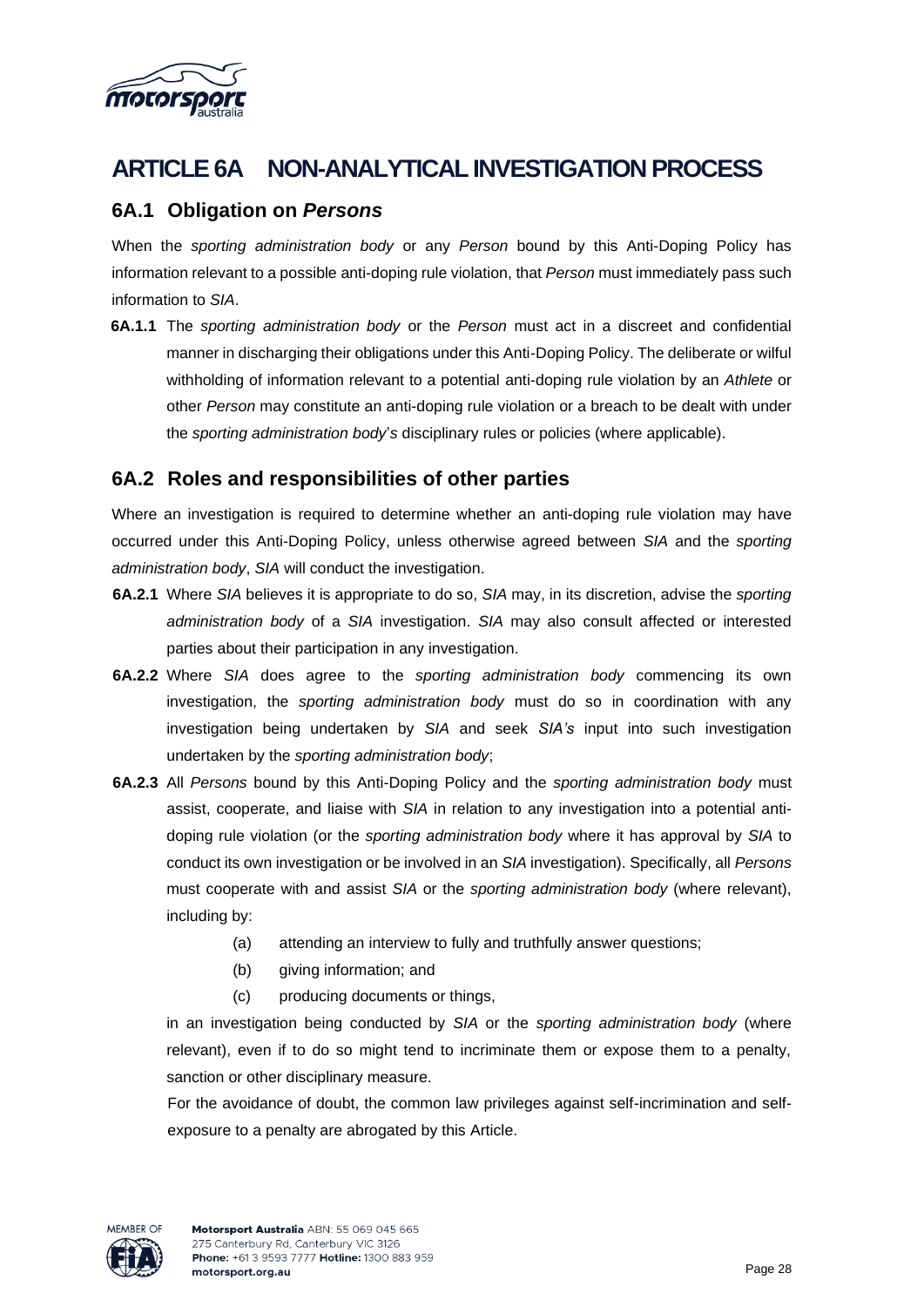

## <span id="page-28-0"></span>**ARTICLE 7 RESULTS MANAGEMENT**

## <span id="page-28-1"></span>**7.1 Responsibility for conducting results management**

- **7.1.1** *SIA* shall take responsibility for results management of all potential anti-doping rule violations under this Anti-Doping Policy in accordance with Article 7 of the *Code*, the *SIA Act*, the *SIA Regulations*, and the *NAD scheme* as in force from time to time. This includes any matters referred to the *sporting administration body* by other *Anti-Doping Organisations* for results management.
- **7.1.2** Where *SIA* elects to collect additional *Sample*s in the circumstances set out in Article 5.2.4, then it shall be considered the *Anti-Doping Organisation* that initiated and directed *Sample* collection and will have results management responsibility. However, where *SIA* only directs the laboratory to perform additional types of analysis at *SIA's* expense, then the international federation or *Major Event Organisation* shall be considered the *Anti-Doping Organisation* that initiated and directed *Sample* collection and will have results management responsibility.
- **7.1.3** If a dispute arises between *Anti-Doping Organisations* over which of them has results management responsibility, *WADA* shall decide which *Anti-Doping Organisation* has such responsibility. *WADA's* decision may be appealed to *CAS* within 7 days of notification of the *WADA* decision by any of the *Anti-Doping Organisations* involved in the dispute. The appeal shall be dealt with by *CAS* in an expedited manner and shall be heard before a single arbitrator.

## <span id="page-28-2"></span>**7.2 Review regarding** *Adverse Analytical Finding***s**

Results management in respect of the results of tests initiated by an *Anti-Doping Organisation* shall proceed as follows:

- **7.2.1** Upon receipt of an *Adverse Analytical Finding*, *SIA* shall conduct a review to determine whether:
	- (a) an applicable *TUE* has been granted or will be granted as provided in the *International Standard for Therapeutic Use Exemption*s, or
	- (b) there is any apparent departure from the *International Standard for Testing and Investigations* or *International Standard for Laboratories* that caused the *Adverse Analytical Finding*.
- **7.2.2** If the review of an *Adverse Analytical Finding* under Article 7.2.1 reveals an applicable *TUE* or departure from the *International Standard for Testing and Investigations* or the *International Standard for Laboratories* that caused the *Adverse Analytical Finding*, the entire test shall be considered negative. *SIA* will inform, in accordance with the *Code* and the *NAD scheme*, the *Athlete*, the international federation*,* the *sporting administration body* and *WADA*.

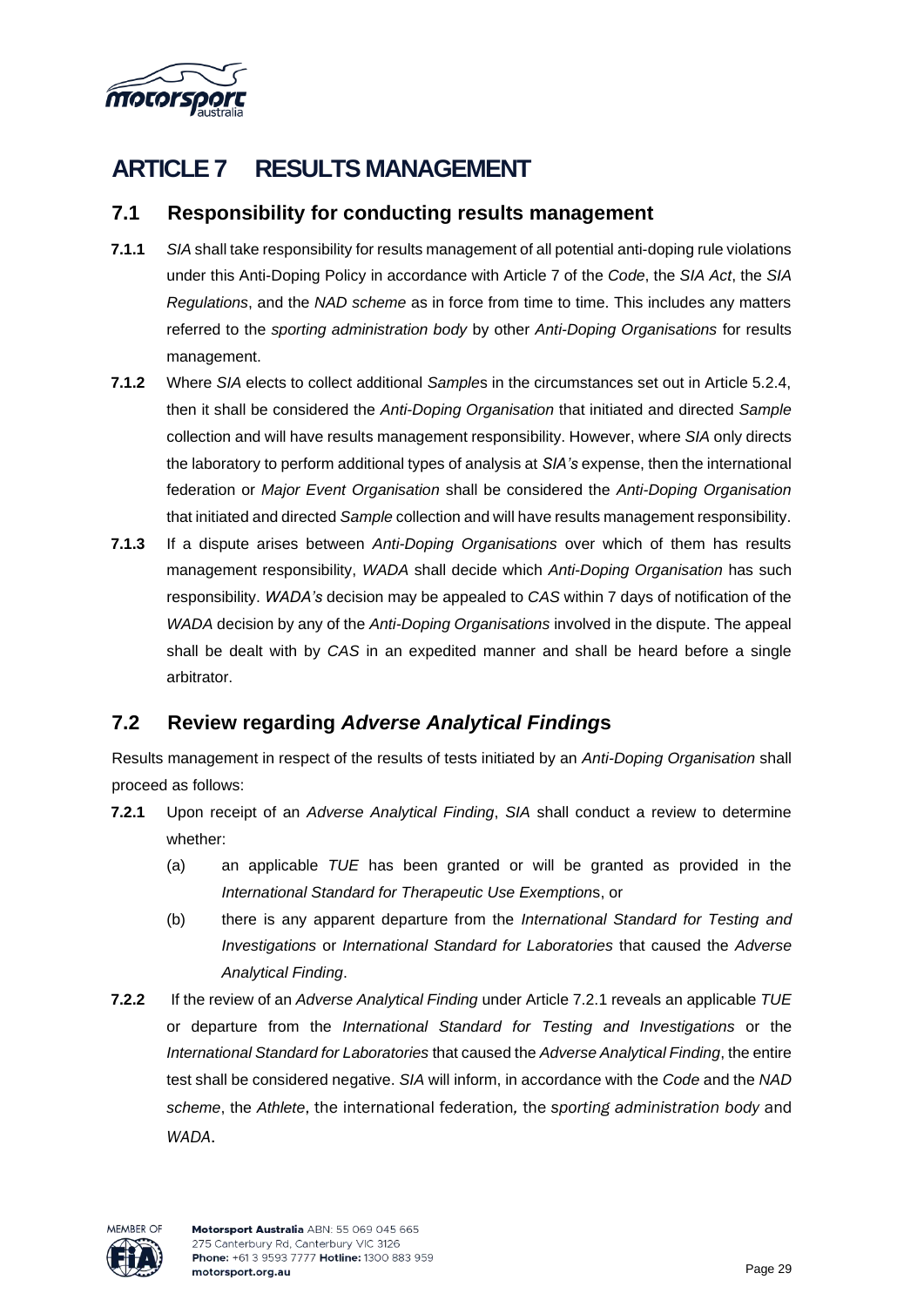

## <span id="page-29-0"></span>**7.3 Notification after review regarding** *Adverse Analytical Finding***s**

- **7.3.1** If the review of an *Adverse Analytical Finding* under Article 7.2.1 does not reveal an applicable *TUE* or entitlement to a *TUE* as provided in the *International Standard for Therapeutic Use Exemption*s, or departure from the *International Standard for Testing and Investigations* or the *International Standard for Laboratories* that caused the *Adverse Analytical Finding*, *SIA* shall promptly notify the *Athlete*, and simultaneously the international federation, the *sporting administration body* and *WADA* in the manner set out in Article 14.1, of:
	- (a) the *Adverse Analytical Finding*;
	- (b) the anti-doping rule violated;
	- (c) the *Athlete*'s right to request the analysis of the *B Sample* or, failing such request by the specified deadline, that the *B Sample* analysis may be deemed waived;
	- (d) the scheduled date, time and place for the *B Sample* analysis if the *Athlete* or *SIA* chooses to request an analysis of the *B Sample*;
	- (e) the opportunity for the *Athlete* and/or the *Athlete*'s representative to attend the *B Sample* opening and analysis in accordance with the *International Standard for Laboratories*; and
	- (f) the *Athlete*'s right to request copies of the *A* and *B Sample* laboratory documentation package which includes information as required by the *International Standard for Laboratories*.

If *SIA* decides not to bring forward the *Adverse Analytical Finding* as an anti-doping rule violation, it will notify the *Athlete*, the international federation, the *sporting administration body* and *WADA*.

In all cases where an *Athlete* has been notified of an asserted anti-doping rule violation that does not result in a mandatory *Provisional Suspension* under Article 7.9.1, the *Athlete* shall be offered the opportunity to accept a *Provisional Suspension* pending the resolution of the matter.

- **7.3.2** Where requested by the *Athlete* or *SIA* (or another *Anti-Doping Organisation*) arrangements shall be made to analyse the *B Sample* in accordance with the *International Standard for Laboratories*. An *Athlete* may accept the *A Sample* analytical results by waiving the requirement for *B Sample* analysis. *SIA* may nonetheless elect to proceed with the *B Sample* analysis even where the *Athlete* has waived this requirement.
- **7.3.3** The *Athlete* and/or his representative shall be allowed to be present at the analysis of the *B Sample*. Also, a representative of *SIA* shall be allowed to be present.
- **7.3.4** If the *B Sample* analysis does not confirm the *A Sample* analysis, then (unless *SIA* takes the case forward as an anti-doping rule violation under Article 2.2) the entire test shall be

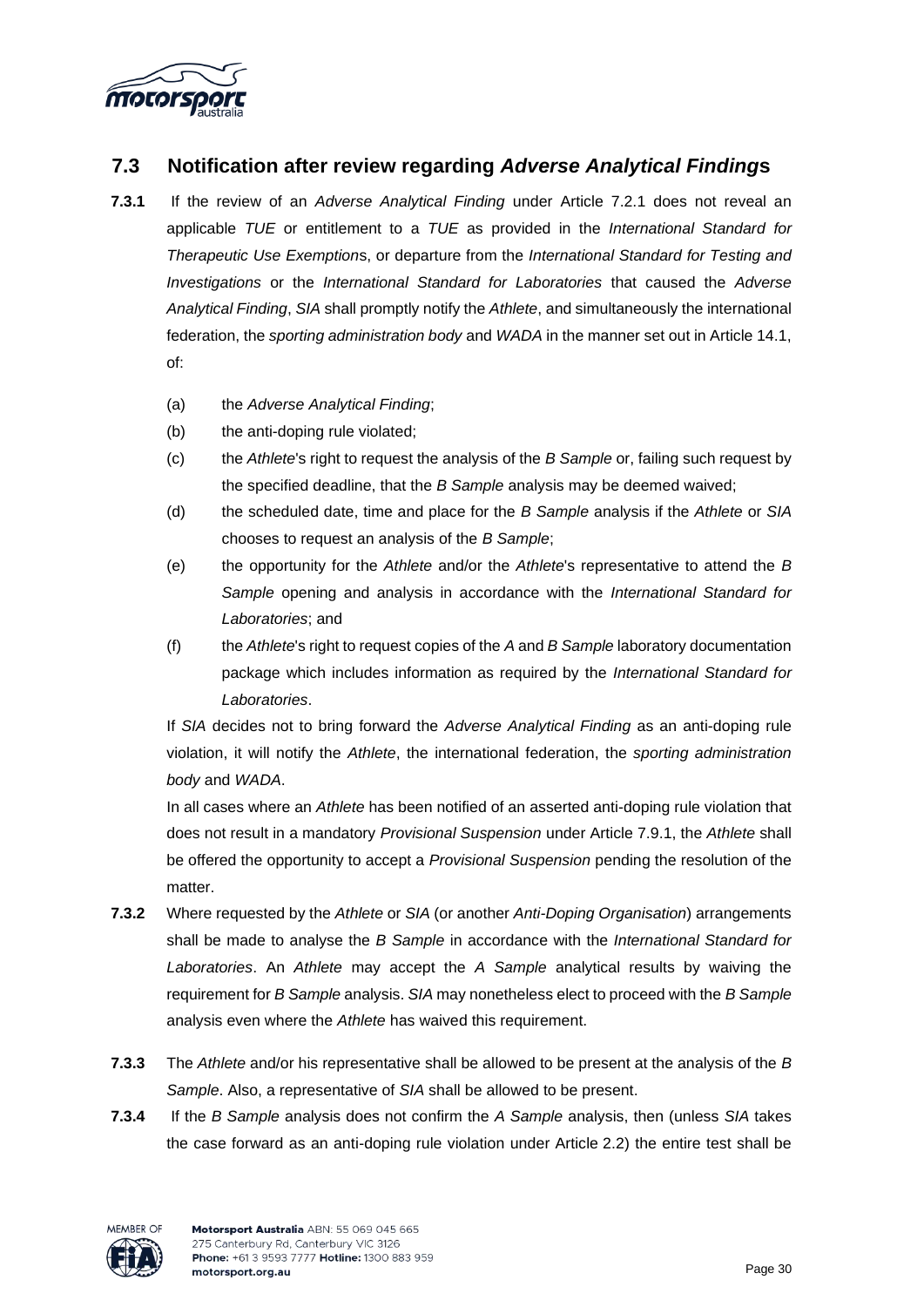

considered negative and the *Athlete*, the international federation, the *sporting administration body* and *WADA* shall be so informed.

**7.3.5** If the *B Sample* analysis confirms the *A Sample* analysis, the findings shall be reported to the *Athlete*, the international federation, the *sporting administration body*, and *WADA* in accordance with the *Code* and the *NAD scheme*.

## <span id="page-30-0"></span>**7.4 Review of** *Atypical Findings*

- **7.4.1** As provided in the *International Standard for Laboratories*, in some circumstances laboratories are directed to report the presence of *Prohibited Substance*s, which may also be produced endogenously, as *Atypical Findings;* that is, as findings that are subject to further investigation.
- **7.4.2** Upon receipt of an *Atypical Finding*, *SIA* shall conduct a review to determine whether:
	- (a) an applicable *TUE* has been granted or will be granted as provided in the *International Standard for Therapeutic Use Exemption*s, or
	- (b) there is any apparent departure from the *International Standard for Testing and Investigations* or *International Standard for Laboratories* that caused the *Atypical Finding*.
- **7.4.3** If the review of an *Atypical Finding* under Article 7.4.2 reveals an applicable *TUE* or a departure from the *International Standard for Testing and Investigations* or the *International Standard for Laboratories* that caused the *Atypical Finding*, the entire test shall be considered negative and the *Athlete*, the international federation and *WADA* shall be so informed in accordance with the *Code* and the *NAD scheme*.
- **7.4.4** If that review does not reveal an applicable *TUE* or a departure from the *International Standard for Testing and Investigations* or the *International Standard for Laboratories* that caused the *Atypical Finding*, *SIA* shall conduct the required investigation or cause it to be conducted. After the investigation is completed, either the *Atypical Finding* will be brought forward as an *Adverse Analytical Finding*, in accordance with the *Code* and the *NAD scheme* and this Anti-Doping Policy, or else the *Athlete*, the international federation, the *sporting administration body* and *WADA* shall be notified that the *Atypical Finding* will not be brought forward as an *Adverse Analytical Finding*.
- **7.4.5** *SIA* will not provide notice of an *Atypical Finding* until it has completed its investigation and has decided whether it will bring the *Atypical Finding* forward as an *Adverse Analytical Finding* unless one of the following circumstances exists:
	- **7.4.5.1** If *SIA* determines the *B Sample* should be analysed prior to the conclusion of its investigation, it may conduct the *B Sample* analysis after notifying the *Athlete*, with such notice to include a description of the *Atypical Finding* and the information described in Article 7.3.1(d) - (f).

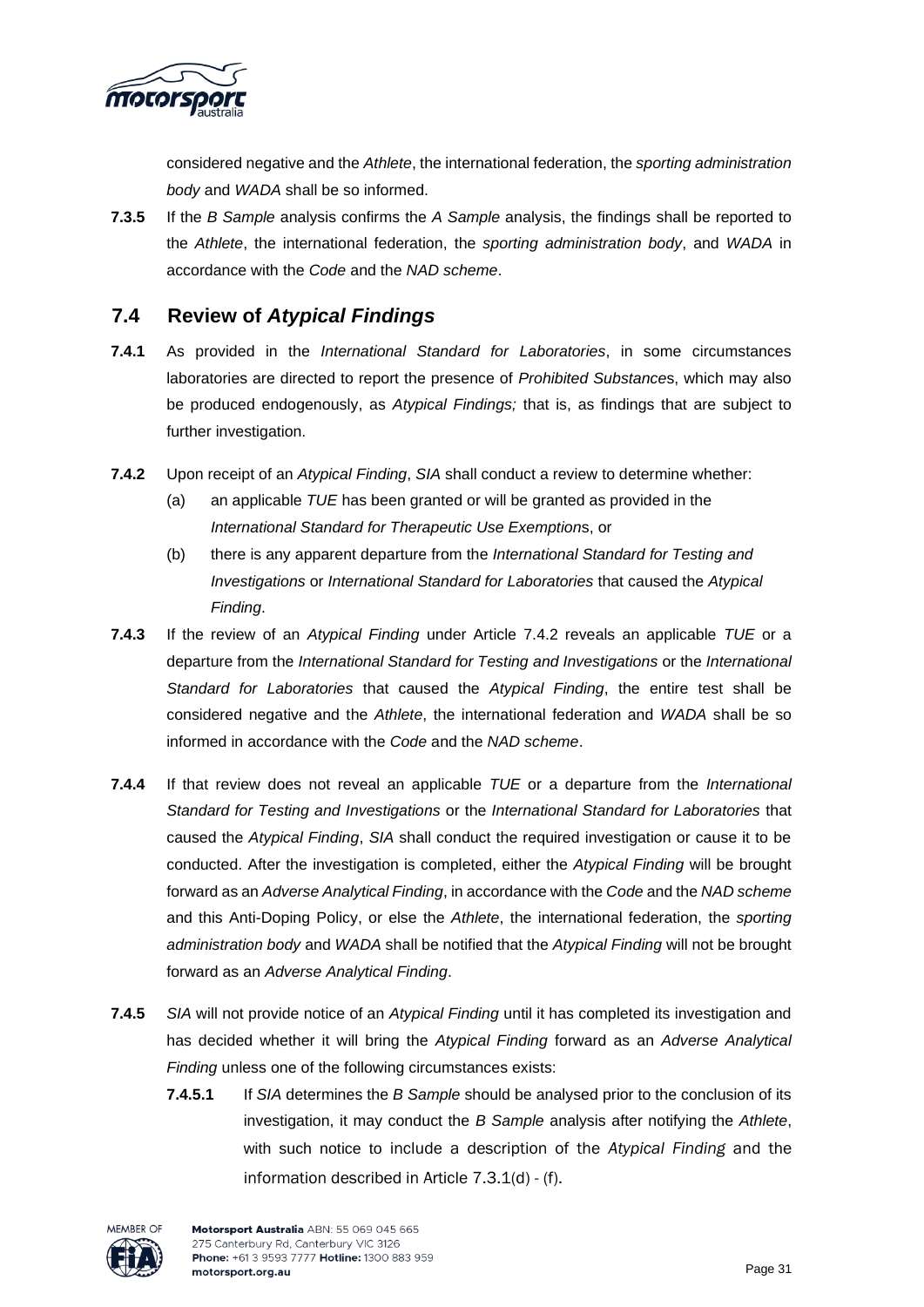

- **7.4.5.2** If *SIA* is asked
	- (a) by a *Major Event Organisation* shortly before one of its *International Events*, or
	- (b) by a sport organisation responsible for meeting an imminent deadline for selecting team members for an *International Event*,

to disclose whether any *Athlete* identified on a list provided by the *Major Event Organisation* or sport organisation has a pending *Atypical Finding*, *SIA* shall so advise the *Major Event Organisation* or sports organisation after first providing notice of the *Atypical Finding* to the *Athlete*.

## <span id="page-31-0"></span>**7.5 Review of** *Atypical Passport Findings* **and** *Adverse Passport Findings*

Review of *Atypical Passport Findings* and *Adverse Passport Findings* shall take place as provided in the *International Standard for Testing and Investigations* and *International Standard for Laboratories*. At such time as *SIA* is satisfied that an anti-doping rule violation has occurred, it shall promptly give the *Athlete* (and simultaneously, the international federation, the *sporting administration body* and *WADA*) notice of the anti-doping rule violation asserted and the basis of that assertion.

## <span id="page-31-1"></span>**7.6 Review of whereabouts failures**

*SIA* shall review potential filing failures and missed tests (as defined in the *International Standard for Testing and Investigations* and any *Athlete* whereabouts policy approved by *SIA* from time to time) in respect of *Athletes* who file their whereabouts information with *SIA*, in accordance with Annex I to the *International Standard for Testing and Investigations*. At such time as *SIA* is satisfied that an Article 2.4 anti-doping rule violation has occurred, it shall promptly give the *Athlete* (and simultaneously, the international federation, the *sporting administration body*, and *WADA*) notice that it is asserting a violation of Article 2.4 and the basis of that assertion.

## <span id="page-31-2"></span>**7.7 Review of other anti-doping rule violations not covered by Articles 7.2 to 7.6**

*SIA* shall conduct any follow-up investigation required into a possible anti-doping rule violation not covered by Articles 7.2 to 7.6. At such time as *SIA* is satisfied that an anti-doping rule violation has occurred and *SIA* has completed all necessary steps as required by the *NAD scheme*, it shall promptly give the *Athlete* or other *Person* (and simultaneously the international federation, the *sporting administration body*, and *WADA*) notice of the anti-doping rule violation asserted, and the basis of that assertion.

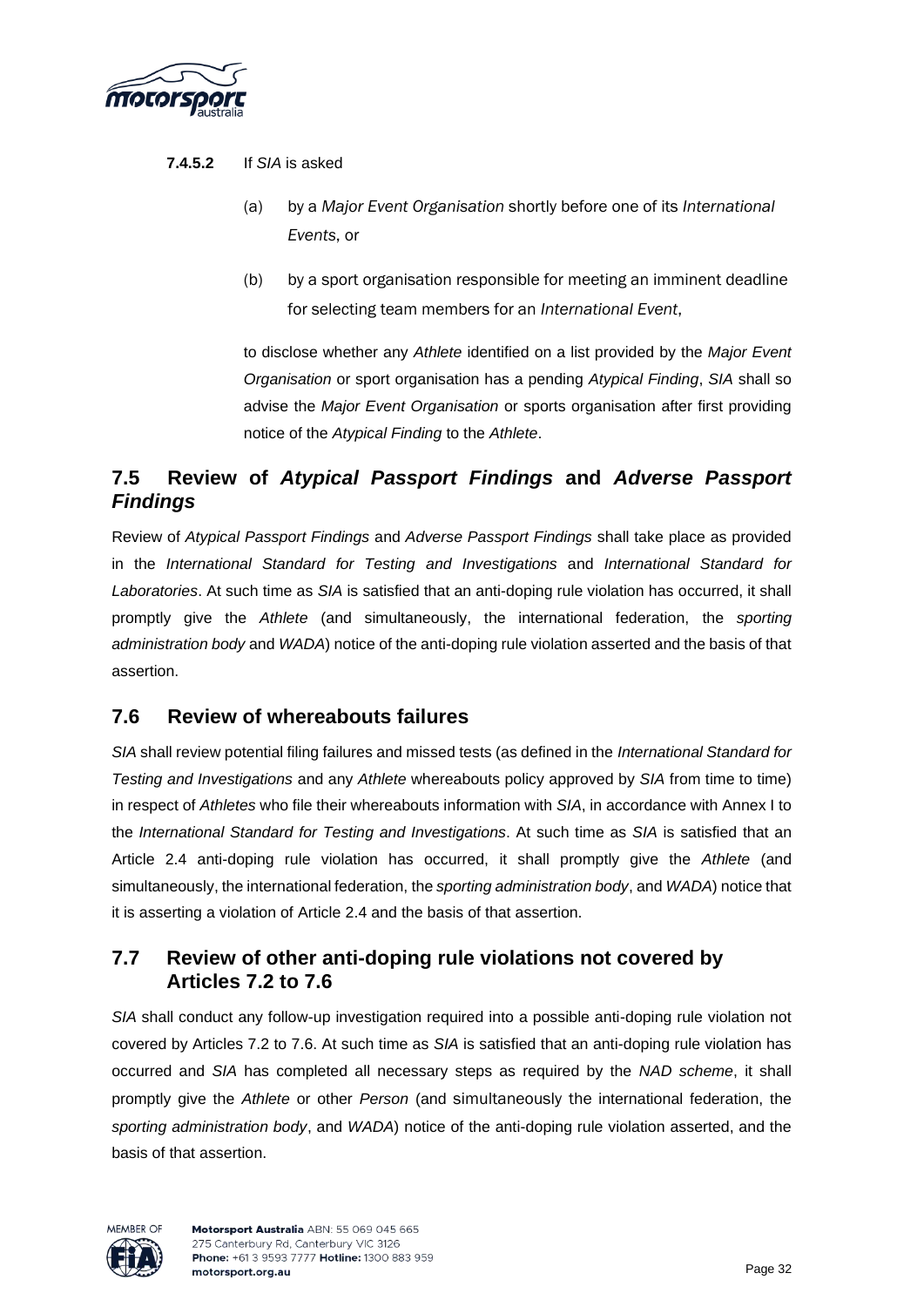

## <span id="page-32-0"></span>**7.8 Identification of prior** *Anti-Doping Rule Violation***s**

Before giving an *Athlete* or other *Person* notice of an asserted anti-doping rule violation, *SIA* shall refer to its own records as well as ADAMS, and contact *WADA* and other relevant *Anti-Doping Organisations* to determine whether any prior anti-doping rule violation exists.

## <span id="page-32-1"></span>**7.9** *Provisional Suspension***s 27**

- <span id="page-32-2"></span>7.9.1 Mandatory *Provisional Suspension*: If analysis of an *A Sample* has resulted in an *Adverse Analytical Finding* for a *Prohibited Substance* that is not a *Specified Substance*, or for a *Prohibited Method*, and a review in accordance with Article 7.2.2 does not reveal an applicable *TUE* or departure from the *International Standard for Testing and Investigations* or the *International Standard for Laboratories* that caused the *Adverse Analytical Finding*, a *Provisional Suspension* shall be imposed by the *sporting administration body* upon, or promptly after, the notification described in Articles 7.2, 7.3 or 7.5.
- <span id="page-32-3"></span>7.9.2 Optional *Provisional Suspension*: In the case of an *Adverse Analytical Finding* for a *Specified Substance*, or in the case of any other anti-doping rule violations not covered by Article 7.9.1, the *sporting administration body* may impose a *Provisional Suspension* on the *Athlete* or other *Person* against whom the anti-doping rule violation is asserted at any time after the review and notification described in Articles 7.2 to 7.7 and prior to the final hearing as described in Article 8.
- **7.9.3** Where a *Provisional Suspension* is imposed pursuant to Article 7.9.1 or Article 7.9.2, the *Athlete* or other *Person* shall be given either:
	- (a) an opportunity for a *Provisional Hearing* either before or on a timely basis after imposition of the *Provisional Suspension*; or
	- (b) an opportunity for an expedited final hearing in accordance with Article 8 on a timely basis after imposition of the *Provisional Suspension*. Furthermore, the *Athlete* or other *Person* has a right to appeal the *Provisional Suspension* in accordance with Article 13.2 (except as set out in Article 7.9.3.1).
	- **7.9.3.1** The *Provisional Suspension* may be lifted if the *Athlete* demonstrates to the hearing panel that the violation is likely to have involved a *Contaminated Product*. A hearing panel's decision not to lift a mandatory *Provisional Suspension* on account of the *Athlete*'s assertion regarding a *Contaminated Product* shall not be appealable.
	- **7.9.3.2** The *Provisional Suspension* shall be imposed (or shall not be lifted) unless the *Athlete* or other *Person* establishes at a *Provisional Hearing* that:

<sup>27</sup> Comment to Article 7.9: *Athletes* and other *Persons* shall receive credit for a *Provisional Suspension* against any period of *Ineligibility* which is ultimately imposed. See Articles 10.11.3.1 and 10.11.3.2.

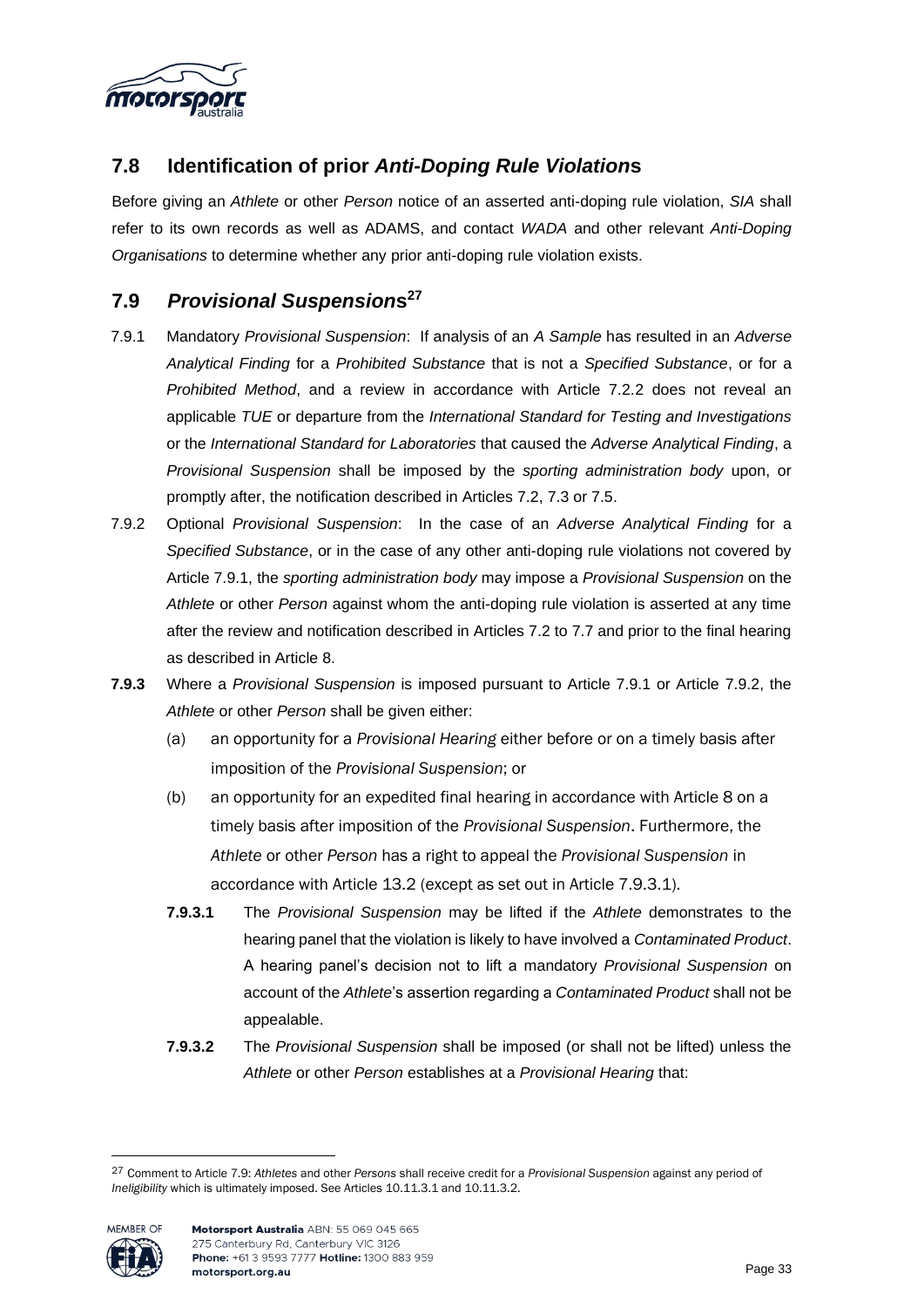

- (a) the assertion of an anti-doping rule violation has no reasonable prospect of being upheld, for example, because of a patent flaw in the case against the *Athlete* or other *Person*;
- (b) the *Athlete* or other *Person* has a strong arguable case that he/she bears *No Fault or Negligence* for the anti-doping rule violation(s) asserted, so that any period of *Ineligibility* that might otherwise be imposed for such a violation is likely to be completely eliminated by application of Article 10.4; or
- (c) some other facts exist that make it clearly unfair, in all of the circumstances, to impose a *Provisional Suspension* prior to a final hearing in accordance with Article 8. This ground is to be construed narrowly, and applied only in truly exceptional circumstances. For example, the fact that the *Provisional Suspension* would prevent the *Athlete* or other *Person* participating in a particular *Competition* or *Event* shall not qualify as exceptional circumstances for these purposes.
- **7.9.4** If a *Provisional Suspension* is imposed based on an *A Sample Adverse Analytical Finding* and subsequent analysis of the *B Sample* does not confirm the *A Sample* analysis, then the *Athlete* shall not be subject to any further *Provisional Suspension* on account of a violation of Article 2.1. In circumstances where the *Athlete* (or the *Athlete*'s team) has been removed from a *Competition* based on a violation of Article 2.1 and the subsequent *B Sample* analysis does not confirm the *A Sample* finding, then if it is still possible for the *Athlete* or team to be reinstated without otherwise affecting the *Competition*, the *Athlete* or team may continue to take part in the *Competition*. In addition, the *Athlete* or team may thereafter take part in other *Competitions* in the same *Event*.
- **7.9.5** In all cases where an *Athlete* or other *Person* has been notified of an asserted anti-doping rule violation but a *Provisional Suspension* has not been imposed on him or her, the *Athlete* or other *Person* shall be offered the opportunity to accept a *Provisional Suspension* voluntarily pending the resolution of the matter.

## <span id="page-33-0"></span>**7.9A Infraction Notices**

Once the *SIA* CEO makes an assertion of a possible anti-doping rule violation in accordance with the *SIA Act* and *NAD scheme*, unless otherwise agreed in writing between *SIA* and the *sporting administration body, SIA* will:

- **7.9A.1** notify the *Athlete* or *Athlete Support Person*, the *sporting administration body*, the international federation, *WADA*, and relevant *Anti-Doping Organisations* of the assertion;
- **7.9A.2** issue the *Athlete* or *Athlete Support Person* with an Infraction Notice under this Article. The Infraction Notice will:

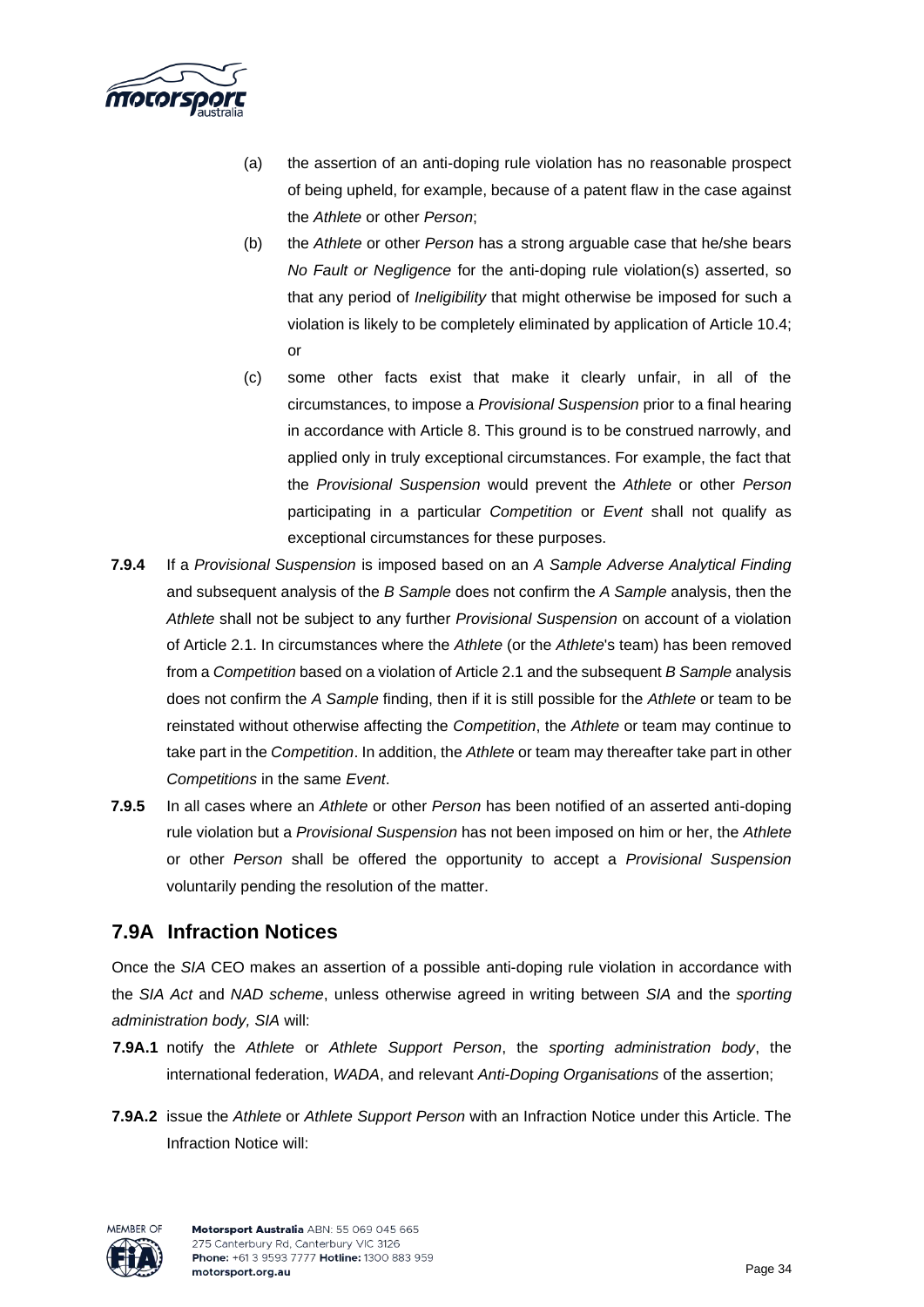

- **7.9A.2(a)** notify the *Person* of the asserted anti-doping rule violations under this Anti-Doping Policy and the basis for the violation;
- **7.9A.2(b)** state that the *Person* has a right to a hearing in relation to the asserted antidoping rule violation/s;
- **7.9A.2(c)** state that in the event the *Person* elects to have a hearing, the *Person* must file their application (however described) for a hearing with the *NST* within 14 days of receipt of the infraction notice;
- **7.9A.2(d)** state that if the *Person* does not respond within 14 days of receipt of the infraction notice, or files an application for a hearing in *the NST* after the end of the 14 days referred to in 7.9A.2(c), they will be deemed to have waived their right to a hearing and the *sporting administration body*, in consultation with *SIA* and other relevant parties, where applicable, may apply a sanction in accordance with Article 10;
- **7.9A.2(e)** be provided to the *Athlete* or *Athlete Support Person*, the *sporting administration body*, the international federation, *WADA*, and relevant *Anti-Doping Organisation* in accordance with the *Code*.

**Note:** *Athletes* and other *Persons* are responsible for keeping their contact details up to date with the *sporting administration body*. Delivery to the last known address is sufficient in circumstances where the current whereabouts of the *Person* are not known. In addition, members of the *sporting administration body* should refer to Article 14.1.1.

## <span id="page-34-0"></span>**7.9B** *Athletes who are neither National-Level Athletes nor International-Level Athletes (Lower-Level Athletes)*

7.9B.1 In the case where the *SIA* CEO decides, under the *NAD scheme*, that a possible non-presence anti-doping rule violation (except a violation of Article 2.3 or Article 2.5) by a *Lower-Level Athlete* does not warrant action, the *SIA* CEO may give written notification to the *sporting administration body* so it can consider whether disciplinary or other action should be taken against the *Lower-Level Athlete*. The CEO's written notification may recommend that the *sporting administration body* take certain action against the *Lower-Level Athlete*, including, but not limited to: requiring the *Lower-Level Athlete* to undertake anti-doping education; taking disciplinary action against the *Lower-Level Athlete* under the *sporting administration body's* disciplinary rules or policies.

## <span id="page-34-1"></span>**7.10 Resolution without a hearing**

**7.10.1** An *Athlete* or other *Person* against whom an anti-doping rule violation is asserted may admit that violation at any time, waive a hearing, and accept the *Consequences* that are mandated by this Anti-Doping Policy or (where some discretion as to *Consequences* exists under this Anti-Doping Policy) that have been offered by *SIA* or the *sporting administration body*.

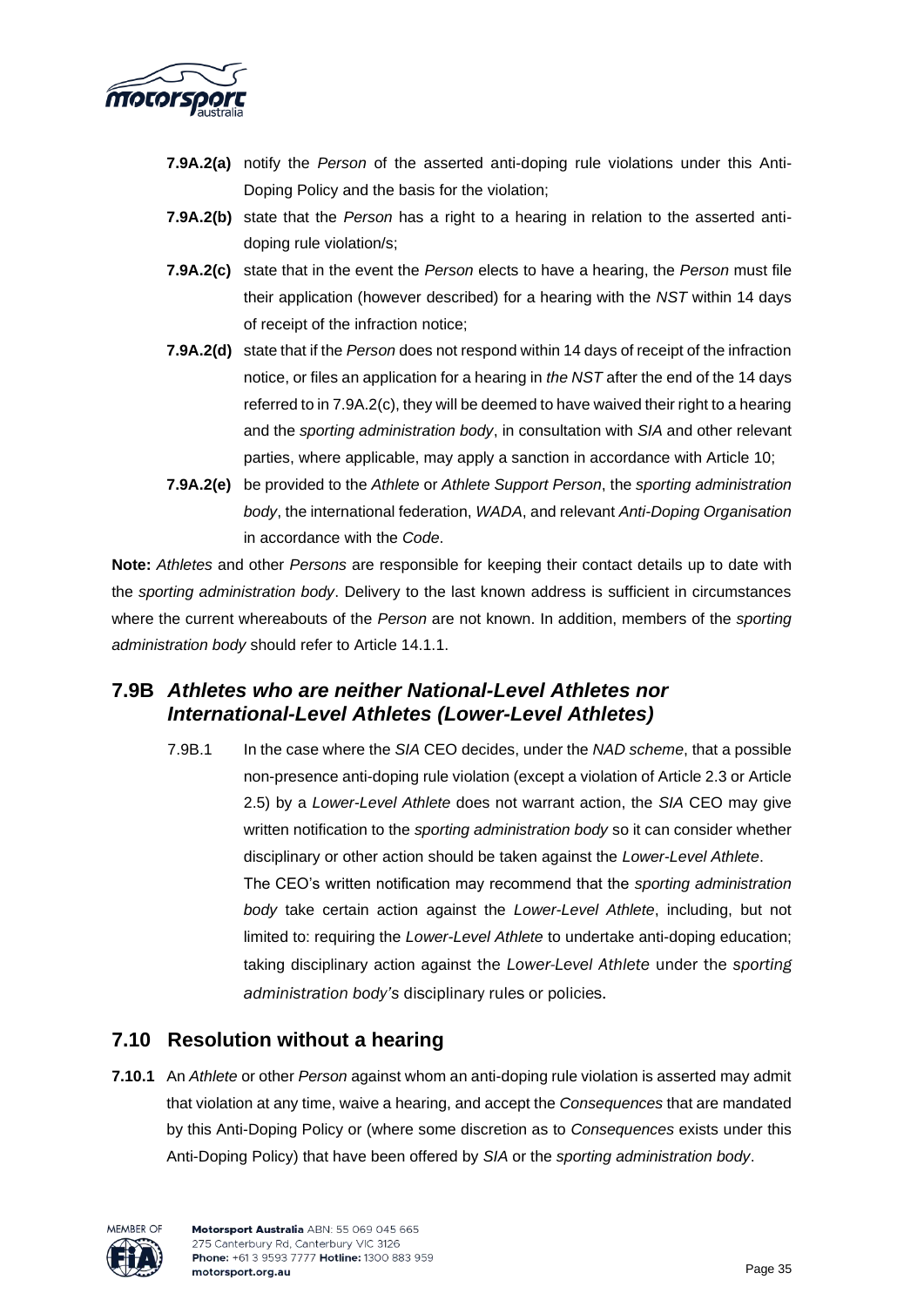

- **7.10.2** Alternatively, if the *Athlete* or other *Person* against whom an anti-doping rule violation is asserted fails to dispute that assertion within the deadline specified in the Infraction Notice sent by *SIA* asserting the violation, then he/she shall be deemed to have admitted the violation, to have waived a hearing, and to have accepted the *Consequences* that are mandated by this Anti-Doping Policy or (where some discretion as to *Consequences* exists under this Anti-Doping Policy) that have been offered by *SIA* or the *sporting administration body*.
- **7.10.3** In cases where Article 7.10.1 or Article 7.10.2 applies, a hearing before a hearing panel shall not be required. Instead the *sporting administration body*, in consultation with *SIA*, shall promptly issue a written decision confirming the commission of the anti-doping rule violation(s) and the *Consequences* imposed as a result, and setting out the reasons for any period of *Ineligibility* imposed, including (if applicable) a justification for why the maximum potential period of *Ineligibility* was not imposed. The *sporting administration body* shall send copies of that decision to other *Anti-Doping Organisations* with a right to appeal under Article 13.2.3, and shall *Publicly Disclose* that decision in accordance with Article 14.3.2.

## <span id="page-35-0"></span>**7.11 Notification of results management decisions**

In all cases where *SIA* or the *sporting administration body* (where relevant) has asserted the commission of an anti-doping rule violation, withdrawn the assertion of an anti-doping rule violation, imposed a *Provisional Suspension*, or agreed with an *Athlete* or other *Person* on the imposition of *Consequences* without a hearing, *SIA* or the *sporting administration body* (where relevant) shall give notice thereof in accordance with Article 14.2.1 to other *Anti-Doping Organisations* with a right to appeal under Article 13.2.3.

#### <span id="page-35-1"></span>**7.12 Retirement from** *sport* **<sup>28</sup>**

If an *Athlete* or other *Person* retires while *SIA* (or another *Anti-Doping Organisation*) is conducting the results management process, *SIA* (or the other *Anti-Doping Organisation*) retains jurisdiction to complete its results management and hearing and appeals process. If an *Athlete* or other *Person* retires before any results management process has begun, and *SIA* or another *Anti-Doping Organisation* would have had results management authority over the *Athlete* or other *Person* at the time the *Athlete* or other *Person* committed an anti-doping rule violation, *SIA* or another *Anti-Doping Organisation* has authority to conduct results management in respect of that anti-doping rule violation.

<sup>28</sup> Comment to Article 7.12: Conduct by an *Athlete* or other *Person* before the *Athlete* or other *Person* was subject to the jurisdiction of any *Anti-Doping Organisation* would not constitute an anti-doping rule violation but could be a legitimate basis for denying the *Athlete* or other *Person* membership in a sports organisation.

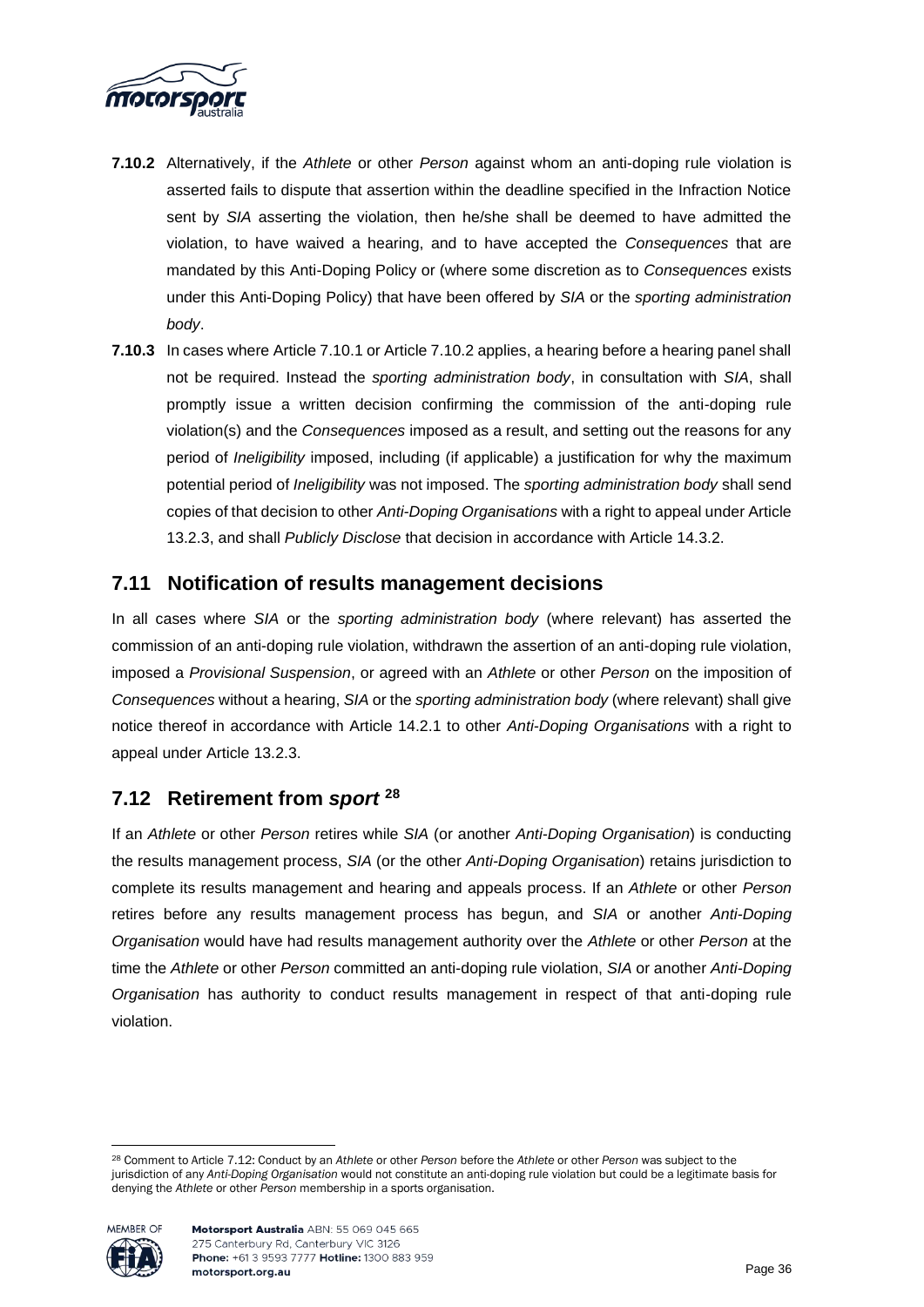

# **ARTICLE 8 RIGHT TO A FAIR HEARING**

### **8.1 Fair hearings**

Any *Person* who is asserted to have committed an anti-doping rule violation under this Anti-Doping Policy is entitled to a hearing process. Such hearing process shall address whether an anti-doping rule violation was committed and, if so, the appropriate *Consequences*. All hearings conducted pursuant to this Article 8 will respect the following principles:

- **8.1.1** a timely hearing;
- **8.1.2** a fair and impartial hearing body;
- **8.1.3** the right to representation at the *Person*'s own expense;
- **8.1.4** a timely, written, reasoned decision.

Subject to these principles, the hearing will be conducted in the manner that the hearing body determines is appropriate, with as little formality and technicality, and as quickly as proper consideration of the issues permit.

#### **8.2** *Event* **hearings**

Hearings held in connection with *Events* may be conducted by an expedited process as permitted by the rules of the relevant *Anti-Doping Organisation* and the hearing panel.

#### **8.3 Waiver of hearing**

The right to a hearing may be waived either expressly or by the *Athlete*'s or other *Person*'s failure to challenge *SIA's* assertion that an anti-doping rule violation has occurred within the specific time period provided in the infraction notice issued under Article 7.9A.

### **8.4 Establishment of hearings**

- **8.4.1** The Article 8 hearing body for the purposes of this Anti-Doping Policy at first instance is the *NST*. Subject to Article 13.2, any appeal from a first-instance decision will be heard initially by the Appeals Division of the *NST*. Any appeal from the Appeals Division of the *NST* will be heard by the Appeals Division of *CAS* in accordance with the provisions applicable before such court.
- **8.4.2** Should a *Person* elect to have a hearing in accordance with Article 8 or Article 7.9.3, the *Person* will be responsible for filing their application for a hearing with the *NST*  and paying any applicable fees.
- **8.4.3** *SIA* and the *sporting administration body* are both entitled to present evidence, file submissions, cross-examine witnesses and do any other thing necessary for the enforcement of this Anti-Doping Policy at any hearing under this Article. Unless

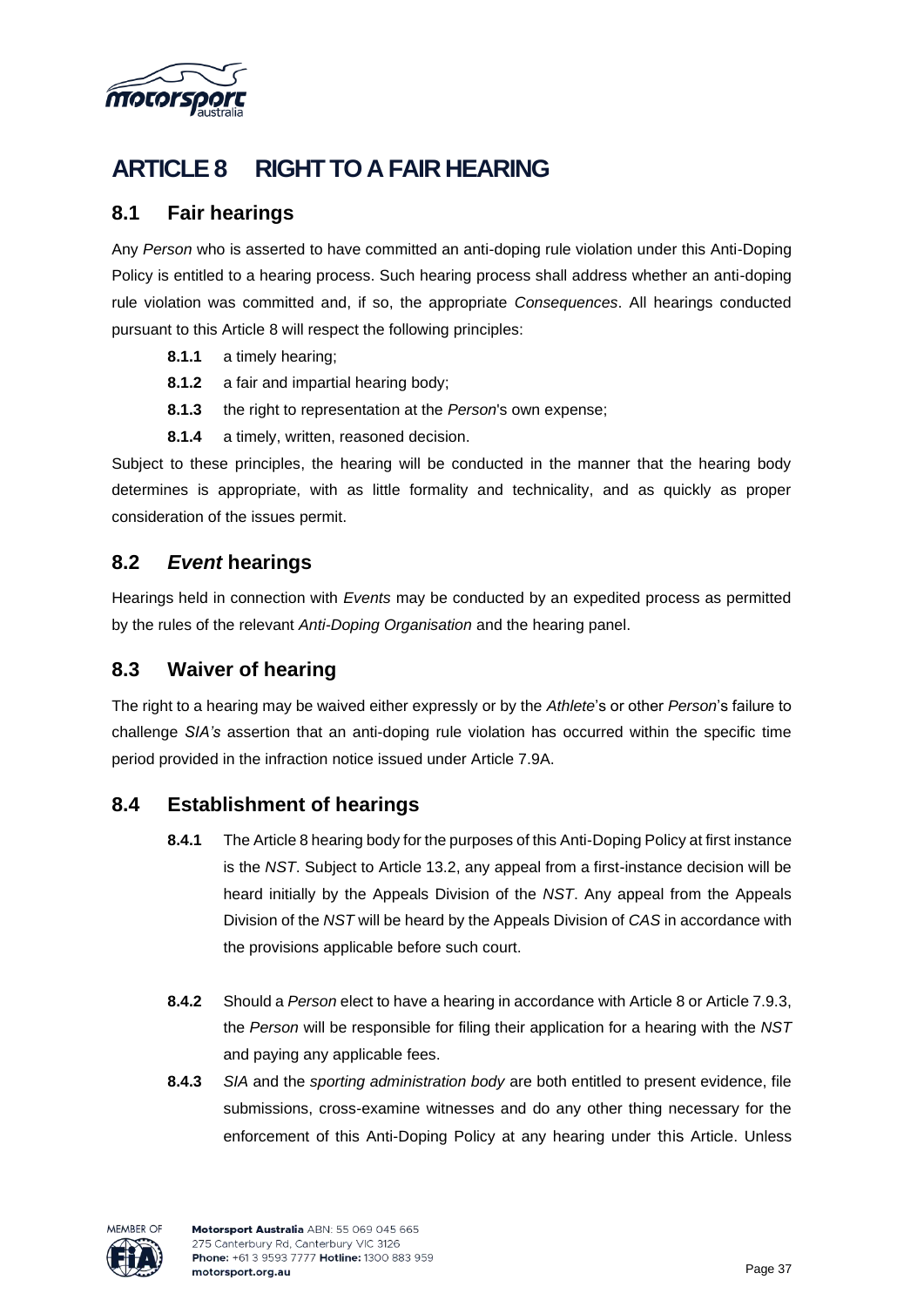

otherwise agreed in writing between *SIA* and the *Sporting administration body, SIA* will take the lead in presenting the matter in any hearing.

### **8.5 Right to attend hearings**

The international federation, *WADA* and, where applicable, Sport Australia (the Australian Sports Commission), the Australian Olympic Committee, Paralympics Australia (the Australian Paralympic Committee), Commonwealth Games Australia, relevant State Institutes of Sport/State Academies of Sport and *WADA* shall have the right to attend hearings as an observer or an interested or affected party.

The process for informing those relevant parties of such right to attend as an observer or interested/affected party as applicable is set out in the *National Sports Tribunal (Practice and Procedure) Determination 2020.* 

### **8.6** *NST* **determination**

**8.6.1** The *NST* will determine:

- a) if the *Person* has committed a violation of this Anti-Doping Policy;
- b) if so, what *Consequences* will apply (including the start date for any period of *Ineligibility*); and
- c) any other issues such as, but not limited to, reimbursement of funding provided to the *Athlete* or other *Person* by a sport organisation.
- **8.6.2** *Consequences* will be in accordance with Article 10.

### **8.7 Public disclosure of hearing outcomes**

*SIA* and the *sporting administration body* shall report the outcome of all anti-doping rule violations in accordance with the *Code*, the *SIA Act* and the *NAD scheme*, and this Anti-Doping Policy, as in force from time to time.

### **8.8 Appeals and review**

Decisions by the *NST* at first instance may be appealed as provided in Article 13.

### **8.9 Use of information arising during hearings**

If, during a hearing a party to the hearing process implicates a third party in a potential anti-doping rule violation, then *SIA* (or any other *Anti-Doping Organisation*) may use any such information that arises as a result of that hearing process without having to first seek the permission of the relevant hearing body or the parties. In the case of CAS, this clause overrides R43 and R59 of the *CAS* Code

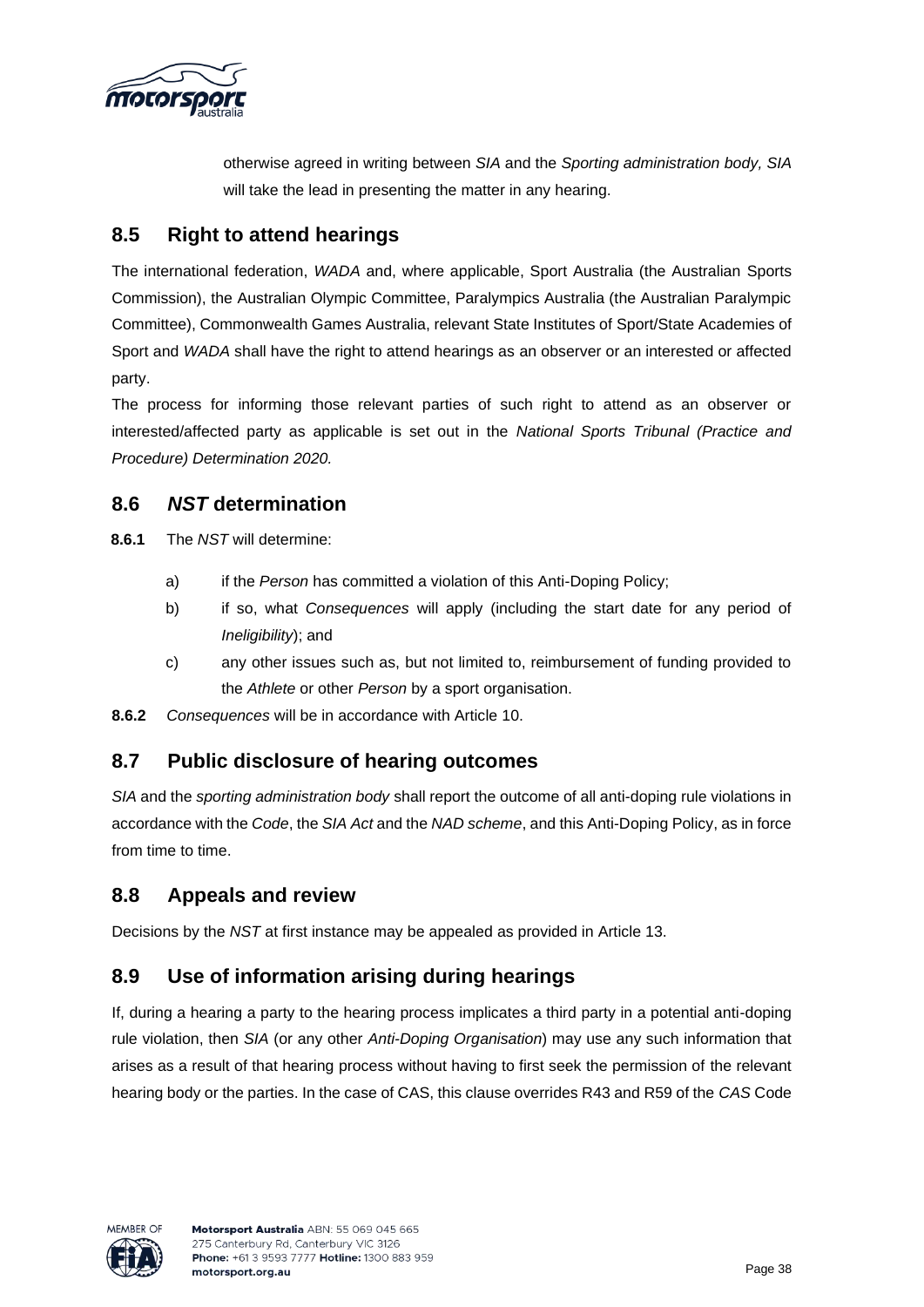

of Sport*s*-related Arbitration to the extent of any inconsistency. In the case of the *NST*, this clause operates subject to any relevant confidentiality direction made by an *NST* member.<sup>29</sup>

<sup>29</sup> Section 41 of the *National Sports Tribunal (Practice and Procedure) Determination 2020* provides for an *NST* member to give directions for the confidentiality of information before the *NST*.

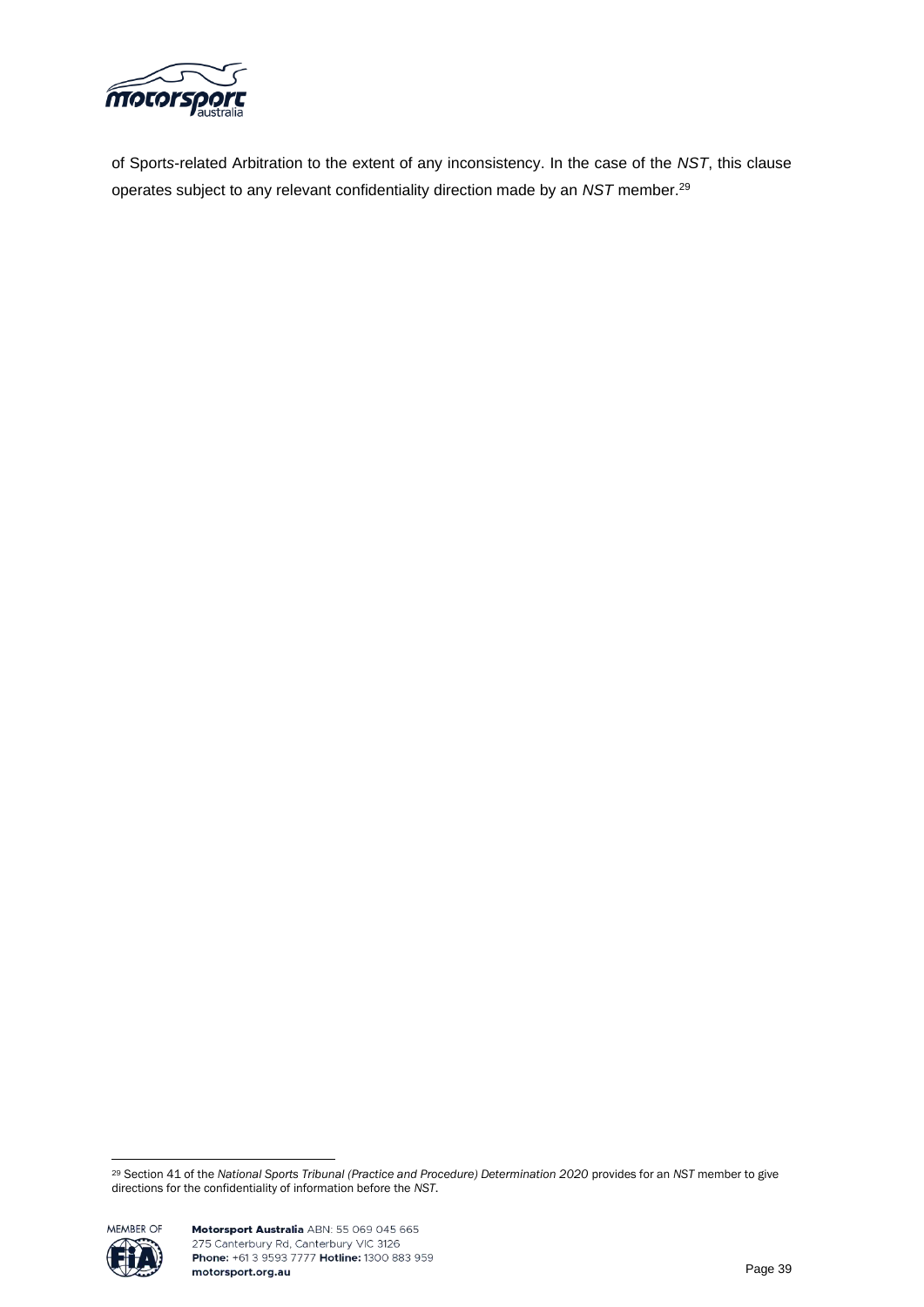

### **ARTICLE 9 AUTOMATIC DISQUALIFICATION OF INDIVIDUAL RESULTS<sup>30</sup>**

An anti-doping rule violation in *Individual Sport*s in connection with an *In-Competition* test automatically leads to *Disqualification* of the result obtained in that *Competition* with all resulting *Consequences*, including forfeiture of any medals, points and prizes.

<sup>30</sup> Comment to Article 9: For *Team Sport*s, any awards received by individual players will be *Disqualified*. However, *Disqualification* of the team will be as provided in Article 11. In sports which are not *Team Sport*s but where awards are given to teams, *Disqualification* or other disciplinary action against the team when one or more team members have committed an antidoping rule violation shall be as provided in the applicable rules of the international federation.

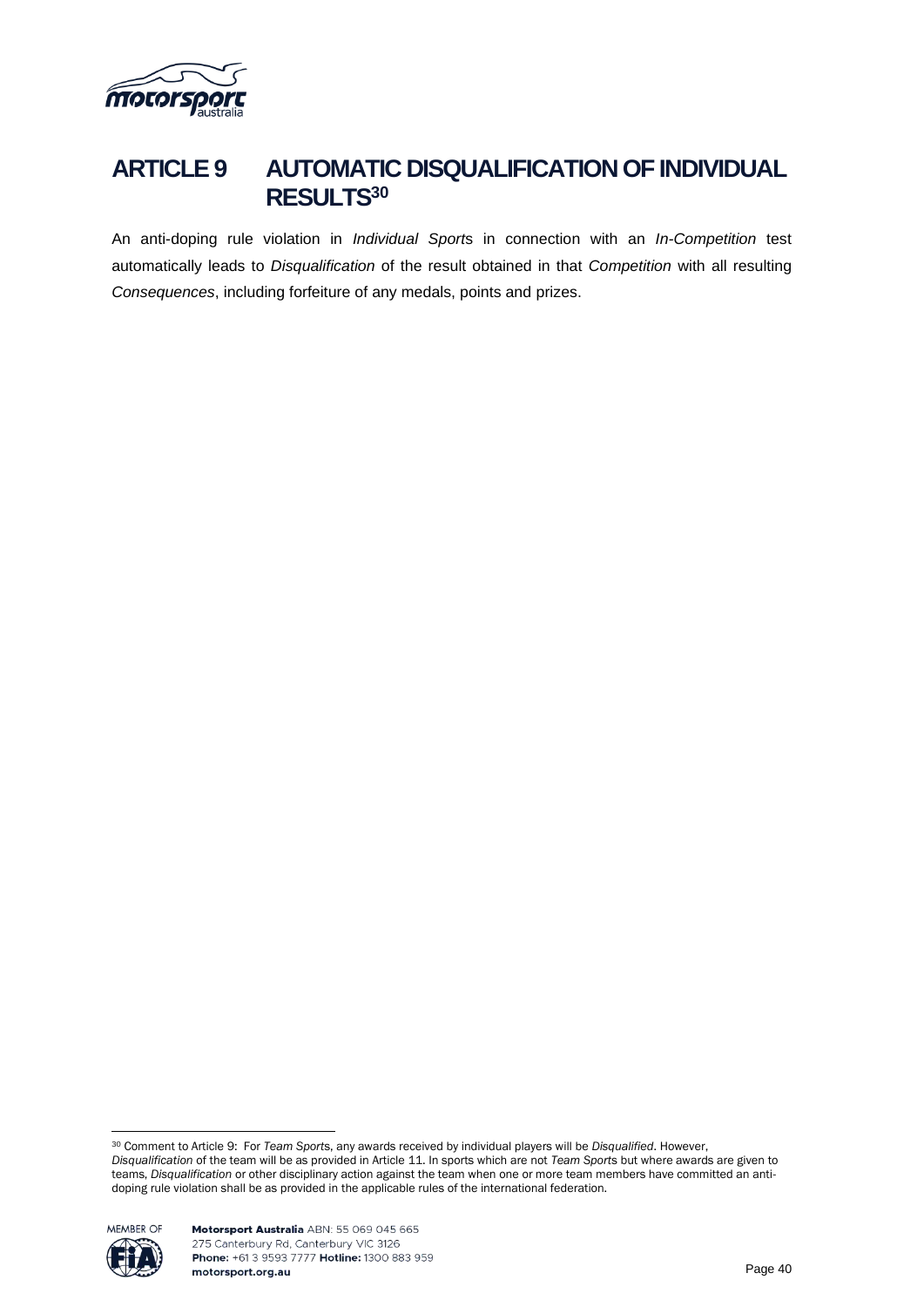

## **ARTICLE 10 SANCTIONS ON INDIVIDUALS<sup>31</sup>**

### **10.1** *Disqualification* **of results in the** *Event* **during which an** *antidoping rule violation* **occurs<sup>32</sup>**

An anti-doping rule violation occurring during, or in connection with, an *Event* may, upon the decision of the ruling body of the *Event*, lead to *Disqualification* of all of the *Athlete*'s individual results obtained in that *Event* with all *Consequences*, including forfeiture of all medals, points and prizes, except as provided in Article 10.1.1.

Factors to be included in considering whether to *Disqualify* other results in an *Event* might include, for example, the seriousness of the *Athlete*'s anti-doping rule violation and whether the *Athlete* tested negative in the other *Competitions*.

**10.1.1** If the *Athlete* establishes that he or she bears *No Fault or Negligence* for the violation, the *Athlete*'s individual results in the other *Competitions* shall not be *Disqualified*, unless the *Athlete*'s results in *Competitions* other than the *Competition* in which the anti-doping rule violation occurred were likely to have been affected by the *Athlete*'s anti-doping rule violation.

### **10.2** *Ineligibility* **for Presence,** *Use* **or** *Attempt***ed** *Use***, or** *Possession* **of a** *Prohibited Substance* **or** *Prohibited Method*

The period of *Ineligibility* for a violation of Articles 2.1, 2.2 or 2.6 shall be as follows, subject to potential reduction or suspension pursuant to Articles 10.4, 10.5 or 10.6:

**10.2.1** The period of *Ineligibility* shall be four years where:

- **10.2.1.1** The anti-doping rule violation does not involve a *Specified Substance*, unless the *Athlete* or other *Person* can establish that the anti-doping rule violation was not intentional.
- **10.2.1.2** The anti-doping rule violation involves a *Specified Substance* and *SIA* can establish that the anti-doping rule violation was intentional.
- **10.2.2** If Article 10.2.1 does not apply, the period of *Ineligibility* shall be two years.
- **10.2.3** As used in Articles 10.2 and 10.3, the term 'intentional' is meant to identify those *Athletes* who cheat. The term, therefore, requires that the *Athlete* or other *Person* engaged in conduct which he or she knew constituted an anti-doping rule violation or knew that there was a

<sup>32</sup> Comment to Article 10.1: Whereas Article 9 *Disqualifies* the result in a single *Competition* in which the *Athlete* tested positive (for example the 100 metre backstroke), this Article may lead to *Disqualification* of all results in all races during the *Event* (for example the FINA World Championships).



<sup>31</sup> Comment to Article 10: Harmonisation of sanctions has been one of the most discussed and debated areas of anti-doping. Harmonisation means that the same rules and criteria are applied to assess the unique facts of each case. Arguments against requiring harmonisation of sanctions are based on differences between sports including, for example, the following: in some sports the *Athletes* are professionals making a sizable income from the sport and in others the *Athletes* are true amateurs; in those sports where an *Athlete*'s career is short, a standard period of *Ineligibility* has a much more significant effect on the *Athlete* than in sports where careers are traditionally much longer. A primary argument in favour of harmonisation is that it is simply not right that two *Athletes* from the same country who test positive for the same *Prohibited Substance* under similar circumstances should receive different sanctions only because they participate in different sports. In addition, flexibility in sanctioning has often been viewed as an unacceptable opportunity for some sporting organisations to be more lenient with dopers. The lack of harmonisation of sanctions has also frequently been the source of jurisdictional conflicts between international federations and *National Anti-Doping Organisations*.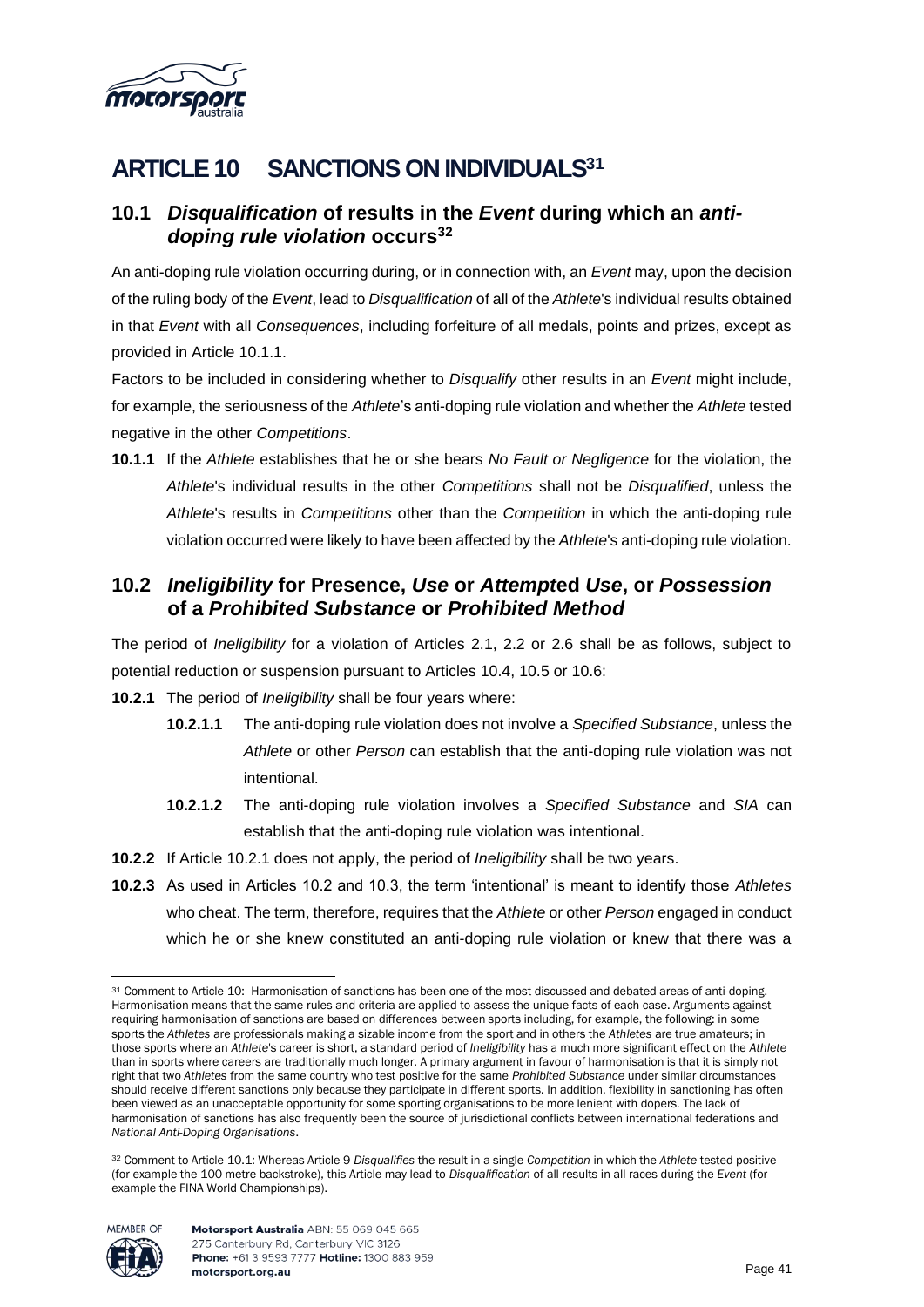

significant risk that the conduct might constitute or result in an anti-doping rule violation and manifestly disregarded that risk. An anti-doping rule violation resulting from an *Adverse Analytical Finding* for a substance which is only prohibited *In-Competition* shall be rebuttably presumed to be not 'intentional' if the substance is a *Specified Substance* and the *Athlete* can establish that the *Prohibited Substance* was *Used Out-of-Competition*. An anti-doping rule violation resulting from an *Adverse Analytical Finding* for a substance which is only prohibited *In-Competition* shall not be considered 'intentional' if the substance is not a *Specified Substance* and the *Athlete* can establish that the *Prohibited Substance* was *Used Out-of-Competition* in a context unrelated to sport performance.

### **10.3** *Ineligibility* **for other anti-doping rule violation***s*

The period of *Ineligibility* for anti-doping rule violations other than as provided in Article 10.2 shall be as follows, unless Articles 10.5 or 10.6 are applicable:

- **10.3.1** For violations of Article 2.3 or Article 2.5, the period of *Ineligibility* shall be four years unless, in the case of failing to submit to *Sample* collection, the *Athlete* can establish that the commission of the anti-doping rule violation was not intentional (as defined in Article 10.2.3), in which case the period of *Ineligibility* shall be two years.
- **10.3.2** For violations of Article 2.4, the period of *Ineligibility* shall be two years, subject to reduction down to a minimum of one year, depending on the *Athlete*'s degree of *Fault*. The flexibility between two years and one year of *Ineligibility* in this Article is not available to *Athletes* where a pattern of last-minute whereabouts changes or other conduct raises a serious suspicion that the *Athlete* was trying to avoid being available for *Testing*.
- **10.3.3** For violations of Article 2.7 or 2.8, the period of *Ineligibility* shall be a minimum of four years up to lifetime *Ineligibility*, depending on the seriousness of the violation. An Article 2.7 or Article 2.8 violation involving a *Minor* shall be considered a particularly serious violation and, if committed by *Athlete Support Personnel* for violations other than for *Specified Substances*, shall result in lifetime *Ineligibility* for *Athlete Support Personnel*. In addition, significant violations of Article 2.7 or 2.8 which may also violate non-sporting laws and regulations shall be reported to the competent administrative, professional or judicial authorities<sup>33</sup>.
- **10.3.4** For violations of Article 2.9, the period of *Ineligibility* imposed shall be a minimum of two years, up to four years, depending on the seriousness of the violation.

<sup>33</sup> Comment to Article 10.3.3: Those who are involved in doping *Athletes* or covering up doping should be subject to sanctions which are more severe than the *Athletes* who test positive. Since the authority of sport organisations is generally limited to *Ineligibility* for accreditation, membership and other sport benefits, reporting *Athlete Support Personnel* to competent authorities is an important step in the deterrence of doping.

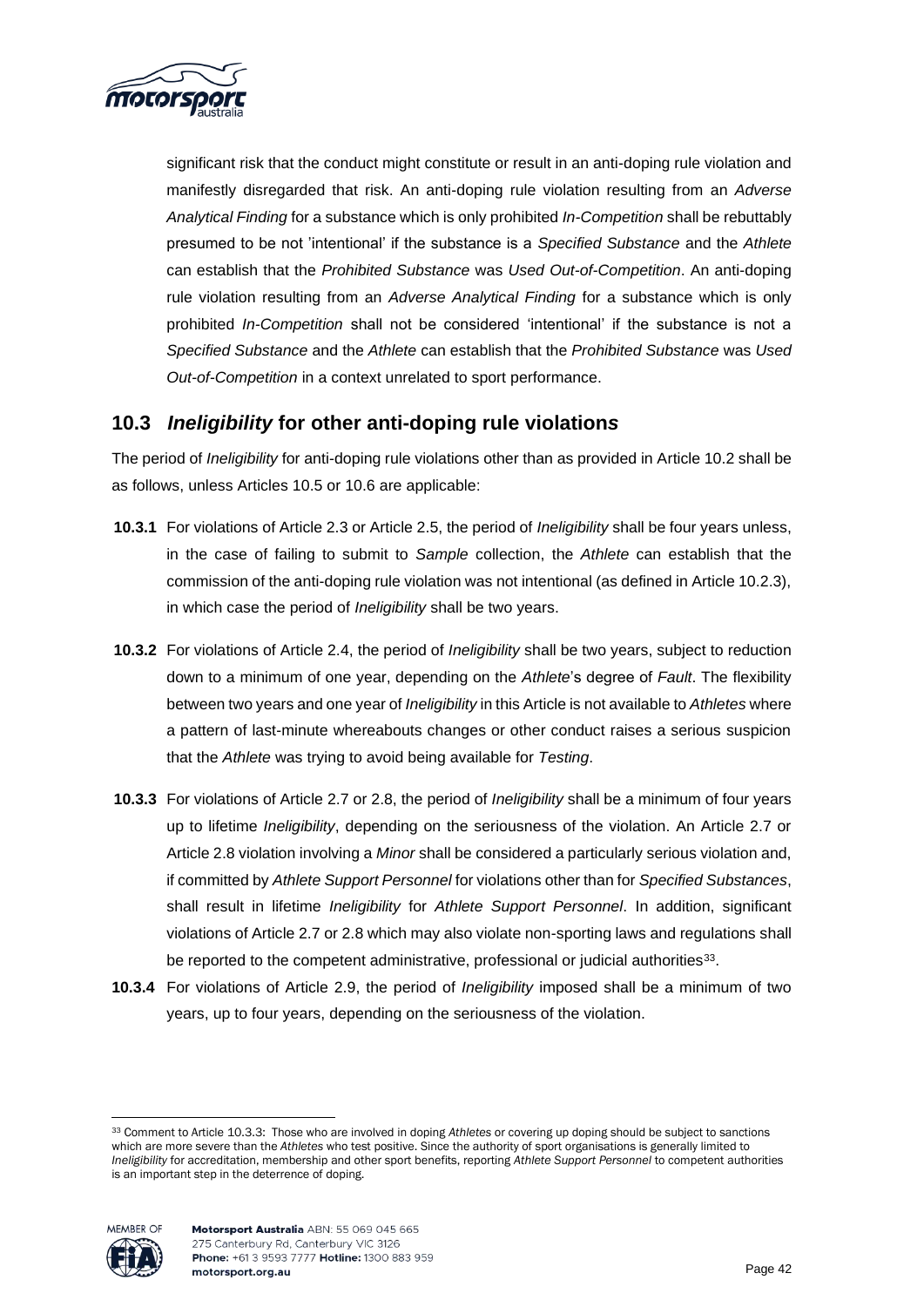

**10.3.5** For violations of Article 2.10, the period of *Ineligibility* shall be two years, subject to reduction down to a minimum of one year, depending on the *Athlete* or other *Person*'s degree of *Fault* and other circumstances of the case<sup>34</sup>.

### **10.4 Elimination of the period of** *Ineligibility* **where there is** *No Fault or Negligence***<sup>35</sup>**

If an *Athlete* or other *Person* establishes in an individual case that he or she bears *No Fault or Negligence*, then the otherwise applicable period of *Ineligibility* shall be eliminated.

### **10.5 Reduction of the period of** *Ineligibility* **based on** *No Significant Fault or Negligence*

- **10.5.1** Reduction of sanctions for *Specified Substances* or *Contaminated Product*s for Violations of Article 2.1, 2.2 or 2.6.
	- **10.5.1.1** *Specified Substances*

Where the anti-doping rule violation involves a *Specified Substance*, and the *Athlete* or other *Person* can establish *No Significant Fault or Negligence*, then the period of *Ineligibility* shall be, at a minimum, a reprimand and no period of *Ineligibility* and, at a maximum, two years of *Ineligibility*, depending on the *Athlete*'s or other *Person*'s degree of *Fault*.

**10.5.1.2** *Contaminated Product*s

In cases where the *Athlete* or other *Person* can establish *No Significant Fault or Negligence* and the detected *Prohibited Substance* came from a *Contaminated Product*, then the period of *Ineligibility* shall be, at a minimum, a reprimand and no period of *Ineligibility* and, at a maximum, two years' *Ineligibility*, depending on the *Athlete*'s or other *Person*'s degree of *Fault*<sup>36</sup> .

**10.5.2** Application of *No Significant Fault or Negligence* beyond the application of Article 10.5.1 If an *Athlete* or other *Person* establishes in an individual case where Article 10.5.1 is not applicable, that he or she bears *No Significant Fault or Negligence*, then, subject to further reduction or elimination as provided in Article 10.6, the otherwise applicable period of

<sup>35</sup> Comment to Article 10.4: This Article and Article 10.5.2 apply only to the imposition of sanctions; they are not applicable to the determination of whether an anti-doping rule violation has occurred. They will only apply in exceptional circumstances, for example where an *Athlete* could prove that, despite all due care, he or she was sabotaged by a competitor. Conversely, *No Fault or Negligence* would not apply in the following circumstances: (a) a positive test resulting from a mislabelled or contaminated vitamin or nutritional supplement (*Athletes* are responsible for what they ingest (Article 2.1.1) and have been warned against the possibility of supplement contamination); (b) the *Administration* of a *Prohibited Substance* by the *Athlete*'s Personal physician or trainer without disclosure to the *Athlete* (*Athletes* are responsible for their choice of medical Personnel and for advising medical Personnel that they cannot be given any *Prohibited Substance*); and (c) sabotage of the *Athlete*'s food or drink by a spouse, coach or other *Person* within the *Athlete*'s circle of associates (*Athletes* are responsible for what they ingest and for the conduct of those *Persons* to whom they entrust access to their food and drink). However, depending on the unique facts of a particular case, any of the referenced illustrations could result in a reduced sanction under Article 10.5 based on *No Significant Fault or Negligence*. <sup>36</sup> Comment to Article 10.5.1.2: In assessing that *Athlete*'s degree of *Fault*, it would, for example, be favourable for the *Athlete* if the *Athlete* had declared the product which was subsequently determined to be contaminated on his or her Doping Control form.



<sup>34</sup> Comment to Article 10.3.5: Where the 'other *Person*' referenced in Article 2.10 is an entity and not an individual, that entity may be disciplined as provided in Article 12.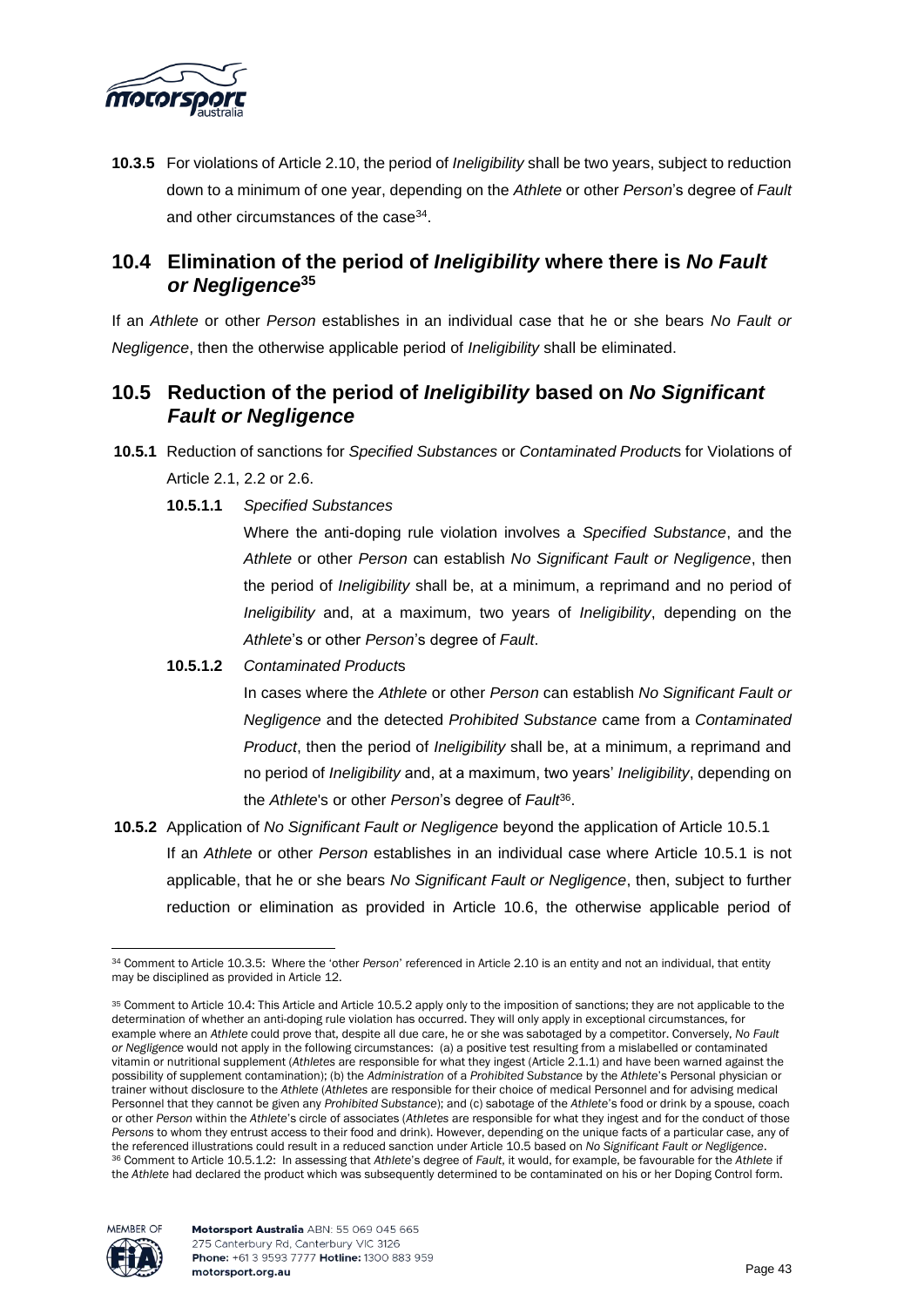

*Ineligibility* may be reduced based on the *Athlete* or other *Person*'s degree of *Fault*, but the reduced period of *Ineligibility* may not be less than one-half of the period of *Ineligibility* otherwise applicable. If the otherwise applicable period of *Ineligibility* is a lifetime, the reduced period under this Article may be no less than eight years<sup>37</sup>.

### **10.6 Elimination, reduction, or suspension of period of** *Ineligibility* **or other** *Consequences* **for reasons other than** *Fault*

- **10.6.1** Substantial assistance in discovering or establishing anti-doping rule violations<sup>38</sup>.
	- **10.6.1.1** An *Anti-Doping Organisation* with results management responsibility for an antidoping rule violation may, prior to a final appellate decision under Article 13 or the expiration of the time to appeal, suspend a part of the period of *Ineligibility* imposed in an individual case where the *Athlete* or other *Person* has provided *Substantial Assistance* to an *Anti-Doping Organisation*, another criminal authority or professional disciplinary body which results in: (a) the *Anti-Doping Organisation* discovering or bringing forward an anti-doping rule violation by another *Person*, or (b) which results in a criminal or disciplinary body discovering or bringing forward a criminal offence or the breach of professional rules committed by another *Person* and the information provided by the *Person* providing *Substantial Assistance* is made available to the *Anti-Doping Organisation* with results management responsibility. After a final appellate decision under Article 13 or the expiration of time to appeal, an *Anti-Doping Organisation* may only suspend a part of the otherwise applicable period of *Ineligibility* with the approval of *WADA* and the international federation. The extent to which the otherwise applicable period of *Ineligibility* may be suspended shall be based on the seriousness of the anti-doping rule violation committed by the *Athlete* or other *Person* and the significance of the *Substantial Assistance* provided by the *Athlete* or other *Person* to the effort to eliminate doping in sport. No more than three-quarters of the otherwise applicable period of *Ineligibility* may be suspended. If the otherwise applicable period of *Ineligibility* is a lifetime, the non-suspended period under this Article must be no less than eight years. If the *Athlete* or other *Person* fails to continue to cooperate and to provide the complete and credible *Substantial Assistance* upon which a suspension of the period of *Ineligibility* was based, the *Anti-Doping Organisation* that suspended the period

<sup>38</sup> Comment to Article 10.6.1: The cooperation of *Athletes*, *Athlete Support Personnel* and other *Persons* who acknowledge their mistakes and are willing to bring other anti-doping rule violations to light is important to clean sport. This is the only circumstance under the *Code* where the suspension of an otherwise applicable period of *Ineligibility* is authorised.



<sup>37</sup> Comment to Article 10.5.2: Article 10.5.2 may be applied to any anti-doping rule violation except those Articles where intent is an element of the anti-doping rule violation (for example Article 2.5, 2.7, 2.8 or 2.9) or an element of a particular sanction (for example Article 10.2.1) or a range of *Ineligibility* is already provided in an Article based on the *Athlete* or other *Person*'s degree of *Fault*.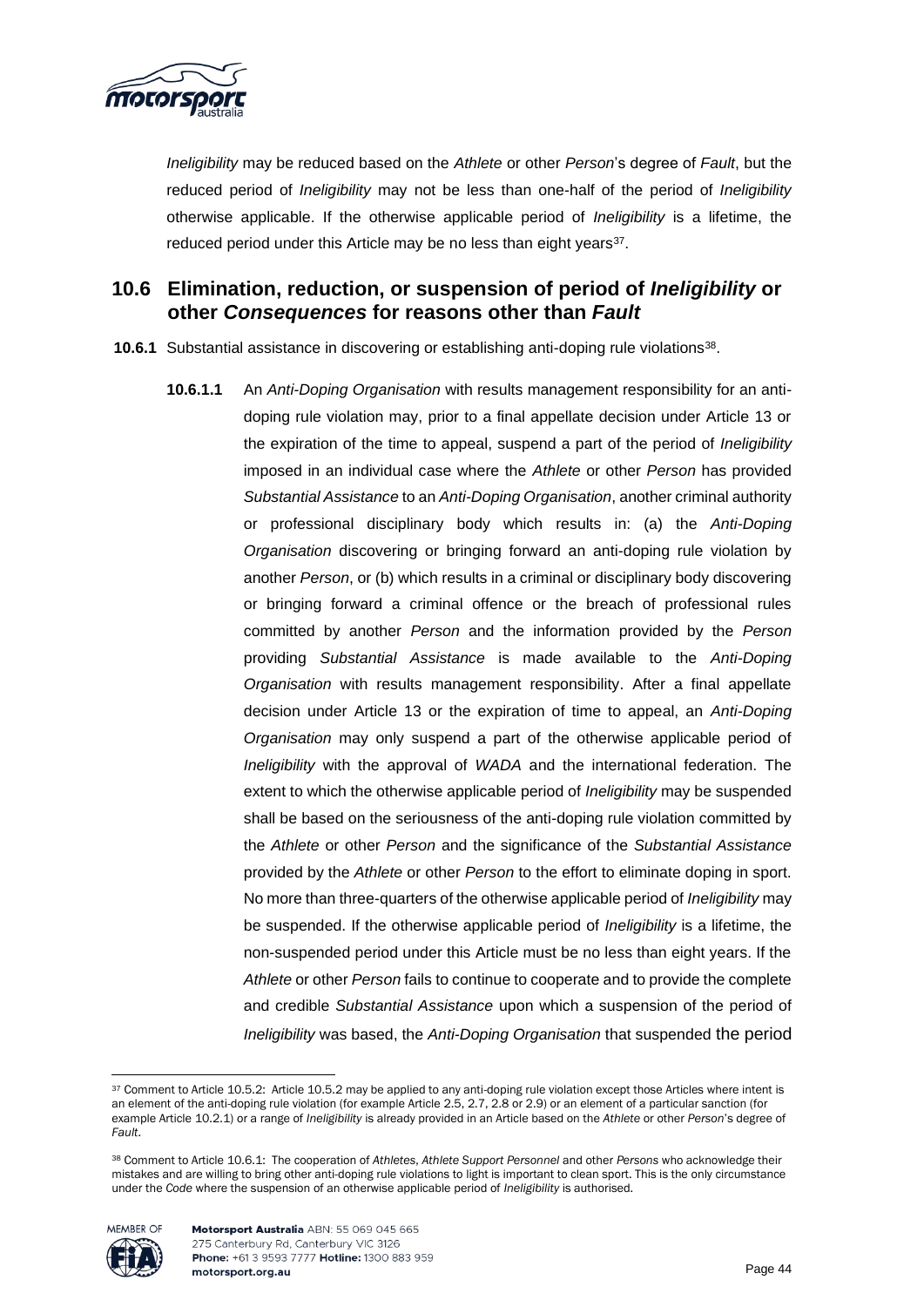

of ineligibility shall reinstate the original period of *Ineligibility*. If an *Anti-Doping Organisation* decides to reinstate a suspended period of *Ineligibility* or decides not to reinstate a suspended period of *Ineligibility*, that decision may be appealed by any *Person* entitled to appeal under Article 13.

- **10.6.1.2** To further encourage *Athletes* and other *Persons* to provide *Substantial Assistance* to *Anti-Doping Organisations*, at the request of the *Anti-Doping Organisation* conducting results management or at the request of the *Athlete* or other *Person* who has, or has been asserted to have, committed an anti-doping rule violation, *WADA* may agree at any stage of the results management process, including after a final appellate decision under Article 13, to what it considers to be an appropriate suspension of the otherwise-applicable period of *Ineligibility* and other *Consequences*. In exceptional circumstances, *WADA* may agree to suspensions of the period of *Ineligibility* and other *Consequences* for *Substantial Assistance* greater than those otherwise provided in this Article, or even no period of *Ineligibility*, and/or no return of prize money or payment of fines or costs. *WADA's* approval shall be subject to reinstatement of sanction, as otherwise provided in this Article. Notwithstanding Article 13, *WADA's* decisions in the context of this Article may not be appealed by any other *Anti-Doping Organisation*.
- **10.6.1.3** If any part of an otherwise applicable sanction is suspended because of *Substantial Assistance*, then notice providing justification for the decision shall be provided to the other *Anti-Doping Organisations* with a right to appeal under Article 13.2.3 as provided in Article 14.2. In unique circumstances where *WADA* determines that it would be in the best interest of anti-doping, *WADA* may authorise an *Anti-Doping Organisation* to enter into appropriate confidentiality agreements limiting or delaying the disclosure of the *Substantial Assistance* agreement or the nature of *Substantial Assistance* being provided.
- **10.6.2** Admission of an Anti-Doping Rule Violation in the absence of other evidence

Where an *Athlete* or other *Person* voluntarily admits the commission of an antidoping rule violation before having received notice of a *Sample* collection which could establish an anti-doping rule violation (or, in the case of an anti-doping rule violation other than Article 2.1, before receiving first notice of the admitted violation pursuant to Article 7) and that admission is the only reliable evidence of the violation at the time of admission, then the period of *Ineligibility* may be reduced, but not below one-half of the period of *Ineligibility* otherwise applicable<sup>39</sup>.

<sup>39</sup> Comment to Article 10.6.2: This Article is intended to apply when an *Athlete* or other *Person* comes forward and admits to an anti-doping rule violation in circumstances where no *Anti-Doping Organisation* is aware that an anti-doping rule violation might have been committed. It is not intended to apply to circumstances where the admission occurs after the *Athlete* or other *Person*

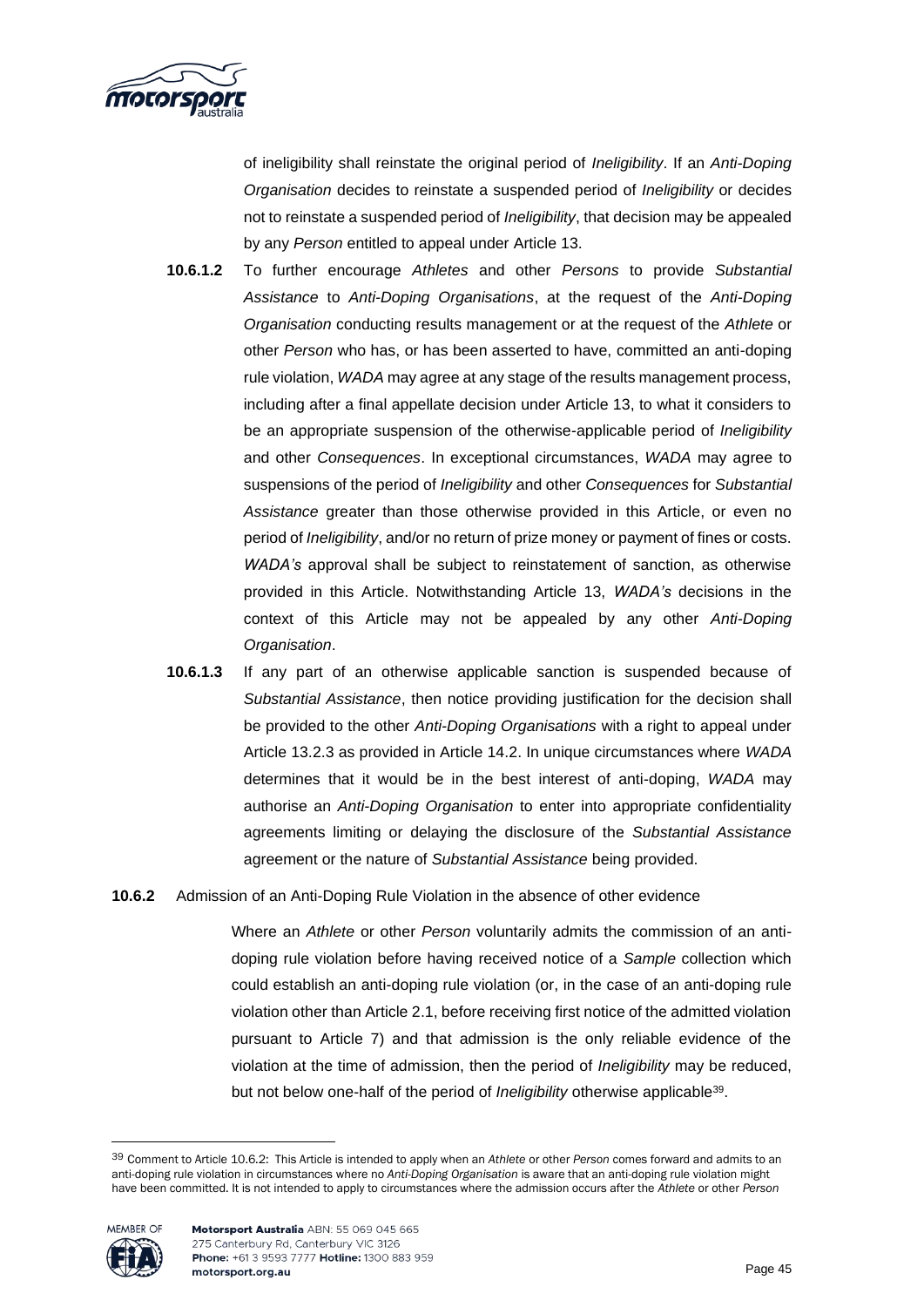

**10.6.3** Prompt admission of an Anti-Doping Rule Violation after being confronted with a violation sanctionable under Article 10.2.1 or Article 10.3.1 An *Athlete* or other *Person* potentially subject to a four-year sanction under Article 10.2.1 or 10.3.1 (for evading or refusing *Sample* Collection or *Tampering* with *Sample* Collection), by promptly admitting the asserted anti-doping rule violation after being confronted by *SIA* (or

another *Anti-Doping Organisation*), and also upon the approval and at the discretion of both *WADA* and the *Anti-Doping Organisation* with results management responsibility, may receive a reduction in the period of *Ineligibility* down to a minimum of two years, depending on the seriousness of the violation and the *Athlete* or other *Person*'s degree of *Fault*.

- **10.6.4** Application of multiple grounds for reduction of a sanction Where an *Athlete* or other *Person* establishes entitlement to reduction in sanction under more than one provision of Article 10.4, 10.5 or 10.6, before applying any reduction or suspension under Article 10.6, the otherwise applicable period of *Ineligibility* shall be determined in accordance with Articles 10.2, 10.3, 10.4 and 10.5. If the *Athlete* or other *Person* establishes entitlement to a reduction or suspension of the period of *Ineligibility* under Article 10.6, then the period of *Ineligibility* may be reduced or suspended, but not to below one-fourth of the otherwise applicable period of *Ineligibility<sup>40</sup>* .
- **10.6.5** *Athletes who are neither National-Level Athletes nor International-Level Athletes (Lower-Level Athletes)*

Where a *Lower-Level Athlete* commits an anti-doping rule violation (other than a violation of Articles 2.1, 2.3 and 2.5), the *SIA* CEO may, depending on the *Lower-Level Athlete's* degree of *Fault* and other circumstances of the case, recommend a sanction ranging from a reprimand and compulsory anti-doping education, through to the maximum period of ineligibility that may be imposed for the violation.

Where a *Lower-Level Athlete* commits a violation of one or more of Articles 2.1, 2.3 and 2.5, this anti-doping policy applies in the same way as it does to a *National-Level Athlete* or an *International-Level Athlete* who commits one of those violations.

### **10.7 Multiple violations**

- **10.7.1** For an *Athlete* or other *Person*'s second anti-doping rule violation, the period of *Ineligibility* shall be the greater of:
	- (a) six months;

<sup>40</sup> Comment to Article 10.6.4: The appropriate sanction is determined in a sequence of four steps. First, the hearing panel (or sporting administration body if the *Athlete* waives their right to a hearing and admits the anti-doping rule violation/s) determines which of the basic sanctions (Articles 10.2, 10.3, 10.4 or 10.5) apply to the particular anti-doping rule violation. Second, if the basic sanction provides for a range of sanctions, the hearing panel/sporting administration body must determine the applicable sanction within that range according to the *Athlete* or other *Person*'s degree of *Fault*. In a third step, the hearing panel/sporting administration body establishes whether there is a basis for elimination, suspension, or reduction of the sanction (Article 10.6). Finally, the hearing panel/sporting administration body decides on the commencement of the period of *Ineligibility* under Article 10.11. Several examples of how Article 10 is to be applied are in Appendix 2.



believes he or she is about to be caught. The amount by which *Ineligibility* is reduced should be based on the likelihood that the *Athlete* or other *Person* would have been caught had he/she not come forward voluntarily.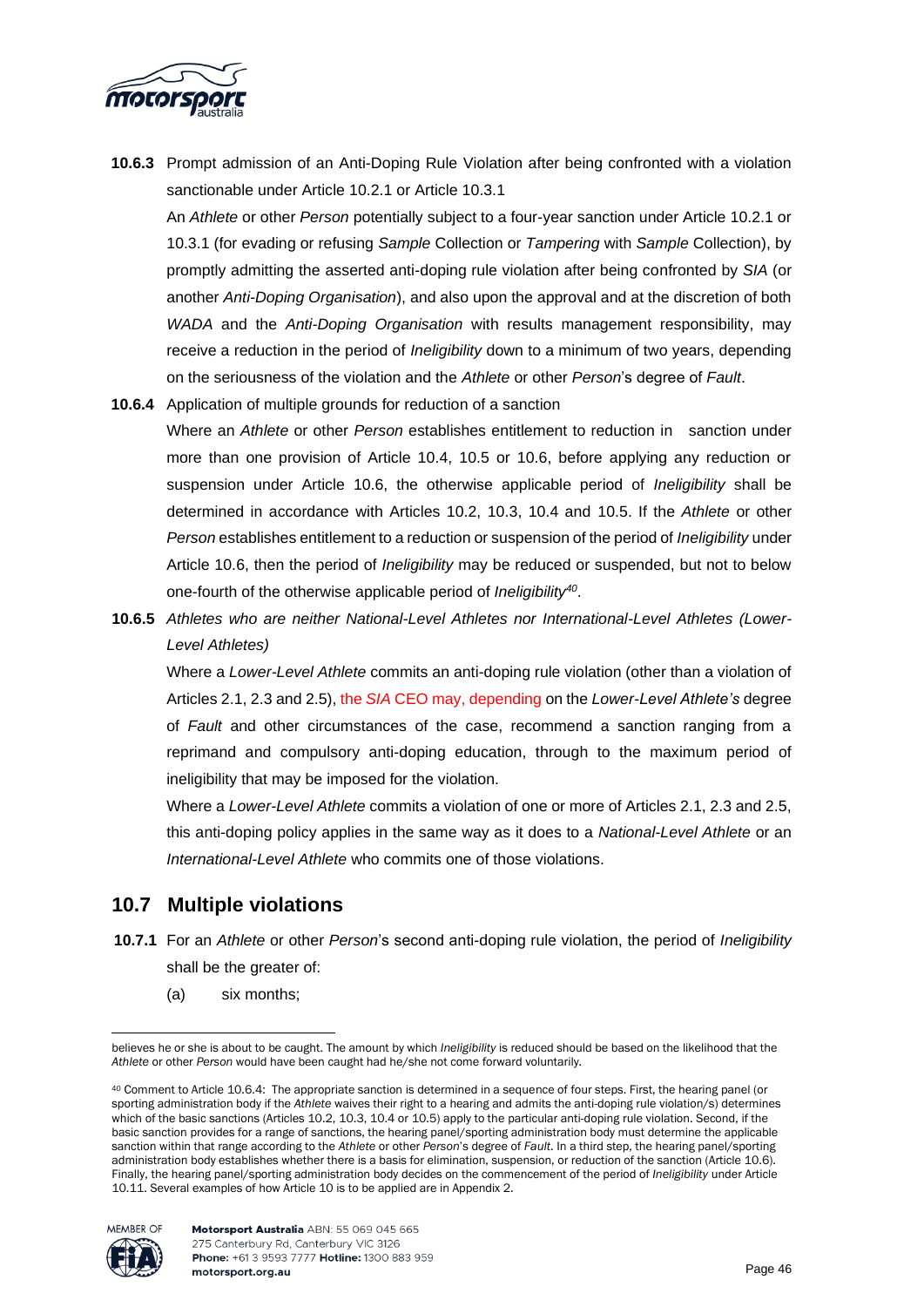

- (b) one-half of the period of Ineligibility imposed for the first anti-doping rule violation without taking into account any reduction under Article 10.6; or
- (c) twice the period of Ineligibility otherwise applicable to the second anti-doping rule violation treated as if it were a first violation, without taking into account any reduction under Article 10.6.

The period of *Ineligibility* established may then be further reduced by the application of Article 10.6.

- **10.7.2** A third anti-doping rule violation will always result in a lifetime period of *Ineligibility*, except if the third violation fulfils the condition for elimination or reduction of the period of *Ineligibility* under Article 10.4 or 10.5, or involves a violation of Article 2.4. In these particular cases, the period of *Ineligibility* shall be from eight years to lifetime *Ineligibility*.
- **10.7.3** An anti-doping rule violation for which an *Athlete* or other *Person* has established *No Fault or Negligence* shall not be considered a prior violation for purposes of this Article.
- **10.7.4** Additional rules for certain potential multiple violations
	- **10.7.4.1** For purposes of imposing sanctions under Article 10.7, an anti-doping rule violation will only be considered a second violation if the *Anti-Doping Organisation* can establish that the *Athlete* or other *Person* committed the second anti-doping rule violation after the *Athlete* or other *Person* received notice pursuant to Article 7, or after the *Anti-Doping Organisation* made reasonable efforts to give notice, of the first anti-doping rule violation. If the *Anti-Doping Organisation* cannot establish this, the violations shall be considered together as one single first violation, and the sanction imposed shall be based on the violation that carries the more severe sanction.
	- **10.7.4.2** If, after the imposition of a sanction for a first anti-doping rule violation, an *Anti-Doping Organisation* discovers facts involving an anti-doping rule violation by the *Athlete* or other *Person* which occurred prior to notification regarding the first violation, then the *sporting administration body*, in consultation with *SIA*, shall impose an additional sanction based on the sanction that could have been imposed if the two violations had been adjudicated at the same time. Results in all *Competitions* dating back to the earlier anti-doping rule violation will be *Disqualified* as provided in Article 10.8.
- **10.7.5** Multiple *Anti-Doping Rule Violations* during ten-year period For purposes of Article 10.7, each anti-doping rule violation must take place within the same ten-year period in order to be considered multiple violations.

### **10.8** *Disqualification* **of results in** *Competitions* **subsequent to**  *Sample* **collection or commission of an anti-doping rule violation**

In addition to the automatic *Disqualification* of the results in the *Competition* which produced the positive *Sample* under Article 9, all other competitive results of the *Athlete* obtained from the date a

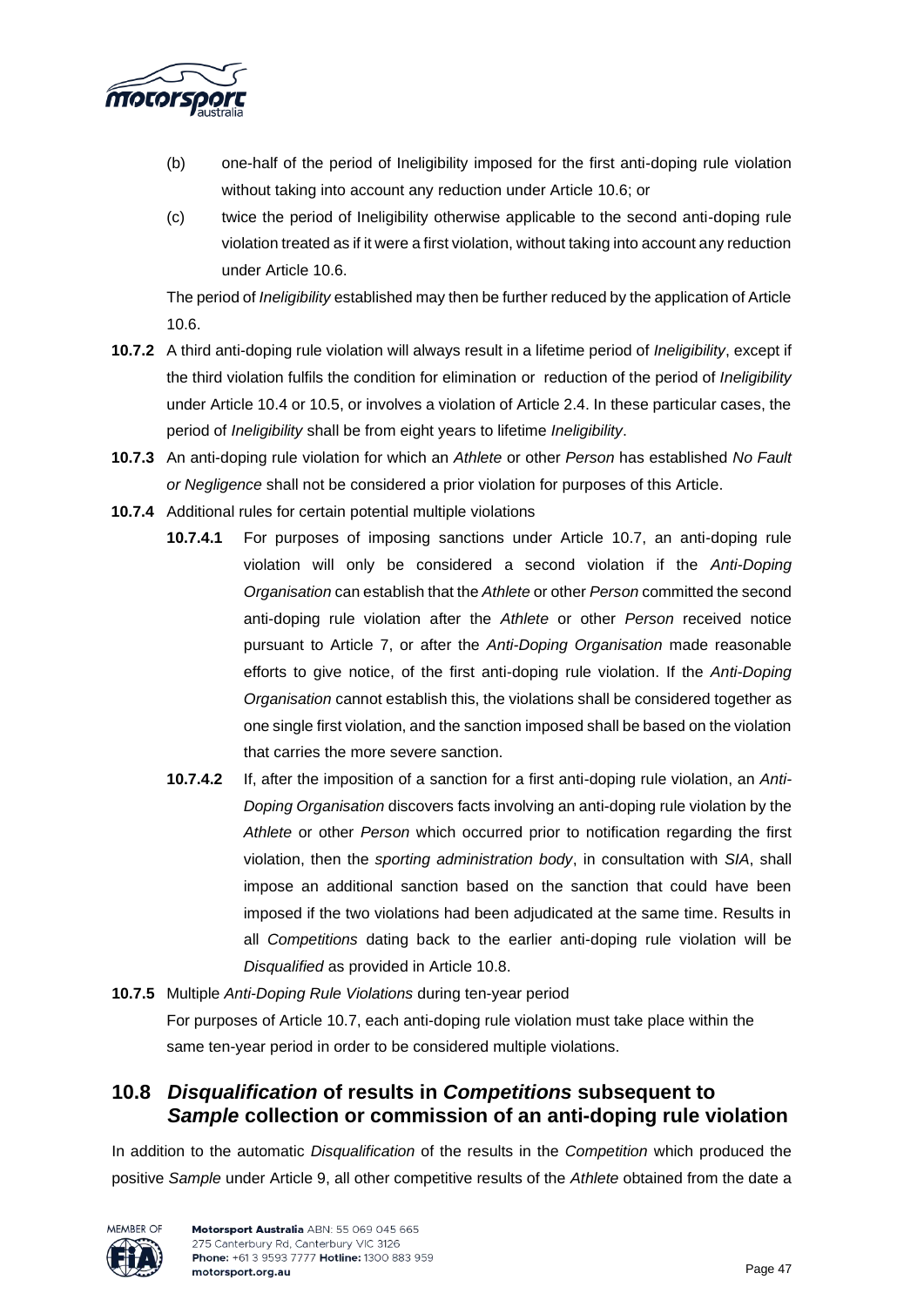

positive *Sample* was collected (whether *In-Competition* or *Out-of-Competition*), or other anti-doping rule violation occurred, through the commencement of any *Provisional Suspension* or *Ineligibility* period, shall, unless fairness requires otherwise, be *Disqualified* with all of the resulting Consequences, including forfeiture of any medals, points and prizes<sup>41</sup>.

### **10.9 Allocation of** *CAS* **Cost Awards and Forfeited Prize Money**

The priority for repayment of *CAS* cost awards and forfeited prize money shall be: first, payment of costs awarded by *CAS*; second, reallocation of forfeited prize money to other *Athletes* if provided for in the rules of the international federation; and third, reimbursement of the expenses of *SIA* (or any other *Anti-Doping Organisation*) that conducted results management in the case.

### **10.10** *Financial Consequences*

The imposition of a financial sanction (such as the recovery of funding by a sport organisation) shall not be considered a basis for reducing the *Ineligibility* or other sanction which would otherwise be applicable under this Anti-Doping Policy or the *Code*.

### **10.11 Commencement of** *Ineligibility* **period<sup>42</sup>**

Except as provided below, the period of *Ineligibility* shall start on the date of the final hearing decision providing for *Ineligibility* or, if the hearing is waived or there is no hearing, on the date *Ineligibility* is accepted or otherwise imposed.

**10.11.1** Delays not attributable to the *Athlete* or other *Person*

Where there have been substantial delays in the hearing process or other aspects of *Doping Control* not attributable to the *Athlete* or other *Person*, the body imposing the sanction may start the period of *Ineligibility* at an earlier date commencing as early as the date of *Sample* collection or the date on which another anti-doping rule violation last occurred. All competitive results achieved during the period of *Ineligibility*, including retroactive *Ineligibility*, shall be *Disqualified43*.

#### 10.11.2 Timely admission

Where the *Athlete* or other *Person* promptly (which, in all *Events*, for an *Athlete* means before the *Athlete* competes again) admits the anti-doping rule violation after being

<sup>43</sup> Comment to Article 10.11.1: In cases of anti-doping rule violations other than under Article 2.1, the time required for *SIA* (or another *Anti-Doping Organisation*) to discover and develop facts sufficient to establish an anti-doping rule violation may be lengthy, particularly where the *Athlete* or other *Person* has taken affirmative action to avoid detection. In these circumstances, the flexibility provided in this Article to start the sanction at an earlier date should not be used.



<sup>41</sup> Comment to Article 10.8: Nothing in this Anti-Doping Policy precludes clean *Athletes* or other *Persons* who have been damaged by the actions of a *Person* who has committed an anti-doping rule violation from pursuing any right which they would otherwise have to seek damages from such *Person*.

<sup>42</sup> Comment to Article 10.11: Article 10.11 makes clear that delays not attributable to the *Athlete*, timely admission by the *Athlete* and *Provisional Suspension* are the only justifications for starting the period of *Ineligibility* earlier than the date of the final hearing decision.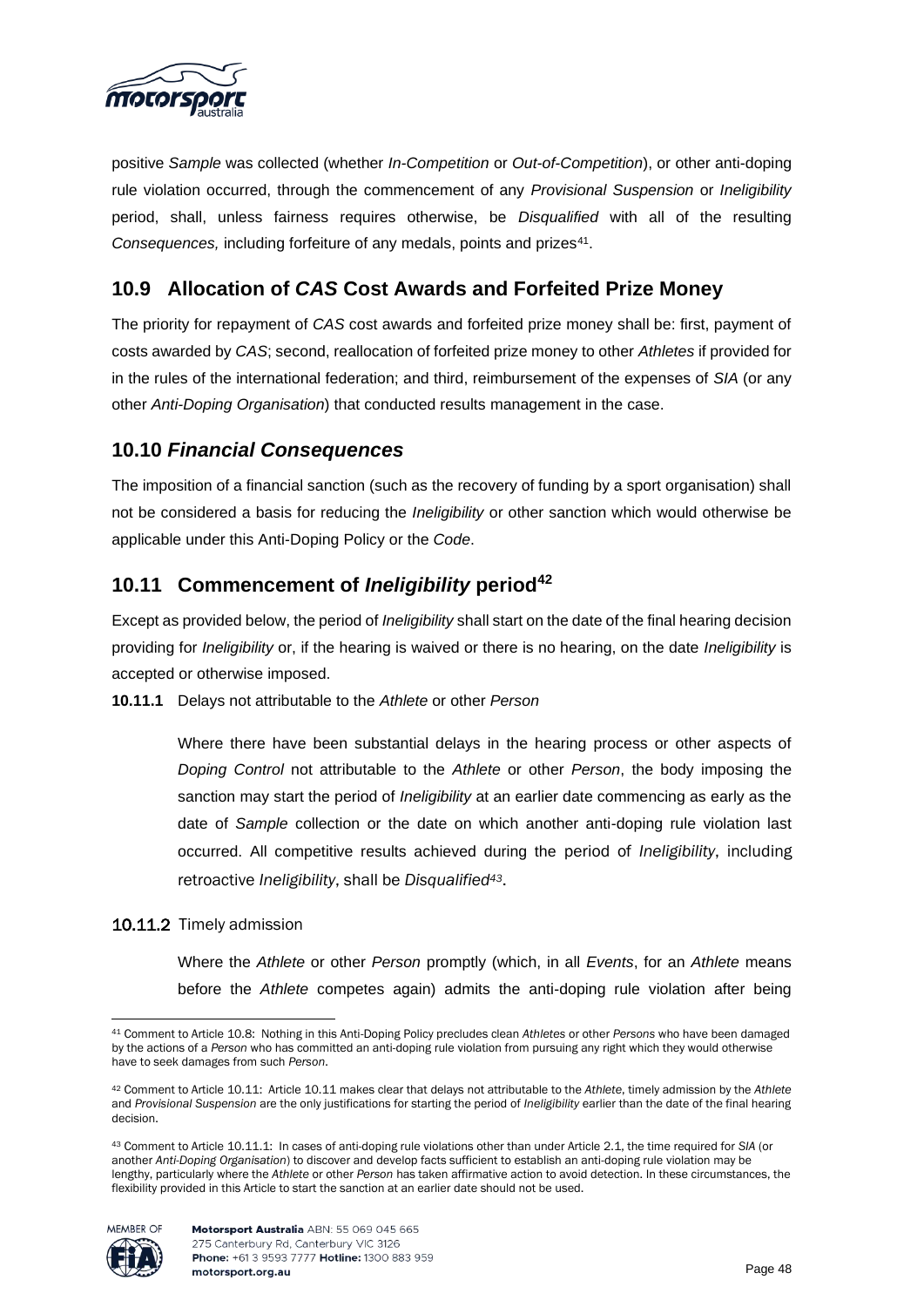

confronted with the anti-doping rule violation by *SIA* (or another *Anti-Doping Organisation*), the period of *Ineligibility* may start as early as the date of *Sample* collection or the date on which another anti-doping rule violation last occurred. In each case where this Article is applied, the *Athlete* or other *Person* shall serve at least one-half of the period of *Ineligibility* going forward from the date the *Athlete* or other *Person* accepted the imposition of a sanction, the date of a hearing decision imposing a sanction, or the date the sanction is otherwise imposed. This Article shall not apply where the period of *Ineligibility* already has been reduced under Article 10.6.3.

- **10.11.3** Credit for *Provisional Suspension* or period of *Ineligibility* served
	- **10.11.3.1** If a *Provisional Suspension* is imposed and respected by the *Athlete* or other *Person*, then the *Athlete* or other *Person* shall receive a credit for such period of *Provisional Suspension* against any period of *Ineligibility* which may ultimately be imposed. If a period of *Ineligibility* is served pursuant to a decision that is subsequently appealed, then the *Athlete* or other *Person* shall receive a credit for such period of *Ineligibility* served against any period of *Ineligibility* which may ultimately be imposed on appeal.
	- **10.11.3.2** If an *Athlete* or other *Person* voluntarily accepts a *Provisional Suspension* in writing from the *sporting administration body* and thereafter respects the *Provisional Suspension*, the *Athlete* or other *Person* shall receive a credit for such period of voluntary *Provisional Suspension* against any period of *Ineligibility* which may ultimately be imposed. A copy of the *Athlete* or other *Person*'s voluntary acceptance of a *Provisional Suspension* shall be provided promptly to each party entitled to receive notice of an asserted anti-doping rule violation under Article 14.144.
	- **10.11.3.3** No credit against a period of *Ineligibility* shall be given for any time period before the effective date of the *Provisional Suspension* or voluntary *Provisional Suspension* regardless of whether the *Athlete* elected not to compete or was suspended by his or her team.
	- **10.11.3.4** In *Team Sport*s, where a period of *Ineligibility* is imposed upon a team, unless fairness requires otherwise, the period of *Ineligibility* shall start on the date of the final hearing decision providing for *Ineligibility* or, if the hearing is waived, on the date *Ineligibility* is accepted or otherwise imposed. Any period of team *Provisional Suspension* (whether imposed or voluntarily accepted) shall be credited against the total period of *Ineligibility* to be served.

<sup>44</sup> Comment to Article 10.11.3.2: An *Athlete*'s voluntary acceptance of a *Provisional Suspension* is not an admission by the *Athlete* and shall not be used in any way as to draw an adverse inference against the *Athlete*.

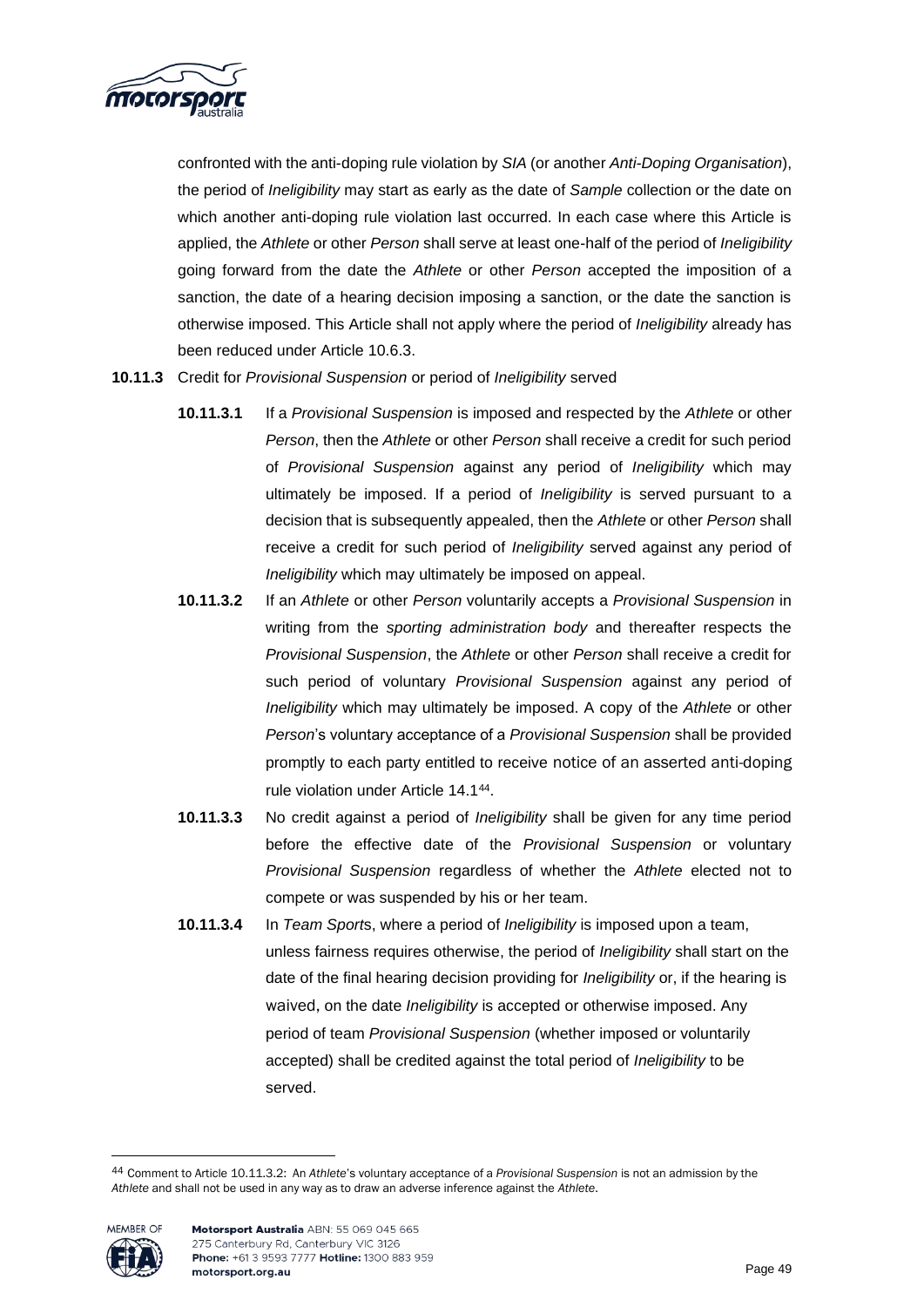

### **10.12 Status during** *Ineligibility*

#### **10.12.1** Prohibition against participation during *Ineligibility*

No *Athlete* or other *Person* who has been declared *Ineligible* may, during the period of *Ineligibility*, participate in any capacity in a *Competition* or activity (other than authorised anti-doping education or rehabilitation programs) authorised or organised by any *Signatory*, *Signatory's* member organisation, or a club or other member organisation of a *Signatory's* member organisation, or in *Competitions* authorised or organised by any professional league or any international- or national- level *Event* organisation or any elite or national-level sporting activity funded by a government agency.

An *Athlete* or other *Person* subject to a period of *Ineligibility* longer than four years may, after completing four years of the period of *Ineligibility*, participate as an *Athlete* in local sport *Events* not sanctioned or otherwise under the jurisdiction of a *Code Signatory* or member of a *Code Signatory*, but only so long as the local sport Event is not at a level that could otherwise qualify such *Athlete* or other *Person* directly or indirectly to compete in (or accumulate points toward) a national championship or *International Event*, and does not involve the *Athlete* or other *Person* working in any capacity with *Minors*.

An *Athlete* or other *Person* subject to a period of *Ineligibility* shall remain subject to *Testing<sup>45</sup>* .

#### 10.12.2 Return to training

As an exception to Article 10.12.1, an *Athlete* may return to train with a team or to use the facilities of a club or other member organisation of a *Signatory's* member organisation during the shorter of: (1) the last two months of the *Athlete*'s period of *Ineligibility*, or (2) the last one-fourth of the period of *Ineligibility* imposed<sup>46</sup> .

10.12.3 Violation of the prohibition of participation during *Ineligibility*

Where an *Athlete* or other *Person* who has been declared *Ineligible* violates the prohibition against participation during *Ineligibility* described in Article 10.12.1, the results of such participation shall be *Disqualified* and a new period of *Ineligibility* equal in length to the original period of *Ineligibility* shall be added to the end of the original period of *Ineligibility*. The new period of *Ineligibility* may be adjusted based on the *Athlete* or other *Person*'s degree of *Fault* and other circumstances of the case. The determination of whether an

<sup>46</sup> Comment to Article 10.12.2: In many *Team Sport*s and some individual sports (for example, ski jumping and gymnastics), an *Athlete* cannot effectively train on his/her own so as to be ready to compete at the end of the *Athlete*'s period of *Ineligibility*. During the training period described in this Article, an *Ineligible Athlete* may not compete or engage in any activity described in Article 10.12.1 other than training.



<sup>45</sup> Comment to Article 10.12.1: For example, subject to Article 10.12.2, an *Ineligible Athlete* cannot participate in a training camp, exhibition or practice organised by his or her *Sporting Administration Body* or a club which is a member of that *Sporting Administration Body* or which is funded by a government agency. Further, an *Ineligible Athlete* may not compete in a non-*Signatory* professional league (for example, the National Hockey League, the National Basketball League). *Events* organised by a non-*Signatory International Event* organisation or a non-*Signatory* national-level event organisation without triggering the *Consequences* set forth in Article 10.12.3. The term 'activity' also includes, for example, administrative activities, such as serving as an official, director, officer, employee, or volunteer of the organisation described in this Article. *Ineligibility* imposed in one sport shall also be recognised by other sports (see Article 15.1, Mutual recognition).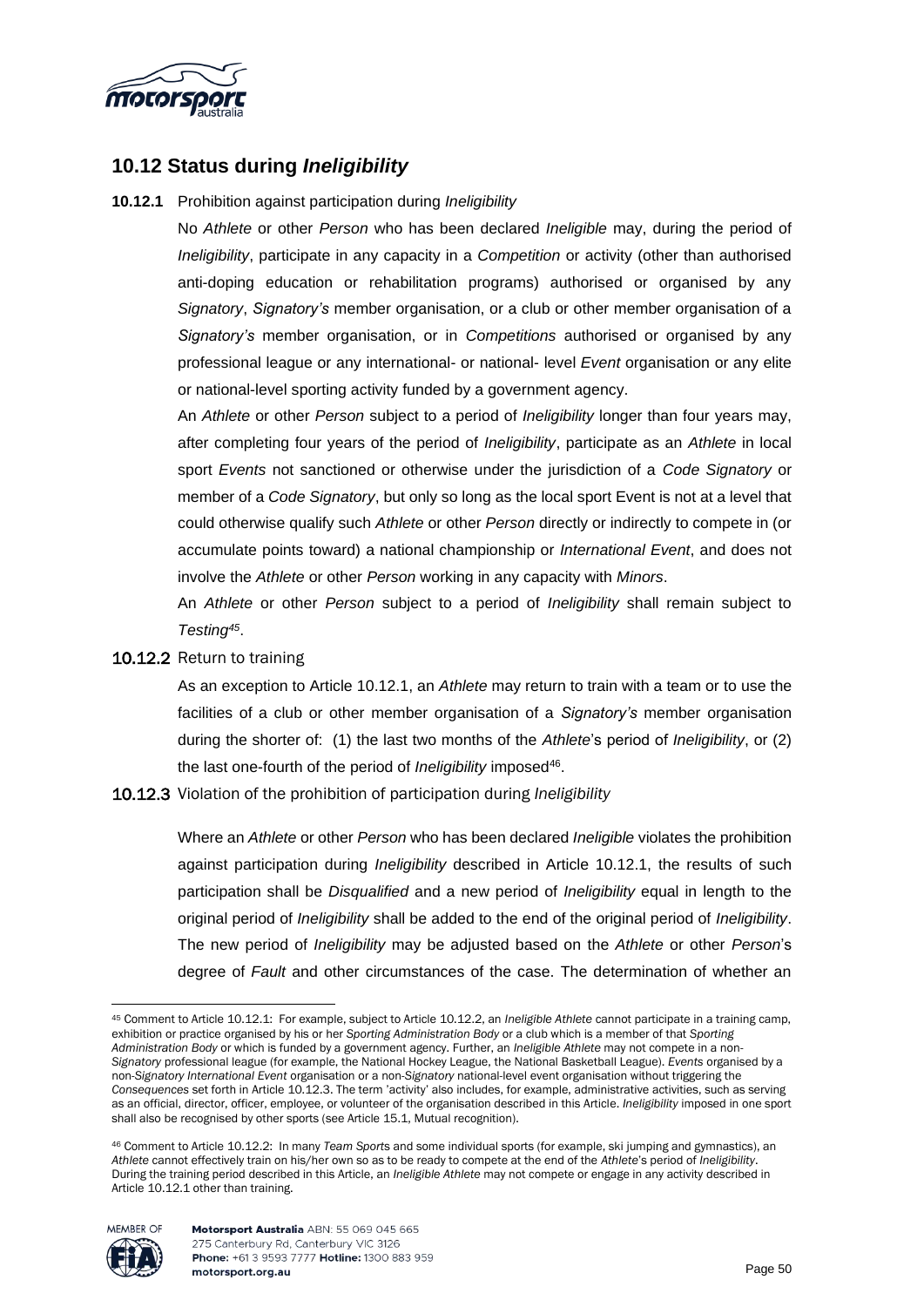

*Athlete* or other *Person* has violated the prohibition against participation, and whether an adjustment is appropriate, shall be made by the Anti-Doping Organization or *sporting administration body (in consultation with SIA)* whose results management authority led to the imposition of the initial period of Ineligibility. This decision may be appealed under Article 13.

Where an *Athlete Support Person* or other *Person* assists a *Person* in violating the prohibition against participation during *Ineligibility*, an *Anti-Doping Organisation* with jurisdiction over such *Athlete Support Person* or other *Person* shall impose sanctions for a violation of Article 2.9 for such assistance.

**10.12.4** Withholding of financial support during *Ineligibility* In addition, for any anti-doping rule violation not involving a reduced sanction as described in Article 10.4 or 10.5, some or all sport-related financial support or other sport-related benefits received by such *Person* will be withheld by *Signatories*, *Signatories*' member organisations and governments.

### **10.13 Automatic publication of sanction**

A mandatory part of each sanction shall include automatic publication, as provided in Article 14.3.

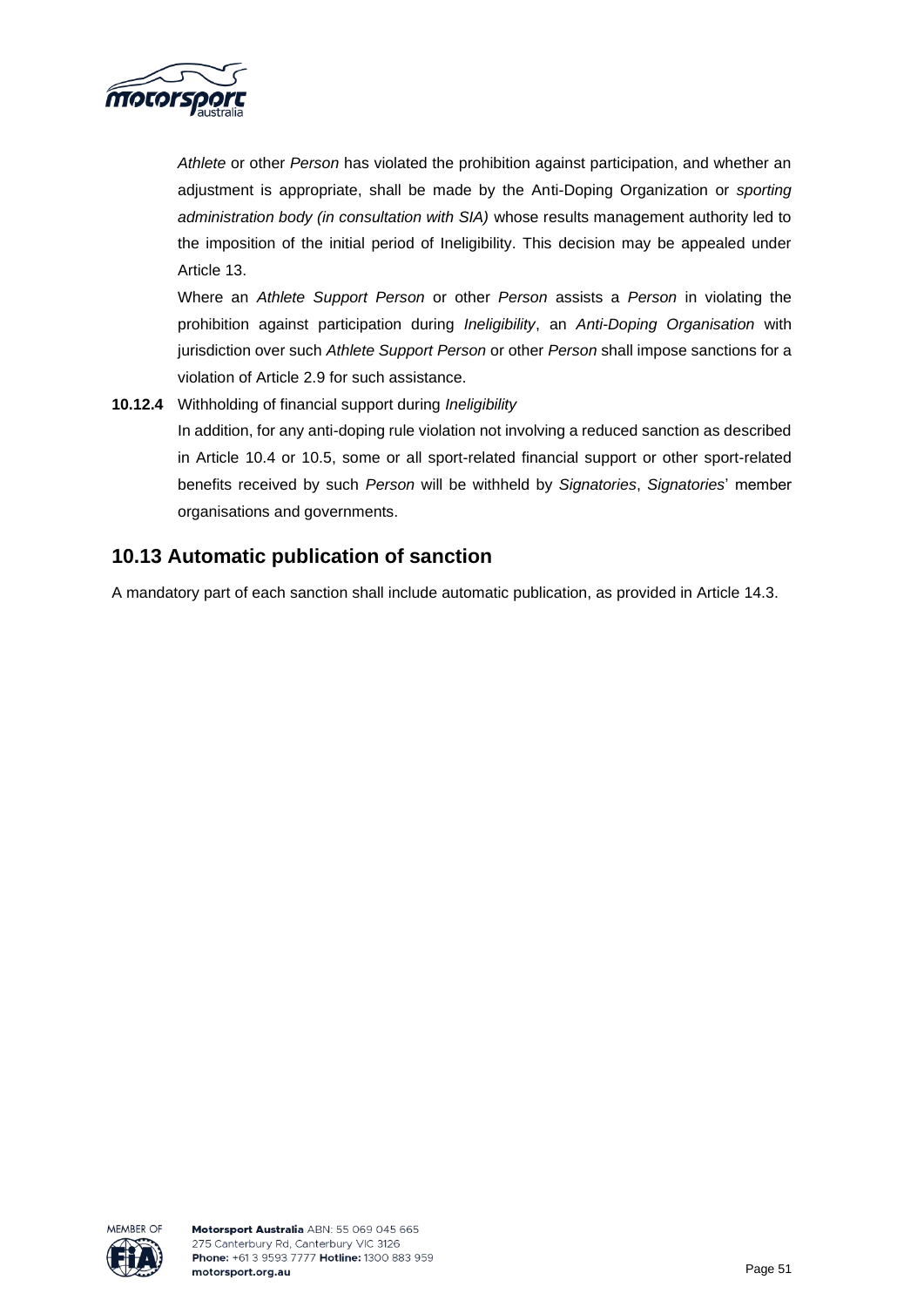

# **ARTICLE 11** *CONSEQUENCES***TO TEAMS**

### **11.1** *Testing* **of** *Team Sport***s**

Where more than one member of a team in a *Team Sport* has been notified of an anti-doping rule violation under Article 7 in connection with an *Event*, the ruling body for the *Event* shall conduct appropriate *Target Testing* of the team during the *Event Period*.

### **11.2** *Consequences* **for** *Team Sport***s**

If more than two members of a team in a *Team Sport* are found to have committed an anti-doping rule violation during an *Event Period*, the ruling body of the *Event* shall impose an appropriate sanction on the team (for example, loss of points, *Disqualification* from a *Competition* or *Event*, or other sanction) in addition to any *Consequences* imposed upon the individual *Athletes* committing the anti-doping rule violation.

### **11.3** *Event* **ruling body may establish stricter** *Consequences* **for** *Team Sport***s**

The ruling body for an *Event* may elect to establish rules for the *Event* which impose *Consequences* for Team Sports stricter than those in Article 11.2 for purposes of the Event<sup>47</sup>.

<sup>&</sup>lt;sup>47</sup> Comment to Article 11.3: For example, the International Olympic Committee could establish rules which would require *Disqualification* of a team from the Olympic Games based on a lesser number of anti-doping rule violations during the period of the Games.

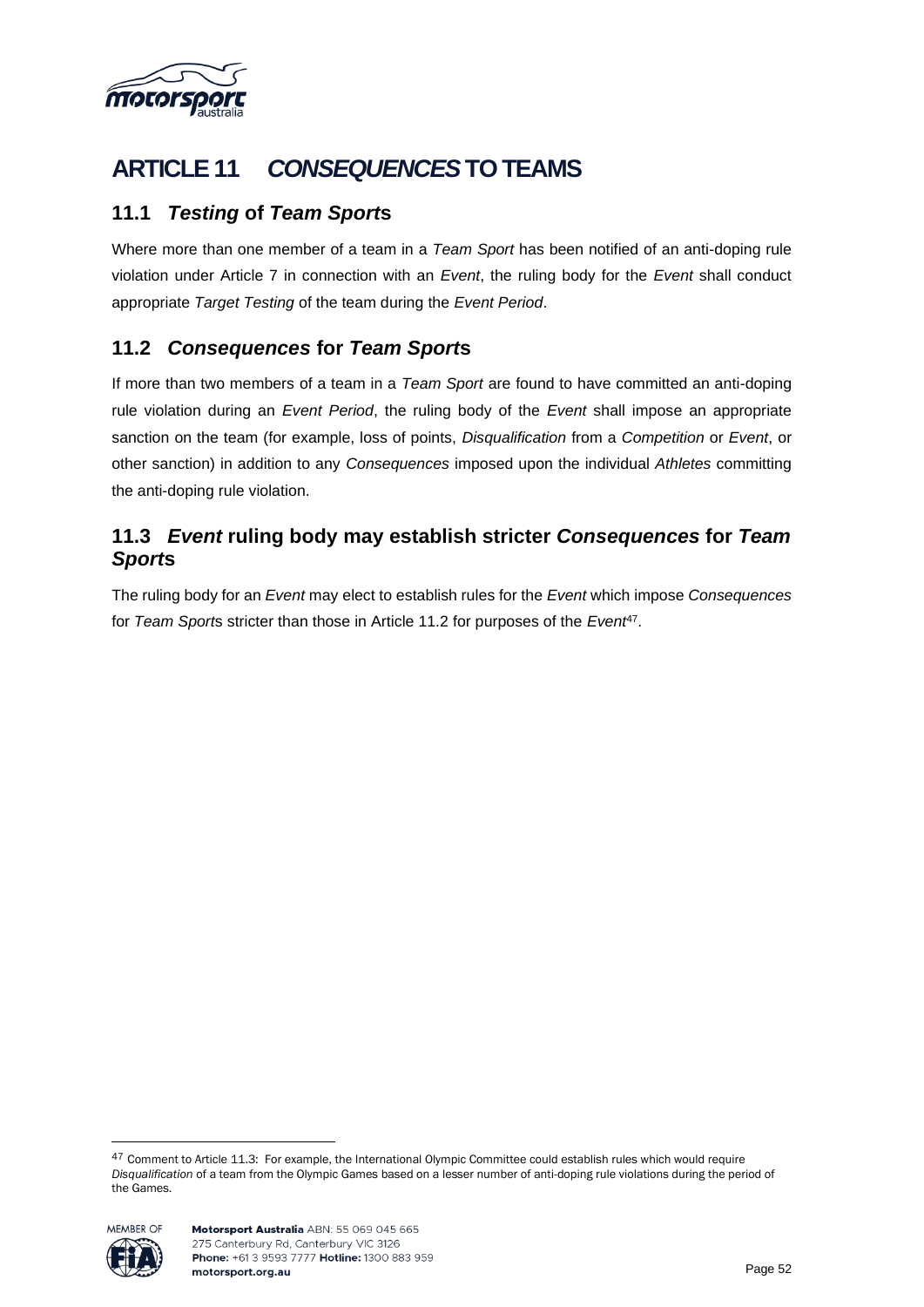

# **ARTICLE 12 SANCTIONS AGAINST SPORTING BODIES**

### **12.1 Withholding funding for non-compliance**

*SIA* may request the Australian Sports Commission and any other relevant public authorities to withhold some or all funding or other non-financial support to Sporting Administration Bodies that are not in compliance with this Anti-Doping Policy.

### **12.2 Disciplinary action against a** *sporting administration body*

*SIA* may request the Australian Sports Commission, the Australian Olympic Committee or Commonwealth Games Australia to take additional disciplinary action against a *sporting administration body* with respect to recognition, the eligibility of its officials and Athletes to participate in International Events, and fines based on the following:

- **12.2.1** Four or more violations of this Anti-Doping Policy (other than violations involving Article 2.4) are committed by *Athletes* or other *Persons* affiliated with the *sporting administration body* within a 12-month period.
- **12.2.2** More than one *Athlete* or other *Person* from the *sporting administration body* commits an anti-doping rule violation during an *International Event*.
- **12.2.3** The *sporting administration body* has failed to make diligent efforts to keep *SIA* informed about an Athlete's whereabouts after receiving a request for that information from *SIA*.

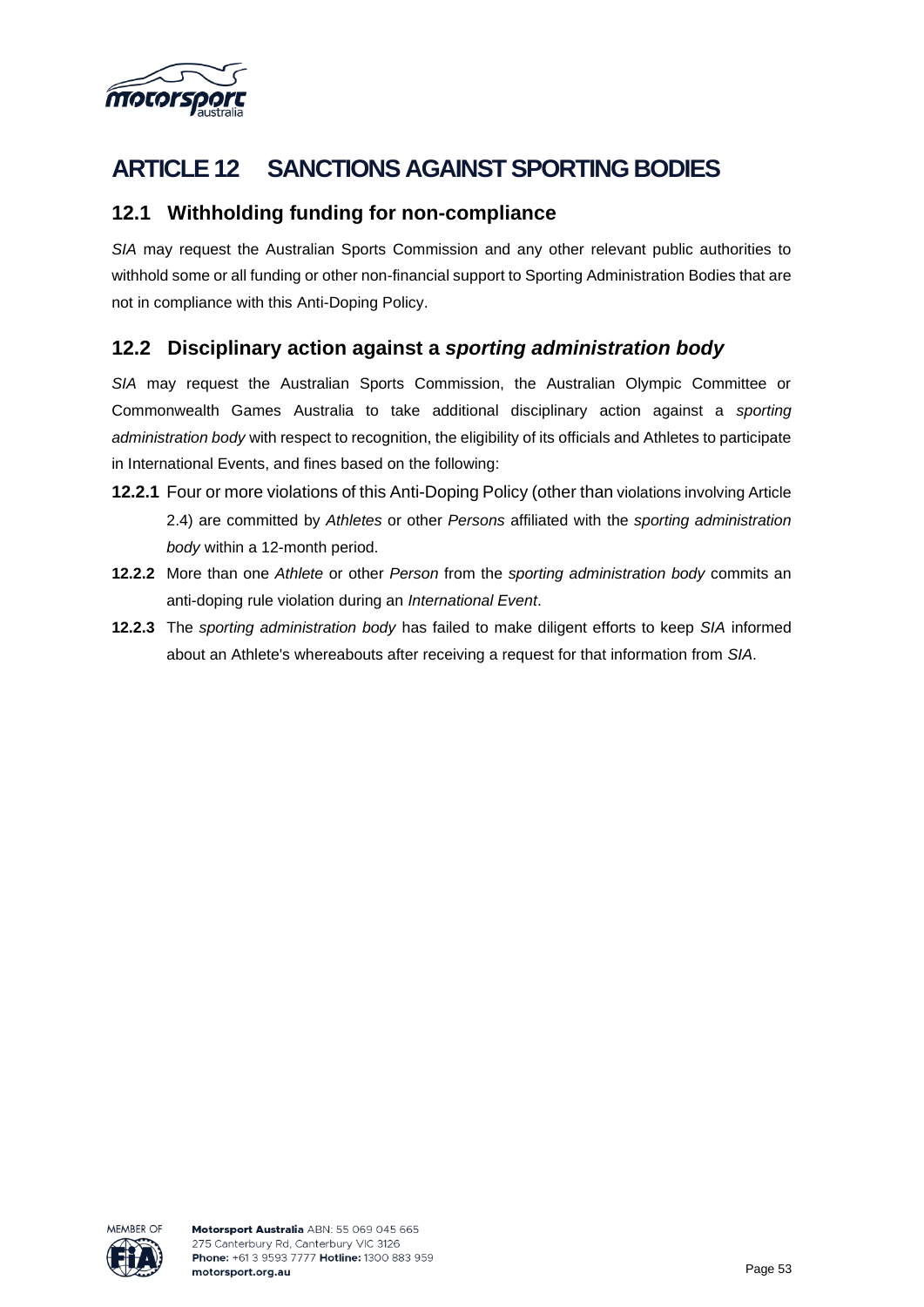

# **ARTICLE 13 APPEALS**

### **13.1 Decisions subject to appeal**

Decisions made under this Anti-Doping Policy may be appealed as set forth below in Articles 13.2 through 13.6 or as otherwise provided in this Anti-Doping Policy, the *Code* or the *International Standard*s. Such decisions shall remain in effect while under appeal unless the appellate body orders otherwise. Before an appeal is commenced, any post-decision review provided in the *Anti-Doping Organisation*'s rules must be exhausted, provided that such review respects the principles set forth in Article 13.2.2 (except as provided in Article 13.1.3).

- **13.1.1** Scope of review not limited The scope of review on appeal includes all issues relevant to the matter and is expressly not limited to the issues or scope of review before the initial decision maker.
- **13.1.2** The *NST* or *CAS* shall not defer to the findings being appealed In making its decision, the *NST* or *CAS* need not give deference to the discretion exercised by the body whose decision is being appealed<sup>48</sup>.
- **13.1.3** *WADA* is not required to exhaust internal remedies Where *WADA* has a right to appeal under Article 13 and no other party has appealed a final decision within the *Anti-Doping Organisation*'s process, *WADA* may appeal such decision directly to *CAS* without having to exhaust other remedies in the *Anti-Doping Organisation*'s process.

### **13.2 Appeals from decisions regarding** *Anti-Doping Rule Violation***s,**  *Consequences***,** *Provisional Suspension***s, recognition of decisions and jurisdiction**

A decision that an anti-doping rule violation was committed, a decision imposing *Consequences* or not imposing *Consequences* for an anti-doping rule violation, or a decision that no anti-doping rule violation was committed; a decision that an anti-doping rule violation proceeding cannot go forward for procedural reasons (including, for example, prescription); a decision by *WADA* not to grant an exception to the six months' notice requirement for a retired *Athlete* to return to *Competition* under Article 5.5.1; a decision by *WADA* assigning results management under Article 7.1 of the *Code*; a decision by *SIA* (or other *Anti-Doping Organisation*) not to bring forward an *Adverse Analytical Finding* or an *Atypical Finding* as an anti-doping rule violation, or a decision not to go forward with an anti-doping rule violation after an investigation under Article 7.7; a decision to impose a *Provisional Suspension* as a result of a *Provisional Hearing*; the *sporting administration body*'s failure to comply with Article 7.9; a decision that *SIA*, the *sporting administration body* (or another *Anti-Doping Organisation*) lacks jurisdiction to rule on an alleged anti-doping rule violation or its

<sup>48</sup> Comment to Article 13.1.2: *CAS* proceedings are de novo. Prior proceedings do not limit the evidence or carry weight in the hearing before *CAS*. *NST* proceedings are governed by subsections 95(1)-(3) of the *National Sports Tribunal (Practice and Procedure) Determination 2020.*

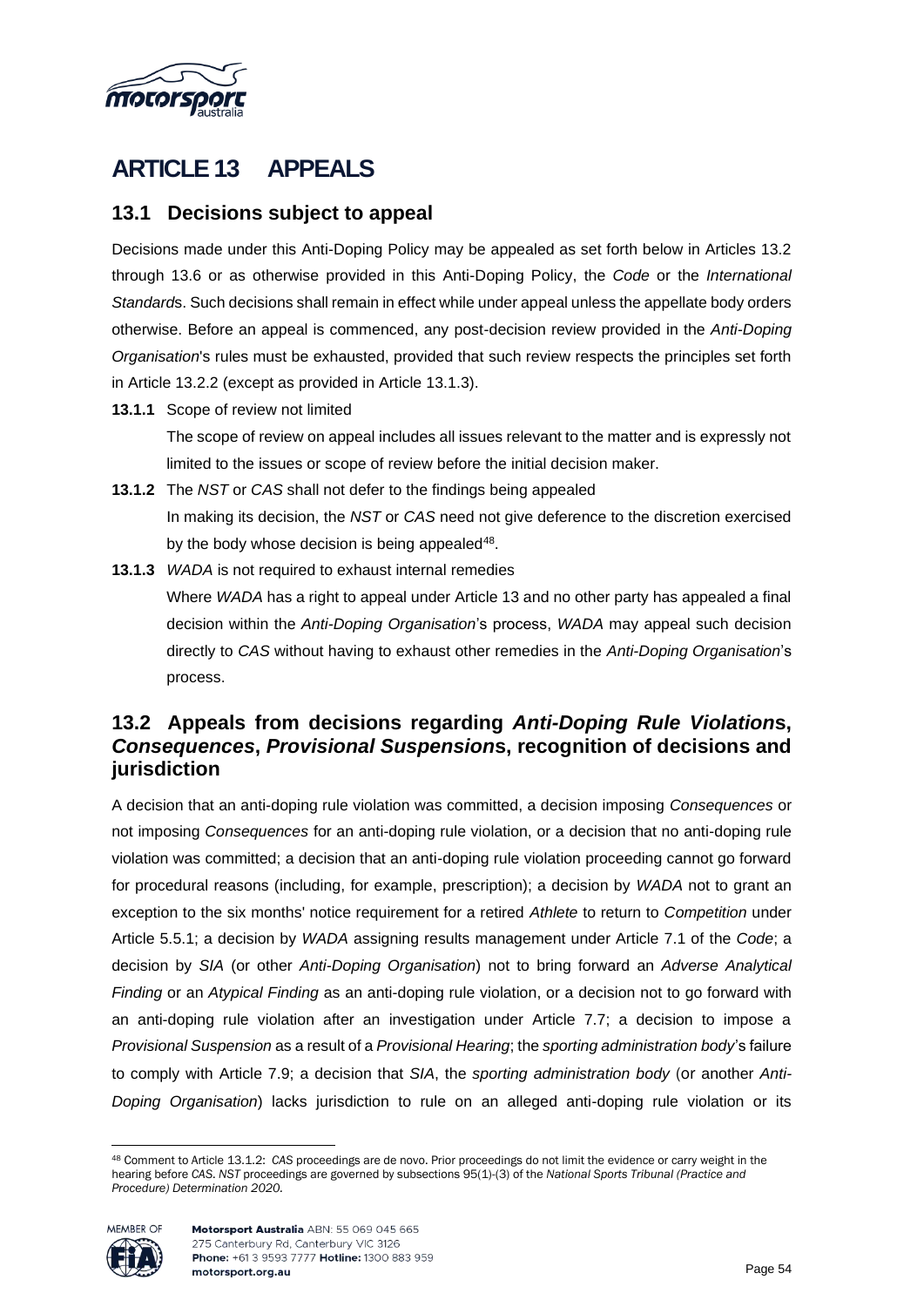

*Consequences*; a decision to suspend, or not suspend, a period of *Ineligibility* or to reinstate, or not reinstate, a suspended period of *Ineligibility* under Article 10.6.1; a decision under Article 10.12.3; and a decision by *SIA* (or another *Anti-Doping Organisation*) not to recognise another *Anti-Doping Organisation*'s decision under Article 15, may be appealed exclusively as provided in Articles 13.2 – 13.6.

**13.2.1** Appeals involving *International-Level Athletes* or *International Events*

In cases arising from participation in an *International Event* or in cases involving *International-Level Athletes*, the decision may be appealed exclusively to the Appeals Division of *CAS<sup>49</sup>* .

**13.2.2** Appeals involving other *Athletes* or other *Persons*

In cases where Article 13.2.1 is not applicable, the decision may be appealed initially to the Appeals Division of the *NST* in accordance with the process set out in the *NST Act* and instruments made under it. Decisions from the Appeals Division of the *NST* may be appealed to the Appeals Division of *CAS* in accordance with the provisions applicable before such court.

**13.2.3** *Persons* entitled to appeal

In cases under Article 13.2.1, the following parties shall have the right to appeal to *CAS*:

- (a) the *Athlete* or other *Person* who is the subject of the decision being appealed;
- (b) the other party to the case in which the decision was rendered;
- (c) the international federation;
- (d) *SIA* and (if different) the *National Anti-Doping Organisation* of the *Person*'s country of residence or countries where the *Person* is a national or licence holder;
- (e) the International Olympic Committee or International Paralympic Committee, as applicable, where the decision may have an effect in relation to the Olympic Games or Paralympic Games, including decisions affecting eligibility for the Olympic Games or Paralympic Games; and
- (f) *WADA*.

In cases under Article 13.2.2, the following parties, at a minimum, shall have the right to appeal to the *NST* and *CAS*:

- (a) the *Athlete* or other *Person* who is the subject of the decision being appealed;
- (b) the other party to the case in which the decision was rendered;
- (c) the international federation;
- (d) *SIA* and (if different) the *National Anti-Doping Organisation* of the *Person*'s country of residence;
- (e) the International Olympic Committee or International Paralympic Committee, as applicable, where the decision may have an effect in relation to the Olympic

<sup>49</sup> Comment to Article 13.2.1: *CAS* decisions are final and binding except for any review required by law applicable to the annulment or enforcement of arbitral awards.

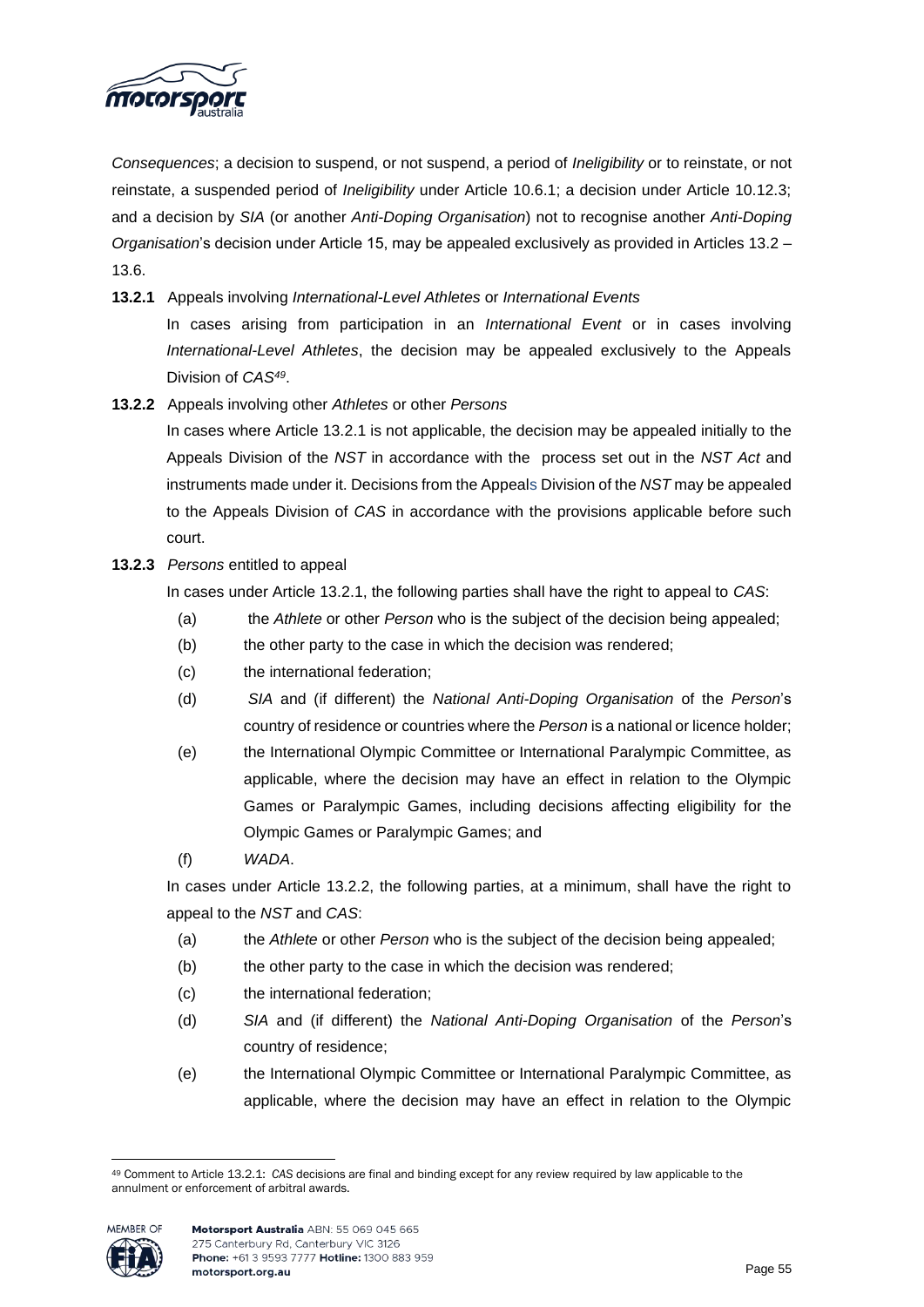

Games or Paralympic Games, including decisions affecting eligibility for the Olympic Games or Paralympic Games; and

(f) *WADA*.

Notwithstanding any other provision herein, the only *Person* who may appeal from a *Provisional Suspension* is the *Athlete* or other *Person* upon whom the *Provisional Suspension* is imposed.

**13.2.4** Cross Appeals and other subsequent appeals allowed Cross appeals and other subsequent appeals by any respondent named in cases brought to *CAS* under the *Code* are specifically permitted. Any party with a right to appeal under this Article 13 must file a cross appeal or subsequent appeal at the latest with the party's answer<sup>50</sup>.

### **13.3 Failure to render a timely decision**

Where, in a particular case, an *Anti-Doping Organisation* fails to render a decision with respect to whether an anti-doping rule violation was committed within a reasonable deadline set by *WADA*, *WADA* may elect to appeal directly to *CAS* as if an *Anti-Doping Organisation* had rendered a decision finding no anti-doping rule violation. If the *CAS* hearing panel determines that an anti-doping rule violation was committed and that *WADA* acted reasonably in electing to appeal directly to *CAS*, then *WADA's* costs and attorney fees in prosecuting the appeal shall be reimbursed to *WADA* by the *Anti-Doping Organisation<sup>51</sup>* .

### **13.4 Appeals relating to TUEs**

*TUE* decisions may be appealed exclusively as provided in Article 4.4.

### **13.5 Notification of appeal decisions**

Any *Anti-Doping Organisation* that is a party to an appeal shall promptly provide the appeal decision to the *Athlete* or other *Person* and to the other *Anti-Doping Organisations* that would have been entitled to appeal under Article 13.2.3 as provided under Article 14.2.

### **13.6 Time for filing appeals**

**13.6.1** Appeals to *CAS* or to the Appeals Division of the *NST<sup>52</sup>* The time to file an appeal to *CAS* or the *NST* shall be twenty-one days from the date of

<sup>52</sup> Paragraph 38(4)(a) of the *NST Act* provides that where the relevant anti-doping policy specifies a period within which an appeal may be made to the Appeals Division of the *NST*, the application must be made before the end of that period.



<sup>50</sup> Comment to Article 13.2.4: This provision is necessary because since 2011, *CAS* rules no longer permit an *Athlete* the right to cross appeal when an *Anti-Doping Organisation* appeals a decision after the *Athlete*'s time for appeal has expired. This provision permits a full hearing for all parties.

<sup>51</sup> Comment to Article 13.3: Given the different circumstances of each anti-doping rule violation investigation and results management process, it is not feasible to establish a fixed time period for an *Anti-Doping Organisation* to render a decision before *WADA* may intervene by appealing directly to *CAS*. Before taking such action, however, *WADA* will consult with the *Anti-Doping Organisation* and give the *Anti-Doping Organisation* an opportunity to explain why it has not yet rendered a decision.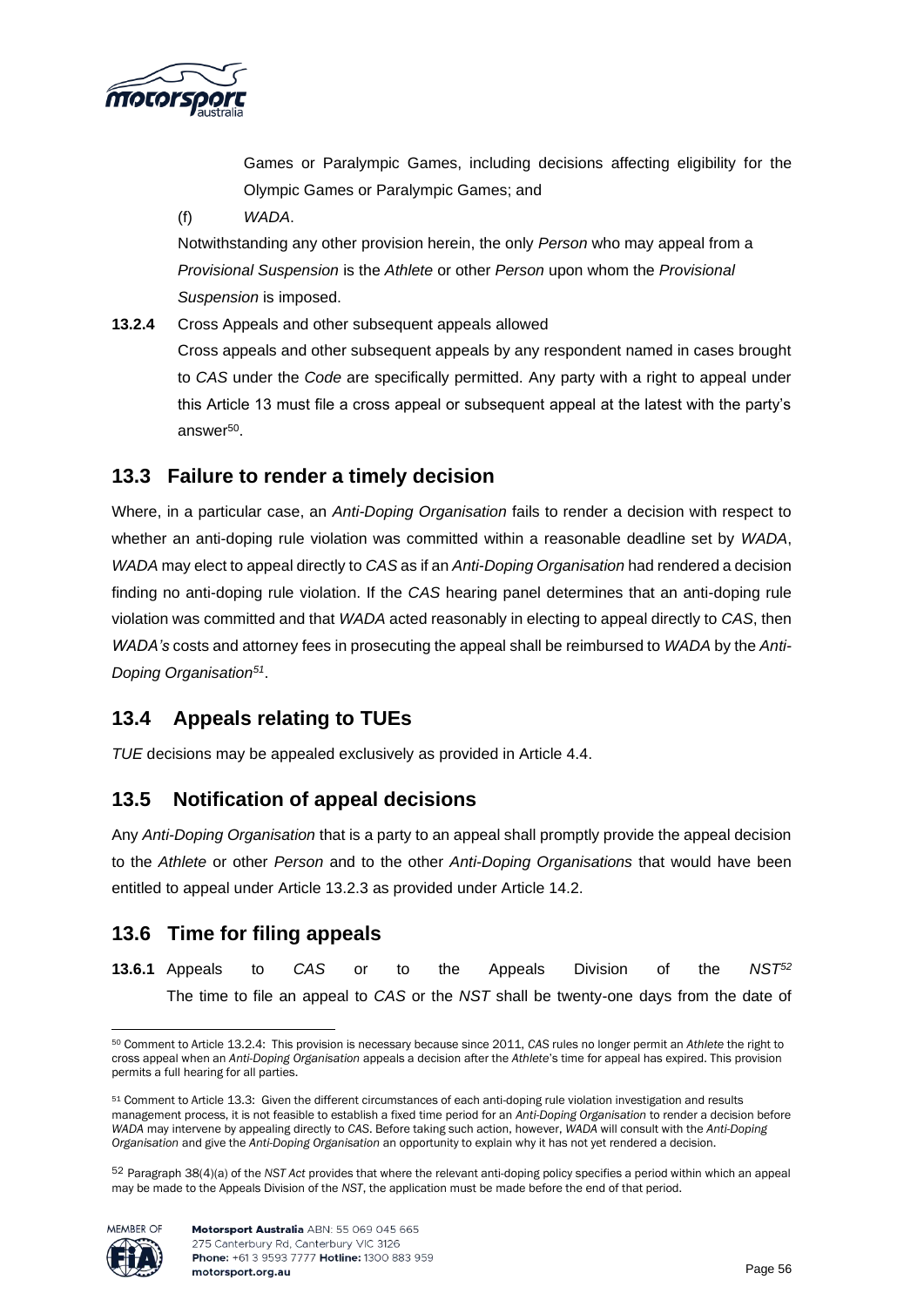

receipt of the decision by the appealing party. This notwithstanding, the following shall apply in connection with appeals filed by a party entitled to appeal but which was not a party to the proceedings that led to the decision being appealed:

- (a) Within fifteen days from notice of the decision, such party/ies shall have the right to request a copy of the case file from the body that issued the decision;
- (b) If such a request is made within the fifteen-day period, then the party making such request shall have twenty-one days from receipt of the file to file an appeal to *CAS* or to the Appeals Division of the *NST*.

This notwithstanding, the filing deadline for an appeal filed by *WADA* shall be the later of:

- (a) Twenty-one days after the last day on which any other party in the case could have appealed; or
- (b) Twenty-one days after *WADA's* receipt of the complete file relating to the decision.

### **13.7 CAS fees**

In the case of any appeals before CAS *e*ach party shall bear in equal proportions any upfront fee of *CAS* (excluding the initial *CAS* application fee which shall be borne by the party applying). Should it be found that no anti-doping rule violation has been committed, *SIA* shall reimburse the *Athlete* or other *Person* their application fee and their portion of the upfront fee. Each party shall otherwise bear their own costs

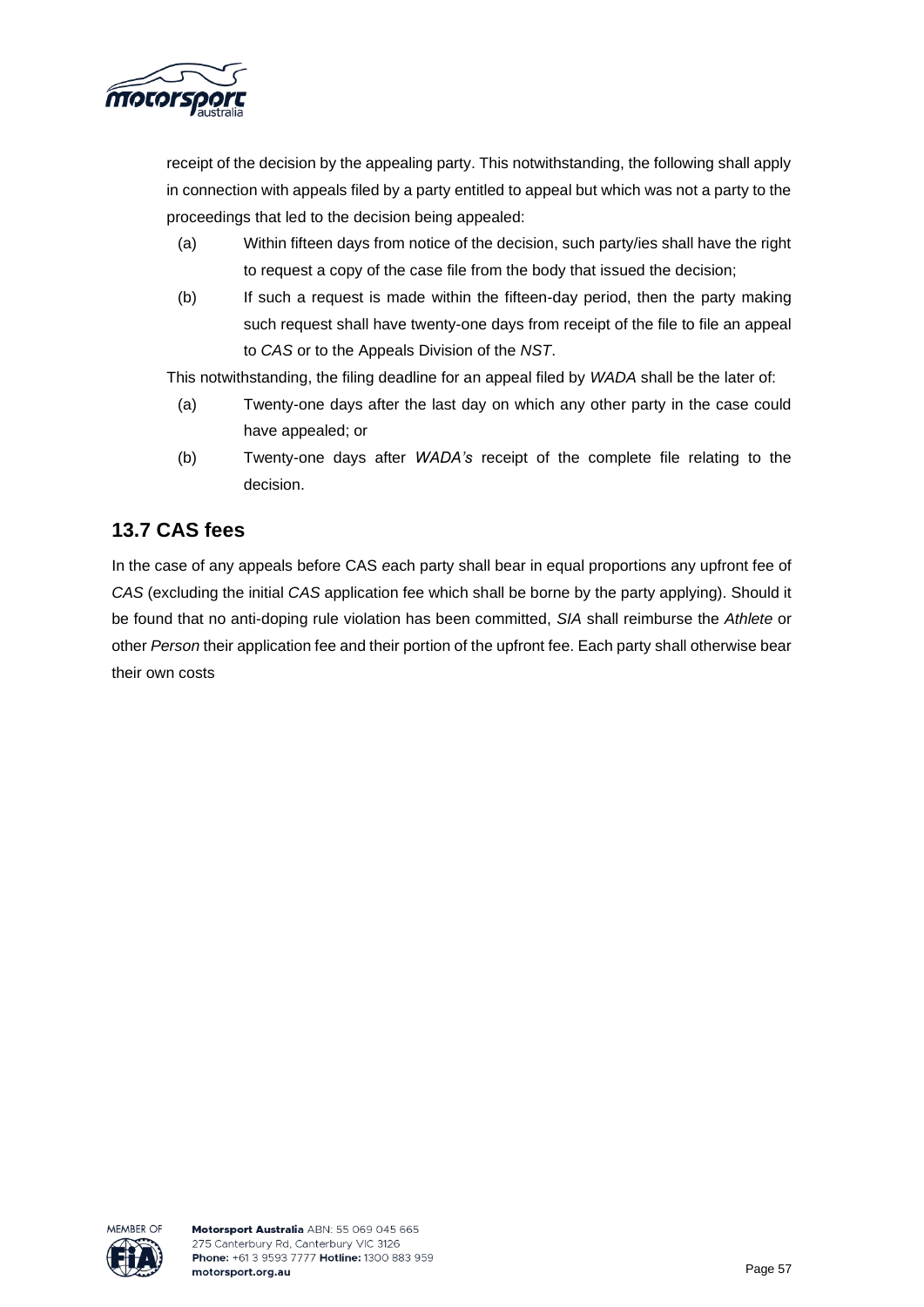

## **ARTICLE 14 CONFIDENTIALITY AND REPORTING**

### **14.1 Information concerning** *Adverse Analytical Finding***s,** *Atypical Findings***, and other asserted** *anti-doping rule violation***s**

**14.1.1** Notice of Anti-Doping Rule Violations to *Athletes* and other *Persons*

Notice to *Athletes* or other *Persons* that an anti-doping rule violation is being asserted against them shall occur as provided under Articles 7 and 14 of this Anti-Doping Policy. Notice to an *Athlete* or other *Person* who is a member of the *sporting administration body* may be put into effect by delivery of the notice to the *sporting administration body*.

- **14.1.2** Notice of anti-doping rule violations to the international federation and *WADA* Notice of the assertion of an anti-doping rule violation to the international federation and *WADA* shall occur as provided under Articles 7 and 14 of this Anti-Doping Policy, simultaneously with the notice to the *Athlete* or other *Person*.
- **14.1.3** Content of an anti-doping rule violation Notice

Notification shall include: the *Athlete*'s name, country, sport and discipline within the sport, the *Athlete*'s competitive level, whether the test was *In-Competition* or *Out-of-Competition*, the date of *Sample* collection, the analytical result reported by the laboratory, and other information as required by the *International Standard for Testing and Investigation*s (where applicable), or, for anti-doping rule violations other than under Article 2.1, the rule violated and the basis of the asserted violation.

**14.1.4** Status reports

Except with respect to investigations which have not resulted in notice of an anti-doping rule violation pursuant to Article 14.1.1, the international federation and *WADA* shall be regularly updated on the status and findings of any review or proceedings conducted pursuant to Article 7, 8 or 13 and shall be provided with a prompt written reasoned explanation or decision explaining the resolution of the matter.

**14.1.5** Confidentiality

The recipient organisations shall not disclose this information beyond those *Persons* with a need to know (which would include the appropriate personnel at the applicable *National Olympic Committee*, *National Federation*, and team in a *Team Sport*) until *SIA*, the *sporting administration body* or other *Anti-Doping Organisation* has made public disclosure or has failed to make Public Disclosure as required in Article 14.3.

### **14.2 Notice of** *anti-doping rule violation* **decisions and request for files**

**14.2.1** Anti-doping rule violation decisions rendered pursuant to Article 7.11, 8.6, 10.4, 10.5, 10.6, 10.12.3 or 13.5 shall include the full reasons for the decision, including, if applicable, a justification for why the greatest possible *Consequences* were not imposed. Where the decision is not in English or French, *SIA* or another *Anti-Doping Organisation* shall provide a short English or French summary of the decision and the supporting reasons.

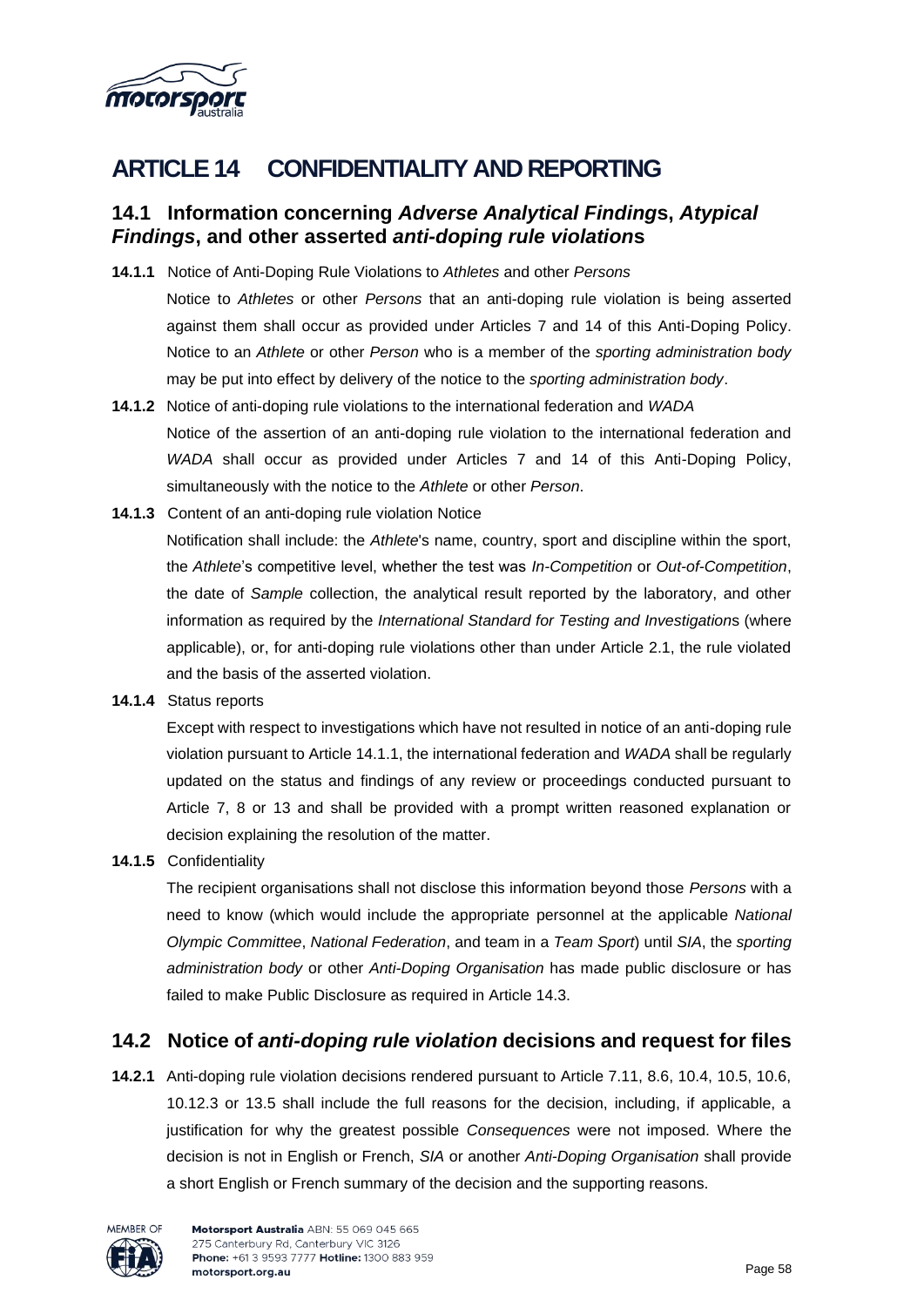

**14.2.2** An *Anti-Doping Organisation* having a right to appeal a decision received pursuant to Article 14.2.1 may, within fifteen days of receipt, request a copy of the full case file pertaining to the decision.

#### **14.3 Public disclosure**

- **14.3.1** The identity of any *Athlete* or other *Person* who is asserted by *SIA* or another *Anti-Doping Organisation* to have committed an anti-doping rule violation, may be *Publicly Disclose*d by *SIA* or another *Anti-Doping Organisation* only after notice has been provided to the *Athlete* or other *Person* in accordance with Article 7.3, 7.4, 7.5, 7.6 or 7.7 and simultaneously to *WADA* and the international federation in accordance with Article 14.1.2.
- **14.3.2** No later than twenty days after it has been determined in a final appellate decision under Article 13.2.1 or 13.2.2, or such appeal has been waived, or a hearing in accordance with Article 8 has been waived, or the assertion of an anti-doping rule violation has not been timely challenged, *SIA* and the *sporting administration body* must *Publicly Report* the disposition of the matter, including the sport, the anti-doping rule violated, the name of the *Athlete* or other *Person* committing the violation, the *Prohibited Substance* or *Prohibited Method* involved (if any) and the *Consequences* imposed. *SIA* and the *sporting administration body* must also *Publicly Report* within twenty days the results of final appeal decisions concerning anti-doping rule violations, including the information described above.
- **14.3.3** In any case where it is determined, after a hearing or appeal, that the *Athlete* or other *Person* did not commit an anti-doping rule violation, the decision may be *Publicly Disclose*d only with the consent of the *Athlete* or other *Person* who is the subject of the decision. *SIA* and the *sporting administration body* shall use reasonable efforts to obtain such consent. If consent is obtained, *SIA* and the *sporting administration body* shall *Publicly Disclose* the decision in its entirety or in such redacted form as the *Athlete* or other *Person* may approve.
- **14.3.4** Publication shall be accomplished at a minimum by placing the required information on *SIA's* website or publishing it through other means and leaving the information up for the longer of one month or the duration of any period of *Ineligibility*.
- **14.3.5** Neither *SIA*, nor the *sporting administration body*, nor any official of either body, shall publicly comment on the specific facts of any pending case (as opposed to general description of process and science) except in response to public comments attributed to the *Athlete* or other *Person* against whom an anti-doping rule violation is asserted, or their representatives.
	- **14.3.5(a)** Where an *Athlete* or other *Person* or their representative comments about their matter the *Athlete* or other *Person* is taken to have consented to *SIA* commenting in response to their matter for the purposes of the *SIA Act*.
- **14.3.6** The mandatory *Public Reporting* required in Article 14.3.2 shall not be required where the *Athlete* or other *Person* who has been found to have committed an anti-doping rule violation

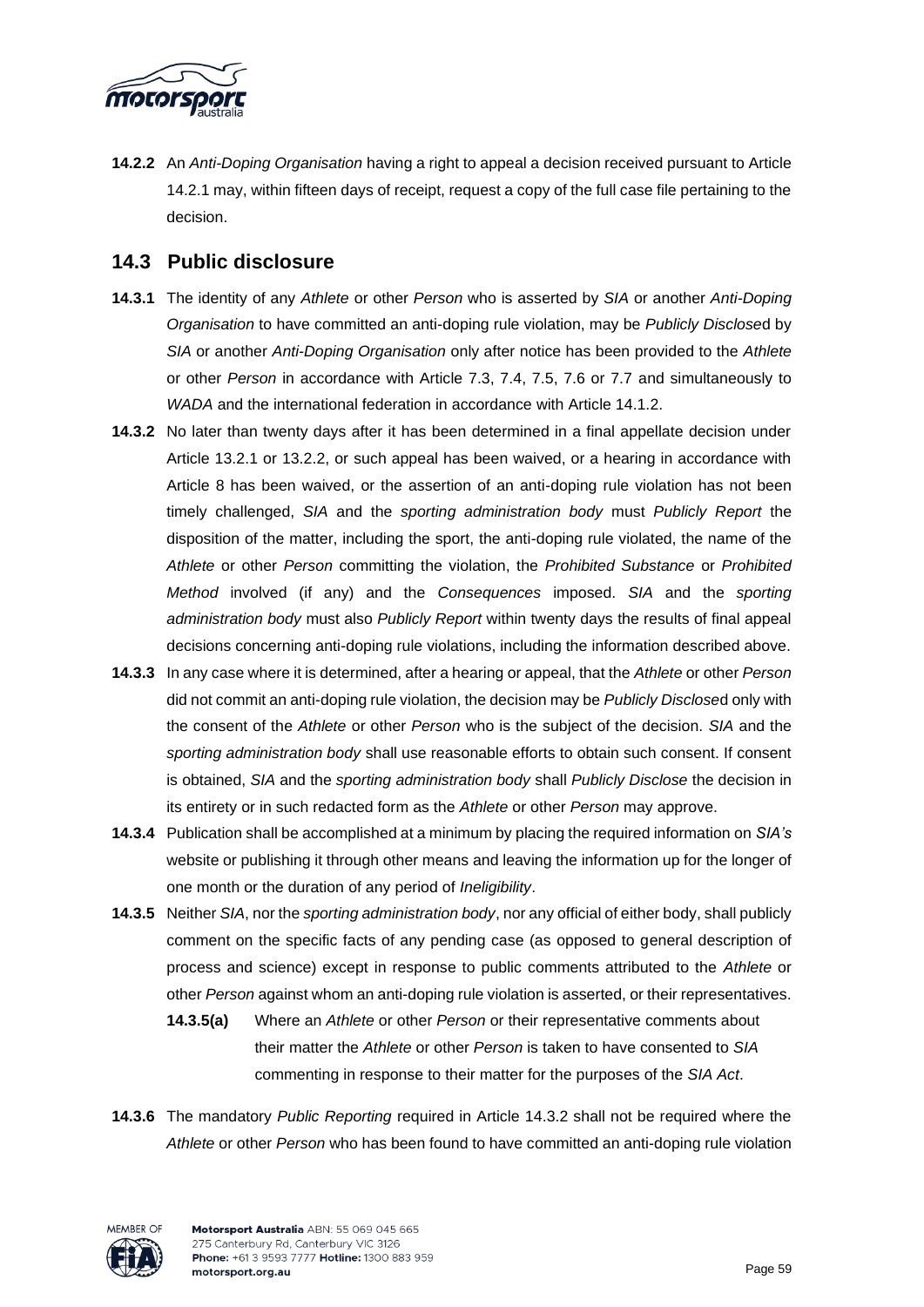

is a *Minor* or a *Lower-Level Athlete*. Any optional *Public Reporting* in a case involving a *Minor* shall be proportionate to the facts and circumstances of the case.

#### **14.4 Data privacy**

- **14.4.1** *SIA* may collect, store, process or disclose personal information relating to *Athletes* and other *Persons* where necessary and appropriate to conduct their anti-doping activities under the *SIA Act*, *SIA Regulations*, the *NAD scheme*, *Code*, the *International Standard*s (including specifically the *International Standard for the Protection of Privacy and Personal Information*), the *Australian Privacy Principles*, the *Archives Act 1983 (Cth)*, and this Anti-Doping Policy as in force from time to time.
- **14.4.2** Any *Participant* who submits information including personal data to any *Person* in accordance with this Anti-Doping Policy shall be deemed to have agreed, pursuant to applicable data protection laws and otherwise, that such information may be collected, processed, disclosed and used by such *Person* for the purposes of the implementation of this Anti-Doping Policy, in accordance with the *International Standard for the Protection of Privacy and Personal Information*, the *Australian Privacy Principles*, the *Archives Act 1983 (Cth)*, *SIA Act*, *SIA Regulations*, the *NAD scheme* as in force from time to time, and otherwise as required to implement this Anti-Doping Policy.

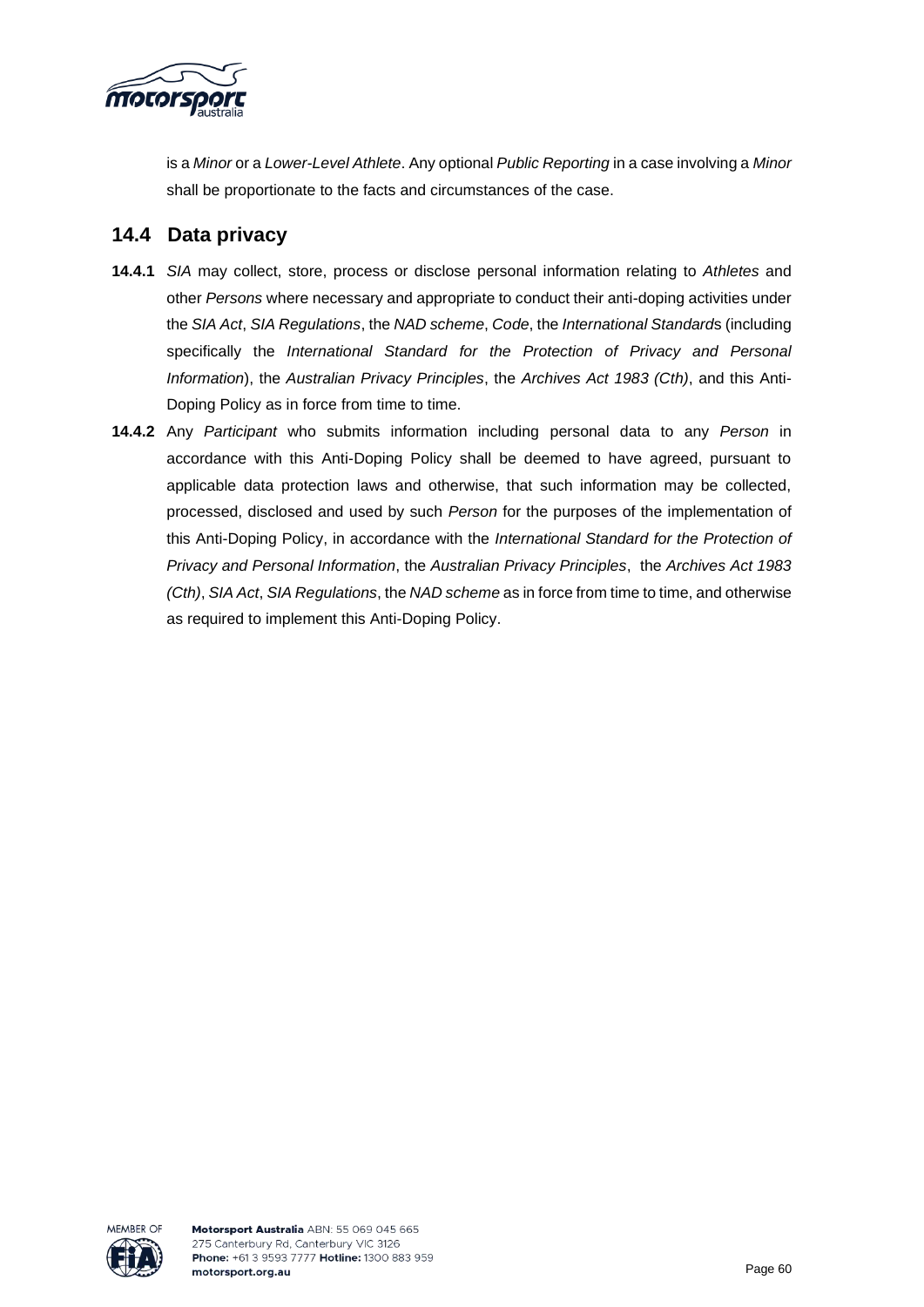

### **ARTICLE 15 APPLICATION AND RECOGNITION OF DECISIONS**

**15.1** Subject to the right to appeal provided in Article 13, *Testing*, hearing results or other final adjudications of any *Signatory* which are consistent with the *Code* and are within that *Signatory's* authority shall be applicable worldwide and shall be recognised and respected by *SIA* and the sporting administration body<sup>53</sup>.

**15.2** *SIA* and the *sporting administration body* shall recognise the measures taken by other bodies which have not accepted the *Code* if the rules of those bodies are otherwise consistent with the *Code*.

<sup>53</sup> Comment to Article 15.1: The extent of recognition of *TUE* decisions of other *Anti-Doping Organisations* shall be determined by Article 4.4 and the *International Standard for Therapeutic Use Exemption*s.

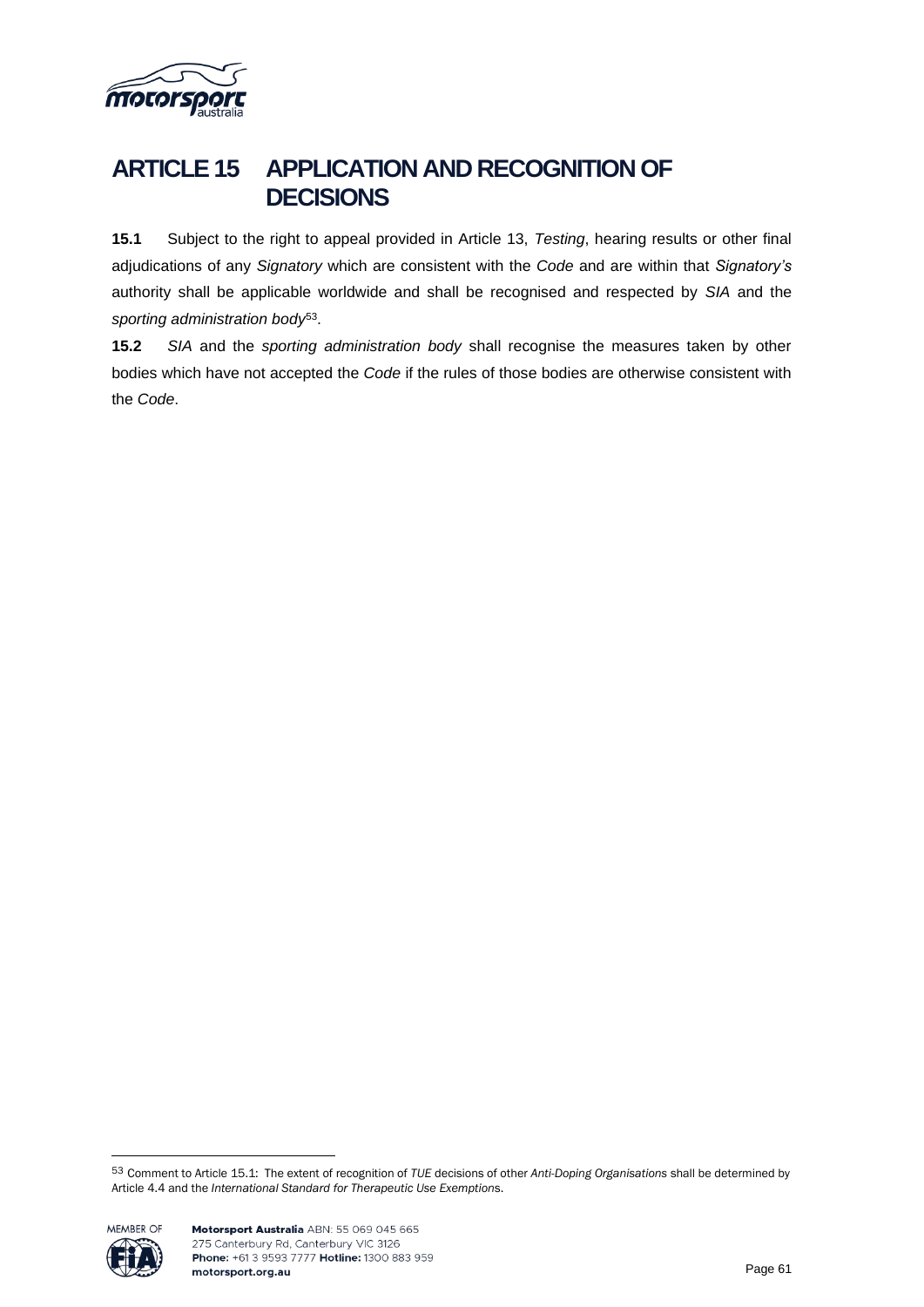

# **ARTICLE 16 INCORPORATION OF THIS ANTI-DOPING POLICY AND OBLIGATIONS OF THE** *SPORTING ADMINISTRATION BODY*

- **16.1** The *sporting administration body* and its members shall comply with this Anti-Doping Policy. This Anti-Doping Policy shall also be incorporated either directly or by reference into the *sporting administration body*'s rules so that *SIA* may enforce the anti-doping policy itself directly as against *Athletes* and other *Persons* under the *sporting administration body*'s jurisdiction.
- **16.2** The *sporting administration body* shall establish rules requiring all *Athletes* and each *Athlete Support Personnel* who participates as coach, trainer, manager, team staff, official, medical or paramedical personnel in a *Competition* or activity authorised or organised by the *sporting administration body* or one of its member organisations to agree to be bound by this Anti-Doping Policy and to submit the results management authority to the *Anti-Doping Organisation* responsible under *the Code* as a condition of such participation.
- **16.3** The *sporting administration body* shall report any information suggesting or relating to an anti-doping rule violation to *SIA* and to the international federation, and shall cooperate with investigations conducted by any *Anti-Doping Organisation* with authority to conduct the investigation.
- **16.4** The *sporting administration body* shall have disciplinary rules in place to prevent *Athlete Support Personnel* who are *Using Prohibited Substance*s or *Prohibited Method*s without valid justification from providing support to *Athletes* under the jurisdiction of *SIA* or the *sporting administration body*.
- **16.5** The *sporting administration body* shall be required to conduct anti-doping education in coordination with *SIA*.

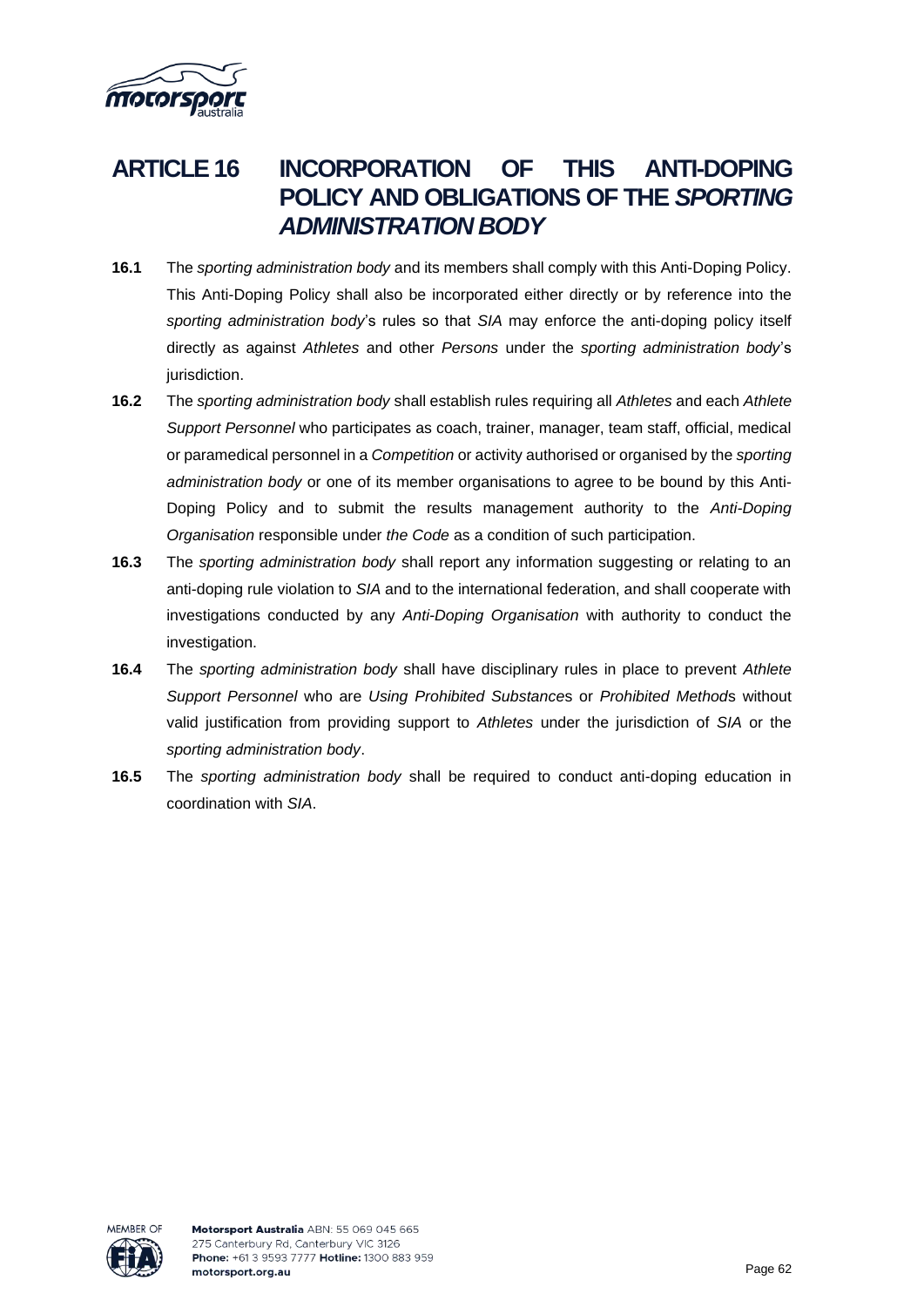

# **ARTICLE 17 STATUTE OF LIMITATIONS**

No anti-doping rule violation proceeding may be commenced against an *Athlete* or other *Person* unless he or she has been notified of the anti-doping rule violation as provided in Article 7, or notification has been reasonably attempted, within ten years from the date the violation is asserted to have occurred.

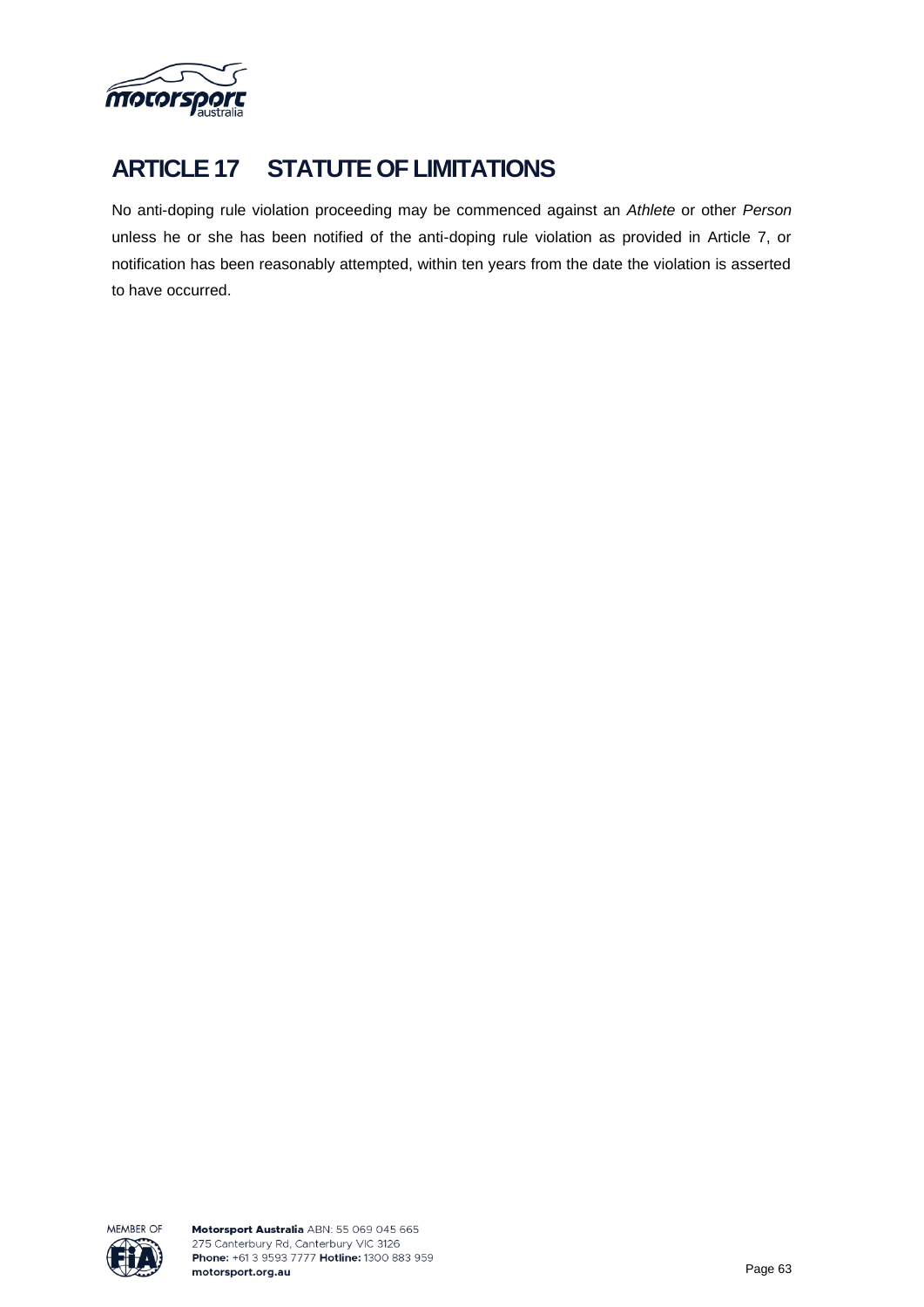

# **ARTICLE 18 COMPLIANCE REPORTS TO WADA**

This article has not been included by *SIA*.

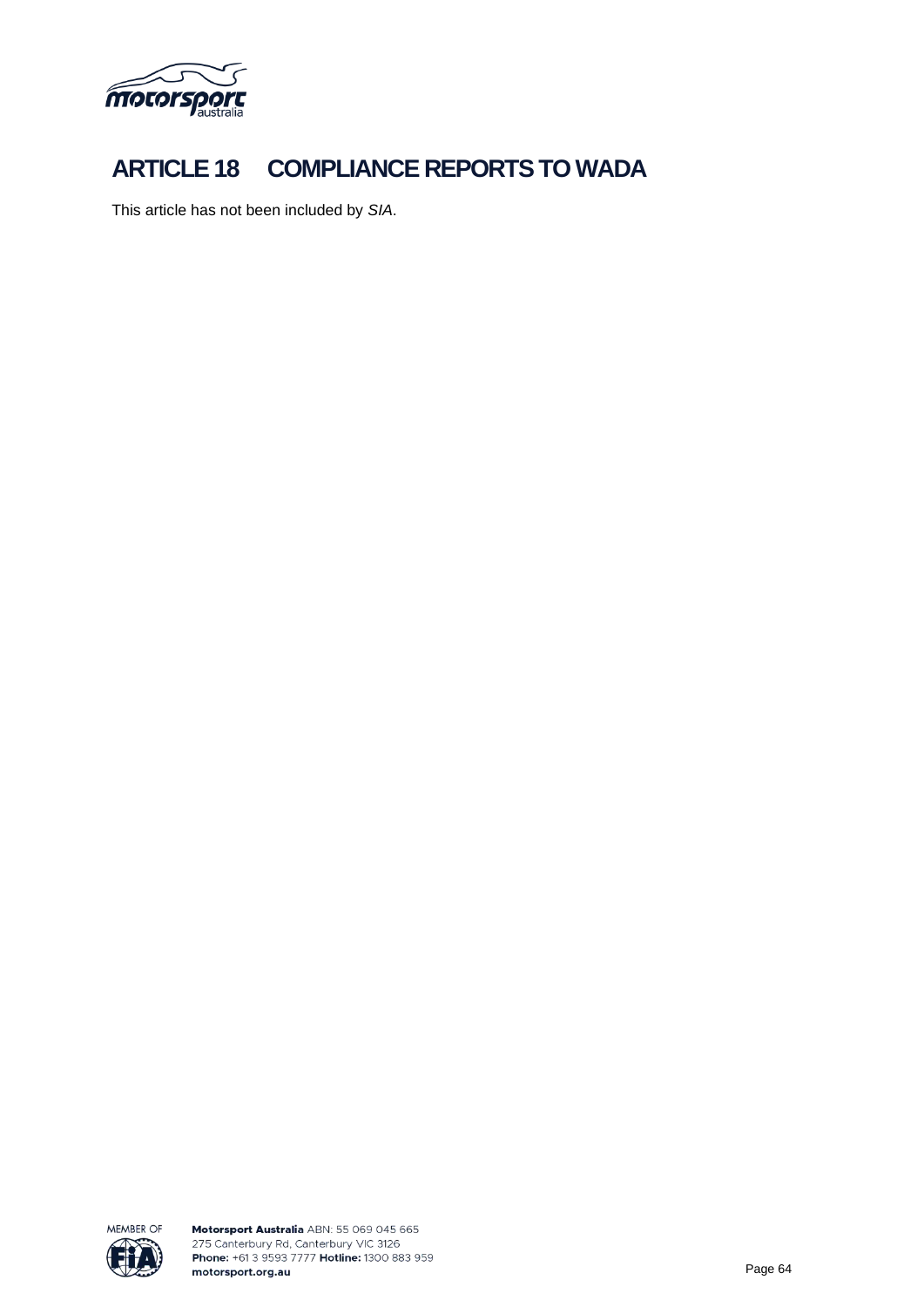

## **ARTICLE 19 EDUCATION**

*SIA*, in collaboration with the *sporting administration body*, will support the *sporting administration body* to plan, implement, evaluate and monitor anti-doping information, education and prevention programs on at least the issues listed at Article 18.2 of the *Code*, and shall support active participation by *Athletes* and *Athlete Support Personnel* in such programs.

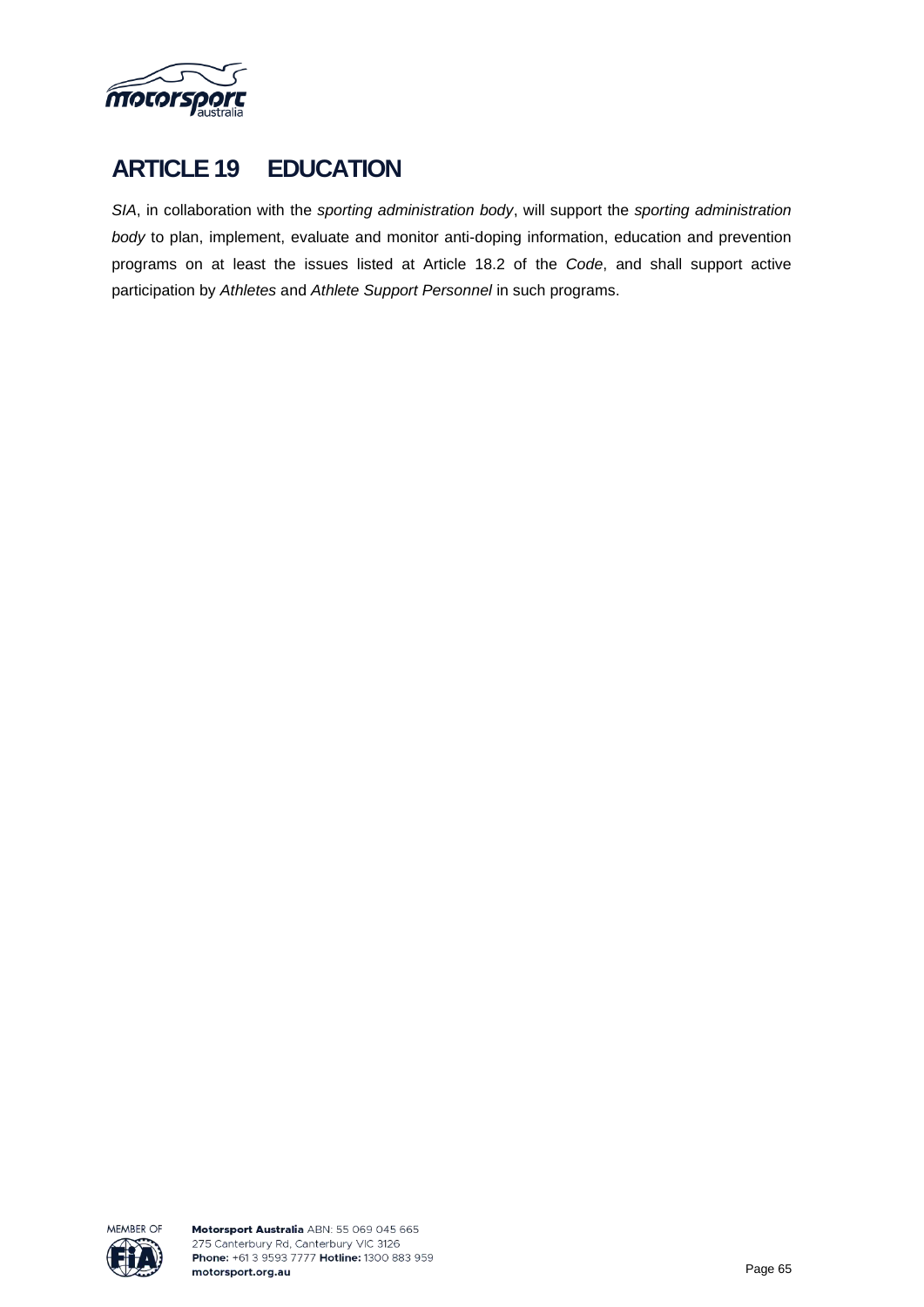

### **ARTICLE 20 AMENDMENT AND INTERPRETATION OF ANTI-DOPING POLICY**

- **20.1** This Anti-Doping Policy may be amended from time to time by the *sporting administration body* subject to written approval by the *SIA* CEO under clause 2.04 of the *NAD scheme*.
- **20.2** This Anti-Doping Policy shall be interpreted as an independent and autonomous text and not by reference to existing law or statutes.
- **20.3** The headings (with the exception of Article 2) used for the various Parts and Articles of this Anti-Doping Policy are for convenience only and shall not be deemed part of the substance of this Anti-Doping Policy or to affect in any way the language of the provisions to which they refer.
- **20.4** *The Code* and the *International Standard*s shall be considered integral parts of this Anti-Doping Policy and shall prevail in case of conflict.
- **20.5** This Anti-Doping Policy has been adopted pursuant to the applicable provisions of the *Code* and shall be interpreted in a manner that is consistent with applicable provisions of the *Code*. The Introduction shall be considered an integral part of this Anti-Doping Policy.
- **20.6** The comments annotating various provisions of the *Code* and this Anti-Doping Policy shall be used to interpret this Anti-Doping Policy.
- **20.7** This Anti-Doping Policy takes full force and effect on 1 January 2015 (the 'Effective Date'). It shall not apply retroactively to matters pending before the Effective Date; provided, however, that:
	- **20.7.1** Anti-doping rule violations taking place prior to the Effective Date count as 'first violations' or 'second violations' for purposes of determining sanctions under Article 10 for violations taking place after the Effective Date.
	- **20.7.2** The retrospective periods in which prior violations can be considered for purposes of multiple violations under Article 10.7.5 and the statute of limitations set forth in Article 17 are procedural rules and should be applied retroactively; provided, however, that Article 17 shall only be applied retroactively if the statute of limitation period has not already expired by the Effective Date. Otherwise, with respect to any anti-doping rule violation case which is pending as of the Effective Date and any anti-doping rule violation case brought after the Effective Date based on an anti-doping rule violation which occurred prior to the Effective Date, the case shall be governed by the substantive anti-doping rules in effect at the time the alleged anti-doping rule violation occurred, unless the panel hearing the case determines the principle of 'lex mitior' appropriately applies under the circumstances of the case.
	- **20.7.3** Any Article 2.4 whereabouts failure (whether a filing failure or a missed test, as those terms are defined in the *International Standard for Testing and Investigations*) prior to the Effective Date shall be carried forward and may be

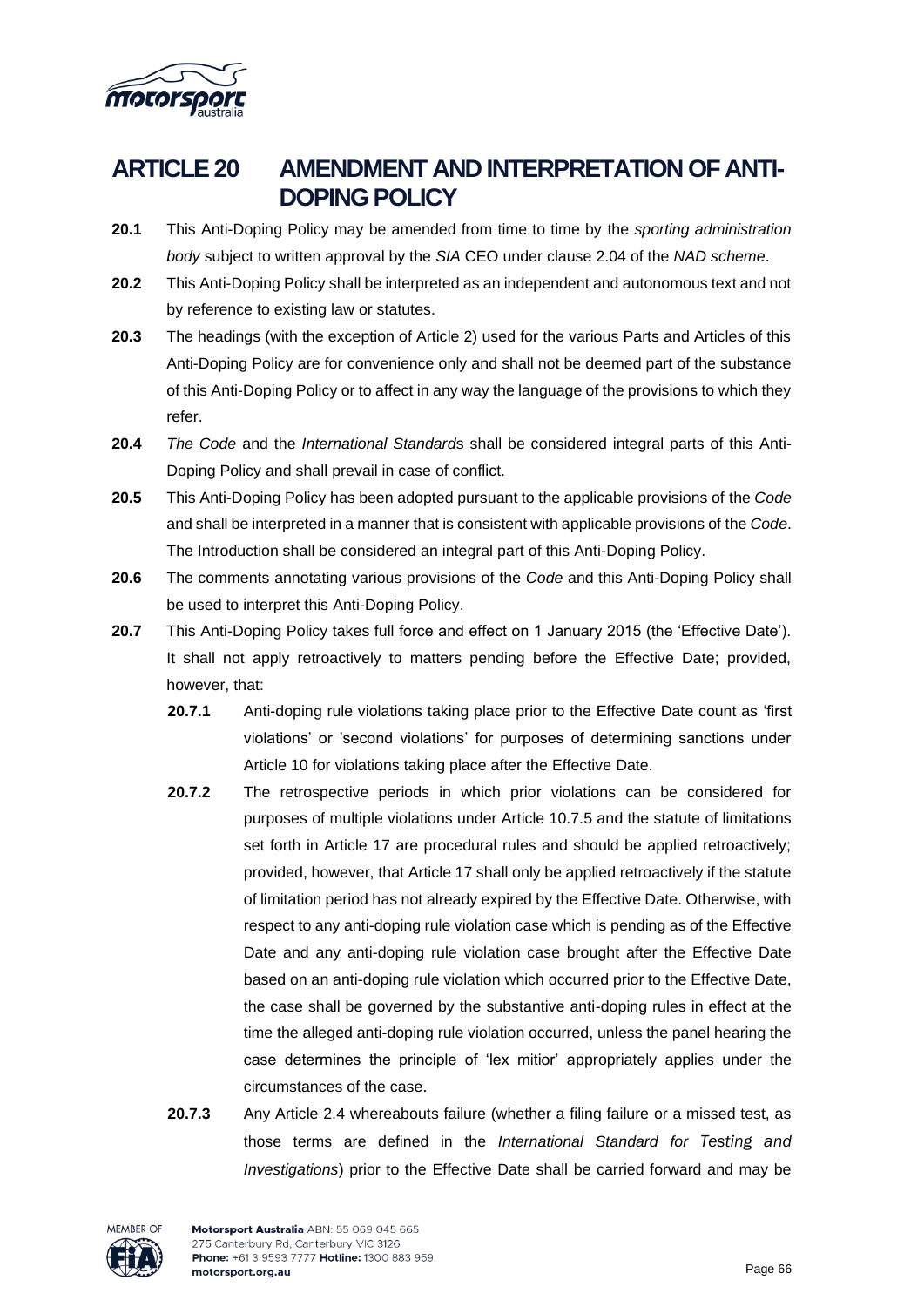

relied upon, prior to expiry, in accordance with the *International Standard for Testing and Investigation*, but it shall be deemed to have expired 12 months after it occurred.

- **20.7.4** With respect to cases where a final decision finding an anti-doping rule violation has been rendered prior to the Effective Date, but the *Athlete* or other *Person* is still serving the period of *Ineligibility* as of the Effective Date, the *Athlete* or other *Person* may apply to the *Anti-Doping Organisation* which had results management responsibility for the anti-doping rule violation to consider a reduction in the period of *Ineligibility* in light of this Anti-Doping Policy. Such application must be made before the period of *Ineligibility* has expired. The decision rendered may be appealed pursuant to Article 13.2. This Anti-Doping Policy shall have no application to any case where a final decision finding an antidoping rule violation has been rendered and the period of *Ineligibility* has expired.
- **20.7.5** For purposes of assessing the period of *Ineligibility* for a second violation under Article 10.7.1, where the sanction for the first violation was determined based on rules in force prior to the Effective Date, the period of *Ineligibility* which would have been assessed for that first violation had this Anti-Doping Policy been applicable, shall be applied.

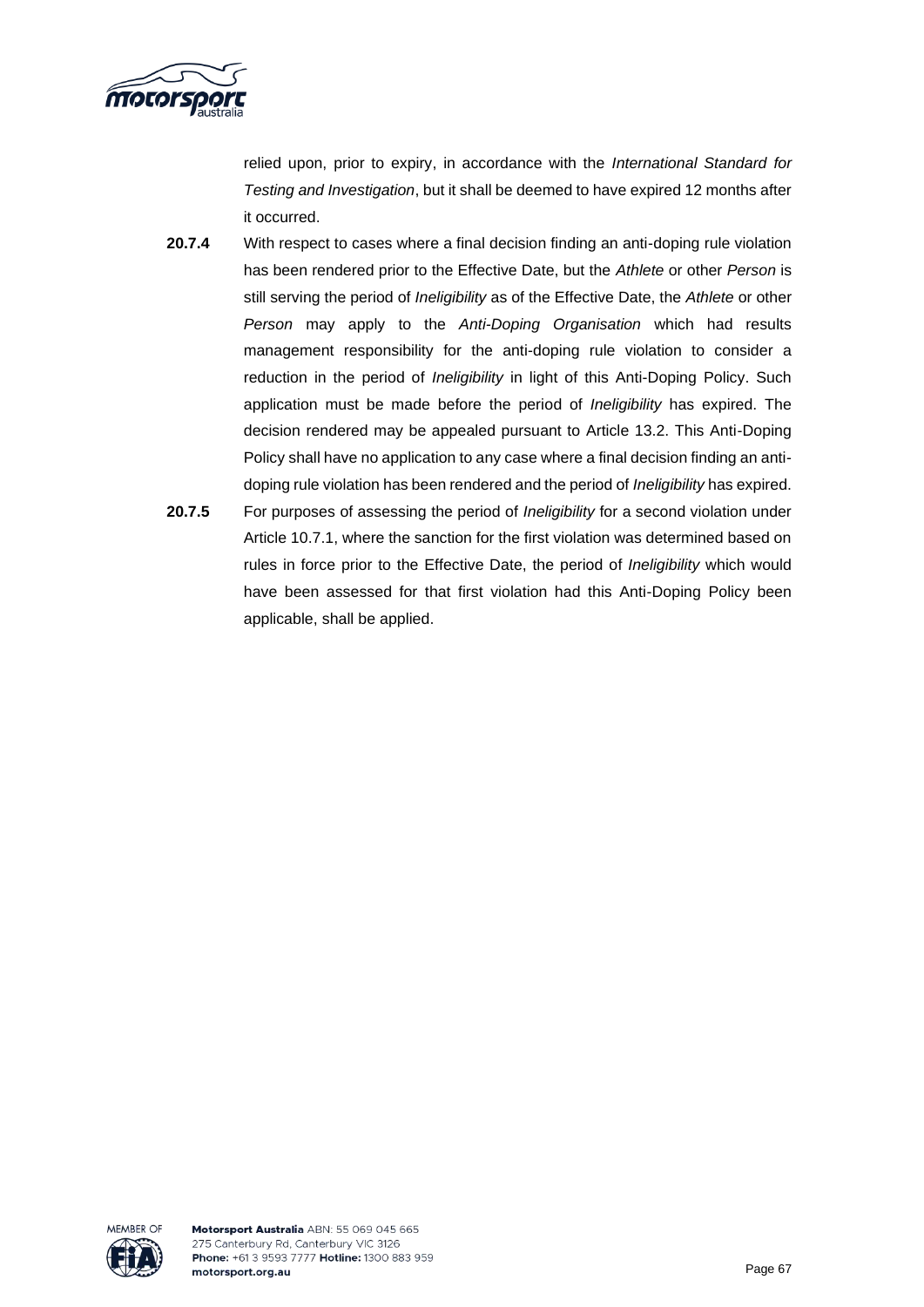

### **ARTICLE 21 INTERPRETATION OF THE** *CODE*

- **21.1** The official text of the *Code* shall be maintained by *WADA* and shall be published in English and French. In the event of any conflict between the English and French versions, the English version shall prevail.
- **21.2** The comments annotating various provisions of *the Code* shall be used to interpret the *Code*.
- **21.3** The *Code* shall be interpreted as an independent and autonomous text and not by reference to the existing law or statutes of the *Signatories* or governments.
- **21.4** The headings used for the various Parts and Articles of the *Code* are for convenience only and shall not be deemed part of the substance of the *Code* or to affect in any way the language of the provisions to which they refer.
- **21.5** The *Code* shall not apply retroactively to matters pending before the date the *Code* is accepted by a *Signatory* and implemented in its rules. However, pre-*Code* anti-doping rule violations would continue to count as 'first violations' or 'second violations' for the purposes of determining sanctions under Article 10 for subsequent post-*Code* violations.
- **21.6** The Purpose, Scope and Organisation of the World Anti-Doping Program and the *Code* and Appendix 1, Definitions, and Appendix 2, Examples of the Application of Article 10, shall be considered integral parts of the *Code*.

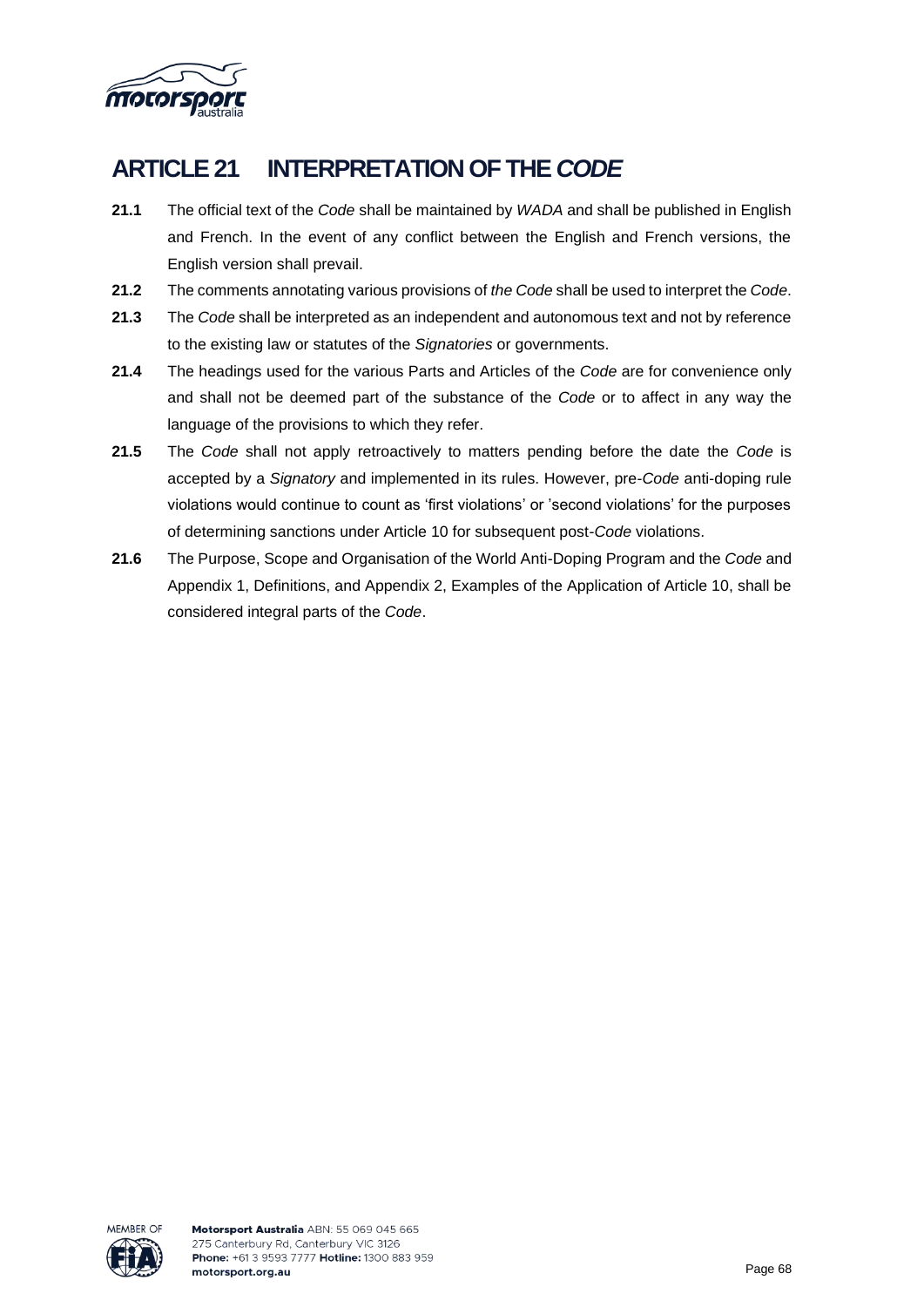

## **ARTICLE 22 ADDITIONAL ROLES AND RESPONSIBILITIES OF**  *ATHLETES* **AND OTHER** *PERSONS*

#### **22.1 Roles and responsibilities of** *Athletes*

- **22.1.1** To be knowledgeable of and comply with this Anti-Doping Policy.
- **22.1.2** To be available for Sample collection at all times<sup>54</sup>.
- **22.1.3** To take responsibility, in the context of anti-doping, for what they ingest and *Use*.
- **22.1.4** To inform medical personnel of their obligation not to *Use Prohibited Substance*s and *Prohibited Method*s and to take responsibility to make sure that any medical treatment received does not violate this Anti-Doping Policy.
- **22.1.5** To disclose to the international federation and to *SIA* any decision by a non-*Signatory* finding that the *Athlete* committed an anti-doping rule violation within the previous ten years.
- **22.1.6** To cooperate with *Anti-Doping Organisations* investigating anti-doping rule violations.

### **22.2 Roles and responsibilities of** *Athlete Support Personnel*

- **22.2.1** To be knowledgeable of and comply with this Anti-Doping Policy.
- **22.2.2** To cooperate with the *Athlete Testing* program.
- **22.2.3** To use his or her influence on *Athlete* values and behaviour to foster anti-doping attitudes.
- **22.2.4** To disclose to the international federation and to *SIA* any decision by a non-*Signatory* finding that he or she committed an anti-doping rule violation within the previous ten years.
- **22.2.5** To cooperate with *Anti-Doping Organisations* investigating anti-doping rule violations.
- **22.2.6** *Athlete Support Personnel* shall not *Use* or *Possess* any *Prohibited Substance* or *Prohibited Method* without valid justification.

**NOTE:** Coaches and other *Athlete Support Personnel* are often role models for *Athletes*. They should not be engaging in personal conduct which conflicts with their responsibility to encourage their *Athletes* not to dope. *Use* or *Possession* of a *Prohibited Substance* or *Prohibited Method* by an *Athlete Support Person* without valid justification is not an anti-doping rule violation under the *Code*, but it is a breach under the *sporting administration body*'s disciplinary rules or policies.

<sup>54</sup> Comment to Article 22.1.2: With due regard to an *Athlete*'s human rights and privacy, legitimate anti-doping considerations sometimes require *Sample* collection late at night or early in the morning. For example, it is known that some *Athletes* use low doses of EPO during these hours so that it will be undetectable in the morning.

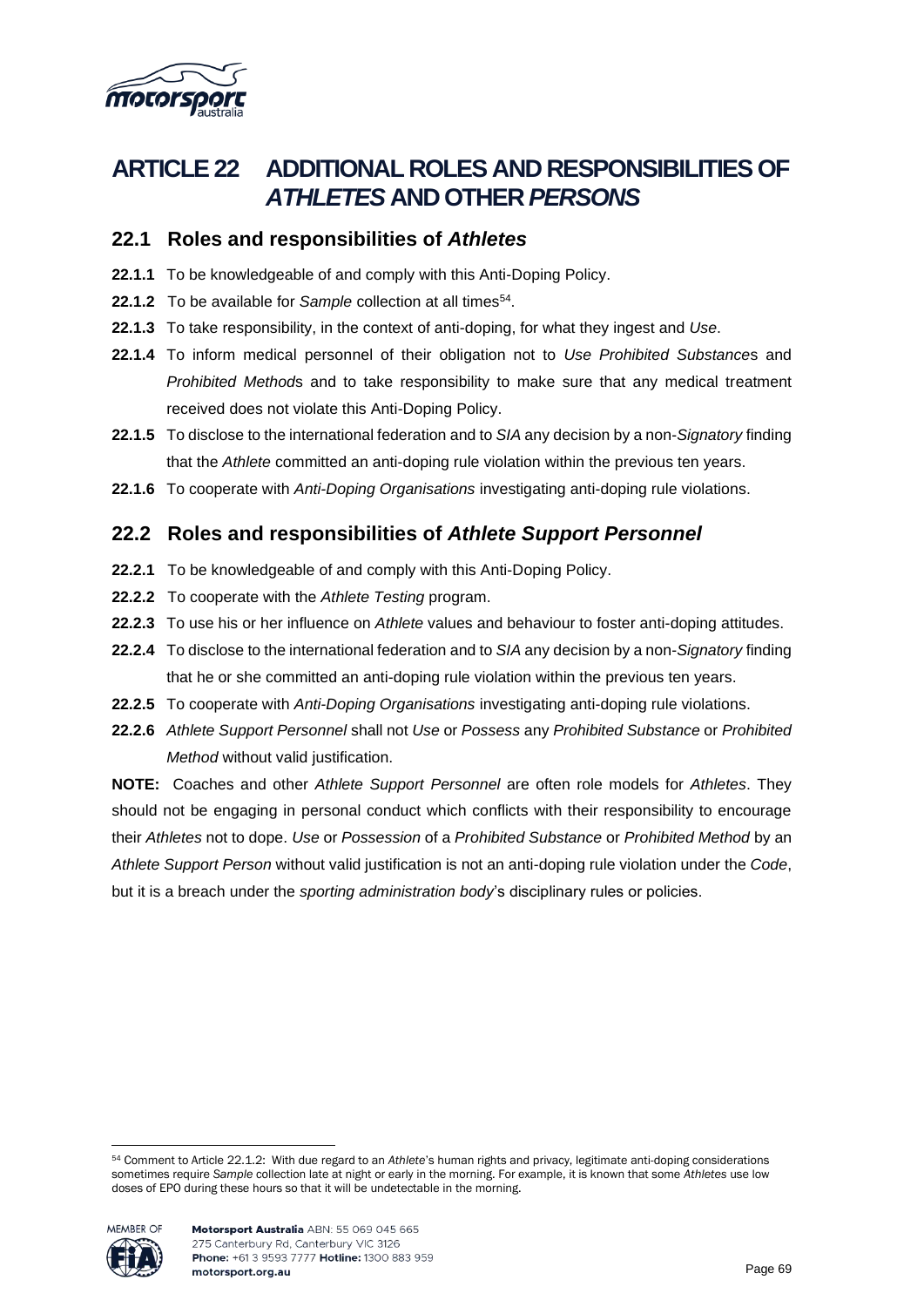

### **APPENDIX 1 DEFINITIONS<sup>55</sup>**

**ADAMS**: The Anti-Doping Administration and Management System is a web-based database management tool for data entry, storage, sharing and reporting designed to assist stakeholders and *WADA* in their anti-doping operations in conjunction with data protection legislation.

*Administration:* Providing, supplying, supervising, facilitating, or otherwise participating in the *Use* or *Attempt*ed *Use* by another *Person* of a *Prohibited Substance* or *Prohibited Method*. However, this definition shall not include the actions of bona fide medical personnel involving a *Prohibited Substance* or *Prohibited Method* used for genuine and legal therapeutic purposes or other acceptable justification and shall not include actions involving *Prohibited Substance*s which are not prohibited in *Out-of-Competition Testing* unless the circumstances as a whole demonstrate that such *Prohibited Substance*s are not intended for genuine and legal therapeutic purposes or are intended to enhance sport performance.

*Adverse Analytical Finding*: A report from a *WADA*-accredited laboratory or other *WADA*approved laboratory that, consistent with the *International Standard for Laboratories* and related Technical Documents, identifies in a *Sample* the presence of a *Prohibited Substance* or its *Metabolites* or *Markers* (including elevated quantities of endogenous substances) or evidence of the *Use* of a *Prohibited Method*.

*Adverse Passport Finding*: A report identified as an *Adverse Passport Finding* as described in the applicable *International Standard*s.

*Anti-Doping Organisation*: A *Signatory* that is responsible for adopting rules for initiating, implementing or enforcing any part of the *Doping Control* process. This includes, for example, the International Olympic Committee, the International Paralympic Committee, other *Major Event Organisation*s that conduct *Testing* at their *Events*, *WADA*, international federations, and *National Anti-Doping Organisations*. For the purposes of this Anti-Doping Policy, *SIA* is an *Anti-Doping Organisation*.

*Archives Act 1983 (Cth):* is the Commonwealth legislation that governs the retention and disposal of Commonwealth records. *SIA's* Disposal Authority document is approved pursuant to that legislation, and it categorises types of records and classifies how long those records must be retained, and how they must be stored.

*ASDMAC: Australian Sports Drug Medical Advisory Committee* constituted pursuant to the *SIA Act*.

*Athlete:* Any *Person* who competes in sport at the international level (as defined by each international federation), or the national level (as defined by each *National Anti-Doping Organisation*). For the purposes of this Anti-Doping Policy, *Athlete* includes any *Person* falling within the scope of Article 1.3.1 or 1.3.2. An *Anti-Doping Organisation* has discretion to apply anti-doping

<sup>55</sup> Comment: Defined terms shall include their plural and possessive forms, as well as those terms used as other parts of speech.

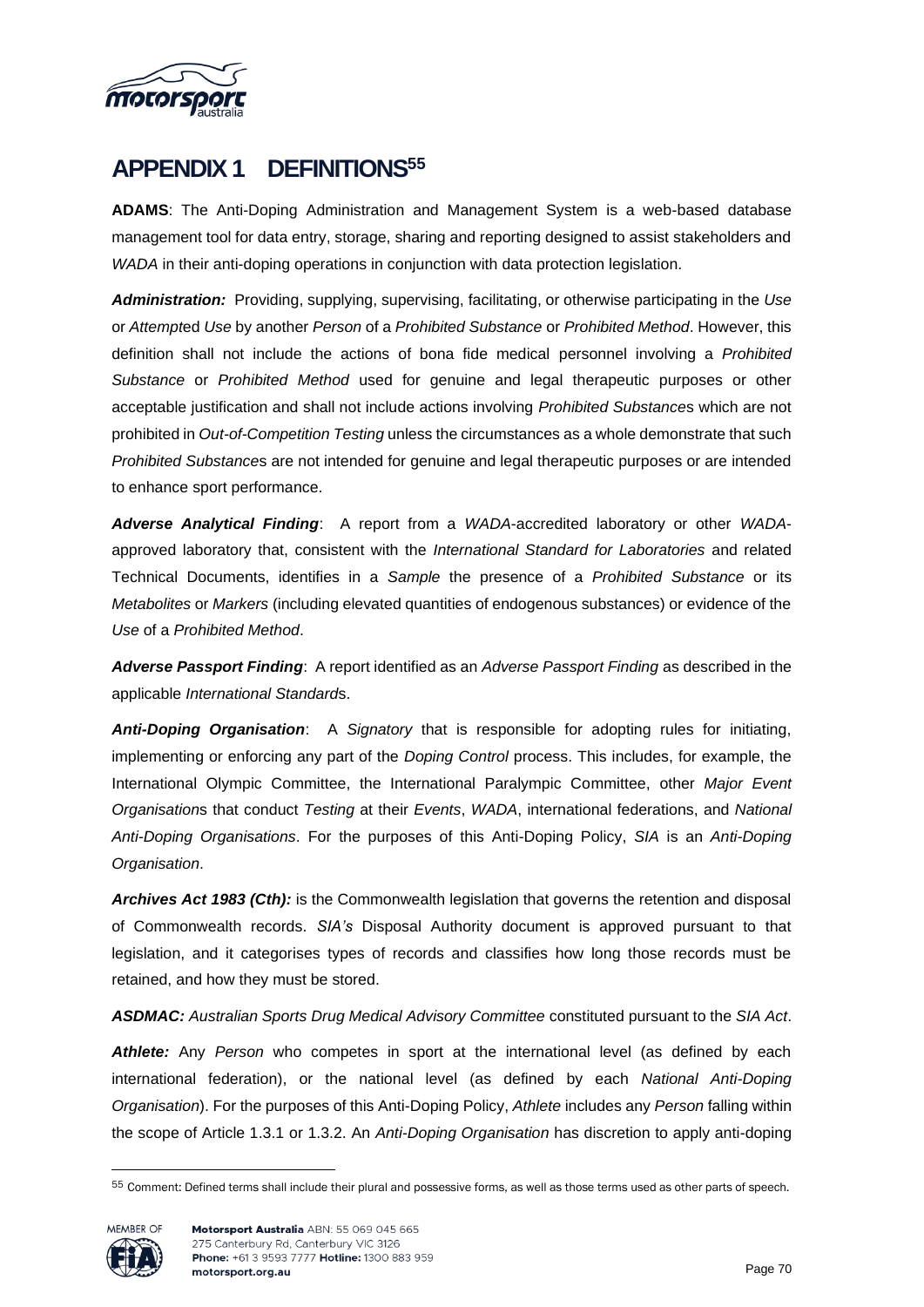

rules to an *Athlete* who is neither an *International-Level Athlete* nor a *National-Level Athlete*, and thus to bring them within the definition of '*Athlete'*. In relation to *Athletes* who are neither *International-Level* nor *National-Level Athletes*, an *Anti-Doping Organisation* may elect to: conduct limited *Testing* or no *Testing* at all; analyse *Sample*s for less than the full menu of *Prohibited Substance*s; require limited or no whereabouts information; or not require advance *TUE*s. However, if an Article 2.1, 2.3 or 2.5 anti-doping rule violation is committed by any *Athlete* over whom an *Anti-Doping Organisation* has authority who competes below the international or national level, then the *Consequences* set forth in the *Code* (except Article 14.3.2) must be applied. For purposes of Article 2.8 and Article 2.9 and for purposes of anti-doping information and education, any *Person* who participates in sport under the authority of any *Signatory*, government, or other sports organisation accepting the *Code* is an *Athlete*. 56

*Athlete Biological Passport:* The program and methods of gathering and collating data as described in the *International Standard* for *Testing* and Investigations and *International Standard for Laboratories*.

*Athlete Support Person*: Any coach, trainer, manager, agent, team staff, official, medical, paramedical personnel, parent or any other *Person* working with, treating or assisting an *Athlete* participating in or preparing for sports *Competition* whether a member of a *sporting administration body* or not falling within the scope of Article 1.3.1 or 1.3.2.

Attempt: Purposely engaging in conduct that constitutes a substantial step in a course of conduct planned to culminate in the commission of an anti-doping rule violation. Provided, however, there shall be no anti-doping rule violation based solely on an *Attempt* to commit a violation if the *Person* renounces the *Attempt* prior to it being discovered by a third party not involved in the *Attempt*.

*Atypical Finding:* A report from a *WADA*-accredited laboratory or other *WADA*-approved laboratory which requires further investigation as provided by the *International Standard for Laboratories* or related Technical Documents prior to the determination of an *Adverse Analytical Finding*.

*Atypical Passport Finding:* A report described as an *Atypical Passport Finding* as described in the applicable *International Standard*s.

*Australian Privacy Principles:* are contained in Schedule 1 to the *Privacy Act 1988* (Cth). *SIA* is required to comply with this legislation.

<sup>56</sup> Comment to *Athlete*: This definition makes it clear that all *International* and *National-Level Athletes* are subject to the antidoping rules of the *Code*, with the precise definitions of international- and national-level sport to be set forth in the anti-doping rules of the *International Federations* and *National Anti-Doping Organizations*, respectively. The definition also allows each *National Anti-Doping Organization*, if it chooses to do so, to expand its anti-doping program beyond *International*- or *National-Level Athletes* to competitors at lower levels of *Competition* or to individuals who engage in fitness activities but do not compete at all. Thus, a National Anti-Doping Organization could, for example, elect to test recreational-level competitors but not require advance TUEs. But an anti-doping rule violation involving an *Adverse Analytical Finding* or *Tampering* results in all of the Consequences provided for in the Code (with the exception of Article 14.3.2). The decision on whether Consequences apply to recreational-level *Athletes* who engage in fitness activities but never compete is left to the *National Anti-Doping Organization*. In the same manner, a *Major Event Organization* holding an Event only for masters-level competitors could elect to test the competitors but not analyze *Samples* for the full menu of *Prohibited Substances*. Competitors at all levels of *Competition* should receive the benefit of anti-doping information and education.]

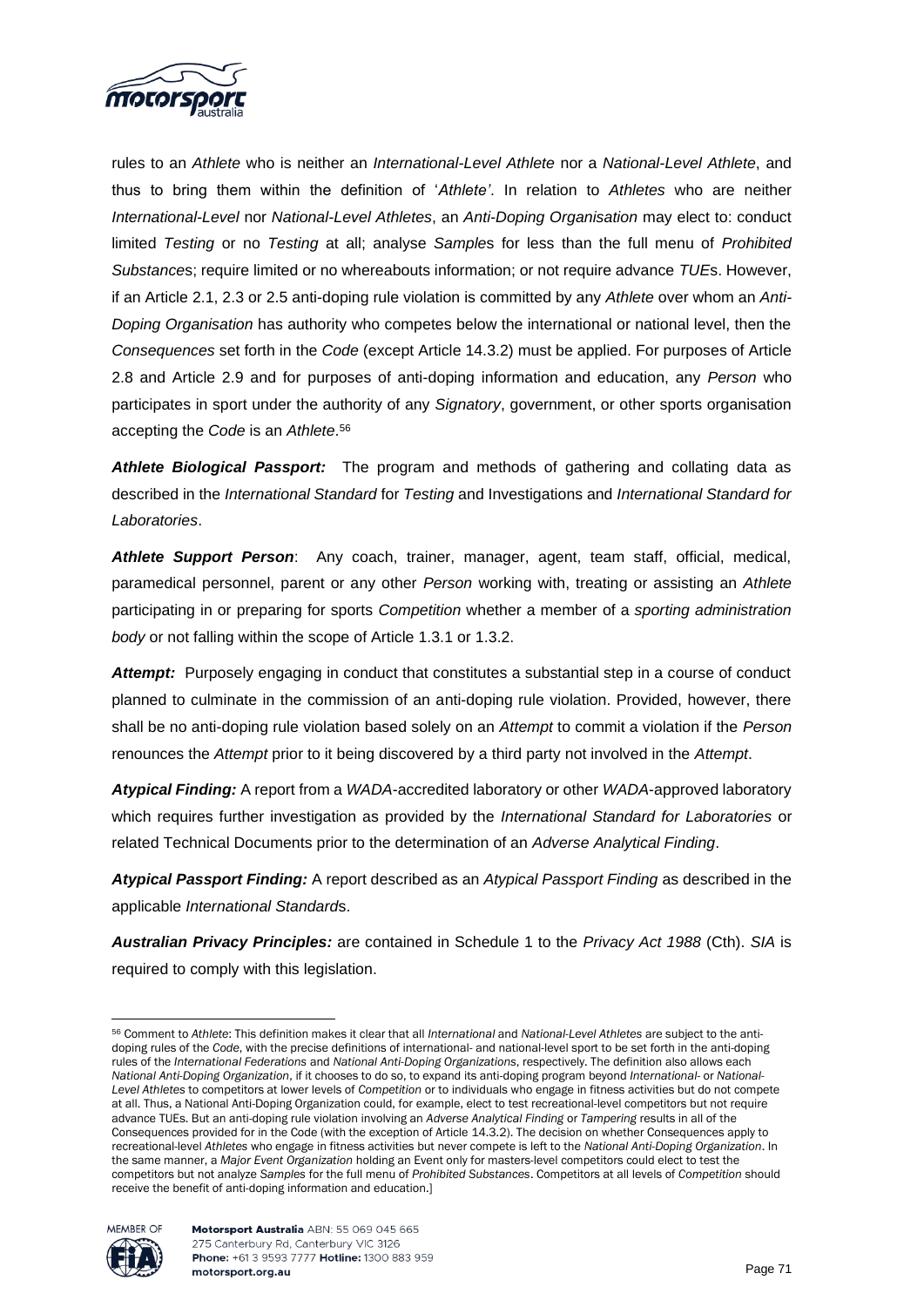

*CAS:* The Court of Arbitration for Sport.

*Code:* The World Anti-Doping Code.

*Competition:* A single race, match, game or singular sport contest. For example, a basketball game or the finals of the Olympic 100-meter race in athletics. For stage races and other sport contests where prizes are awarded on a daily or other interim basis the distinction between a *Competition* and an *Event* will be as provided in the rules of the applicable international federation.

*Consequences of Anti-Doping Rule Violations ('Consequences'):* An *Athlete*'s or other *Person*'s violation of an anti-doping rule may result in one or more of the following:

(a) *Disqualification* means the *Athlete*'s results in a particular *Competition* or *Event* are invalidated, with all resulting *Consequences* including forfeiture of any medals, points and prizes;

(b) *Ineligibility* means the *Athlete* or other *Person* is barred on account of an anti-doping rule violation for a specified period of time from participating in any *Competition* or other activity or funding as provided in Article 10.12.1;

(c) *Provisional Suspension* means the *Athlete* or other *Person* is barred temporarily from participating in any *Competition* or activity prior to the final decision at a hearing conducted under Article 8;

(d) *Financial Consequences* means a financial sanction imposed for an anti-doping rule violation or to recover costs associated with an anti-doping rule violation; and

(e) *Public Disclosure* or *Public Reporting* means the dissemination or distribution of information to the general public or *Persons* beyond those *Persons* entitled to earlier notification in accordance with Article 14. Teams in *Team Sport*s may also be subject to *Consequences* as provided in Article 11 of the *Code*.

*Contaminated Product:* A product that contains a *Prohibited Substance* that is not disclosed on the product label or in information available in a reasonable internet search.

*Disqualification:* See *Consequences of Anti-Doping Rule Violation*s.

**Doping Control:** All steps and processes from test distribution planning through to ultimate disposition of any appeal including all steps and processes in between such as provision of whereabouts information, *Sample* collection and handling, laboratory analysis, *TUE*s, results management and hearings.

*Event:* A series of individual *Competitions* conducted together under one ruling body (for example, the Olympic Games, FINA World Championships, or Pan American Games).

*Event Venues:* Those venues so designated by the ruling body for the *Event*.

*Event Period:* The time between the beginning and end of an *Event*, as established by the ruling body of the *Event*.

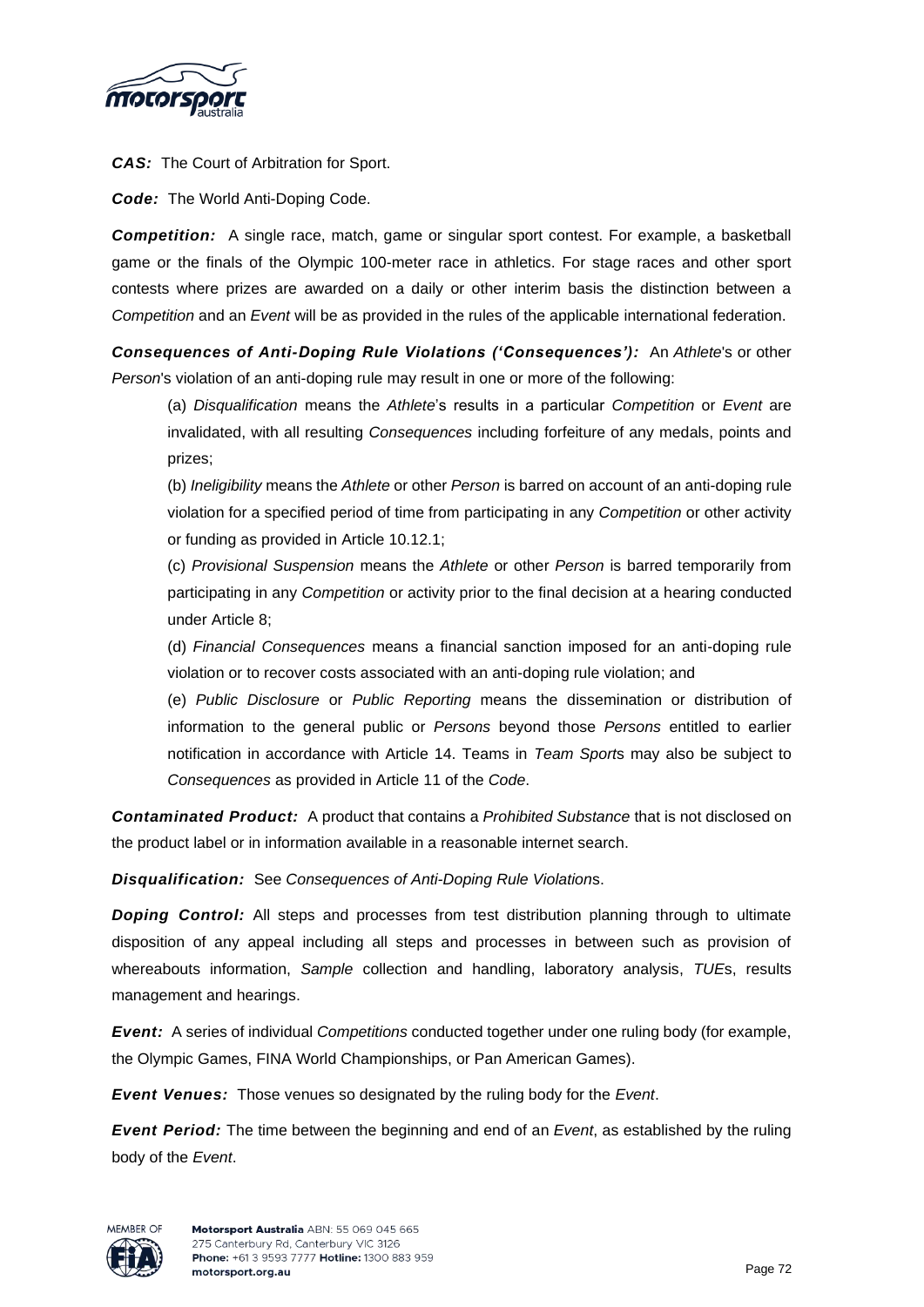

*Fault: Fault* is any breach of duty or any lack of care appropriate to a particular situation. Factors to be taken into consideration in assessing an *Athlete* or other *Person*'s degree of *Fault* include, for example, the *Athlete*'s or other *Person*'s experience, whether the *Athlete* or other *Person* is a *Minor*, special considerations such as impairment, the degree of risk that should have been perceived by the *Athlete* and the level of care and investigation exercised by the *Athlete* in relation to what should have been the perceived level of risk. In assessing the *Athlete*'s or other *Person's* degree of *Fault*, the circumstances considered must be specific and relevant to explain the *Athlete's* or other *Person's* departure from the expected standard of behaviour. Thus, for example, the fact that an *Athlete* would lose the opportunity to earn large sums of money during a period of *Ineligibility*, or the fact that the *Athlete* only has a short time left in his or her career, or the timing of the sporting calendar, would not be relevant factors to be considered in reducing the period of *Ineligibility* under Article 10.5.1 or 10.5.2<sup>57</sup> .

## *Financial Consequences:* See *Consequences of Anti-Doping Rule Violations*.

*In-Competition:* Unless provided otherwise in the rules of an international federation or the ruling body of the *Event* in question, '*In-Competition*' means the period commencing twelve hours before a *Competition* in which the *Athlete* is scheduled to participate through the end of such *Competition* and the *Sample* collection process related to such *Competition<sup>58</sup>* .

*Individual Sport*: Any sport that is not a *Team Sport*.

*Ineligibility:* See *Consequences of Anti-Doping Rule Violations*.

*International Event*: An *Event* or *Competition* where the International Olympic Committee, the International Paralympic Committee, an international federation, a *Major Event Organisation*, or another international sport organisation is the ruling body for the *Event* or appoints the technical officials for the *Event*.

*International-Level Athlete:* An *Athlete* who competes in sport at the international level, as determined by the International Sporting Federation for that sport in accordance with the *International Standard* for Testing and Investigations.

*International Standard:* A standard adopted by *WADA* in support of the *Code*. Compliance with an *International Standard* (as opposed to another alternative standard, practice or procedure) shall be sufficient to conclude that the procedures addressed by the *International Standard* were performed properly. *International Standard*s shall include any Technical Documents issued pursuant to the *International Standard*.

<sup>58</sup> Comment: An international federation or ruling body for an *Event* may establish an "*In-Competition*" period that is different than the *Event Period*.



*<sup>57</sup>* Comment: The criteria for assessing an *Athlete*'s degree of *Fault* is the same under all Articles where *Fault* is to be considered. However, under Article 10.5.2, no reduction of sanction is appropriate unless, when the degree of *Fault* is assessed, the conclusion is that *No Significant Fault or Negligence* on the part of the *Athlete* or other *Person* was involved.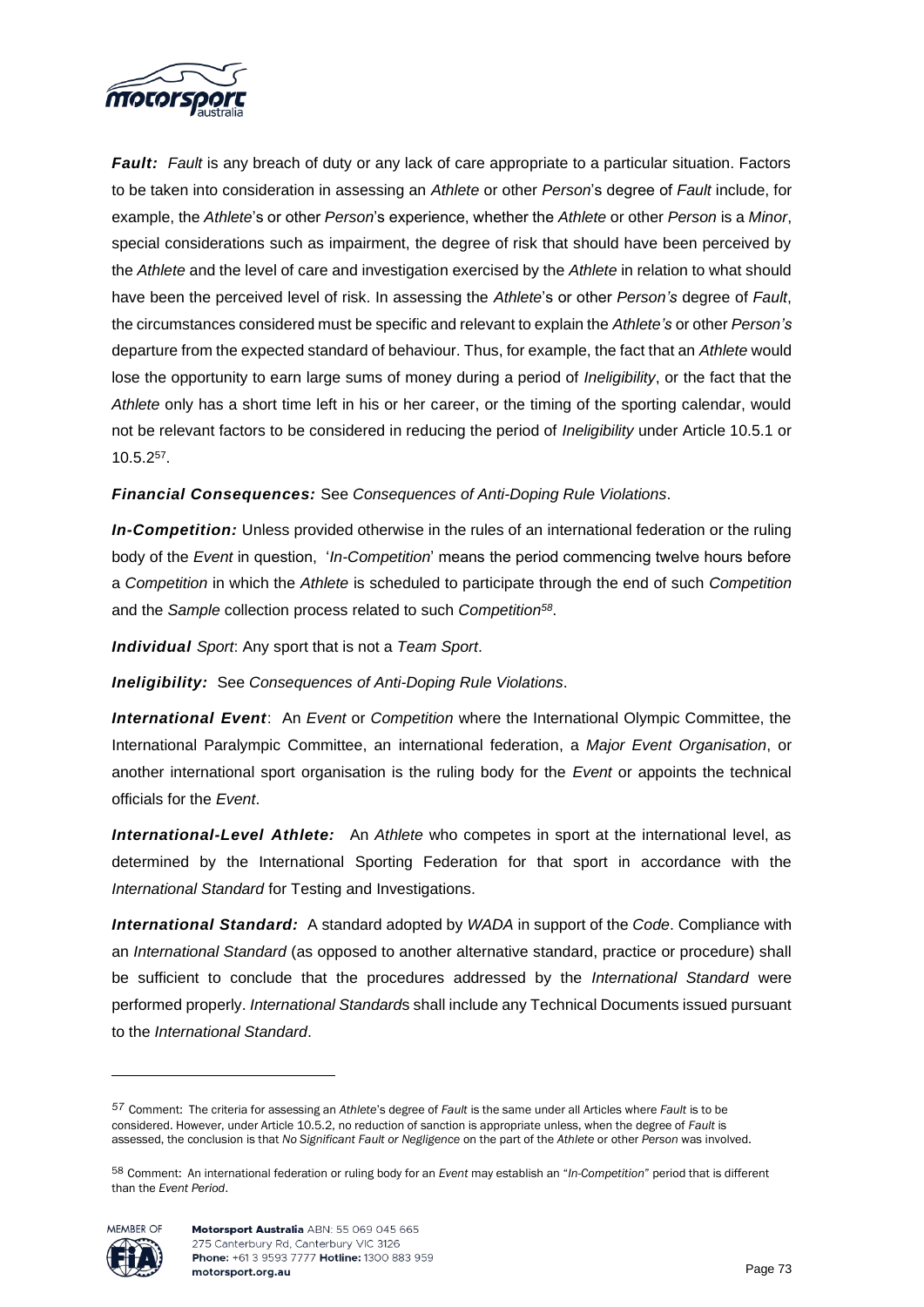

*Lower-Level Athlete:* A *Person* who is neither a *National-Level Athlete* nor an *International-Level Athlete*.

*Major Event Organisations:* The continental associations of *National Olympic Committee*s and other international multi-sport organisations that function as the ruling body for any continental, regional or other *International Event*.

*Marker:* A compound, group of compounds or biological variable(s) that indicates the *Use* of a *Prohibited Substance* or *Prohibited Method*.

*Metabolite:* Any substance produced by a biotransformation process.

*Minor:* A natural *Person* who has not reached the age of eighteen years.

*NAD scheme:* The *National Anti-Doping scheme* which is contained in Schedule 1 to the *Sport Integrity Australia Regulations 2020* (Cth).

*National Anti-Doping Organisation:* The entity(ies) designated by each country as possessing the primary authority and responsibility to adopt and implement anti-doping rules, direct the collection of *Sample*s, the management of test results, and the conduct of hearings at the national level. If this designation has not been made by the competent public authority(ies), the entity shall be the country's *National Olympic Committee* or its designee.

*National Event***:** A sporting *Event* or *Competition* involving *International-Level* or *National-Level Athletes* that is not an *International Event*.

**National Federation:** A national or regional entity which is a member of or is recognised by an international federation as the entity governing the international federation's sport in that nation or region.

## *National-Level Athlete:*

- **(a)** an *Athlete* in the *SIA* CEO's *Registered Testing Pool* or domestic testing pool; or
- **(b)** an *Athlete* who participates in or prepares for a sporting event or sporting competition declared under clause 1.05A of the *NAD scheme* and published on the *SIA* website.

*National Olympic Committee:* The organisation recognised by the International Olympic Committee. The term *National Olympic Committee* shall also include the National Sport Confederation in those countries where the National Sport Confederation assumes typical *National Olympic Committee* responsibilities in the anti-doping area.

*National Sports Tribunal***:** The Australian tribunal established by the *National Sports Tribunal Act 2019* (Cth).

*No Fault or Negligence:* The *Athlete* or other *Person*'s establishing that he or she did not know or suspect, and could not reasonably have known or suspected even with the exercise of utmost caution, that he or she had *Used* or been administered the *Prohibited Substance* or *Prohibited* 

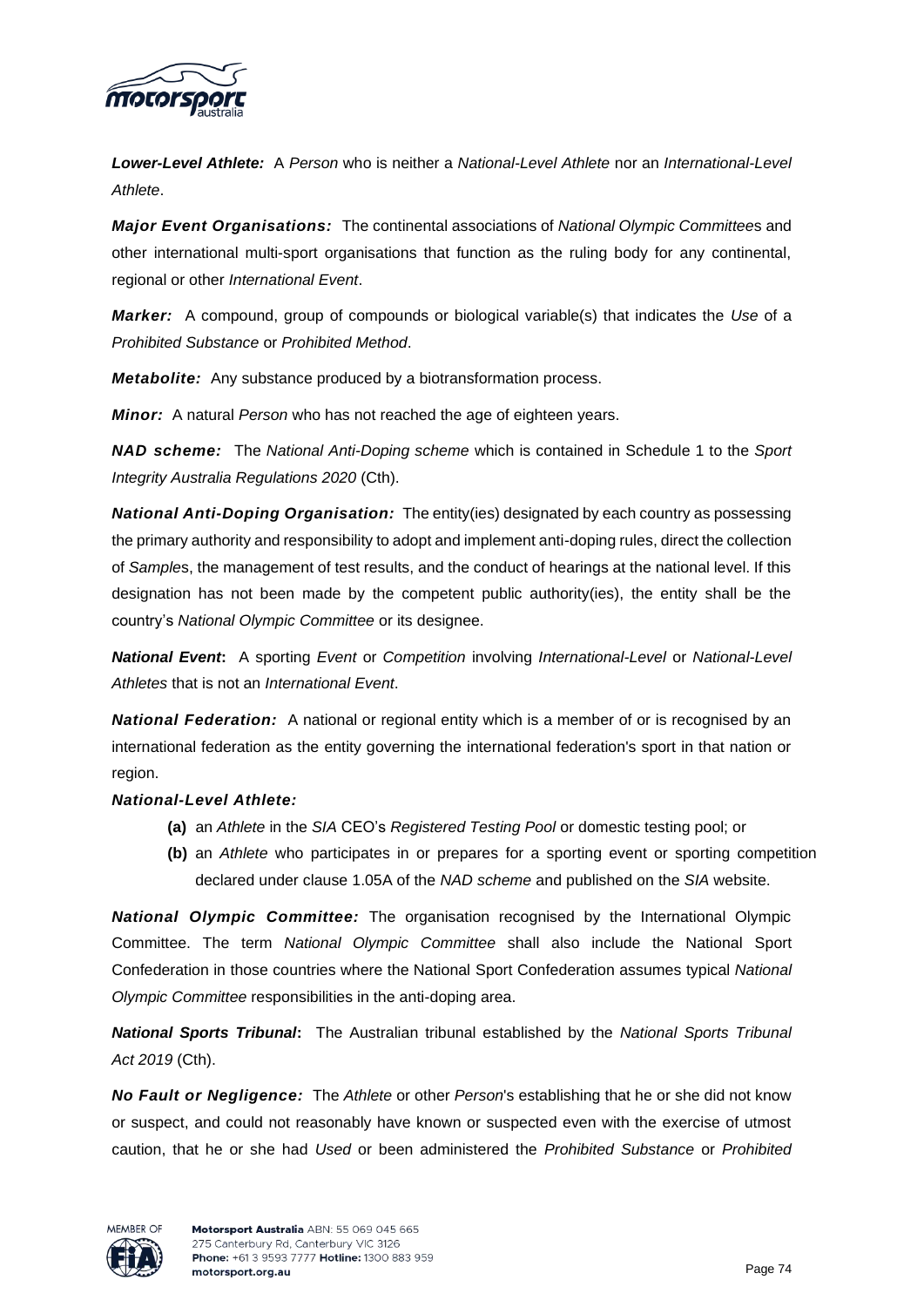

*Method* or otherwise violated an anti-doping rule. Except in the case of a *Minor*, for any violation of Article 2.1, the *Athlete* must also establish how the *Prohibited Substance* entered his or her system.

*No Significant Fault or Negligence*: The *Athlete* or other *Person*'s establishing that his or her *Fault* or negligence, when viewed in the totality of the circumstances and taking into account the criteria for *No* Fault *or Negligence*, was not significant in relationship to the anti-doping rule violation. Except in the case of a *Minor*, for any violation of Article 2.1, the *Athlete* must also establish how the Prohibited Substance entered his or her system<sup>59</sup>.

*NST Act: The National Sports Tribunal Act 2019* (Cth).

*Out-of-Competition:* Any period which is not *In-Competition*.

*Participant:* Any *Athlete* or *Athlete Support Person*.

*Person:* A natural *Person* or an organisation or other entity. For the avoidance of doubt, *Person* includes *Athletes* and *Athlete Support Personnel*.

*Possession*: The actual, physical *Possession*, or the constructive *Possession* (which shall be found only if the *Person* has exclusive control or intends to exercise control over the *Prohibited Substance* or *Prohibited Method* or the premises in which a *Prohibited Substance* or *Prohibited Method* exists); provided, however, that if the *Person* does not have exclusive control over the *Prohibited Substance* or *Prohibited Method* or the premises in which a *Prohibited Substance* or *Prohibited Method* exists, constructive *Possession* shall only be found if the *Person* knew about the presence of the *Prohibited Substance* or *Prohibited Method* and intended to exercise control over it. Provided, however, there shall be no anti-doping rule violation based solely on *Possession* if, prior to receiving notification of any kind that the *Person* has committed an anti-doping rule violation, the *Person* has taken concrete action demonstrating that the *Person* never intended to have *Possession* and has renounced *Possession* by explicitly declaring it to an *Anti-Doping Organisation*. Notwithstanding anything to the contrary in this definition, the purchase (including by any electronic or other means) of a *Prohibited Substance* or *Prohibited Method* constitutes *Possession* by the Person who makes the purchase<sup>60</sup>.

*Prohibited List:* The WADA list identifying the *Prohibited Substance*s and *Prohibited Method*s. *Prohibited Method:* Any method so described on the *Prohibited List*.

<sup>60</sup> Comment: Under this definition, steroids found in an *Athlete*'s car would constitute a violation unless the *Athlete* establishes that someone else used the car; in that event, the *Anti-Doping Organisation* must establish that, even though the *Athlete* did not have exclusive control over the car, the *Athlete* knew about the steroids and intended to have control over the steroids. Similarly, in the example of steroids found in a home medicine cabinet under the joint control of an *Athlete* and spouse, the *Anti-Doping Organisation* must establish that the *Athlete* knew the steroids were in the cabinet and that the *Athlete* intended to exercise control over the steroids. The act of purchasing a *Prohibited Substance* alone constitutes *Possession*, even where, for example, the product does not arrive, is received by someone else, or is sent to a third party address.



<sup>59</sup> Comment: For Cannabinoids, an *Athlete* may establish *No Significant Fault or Negligence* by clearly demonstrating that the context of the *Use* was unrelated to sport performance.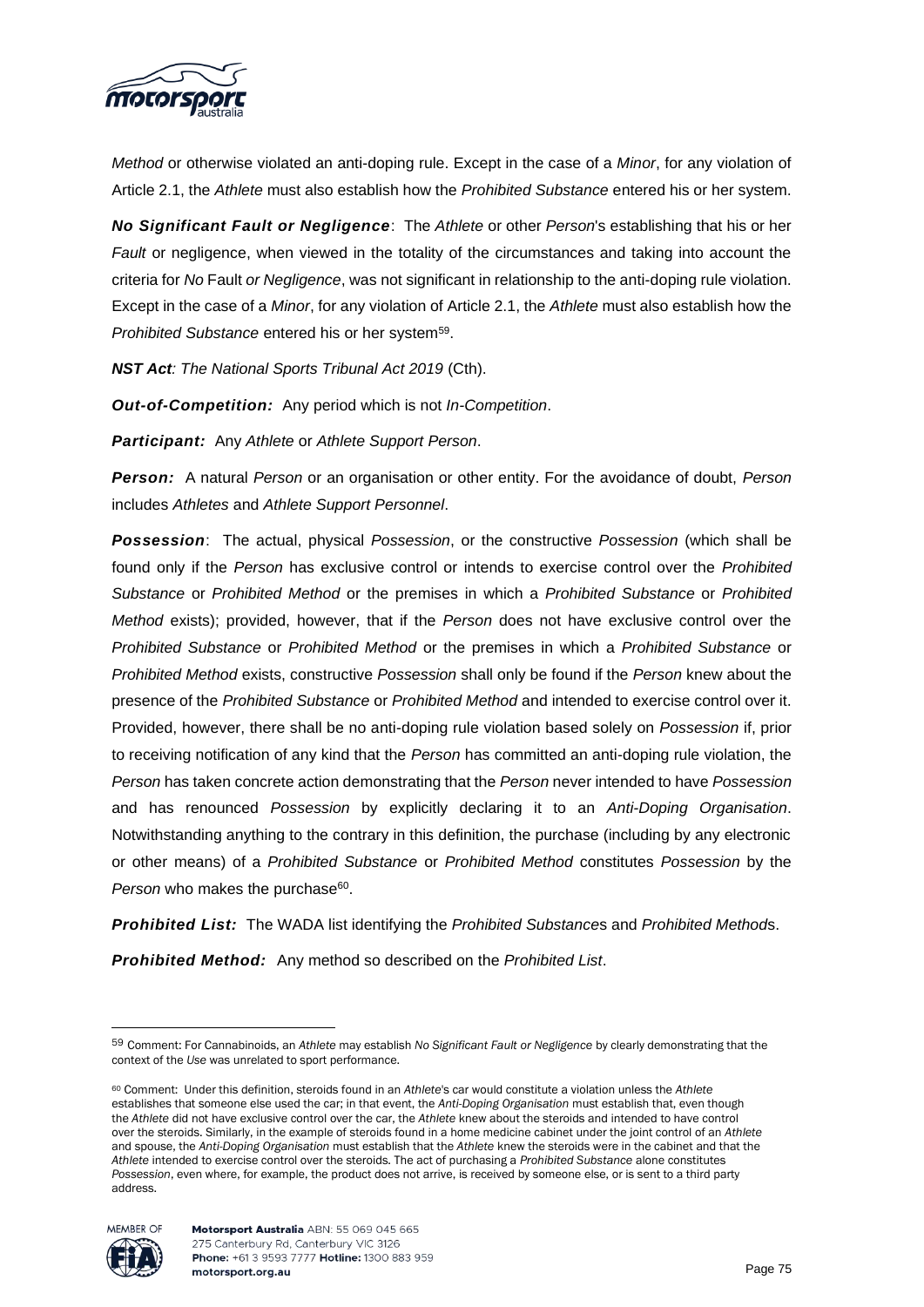

*Prohibited Substance:* Any substance, or class of substances, so described on the *Prohibited List*.

**Provisional Hearing**: For purposes of Article 7.9, an expedited abbreviated hearing occurring prior to a hearing under Article 8 that provides the *Athlete* with notice and an opportunity to be heard in either written or oral form<sup>61</sup>.

*Provisional Suspension:* See *Consequences of Anti-Doping Rule Violation*s.

*Publicly Disclose or Publicly Report:* See *Consequences of Anti-Doping Rule Violation*s.

*Regional Anti-Doping Organisation:* A regional entity designated by member countries to coordinate and manage delegated areas of their national anti-doping programs, which may include the adoption and implementation of anti-doping rules, the planning and collection of *Sample*s, the management of results, the review of *TUE*s, the conduct of hearings, and the conduct of educational programs at a regional level.

*Registered Testing Pool*: The pool of highest-priority *Athletes* established separately at the international level by international federations and at the national level by *National Anti-Doping Organisations*, who are subject to focused *In-Competition* and *Out-of-Competition Testing* as part of that international federation's or *National Anti-Doping Organisation*'s test distribution plan and therefore are required to provide whereabouts information as provided in Article 5.6 of the *Code* and the *International Standard for Testing and Investigations*.

*Sample or Specimen:* Any biological material collected for the purposes of *Doping Control<sup>62</sup>* .

*SIA: Sport Integrity Australia.* 

*SIA Act:* The *Sport Integrity Australia Act 2020* (Cth).

*SIA Regulations: The Sport Integrity Australia Regulations 2020* (Cth) (the *National Anti-Doping scheme* is contained in Schedule 1 to the Regulations).

*Signatories:* Those entities signing the *Code* and agreeing to comply with the *Code*, as provided in Article 23 of the *Code*.

*Specified Substance:* See Article 4.2.2.

*Sport:* The *sporting administration body* who is party to this Anti-Doping Policy.

*Sporting administration body:* A *sporting administration body* as defined by the *SIA Act*.

*<sup>62</sup>* Comment: It has sometimes been claimed that the collection of blood *Sample*s violates the tenets of certain religious or cultural groups. It has been determined that there is no basis for any such claim.



*<sup>61</sup>* Comment: A Provisional Hearing is only a preliminary proceeding which may not involve a full review of the facts of the case. Following a Provisional Hearing, the *Athlete* remains entitled to a subsequent full hearing on the merits of the case. By contrast, an 'expedited hearing', as that term is used in Article 7.9, is a full hearing on the merits conducted on an expedited time schedule.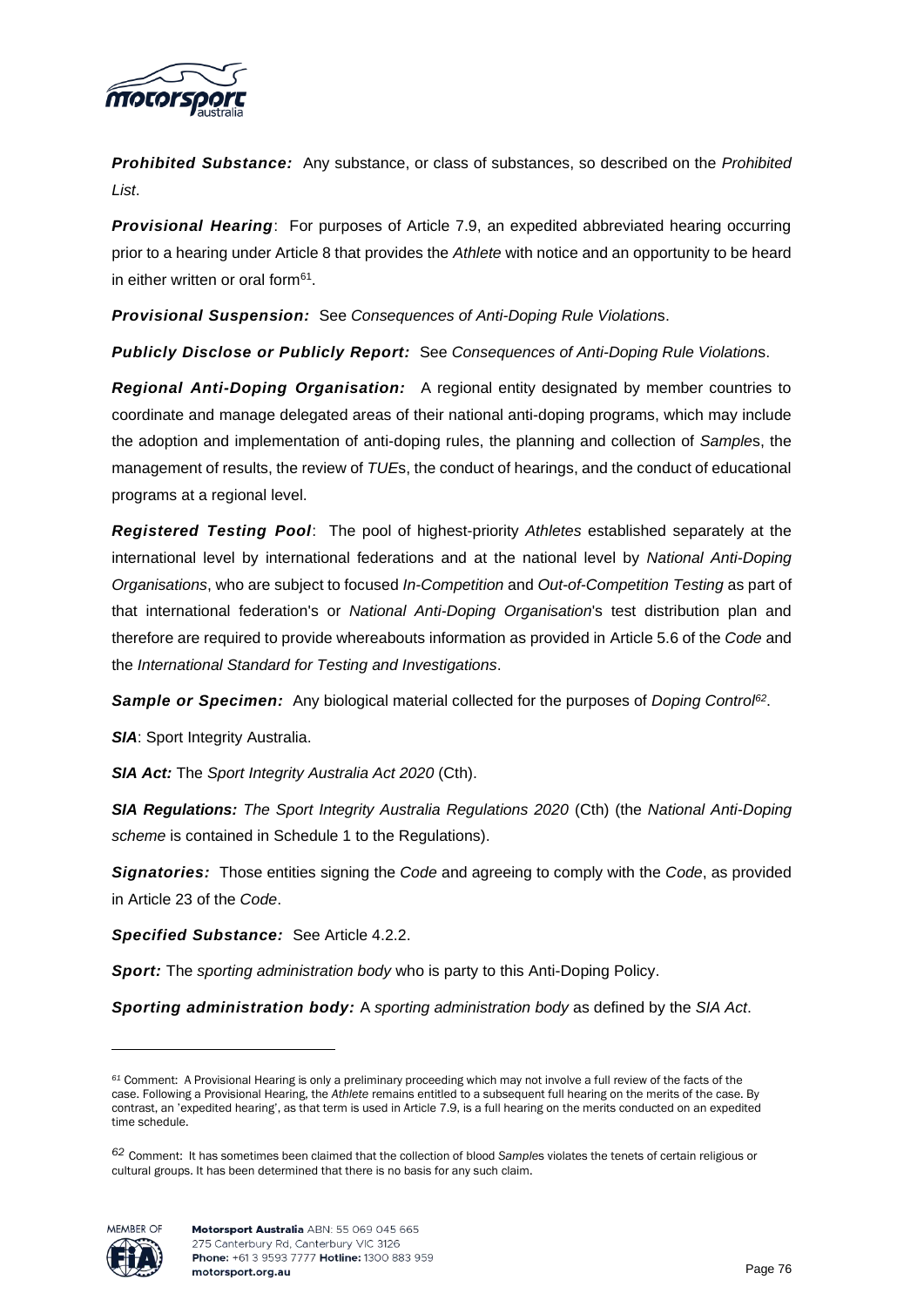

*Sporting administration body Rules:* The *Sporting administration body* Rules as contained in the *NAD scheme*. Definitions from the *NAD scheme* are to be used when interpreting the *Sporting administration body* Rules*.*

**Strict Liability:** The rule which provides that under Article 2.1 and Article 2.2, it is not necessary that intent, *Fault*, negligence, or knowing *Use* on the *Athlete*'s part be demonstrated by the *Anti-Doping Organisation* in order to establish an anti-doping rule violation.

*Substantial Assistance:* For purposes of Article 10.6.1, a *Person* providing *Substantial Assistance* must: (1) fully disclose in a signed written statement all information he or she possesses in relation to anti-doping rule violations, and (2) fully cooperate with the investigation and adjudication of any case related to that information, including, for example, presenting testimony at a hearing if requested to do so by an *Anti-Doping Organisation* or hearing panel. Further, the information provided must be credible and must comprise an important part of any case which is initiated or, if no case is initiated, must have provided a sufficient basis on which a case could have been brought.

*Tampering:* Altering for an improper purpose or in an improper way; bringing improper influence to bear; interfering improperly; obstructing, misleading or engaging in any fraudulent conduct to alter results or prevent normal procedures from occurring.

*Target Testing:* Selection of specific *Athletes* for *Testing* based on criteria set forth in the *International Standard for Testing and Investigations*.

*Team Sport:* A sport in which the substitution of players is permitted during a *Competition*.

*Testing:* The parts of the *Doping Control* process involving test distribution planning, *Sample* collection, *Sample* handling, and *Sample* transport to the laboratory.

*Trafficking:* Selling, giving, transporting, sending, delivering or distributing (or *Possessing* for any such purpose) a *Prohibited Substance* or *Prohibited Method* (either physically or by any electronic or other means) by an *Athlete*, *Athlete Support Person* or any other *Person* subject to the jurisdiction of an *Anti-Doping Organisation* to any third party; provided, however, this definition shall not include the actions of 'bona fide' medical *Person*nel involving a *Prohibited Substance* used for genuine and legal therapeutic purposes or other acceptable justification, and shall not include actions involving *Prohibited Substance*s which are not prohibited in *Out-of-Competition Testing* unless the circumstances as a whole demonstrate such *Prohibited Substance*s are not intended for genuine and legal therapeutic purposes or are intended to enhance sport performance.

*Tribunal:* A hearing body that is compliant with Article 8 of the *Code*.

*TUE: Therapeutic Use Exemption*, as described in Article 4.4.

*TUE Committee or TUEC: Therapeutic Use Exemption Committee*. In Australia, this role is fulfilled by the *Australian Sports Drug Medical Advisory Committee*.

*TUERC: Therapeutic Use Exemption Review Committee*.